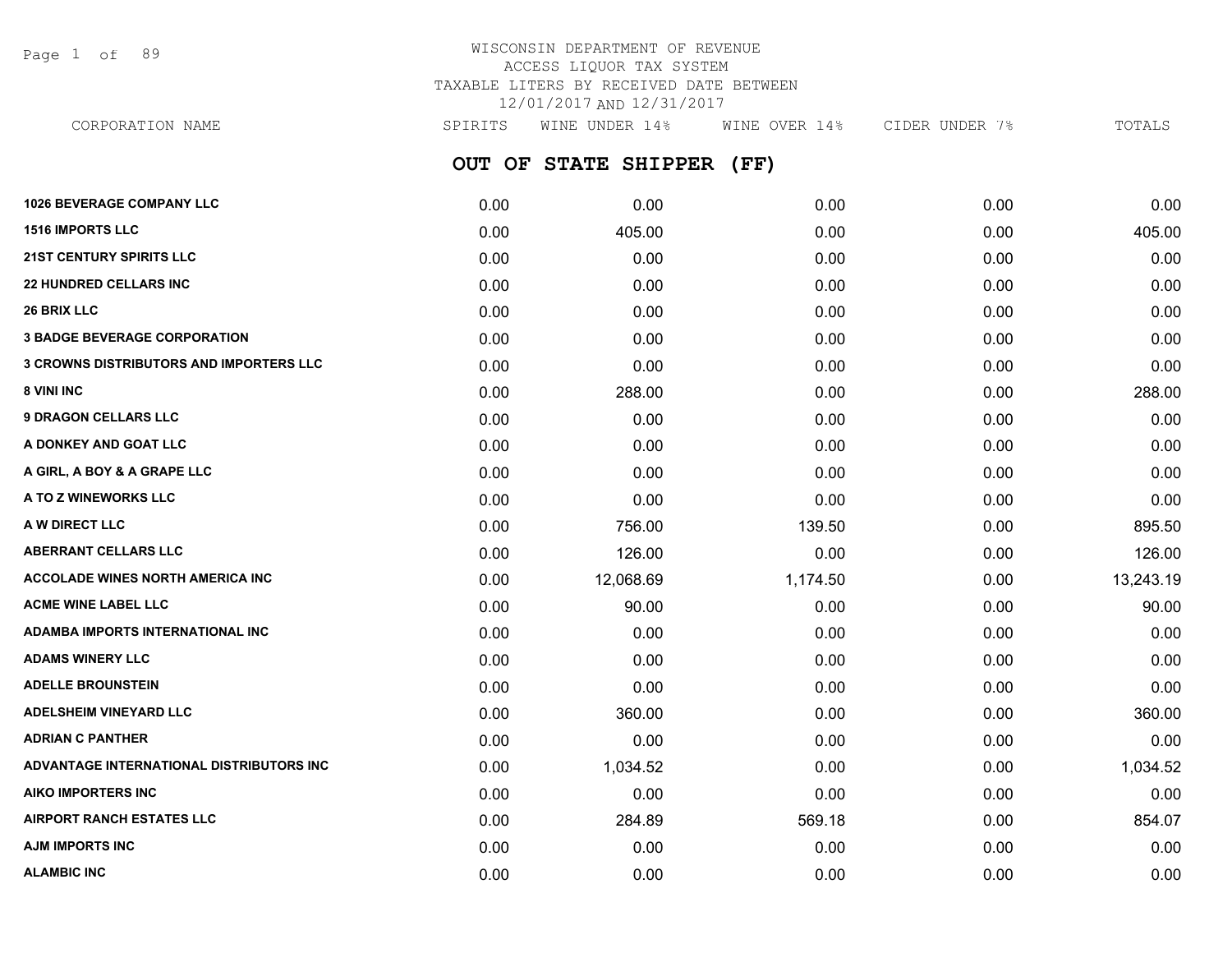Page 2 of 89

# WISCONSIN DEPARTMENT OF REVENUE ACCESS LIQUOR TAX SYSTEM TAXABLE LITERS BY RECEIVED DATE BETWEEN

| CORPORATION NAME                       | SPIRITS  | WINE UNDER 14% | WINE OVER 14% | CIDER UNDER 7% | TOTALS   |
|----------------------------------------|----------|----------------|---------------|----------------|----------|
| ALEJANDRO BULGHERONI ESTATE LLC        | 0.00     | 0.00           | 6.75          | 0.00           | 6.75     |
| ALEXANDRIA NICOLE CELLARS LLC          | 0.00     | 61.82          | 71.33         | 0.00           | 133.15   |
| <b>ALFRED G PALMATEER JR</b>           | 0.00     | 0.00           | 0.00          | 0.00           | 0.00     |
| <b>ALLIED IMPORTERS USA LTD</b>        | 0.00     | 0.00           | 0.00          | 0.00           | 0.00     |
| <b>ALLORO VINEYARD INC</b>             | 0.00     | 0.00           | 0.00          | 0.00           | 0.00     |
| <b>ALLTECH'S BEVERAGE DIVISION LLC</b> | 45.00    | 0.00           | 0.00          | 0.00           | 45.00    |
| <b>ALPHA &amp; OMEGA WINERY LLC</b>    | 0.00     | 0.00           | 0.00          | 0.00           | 0.00     |
| <b>ALPHA MARKETING NETWORK INC</b>     | 0.00     | 0.00           | 0.00          | 0.00           | 0.00     |
| <b>ALTAMAR BRANDS LLC</b>              | 36.00    | 0.00           | 0.00          | 0.00           | 36.00    |
| <b>ALTAMURA WINERY INC</b>             | 0.00     | 0.00           | 252.00        | 0.00           | 252.00   |
| <b>AMAVI CELLARS LLC</b>               | 0.00     | 0.00           | 0.00          | 0.00           | 0.00     |
| <b>AMBRABEV LLC</b>                    | 0.00     | 0.00           | 0.00          | 0.00           | 0.00     |
| <b>AMERICAN BEVERAGE CORP</b>          | 0.00     | 9,734.00       | 0.00          | 0.00           | 9,734.00 |
| <b>AMERICAN ESTATES WINES INC</b>      | 0.00     | 864.00         | 0.00          | 0.00           | 864.00   |
| AMERICAN NORTHWEST DISTRIBUTORS INC    | 0.00     | 357.00         | 45.00         | 0.00           | 402.00   |
| AMERICAN VINTAGE BEVERAGE INC.         | 2,835.00 | 0.00           | 0.00          | 0.00           | 2,835.00 |
| <b>AMERICAN VINTNERS LLC</b>           | 0.00     | 189.00         | 270.00        | 0.00           | 459.00   |
| <b>AMERICAN WINE TRADE INC</b>         | 0.00     | 1,008.00       | 54.00         | 0.00           | 1,062.00 |
| <b>AMICUS CELLARS LLC</b>              | 0.00     | 2,520.00       | 0.00          | 0.00           | 2,520.00 |
| <b>AMIR PEAY</b>                       | 0.00     | 0.00           | 0.00          | 0.00           | 0.00     |
| <b>AMUSE BOUCHE LLC</b>                | 0.00     | 0.00           | 18.00         | 0.00           | 18.00    |
| ANCHOR DISTILLING COMPANY LLC          | 0.00     | 0.00           | 0.00          | 0.00           | 0.00     |
| <b>ANCIEN WINES INC</b>                | 0.00     | 0.00           | 0.00          | 0.00           | 0.00     |
| <b>ANCIENT PEAK INC</b>                | 0.00     | 0.00           | 0.00          | 0.00           | 0.00     |
| <b>ANDERS-LANE ARTISAN WINES LP</b>    | 0.00     | 0.00           | 0.00          | 0.00           | 0.00     |
| ANDERSONS CONN VALLEY WINERY INC       | 0.00     | 0.00           | 0.00          | 0.00           | 0.00     |
| <b>ANDIS WINES LLC</b>                 | 0.00     | 72.00          | 18.00         | 0.00           | 90.00    |
| <b>ANDREW T BECKSTOFFER</b>            | 0.00     | 0.00           | 0.00          | 0.00           | 0.00     |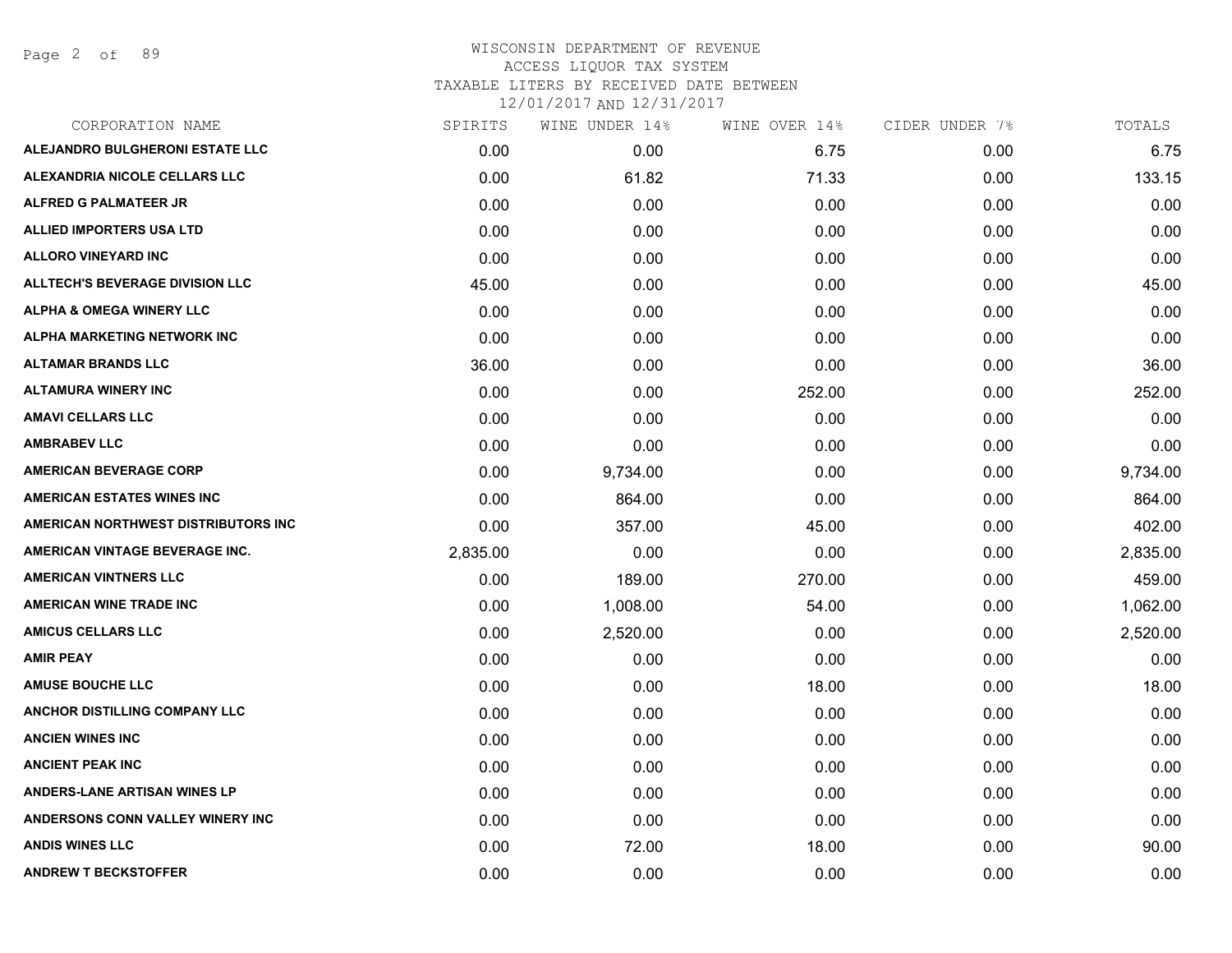Page 3 of 89

| CORPORATION NAME                                | SPIRITS  | WINE UNDER 14% | WINE OVER 14% | CIDER UNDER 7% | TOTALS    |
|-------------------------------------------------|----------|----------------|---------------|----------------|-----------|
| <b>ANGELA OSBORNE</b>                           | 0.00     | 0.00           | 0.00          | 0.00           | 0.00      |
| <b>ANHEUSER-BUSCH COMPANIES LLC</b>             | 0.00     | 0.00           | 0.00          | 21,625.60      | 21,625.60 |
| <b>ANNE HUBATCH</b>                             | 0.00     | 63.00          | 0.00          | 0.00           | 63.00     |
| <b>ANTHONY BOZZANO</b>                          | 0.00     | 90.00          | 0.00          | 0.00           | 90.00     |
| <b>ANTHONY M TRUCHARD</b>                       | 0.00     | 0.00           | 0.00          | 0.00           | 0.00      |
| <b>ANTHONY ROAD WINE CO INC</b>                 | 0.00     | 3.00           | 0.00          | 0.00           | 3.00      |
| <b>ANTIPODEAN WINES LLC</b>                     | 0.00     | 477.00         | 0.00          | 0.00           | 477.00    |
| <b>APOSTROPHE BRANDS LLC</b>                    | 0.00     | 0.00           | 0.00          | 0.00           | 0.00      |
| <b>APPELLATION TRADING COMPANY LLC</b>          | 0.00     | 0.00           | 0.00          | 0.00           | 0.00      |
| <b>APPELLATIONS LP</b>                          | 0.00     | 0.00           | 0.00          | 0.00           | 0.00      |
| <b>APRIORI CELLAR LLC</b>                       | 0.00     | 0.00           | 0.00          | 0.00           | 0.00      |
| <b>AQUA PUMPKIN INC</b>                         | 0.00     | 0.00           | 0.00          | 0.00           | 0.00      |
| <b>ARANO LLC</b>                                | 0.00     | 0.00           | 0.00          | 0.00           | 0.00      |
| <b>ARCHANA A DAVE</b>                           | 0.00     | 0.00           | 0.00          | 0.00           | 0.00      |
| AREL GROUP WINE & SPIRITS INC                   | 0.00     | 0.00           | 0.00          | 0.00           | 0.00      |
| <b>ARETE WINES LLC</b>                          | 0.00     | 0.00           | 0.00          | 0.00           | 0.00      |
| <b>ARGI HOSPITALITY LLC</b>                     | 0.00     | 0.00           | 0.00          | 0.00           | 0.00      |
| <b>ARIETTA INC</b>                              | 0.00     | 0.00           | 0.00          | 0.00           | 0.00      |
| <b>ARNOT-ROBERTS LLC</b>                        | 0.00     | 0.00           | 0.00          | 0.00           | 0.00      |
| <b>ARTHUR VLASATY</b>                           | 0.00     | 0.00           | 0.00          | 0.00           | 0.00      |
| <b>ARTISANAL IMPORTS INC</b>                    | 0.00     | 0.00           | 0.00          | 42.00          | 42.00     |
| <b>ARTISANS &amp; VINES LLC</b>                 | 0.00     | 0.00           | 0.00          | 0.00           | 0.00      |
| <b>ASCENT WINES INC</b>                         | 0.00     | 0.00           | 0.00          | 0.00           | 0.00      |
| <b>ASSOCIATED BREWING COMPANY</b>               | 2,846.36 | 0.00           | 0.00          | 0.00           | 2,846.36  |
| <b>ASV WINES INC</b>                            | 0.00     | 693.00         | 0.00          | 0.00           | 693.00    |
| <b>ATHENEE IMPORTERS &amp; DISTRIBUTORS LTD</b> | 0.00     | 0.00           | 0.00          | 0.00           | 0.00      |
| <b>ATLAS WINE COMPANY LLC</b>                   | 0.00     | 504.00         | 378.00        | 0.00           | 882.00    |
| <b>ATOMIC BRANDS INC</b>                        | 9,743.65 | 0.00           | 0.00          | 0.00           | 9,743.65  |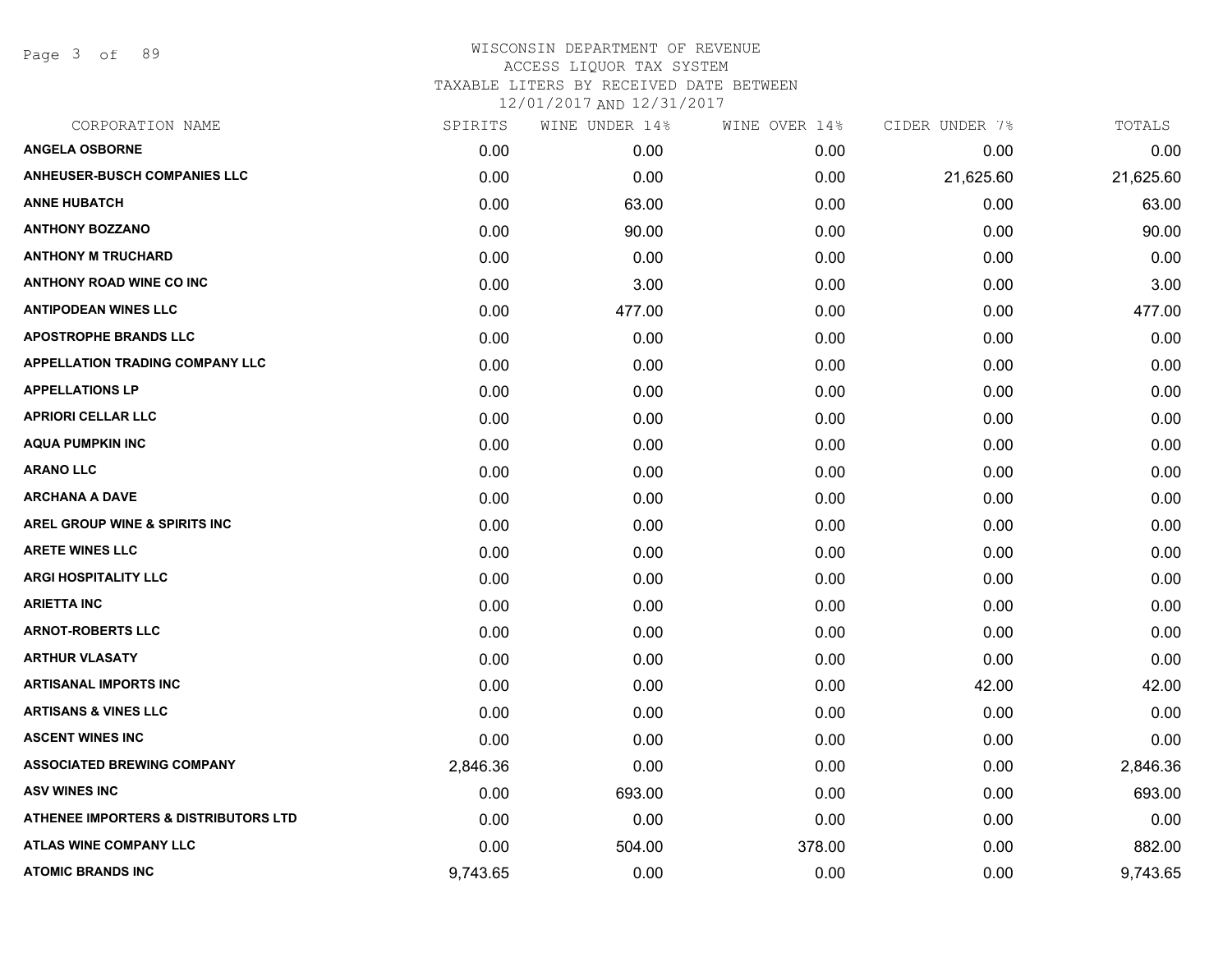Page 4 of 89

#### WISCONSIN DEPARTMENT OF REVENUE ACCESS LIQUOR TAX SYSTEM

TAXABLE LITERS BY RECEIVED DATE BETWEEN

| CORPORATION NAME                           | SPIRITS    | WINE UNDER 14% | WINE OVER 14% | CIDER UNDER 7% | TOTALS     |
|--------------------------------------------|------------|----------------|---------------|----------------|------------|
| <b>AUGUST WINE GROUP LLC</b>               | 0.00       | 0.00           | 0.00          | 0.00           | 0.00       |
| <b>AUSTRAL WINES LLC</b>                   | 0.00       | 0.00           | 0.00          | 0.00           | 0.00       |
| <b>AV BRANDS INC</b>                       | 0.00       | 2,578.50       | 1,129.50      | 0.00           | 3,708.00   |
| AVV WINERY CO LLC                          | 0.00       | 126.00         | 189.00        | 0.00           | 315.00     |
| <b>AXIOS INC</b>                           | 0.00       | 12.75          | 3.00          | 0.00           | 15.75      |
| <b>B &amp; I OVERSEAS TRADING INC</b>      | 0.00       | 0.00           | 0.00          | 0.00           | 0.00       |
| <b>B UNITED INTERNATIONAL INC</b>          | 0.00       | 23.35          | 227.43        | 18.02          | 268.80     |
| <b>B. NEKTAR LLC</b>                       | 0.00       | 0.00           | 542.50        | 870.00         | 1,412.50   |
| <b>BACARDI U.S.A., INC.</b>                | 161,818.20 | 1,682.64       | 931.50        | 0.00           | 164,432.34 |
| <b>BACCHUS TECHNOLOGIES LLC</b>            | 0.00       | 686.76         | 252.00        | 0.00           | 938.76     |
| <b>BACIO DIVINO CELLARS LLC</b>            | 0.00       | 0.00           | 13.50         | 0.00           | 13.50      |
| <b>BADGER MOUNTAIN INC</b>                 | 0.00       | 270.00         | 0.00          | 0.00           | 270.00     |
| <b>BALCONES DISTILLING LLC</b>             | 0.00       | 0.00           | 0.00          | 0.00           | 0.00       |
| <b>BANFI PRODUCTS CORPORATION</b>          | 0.00       | 2,555.90       | 72.00         | 0.00           | 2,627.90   |
| <b>BANSHEE WINES LLC</b>                   | 0.00       | 1,945.13       | 2,217.00      | 0.00           | 4,162.13   |
| <b>BANVILLE &amp; JONES WINE MERCHANTS</b> | 0.00       | 1,070.50       | 40.50         | 0.00           | 1,111.00   |
| <b>BANZAI BEVERAGE CORPORATION</b>         | 0.00       | 0.00           | 0.00          | 0.00           | 0.00       |
| <b>BARGETTOS SANTA CRUZ WINERY INC</b>     | 0.00       | 0.00           | 0.00          | 0.00           | 0.00       |
| <b>BARLOW VINEYARDS LLC</b>                | 0.00       | 0.00           | 0.00          | 0.00           | 0.00       |
| <b>BARNARD GRIFFIN INC</b>                 | 0.00       | 0.00           | 0.00          | 0.00           | 0.00       |
| <b>BARNETT VINEYARDS LP</b>                | 0.00       | 0.00           | 0.00          | 0.00           | 0.00       |
| <b>BATTAGLIA DISTRIBUTING CORP INC</b>     | 0.00       | 0.00           | 0.00          | 0.00           | 0.00       |
| <b>BAUM WINE IMPORTS INC</b>               | 194.25     | 10,320.00      | 537.00        | 0.00           | 11,051.25  |
| <b>BE SAFE WINE IMPORTS LLC</b>            | 0.00       | 0.00           | 0.00          | 0.00           | 0.00       |
| <b>BEATBOX BEVERAGES LLC</b>               | 0.00       | 0.00           | 0.00          | 0.00           | 0.00       |
| <b>BEATBOX BEVERAGES LLC</b>               | 0.00       | 0.00           | 0.00          | 0.00           | 0.00       |
| <b>BEAUX FRERES LLC</b>                    | 0.00       | 0.00           | 0.00          | 0.00           | 0.00       |
| <b>BEDROCK WINE COMPANY LP</b>             | 0.00       | 33.28          | 0.00          | 0.00           | 33.28      |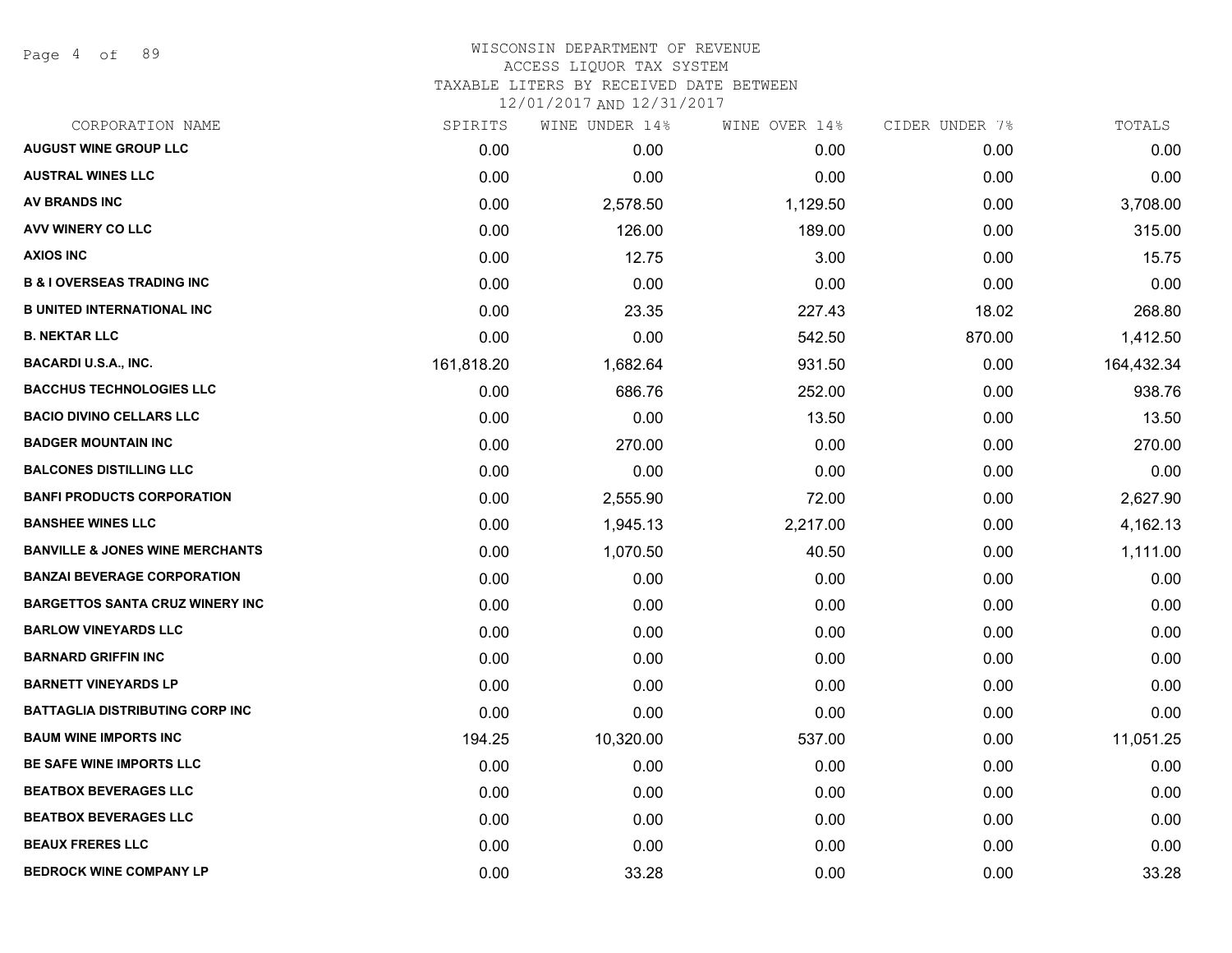Page 5 of 89

# WISCONSIN DEPARTMENT OF REVENUE ACCESS LIQUOR TAX SYSTEM TAXABLE LITERS BY RECEIVED DATE BETWEEN

| CORPORATION NAME                                       | SPIRITS | WINE UNDER 14% | WINE OVER 14% | CIDER UNDER 7% | TOTALS    |
|--------------------------------------------------------|---------|----------------|---------------|----------------|-----------|
| <b>BENDISTILLERY INC</b>                               | 0.00    | 0.00           | 0.00          | 0.00           | 0.00      |
| <b>BENESSERE VINEYARDS LTD</b>                         | 0.00    | 0.00           | 0.00          | 0.00           | 0.00      |
| <b>BENNETT LANE WINERY LLC</b>                         | 0.00    | 0.00           | 0.00          | 0.00           | 0.00      |
| <b>BENOVIA WINERY LLC</b>                              | 0.00    | 0.00           | 0.00          | 0.00           | 0.00      |
| <b>BENTON-LANE LLC</b>                                 | 0.00    | 126.00         | 0.00          | 0.00           | 126.00    |
| <b>BERGSTROM WINES LLC</b>                             | 0.00    | 45.00          | 0.00          | 0.00           | 45.00     |
| <b>BERNARDUS LLC</b>                                   | 0.00    | 0.00           | 0.00          | 0.00           | 0.00      |
| BETHEL HEIGHTS VINEYARD INC                            | 0.00    | 0.00           | 0.00          | 0.00           | 0.00      |
| BETTER BRANDS INTERNATIONAL                            | 0.00    | 141.00         | 180.00        | 0.00           | 321.00    |
| <b>BETZ CELLARS LLC</b>                                | 0.00    | 0.00           | 0.00          | 0.00           | 0.00      |
| <b>BEVERAGE BROTHERS INC</b>                           | 0.00    | 0.00           | 0.00          | 2,598.31       | 2,598.31  |
| BEVERAGE GROUP INTERNATIONAL LLC                       | 0.00    | 189.00         | 0.00          | 0.00           | 189.00    |
| BEVERAGE SOLUTIONS & LOGISTICS INC                     | 0.00    | 0.00           | 0.00          | 0.00           | 0.00      |
| <b>BF ACQUISITION LTD</b>                              | 0.00    | 0.00           | 0.00          | 0.00           | 0.00      |
| <b>BIAGIO CRU &amp; ESTATE WINES LLC</b>               | 0.00    | 0.00           | 0.00          | 0.00           | 0.00      |
| BIEN NACIDO VINEYARDS OF RANCHO TEPUSQUET<br><b>LP</b> | 0.00    | 0.00           | 0.00          | 0.00           | 0.00      |
| <b>BILTMORE ESTATE WINE COMPANY</b>                    | 0.00    | 468.00         | 36.00         | 0.00           | 504.00    |
| <b>BLACK ROCK SPIRITS LLC</b>                          | 0.00    | 0.00           | 0.00          | 0.00           | 0.00      |
| <b>BLACKBIRD VINEYARDS LLC</b>                         | 0.00    | 63.00          | 558.00        | 0.00           | 621.00    |
| <b>BLACKBURN ENTERPRISES LLC</b>                       | 0.00    | 0.00           | 0.00          | 0.00           | 0.00      |
| <b>BLAKE FARMS HARD APPLE CIDER LLC</b>                | 0.00    | 62.40          | 0.00          | 490.67         | 553.07    |
| <b>BLAUM BROS DISTILLING CO LLC</b>                    | 0.00    | 0.00           | 0.00          | 0.00           | 0.00      |
| <b>BLUE RIDGE DISTILLING CO INC.</b>                   | 0.00    | 0.00           | 0.00          | 0.00           | 0.00      |
| <b>BNA WINE GROUP LLC</b>                              | 0.00    | 1,674.00       | 0.00          | 0.00           | 1,674.00  |
| <b>BNP DISTRIBUTING CO INC</b>                         | 0.00    | 0.00           | 0.00          | 0.00           | 0.00      |
| <b>BOEGER WINERY INC</b>                               | 0.00    | 0.00           | 0.00          | 0.00           | 0.00      |
| <b>BOGLE VINEYARDS INC</b>                             | 0.00    | 11,592.00      | 3,033.00      | 0.00           | 14,625.00 |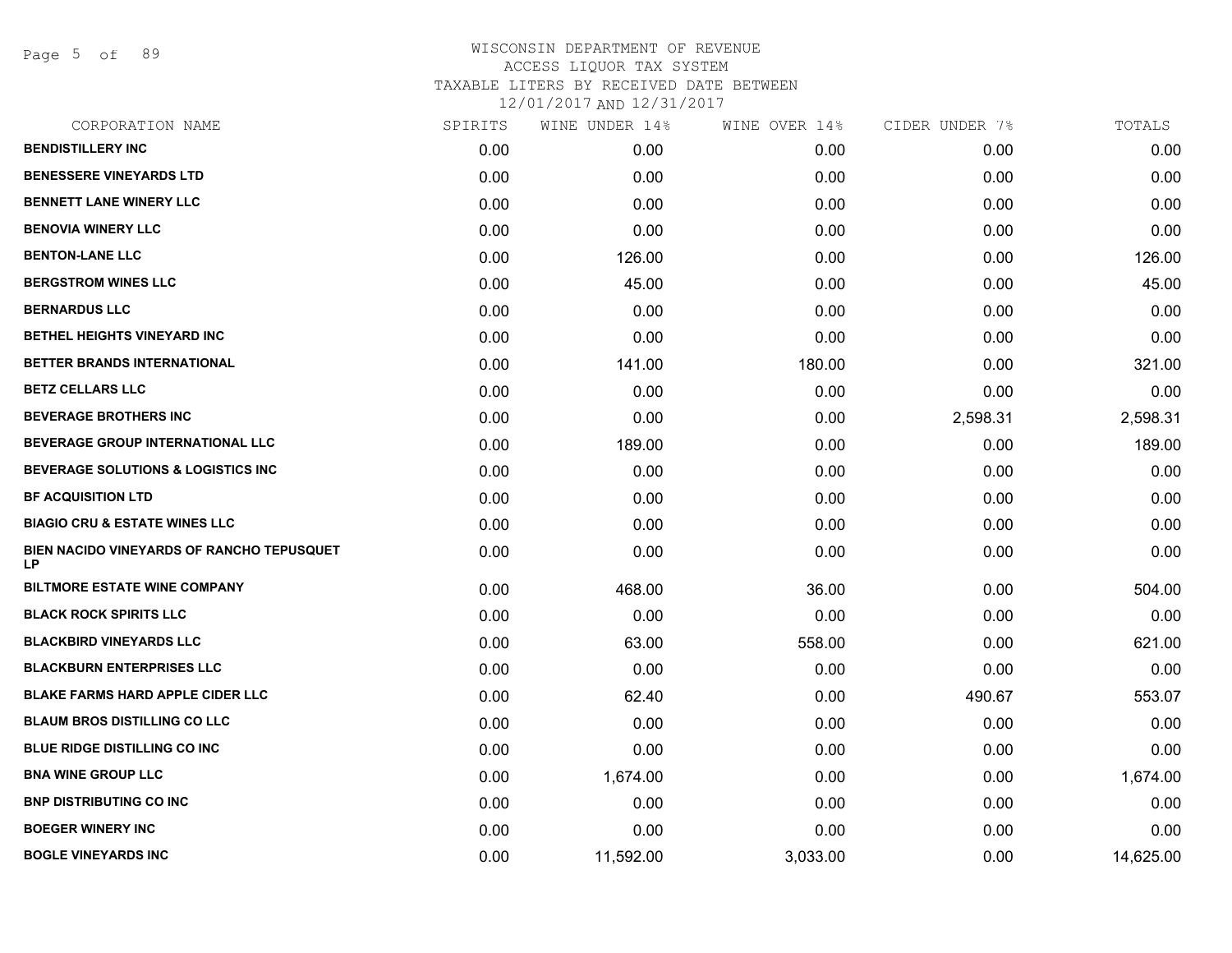Page 6 of 89

| CORPORATION NAME                               | SPIRITS    | WINE UNDER 14% | WINE OVER 14% | CIDER UNDER 7% | TOTALS     |
|------------------------------------------------|------------|----------------|---------------|----------------|------------|
| <b>BONANNO VINTNERS LLC</b>                    | 0.00       | 0.00           | 0.00          | 0.00           | 0.00       |
| <b>BONNY DOON WINERY INC</b>                   | 0.00       | 0.00           | 0.00          | 0.00           | 0.00       |
| <b>BOSTON BEER CORPORATION</b>                 | 0.00       | 0.00           | 0.00          | 128,784.44     | 128,784.44 |
| <b>BOUCHAINE VINEYARDS INC</b>                 | 0.00       | 0.00           | 0.00          | 0.00           | 0.00       |
| <b>BOUNDARY BREAKS LLC</b>                     | 0.00       | 0.00           | 0.00          | 0.00           | 0.00       |
| <b>BOUTINOT USA INC</b>                        | 0.00       | 0.00           | 0.00          | 0.00           | 0.00       |
| <b>BRASSFIELD ESTATE WINERY LLC</b>            | 0.00       | 0.00           | 558.00        | 0.00           | 558.00     |
| <b>BRAZOS WINE IMPORTS LLC</b>                 | 0.00       | 630.00         | 63.00         | 0.00           | 693.00     |
| <b>BRICKELL WINES LLC</b>                      | 0.00       | 0.00           | 0.00          | 0.00           | 0.00       |
| <b>BRIDGEVIEW VINEYARDS INC</b>                | 0.00       | 252.00         | 0.00          | 0.00           | 252.00     |
| <b>BRIGHT CELLARS INC</b>                      | 0.00       | 0.00           | 0.00          | 0.00           | 0.00       |
| <b>BROADBENT SELECTIONS INC</b>                | 0.00       | 774.00         | 675.00        | 0.00           | 1,449.00   |
| <b>BRONCO WINE COMPANY</b>                     | 0.00       | 81,891.49      | 441.00        | 0.00           | 82,332.49  |
| <b>BROTHERS INTERNATIONAL FOOD CORPORATION</b> | 0.00       | 27.00          | 0.00          | 0.00           | 27.00      |
| <b>BROVO SPIRITS LLC</b>                       | 0.00       | 0.00           | 0.00          | 0.00           | 0.00       |
| <b>BROWN-FORMAN CORPORATION</b>                | 368,219.70 | 57,687.06      | 4,761.00      | 0.00           | 430,667.76 |
| <b>BRUTOCAO CELLARS LP</b>                     | 0.00       | 9.00           | 1.50          | 0.00           | 10.50      |
| <b>BRYN MAWR VINEYARDS INC</b>                 | 0.00       | 0.00           | 0.00          | 0.00           | 0.00       |
| <b>BUEHLER VINEYARDS INC</b>                   | 0.00       | 0.00           | 0.00          | 0.00           | 0.00       |
| <b>BULLY HILL VINEYARDS INC</b>                | 0.00       | 0.00           | 0.00          | 0.00           | 0.00       |
| <b>BUONA VITA LLC</b>                          | 0.00       | 0.00           | 0.00          | 0.00           | 0.00       |
| <b>BUONCRISTIANI WINE CO LLC</b>               | 0.00       | 0.00           | 0.00          | 0.00           | 0.00       |
| <b>BURGESS CELLARS INC</b>                     | 0.00       | 0.00           | 0.00          | 0.00           | 0.00       |
| <b>BUZZBALLZ LLC</b>                           | 0.00       | 0.00           | 0.00          | 0.00           | 0.00       |
| <b>BUZZBOX BEVERAGES INC</b>                   | 0.00       | 0.00           | 0.00          | 0.00           | 0.00       |
| <b>BYMOFO LLC</b>                              | 0.00       | 0.00           | 0.00          | 0.00           | 0.00       |
| <b>C &amp; C WINE SERVICES INC</b>             | 0.00       | 126.00         | 0.00          | 0.00           | 126.00     |
| <b>C MONDAVI &amp; SONS</b>                    | 0.00       | 15,777.00      | 558.00        | 0.00           | 16,335.00  |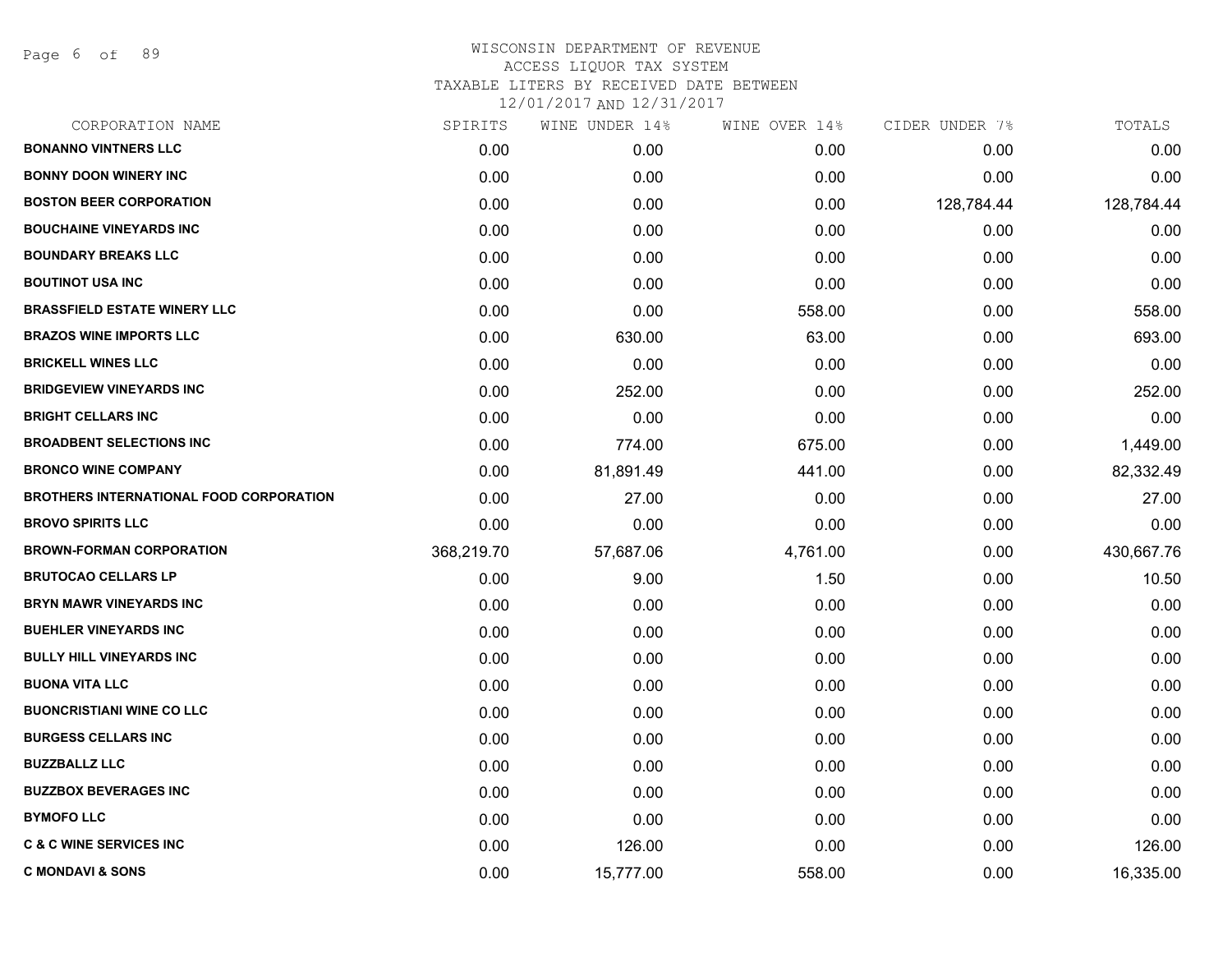Page 7 of 89

#### WISCONSIN DEPARTMENT OF REVENUE ACCESS LIQUOR TAX SYSTEM TAXABLE LITERS BY RECEIVED DATE BETWEEN

| CORPORATION NAME                            | SPIRITS   | WINE UNDER 14% | WINE OVER 14% | CIDER UNDER 7% | TOTALS    |
|---------------------------------------------|-----------|----------------|---------------|----------------|-----------|
| <b>CABERNET CORP</b>                        | 0.00      | 337.50         | 22.50         | 0.00           | 360.00    |
| <b>CAFFO BEVERAGES INC</b>                  | 0.00      | 0.00           | 0.00          | 0.00           | 0.00      |
| <b>CAIN CELLARS INC</b>                     | 0.00      | 0.00           | 0.00          | 0.00           | 0.00      |
| <b>CAL VIN ENTERPRISES CORPORATION</b>      | 0.00      | 0.00           | 0.00          | 0.00           | 0.00      |
| <b>CALCAREOUS VINEYARD LLC</b>              | 0.00      | 0.00           | 0.00          | 0.00           | 0.00      |
| <b>CALERA WINE COMPANY LP</b>               | 0.00      | 0.00           | 0.00          | 0.00           | 0.00      |
| <b>CALIFORNIA CIDER COMPANY</b>             | 0.00      | 0.00           | 0.00          | 0.00           | 0.00      |
| <b>CALIFORNIA NATURAL PRODUCTS INC</b>      | 0.00      | 0.00           | 0.00          | 0.00           | 0.00      |
| <b>CALIFORNIA VINEYARDS INC</b>             | 0.00      | 0.00           | 0.00          | 0.00           | 0.00      |
| <b>CALLUNA VINEYARDS LLC</b>                | 0.00      | 0.00           | 0.00          | 0.00           | 0.00      |
| <b>CAMARDA CORP</b>                         | 0.00      | 0.00           | 0.00          | 0.00           | 0.00      |
| <b>CAMPARI AMERICA LLC</b>                  | 29,301.90 | 0.00           | 0.00          | 0.00           | 29,301.90 |
| <b>CANNON RIVER WINERY LLC</b>              | 0.00      | 0.00           | 0.00          | 0.00           | 0.00      |
| <b>CAPE CLASSICS INC</b>                    | 0.00      | 1,462.50       | 0.00          | 0.00           | 1,462.50  |
| <b>CARAVEL GROUP LLC</b>                    | 0.00      | 0.00           | 0.00          | 0.00           | 0.00      |
| <b>CARDWELL HILL CELLARS LLC</b>            | 0.00      | 0.00           | 0.00          | 0.00           | 0.00      |
| <b>CARIBBEAN DISTILLERS LLC</b>             | 1,243.50  | 6,480.00       | 0.00          | 0.00           | 7,723.50  |
| <b>CARIBBEAN SPIRITS INC</b>                | 0.00      | 0.00           | 0.00          | 0.00           | 0.00      |
| <b>CARL JEPPSON COMPANY</b>                 | 0.00      | 0.00           | 0.00          | 0.00           | 0.00      |
| <b>CARL THOMA</b>                           | 0.00      | 684.00         | 0.00          | 0.00           | 684.00    |
| <b>CARLSON VINEYARDS INC</b>                | 0.00      | 49.50          | 6.00          | 0.00           | 55.50     |
| <b>CAROLE MINOGUE</b>                       | 0.00      | 513.00         | 0.00          | 0.00           | 513.00    |
| <b>CAROLINA DISTRIBUTION LLC</b>            | 0.00      | 0.00           | 0.00          | 0.00           | 0.00      |
| <b>CARRIAGE HOUSE IMPORTS, LTD.</b>         | 270.00    | 0.00           | 0.00          | 0.00           | 270.00    |
| <b>CASTLE BRANDS USA CORP</b>               | 1,185.00  | 0.00           | 0.00          | 0.00           | 1,185.00  |
| <b>CASTORO CELLARS</b>                      | 0.00      | 733.00         | 170.00        | 0.00           | 903.00    |
| <b>CEDAR KNOLL VINEYARDS INC</b>            | 0.00      | 0.00           | 0.00          | 0.00           | 0.00      |
| <b>CELEBRATION DISTILLATION CORPORATION</b> | 0.00      | 0.00           | 0.00          | 0.00           | 0.00      |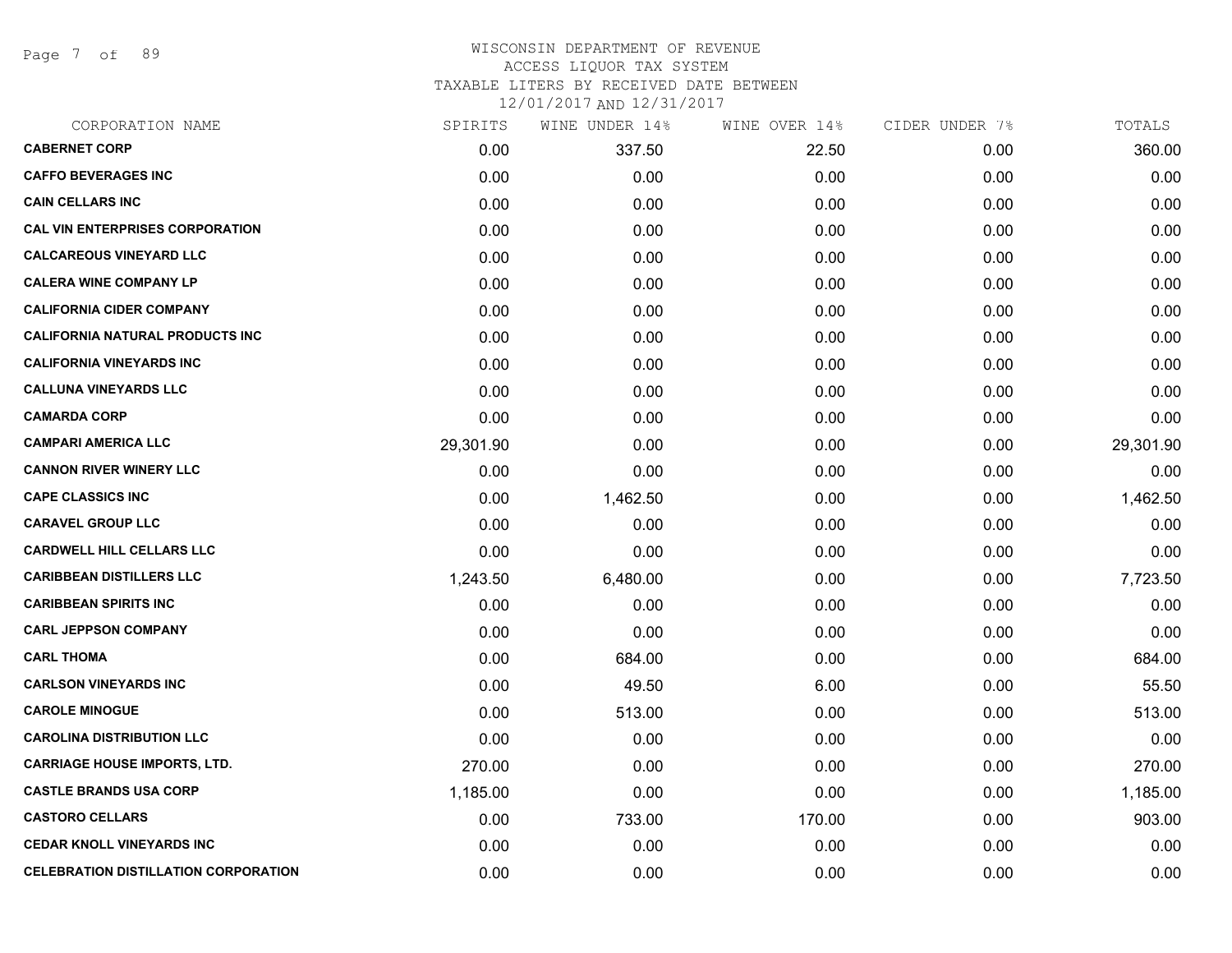Page 8 of 89

| CORPORATION NAME                      | SPIRITS   | WINE UNDER 14% | WINE OVER 14% | CIDER UNDER 7% | TOTALS       |
|---------------------------------------|-----------|----------------|---------------|----------------|--------------|
| <b>CELLAR D LLC</b>                   | 0.00      | 0.00           | 0.00          | 0.00           | 0.00         |
| <b>CELLARS INTERNATIONAL INC</b>      | 0.00      | 252.20         | 0.00          | 0.00           | 252.20       |
| <b>CELLIER WINES DISTRIBUTING INC</b> | 0.00      | 0.00           | 0.00          | 0.00           | 0.00         |
| <b>CENTER VALLEY ORCHARDS LLC</b>     | 0.00      | 0.00           | 0.00          | 1,460.00       | 1,460.00     |
| <b>CHAISE VENTURES INC</b>            | 0.00      | 0.00           | 0.00          | 0.00           | 0.00         |
| <b>CHANNING DAUGHTERS WINERY LLC</b>  | 0.00      | 0.00           | 0.00          | 0.00           | 0.00         |
| <b>CHAPPELLET WINERY INC</b>          | 0.00      | 0.00           | 1,026.00      | 0.00           | 1,026.00     |
| <b>CHARBAUT AMERICA INC</b>           | 0.00      | 4.50           | 0.00          | 0.00           | 4.50         |
| <b>CHARLES &amp; MARTHA BARRA</b>     | 0.00      | 90.00          | 18.00         | 0.00           | 108.00       |
| <b>CHARLES JACQUIN ET CIE INC</b>     | 30,013.06 | 0.00           | 337.58        | 0.00           | 30,350.64    |
| <b>CHARLES NEAL SELECTIONS INC</b>    | 0.00      | 504.00         | 0.00          | 0.00           | 504.00       |
| <b>CHARLES REININGER LLC</b>          | 0.00      | 0.00           | 0.00          | 0.00           | 0.00         |
| <b>CHATEAU BARNABY LLC</b>            | 0.00      | 0.00           | 0.00          | 0.00           | 0.00         |
| <b>CHATEAU DIANA LLC</b>              | 0.00      | 2,271.41       | 918.00        | 0.00           | 3,189.41     |
| <b>CHATHAM IMPORTS INC</b>            | 795.00    | 0.00           | 0.00          | 0.00           | 795.00       |
| <b>CHEHALEM INC</b>                   | 0.00      | 0.00           | 0.00          | 0.00           | 0.00         |
| <b>CHICAGO DISTILLING COMPANY LLC</b> | 0.00      | 0.00           | 0.00          | 0.00           | 0.00         |
| <b>CHITOWN SPIRITS COMPANY</b>        | 0.00      | 0.00           | 0.00          | 0.00           | 0.00         |
| <b>CHOYA UMESHU USA INC</b>           | 0.00      | 126.00         | 132.00        | 0.00           | 258.00       |
| <b>CHRISTIAN P SCHAEFER</b>           | 0.00      | 4,284.00       | 0.00          | 7,358.84       | 11,642.84    |
| <b>CHRISTOPHER DRAKE WHITCRAFT</b>    | 0.00      | 0.00           | 0.00          | 0.00           | 0.00         |
| <b>CHRISTOPHER F PITTENGER</b>        | 0.00      | 0.00           | 0.00          | 0.00           | 0.00         |
| <b>CHRISTOPHER FIGGINS</b>            | 0.00      | 0.00           | 0.00          | 0.00           | 0.00         |
| <b>CHRISTOPHER J FLOOD</b>            | 0.00      | 0.00           | 0.00          | 0.00           | 0.00         |
| <b>CHRISTOPHER M JAMES</b>            | 0.00      | 0.00           | 0.00          | 0.00           | 0.00         |
| <b>CHRISTOPHER MICHAEL WINES LLC</b>  | 0.00      | 0.00           | 0.00          | 0.00           | 0.00         |
| CIV (USA) INC                         | 0.00      | $-19,359.00$   | 0.00          | 0.00           | $-19,359.00$ |
| <b>CLAAR CELLARS LLC</b>              | 0.00      | 0.00           | 0.00          | 0.00           | 0.00         |
|                                       |           |                |               |                |              |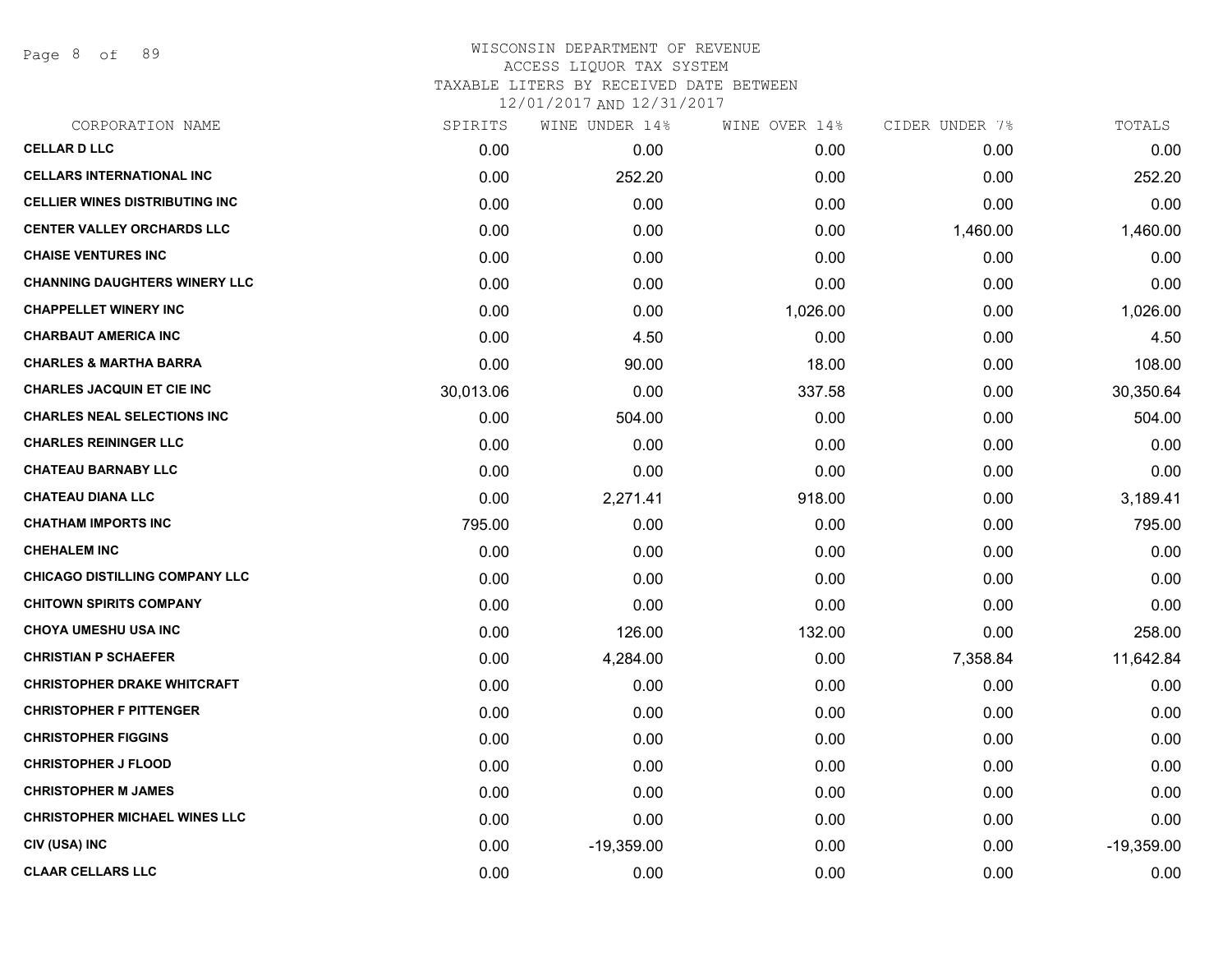Page 9 of 89

# WISCONSIN DEPARTMENT OF REVENUE ACCESS LIQUOR TAX SYSTEM

TAXABLE LITERS BY RECEIVED DATE BETWEEN

| CORPORATION NAME                             | SPIRITS   | WINE UNDER 14% | WINE OVER 14% | CIDER UNDER 7% | TOTALS     |
|----------------------------------------------|-----------|----------------|---------------|----------------|------------|
| <b>CLASSIC WINES INC</b>                     | 0.00      | 0.00           | 0.00          | 0.00           | 0.00       |
| <b>CLASSICAL WINES FROM SPAIN LTD</b>        | 0.00      | 0.00           | 0.00          | 0.00           | 0.00       |
| <b>CLENDENENLINDQUIST VINTNERS</b>           | 0.00      | 0.00           | 0.00          | 0.00           | 0.00       |
| <b>CLINE CELLARS INC</b>                     | 0.00      | 6,048.00       | 2,016.00      | 0.00           | 8,064.00   |
| <b>CLINE SISTERS IMPORTS LLC</b>             | 0.00      | 0.00           | 0.00          | 0.00           | 0.00       |
| <b>CLINT PROPERTIES INC</b>                  | 0.00      | 252.00         | 0.00          | 0.00           | 252.00     |
| <b>CLOS LACHANCE WINES LLC</b>               | 0.00      | 0.00           | 0.00          | 0.00           | 0.00       |
| <b>COCKERELL WINE CONSULTING LLC</b>         | 0.00      | 0.00           | 0.00          | 0.00           | 0.00       |
| <b>CODY T WRIGHT</b>                         | 0.00      | 0.00           | 0.00          | 0.00           | 0.00       |
| <b>COHO WINES LLC</b>                        | 0.00      | 0.00           | 63.00         | 0.00           | 63.00      |
| <b>CONSTELLATION BRANDS INC</b>              | 52,403.70 | 470,280.12     | 19,024.31     | 0.00           | 541,708.13 |
| <b>COOL HAND VINEYARDS LLC</b>               | 0.00      | 0.00           | 252.00        | 0.00           | 252.00     |
| <b>COPA FINA WINE IMPORTS LLC</b>            | 0.00      | 0.00           | 0.00          | 0.00           | 0.00       |
| <b>COPPER &amp; KINGS AMERICAN BRANDY CO</b> | 490.50    | 0.00           | 0.00          | 0.00           | 490.50     |
| <b>COPPER CANE LLC</b>                       | 0.00      | 1,710.00       | 1,660.50      | 0.00           | 3,370.50   |
| <b>CORA IMPORTS LTD</b>                      | 0.00      | 0.00           | 0.00          | 0.00           | 0.00       |
| <b>CORDELINA WINE COMPANY LLC</b>            | 0.00      | 252.00         | 0.00          | 0.00           | 252.00     |
| <b>CORK ALLIANCE INC</b>                     | 0.00      | 2,520.00       | 0.00          | 0.00           | 2,520.00   |
| <b>CORNERSTONE CELLARS LLC</b>               | 0.00      | 0.00           | 0.00          | 0.00           | 0.00       |
| <b>CORNERSTONE U.S. WINE IMPORTS INC</b>     | 0.00      | 0.00           | 0.00          | 0.00           | 0.00       |
| <b>COUP DE FOUDRE LLC</b>                    | 0.00      | 0.00           | 0.00          | 0.00           | 0.00       |
| <b>COURAGEOUS INC</b>                        | 0.00      | 0.00           | 0.00          | 0.00           | 0.00       |
| <b>CRACOVIA BRANDS INC</b>                   | 274.50    | 0.00           | 126.00        | 0.00           | 400.50     |
| <b>CRAFTED ARTISAN MEADERY LLC</b>           | 0.00      | 0.00           | 0.00          | 0.00           | 0.00       |
| <b>CRAIG S HANDLY</b>                        | 0.00      | 0.00           | 0.00          | 0.00           | 0.00       |
| <b>CREATIVE WINE CONCEPTS INC</b>            | 0.00      | 130.50         | 510.00        | 0.00           | 640.50     |
| <b>CREW WINE COMPANY LLC</b>                 | 0.00      | 2,641.60       | 693.00        | 0.00           | 3,334.60   |
| <b>CRIBARI VINEYARDS INC</b>                 | 0.00      | 630.00         | 0.00          | 0.00           | 630.00     |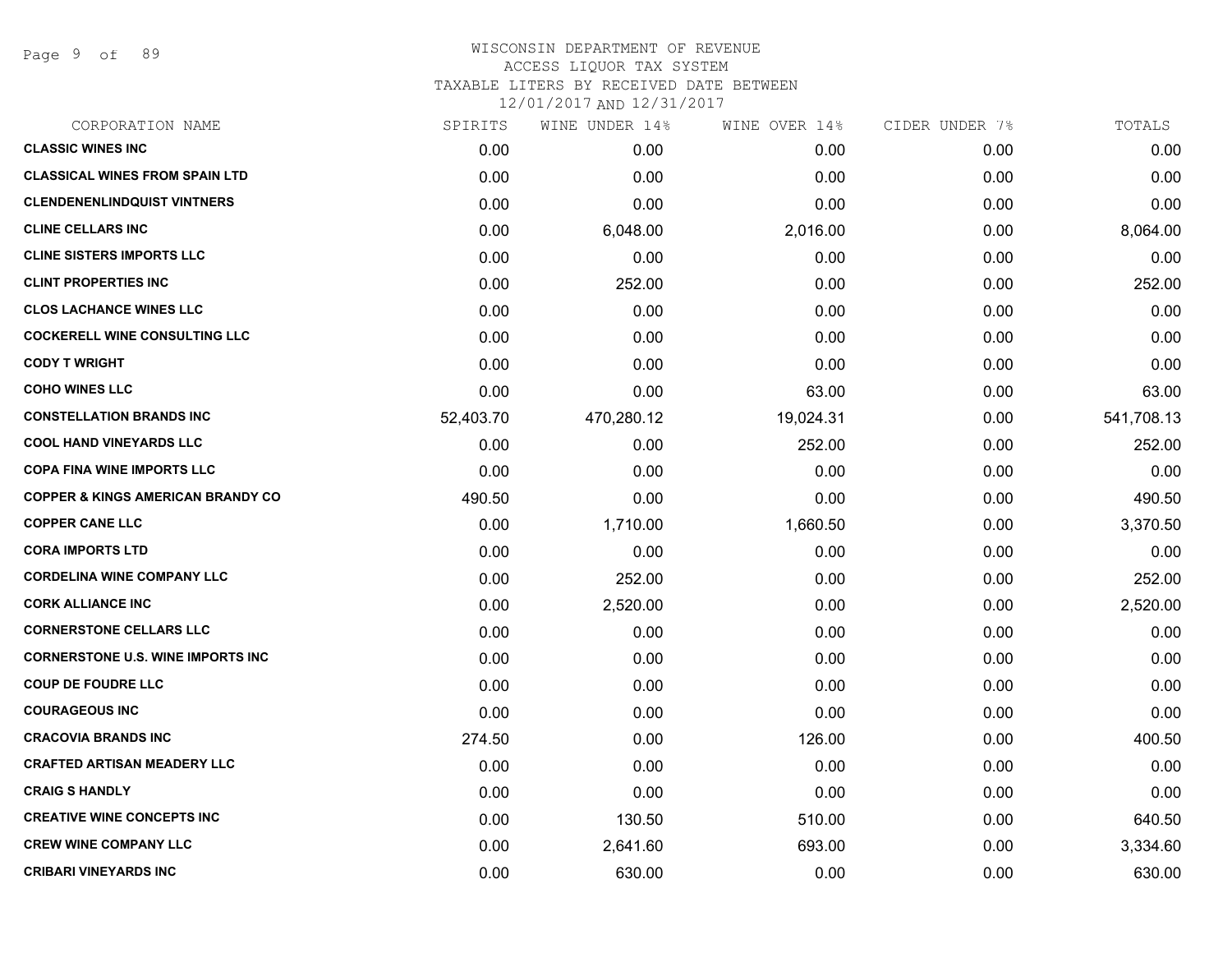Page 10 of 89

#### WISCONSIN DEPARTMENT OF REVENUE ACCESS LIQUOR TAX SYSTEM TAXABLE LITERS BY RECEIVED DATE BETWEEN

| CORPORATION NAME                        | SPIRITS  | WINE UNDER 14% | WINE OVER 14% | CIDER UNDER 7% | TOTALS     |
|-----------------------------------------|----------|----------------|---------------|----------------|------------|
| <b>CRIMSON WINE GROUP LTD</b>           | 0.00     | 0.00           | 0.00          | 0.00           | 0.00       |
| <b>CRISPIN CIDER COMPANY</b>            | 0.00     | 0.00           | 0.00          | 0.00           | 0.00       |
| <b>CRISTOM VINEYARDS INC</b>            | 0.00     | 612.00         | 0.00          | 0.00           | 612.00     |
| <b>CROWN POINT WINERY LLC</b>           | 0.00     | 0.00           | 0.00          | 0.00           | 0.00       |
| <b>CROWN VALLEY WINERY INC</b>          | 0.00     | 0.00           | 0.00          | 0.00           | 0.00       |
| <b>CULT OF 8</b>                        | 0.00     | 2,898.00       | 504.00        | 0.00           | 3,402.00   |
| <b>CULTIVATE WINES LLC</b>              | 0.00     | 558.00         | 126.00        | 0.00           | 684.00     |
| <b>CUSHMAN WINERY CORPORATION</b>       | 0.00     | 0.00           | 0.00          | 0.00           | 0.00       |
| <b>CUTWATER SPIRITS LLC</b>             | 2,781.79 | 0.00           | 0.00          | 0.00           | 2,781.79   |
| <b>CUVAISON INC</b>                     | 0.00     | 504.00         | 126.00        | 0.00           | 630.00     |
| <b>D &amp; D VINEYARDS INC</b>          | 0.00     | 1,335.75       | 0.00          | 0.00           | 1,335.75   |
| <b>D &amp; J F CELLARS INC</b>          | 0.00     | 0.00           | 0.00          | 0.00           | 0.00       |
| <b>D.G.L. DISTRIBUTORS, INC</b>         | 9.50     | 0.00           | 0.00          | 0.00           | 9.50       |
| <b>DAEDALUS CELLARS CO</b>              | 0.00     | 0.00           | 0.00          | 0.00           | 0.00       |
| <b>DAN CAREY</b>                        | 0.00     | 0.00           | 0.00          | 0.00           | 0.00       |
| <b>DANCING COYOTE WINES</b>             | 0.00     | 0.00           | 126.00        | 0.00           | 126.00     |
| <b>DANNY RAKOVIC</b>                    | 0.00     | 0.00           | 0.00          | 0.00           | 0.00       |
| <b>DAOU VINEYARDS LLC</b>               | 0.00     | 1,008.00       | 0.00          | 0.00           | 1,008.00   |
| <b>DAQUINO ITALIAN IMPORTING CO INC</b> | 0.00     | 0.00           | 0.00          | 0.00           | 0.00       |
| <b>DARIOUSH KHALEDI WINERY LLC</b>      | 0.00     | 0.00           | 31.50         | 0.00           | 31.50      |
| <b>DAVID ARTHUR VINEYARDS LLC</b>       | 0.00     | 0.00           | 0.00          | 0.00           | 0.00       |
| <b>DAVID B POTTER</b>                   | 0.00     | 72.00          | 0.00          | 0.00           | 72.00      |
| <b>DAVID N RAYNE</b>                    | 5,098.95 | 107,197.55     | 15,806.11     | 0.00           | 128,102.61 |
| <b>DAVID R BARNES</b>                   | 0.00     | 0.00           | 1,008.00      | 0.00           | 1,008.00   |
| <b>DAVIDS PINOT VINEYARDS INC</b>       | 0.00     | 0.00           | 0.00          | 0.00           | 0.00       |
| <b>DAVOS BRANDS LLC</b>                 | 58.50    | 0.00           | 27.72         | 0.00           | 86.22      |
| DAYLIGHT WINE COMPANY LLC               | 0.00     | 0.00           | 0.00          | 0.00           | 0.00       |
| DE MAISON SELECTIONS INC                | 18.00    | 1,120.50       | 22.50         | 36.00          | 1,197.00   |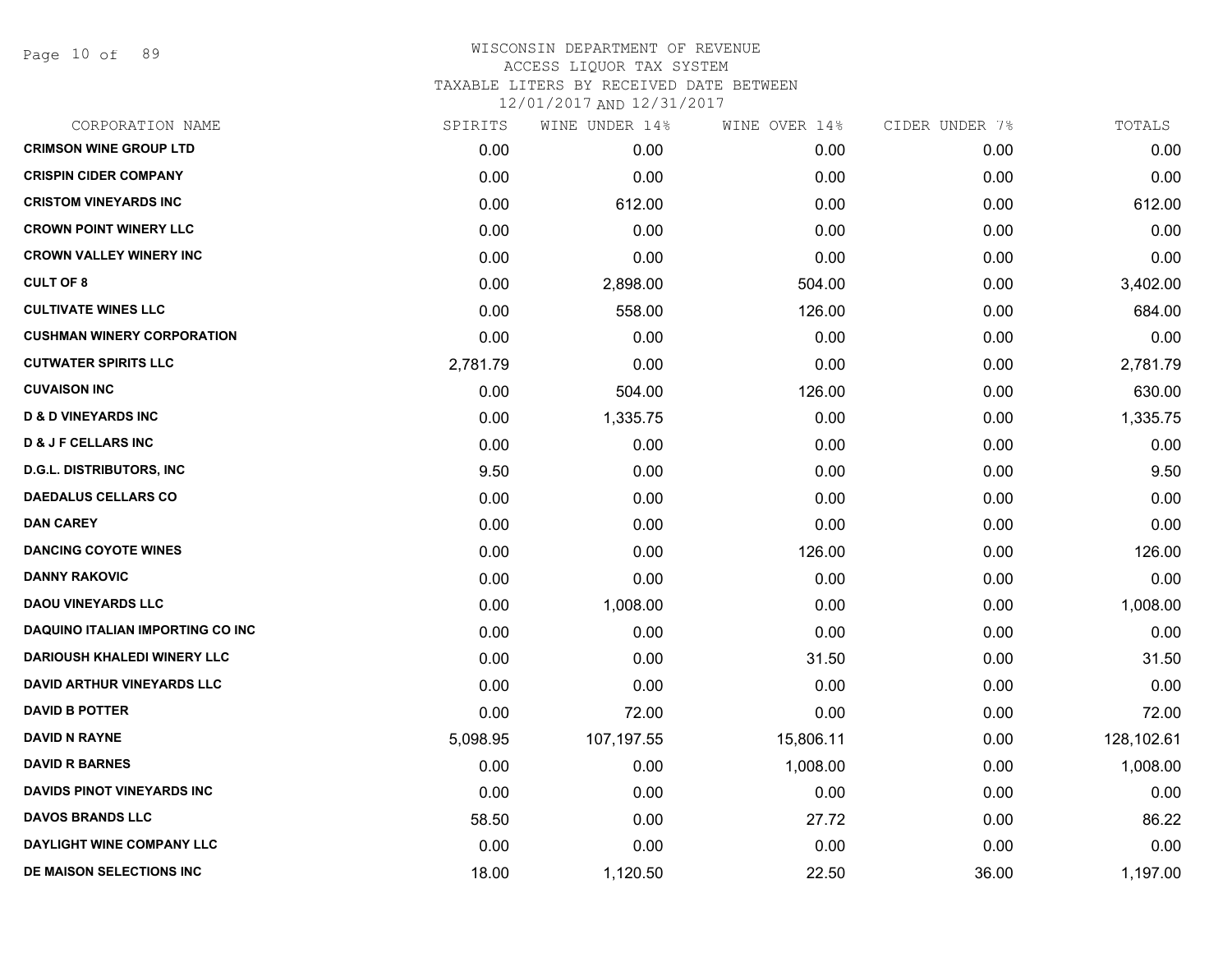Page 11 of 89

#### WISCONSIN DEPARTMENT OF REVENUE ACCESS LIQUOR TAX SYSTEM

TAXABLE LITERS BY RECEIVED DATE BETWEEN

| CORPORATION NAME                                                         | SPIRITS    | WINE UNDER 14% | WINE OVER 14% | CIDER UNDER 7% | TOTALS     |
|--------------------------------------------------------------------------|------------|----------------|---------------|----------------|------------|
| <b>DEANNA BASTIANICH</b>                                                 | 0.00       | 324.00         | 0.00          | 0.00           | 324.00     |
| <b>DELEGAT USA INC</b>                                                   | 0.00       | 1,008.00       | 0.00          | 0.00           | 1,008.00   |
| <b>DELIA E RODRIGUEZ</b>                                                 | 0.00       | 0.00           | 0.00          | 0.00           | 0.00       |
| <b>DELICATO VINEYARDS INC</b>                                            | 0.00       | 153,627.00     | 10,971.00     | 0.00           | 164,598.00 |
| <b>DELILLE CELLARS LLC</b>                                               | 0.00       | 0.00           | 0.00          | 0.00           | 0.00       |
| <b>DEMERARA DISTILLERS (USA) INC</b>                                     | 0.00       | 0.00           | 0.00          | 0.00           | 0.00       |
| <b>DEROSE WINERY INC</b>                                                 | 0.00       | 0.00           | 171.00        | 0.00           | 171.00     |
| <b>DERRICK C MANCINI</b>                                                 | 0.00       | 0.00           | 0.00          | 0.00           | 0.00       |
| <b>DIAGEO AMERICAS, INC.</b>                                             | 682,256.90 | 0.00           | 0.00          | 0.00           | 682,256.90 |
| <b>DIAMOND IMPORTERS INC</b>                                             | 0.00       | 0.00           | 0.00          | 0.00           | 0.00       |
| <b>DIRTY IMPORTS LLC</b>                                                 | 0.00       | 0.00           | 0.00          | 0.00           | 0.00       |
| <b>DISARONNO INTERNATIONAL LLC</b>                                       | 1,065.54   | 442.23         | 0.00          | 0.00           | 1,507.77   |
| DISTILLERY NO. 209 LTD NAPA CALIFORNIA                                   | 0.00       | 0.00           | 0.00          | 0.00           | 0.00       |
| <b>DIVOT ENTERPRISES LLC</b>                                             | 0.00       | 0.00           | 0.00          | 0.00           | 0.00       |
| DOMAINE DE LA TERRE ROUGE LTD                                            | 0.00       | 0.00           | 252.00        | 0.00           | 252.00     |
| <b>DOMAINE DE MARIA SOTER LLC</b>                                        | 0.00       | 333.00         | 0.00          | 0.00           | 333.00     |
| <b>DOMAINE MB LLC</b>                                                    | 0.00       | 0.00           | 0.00          | 0.00           | 0.00       |
| <b>DOMAINE SELECT WINE &amp; SPIRITS LLC</b>                             | 0.00       | 0.00           | 0.00          | 0.00           | 0.00       |
| DOMAINE SERENE VINEYARDS & WINERY INC                                    | 0.00       | 0.00           | 0.00          | 0.00           | 0.00       |
| <b>DOMAINE ST GEORGE</b>                                                 | 0.00       | 0.00           | 0.00          | 0.00           | 0.00       |
| <b>DON SEBASTIANI &amp; SONS INTERNATIONAL WINE</b><br><b>NEGOCIANTS</b> | 0.00       | 6,678.00       | 0.00          | 0.00           | 6,678.00   |
| <b>DOUBLE DIAMOND DISTILLERY LLC</b>                                     | 405.00     | 0.00           | 0.00          | 0.00           | 405.00     |
| <b>DOUBLE DOWN SPIRITS LLC</b>                                           | 0.00       | 0.00           | 0.00          | 0.00           | 0.00       |
| <b>DOYNA LTD</b>                                                         | 294.00     | 333.00         | 0.00          | 0.00           | 627.00     |
| <b>DREYER WINE LLC</b>                                                   | 0.00       | 252.00         | 0.00          | 0.00           | 252.00     |
| <b>DREYFUS ASHBY INC</b>                                                 | 0.00       | 1,273.50       | 220.50        | 0.00           | 1,494.00   |
| <b>DRG IMPORTS LLC</b>                                                   | 0.00       | 0.00           | 0.00          | 0.00           | 0.00       |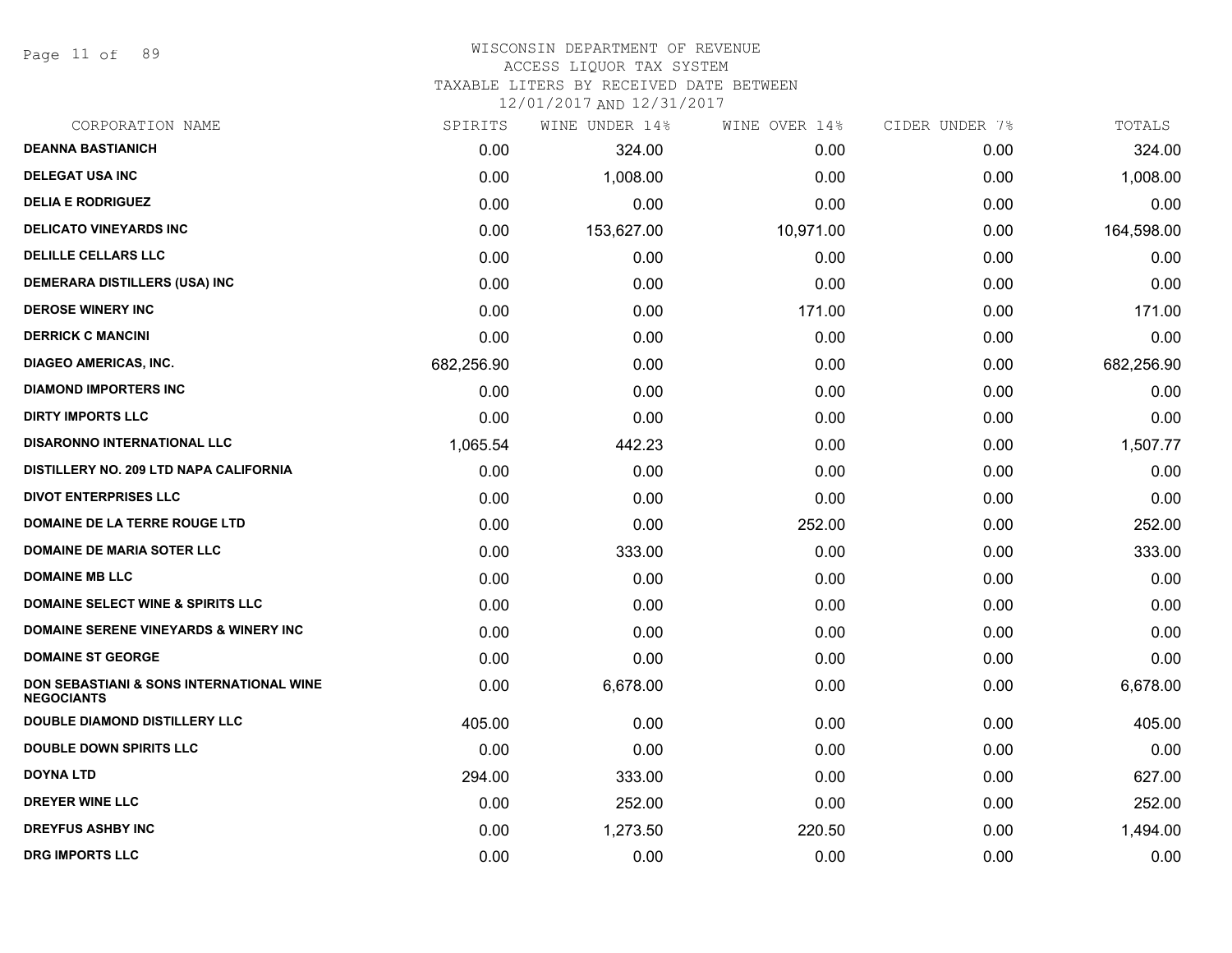Page 12 of 89

# WISCONSIN DEPARTMENT OF REVENUE

ACCESS LIQUOR TAX SYSTEM

TAXABLE LITERS BY RECEIVED DATE BETWEEN

| CORPORATION NAME                        | SPIRITS    | WINE UNDER 14% | WINE OVER 14% | CIDER UNDER 7% | TOTALS       |
|-----------------------------------------|------------|----------------|---------------|----------------|--------------|
| <b>DRINKS AMERICAS INC</b>              | 0.00       | 0.00           | 0.00          | 0.00           | 0.00         |
| DRY CREEK VINEYARD INC                  | 0.00       | 787.50         | 72.00         | 0.00           | 859.50       |
| <b>DUCKHORN WINE COMPANY</b>            | 0.00       | 1,746.00       | 1,443.00      | 0.00           | 3,189.00     |
| DUGGANS DISTILLERS PRODUCTS CORPORATION | 877.50     | 0.00           | 0.00          | 0.00           | 877.50       |
| <b>DUMOL WINERY LLC</b>                 | 0.00       | 0.00           | 0.00          | 0.00           | 0.00         |
| <b>DUNHAM CELLARS LLC</b>               | 0.00       | 0.00           | 0.00          | 0.00           | 0.00         |
| <b>DUNN VINEYARDS LLC</b>               | 0.00       | 63.00          | 0.00          | 0.00           | 63.00        |
| DUTTON GOLDFIELD WINERY LLC             | 0.00       | 0.00           | 0.00          | 0.00           | 0.00         |
| <b>DV SPIRITS LLC</b>                   | 495.00     | 0.00           | 0.00          | 0.00           | 495.00       |
| <b>E &amp; J GALLO WINERY</b>           | 198,259.10 | 1,012,535.70   | 31,432.50     | 0.00           | 1,242,227.30 |
| <b>EAGLE EYE IMPORTS LLC</b>            | 0.00       | 387.00         | 0.00          | 0.00           | 387.00       |
| <b>EAGLES LANDING WINERY LLC</b>        | 0.00       | 658.50         | 0.00          | 0.00           | 658.50       |
| <b>EASTERN LIQUORS USA INC</b>          | 0.00       | 0.00           | 0.00          | 0.00           | 0.00         |
| <b>EBERLE WINERY LP</b>                 | 0.00       | 0.00           | 0.00          | 0.00           | 0.00         |
| <b>ECLIPSE ASSETS LLC</b>               | 0.00       | 0.00           | 0.00          | 0.00           | 0.00         |
| <b>ECOSUR GROUP LLC</b>                 | 0.00       | 0.00           | 0.00          | 0.00           | 0.00         |
| EHREN JORDAN WINE CELLARS LLC           | 0.00       | 0.00           | 0.00          | 0.00           | 0.00         |
| <b>EIGHT BOTTLES LLC</b>                | 0.00       | 0.00           | 0.00          | 0.00           | 0.00         |
| ELK COVE VINEYARDS INC                  | 0.00       | 0.00           | 0.00          | 0.00           | 0.00         |
| <b>ELV-OREGON LLC</b>                   | 0.00       | 0.00           | 0.00          | 0.00           | 0.00         |
| <b>ELYSE WINERY LLC</b>                 | 0.00       | 0.00           | 0.00          | 0.00           | 0.00         |
| <b>EMCO CHEMICAL DISTRIBUTORS, INC.</b> | 0.00       | 0.00           | 0.00          | 0.00           | 0.00         |
| <b>EMILIO GUGLIELMO WINERY INC</b>      | 0.00       | 0.00           | 0.00          | 0.00           | 0.00         |
| <b>EMPSON USA INC</b>                   | 0.00       | 10,991.92      | 0.00          | 0.00           | 10,991.92    |
| <b>ENOS VINEYARDS INC</b>               | 0.00       | 0.00           | 0.00          | 0.00           | 0.00         |
| <b>ENOTEC IMPORTS INC</b>               | 0.00       | 1,269.00       | 504.00        | 0.00           | 1,773.00     |
| <b>ENOVATION BRANDS INC</b>             | 0.00       | 180.00         | 22.50         | 0.00           | 202.50       |
| <b>ENTENTE SPIRITS LLC</b>              | 0.00       | 0.00           | 0.00          | 0.00           | 0.00         |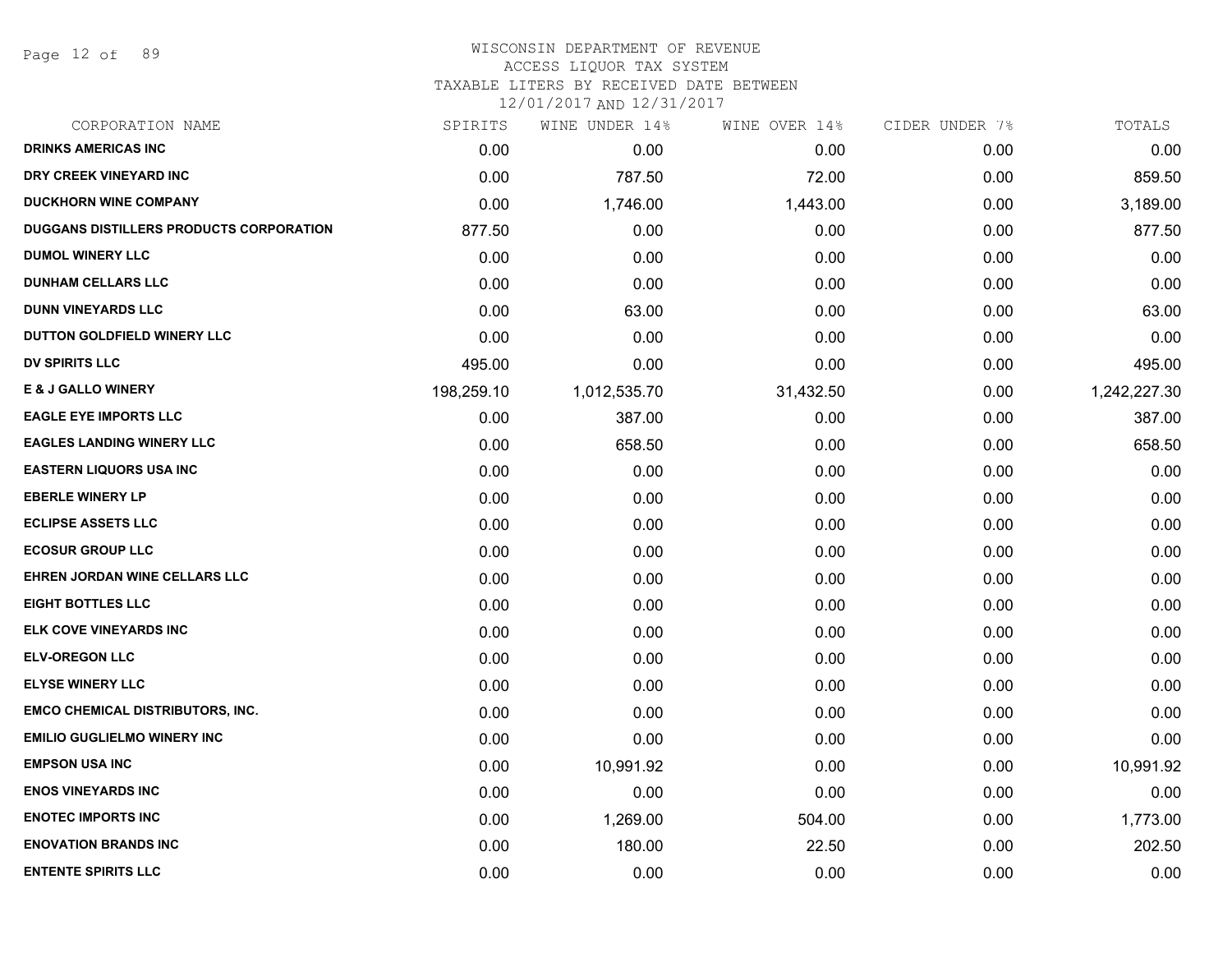Page 13 of 89

#### WISCONSIN DEPARTMENT OF REVENUE ACCESS LIQUOR TAX SYSTEM TAXABLE LITERS BY RECEIVED DATE BETWEEN

| CORPORATION NAME                            | SPIRITS    | WINE UNDER 14% | WINE OVER 14% | CIDER UNDER 7% | TOTALS     |
|---------------------------------------------|------------|----------------|---------------|----------------|------------|
| <b>EPICUREAN WINES LLC</b>                  | 0.00       | 531.00         | 378.00        | 0.00           | 909.00     |
| <b>ERIC FLANAGAN</b>                        | 0.00       | 0.00           | 0.00          | 0.00           | 0.00       |
| <b>ERIC TRUMP WINE MANUFACTURING LLC</b>    | 0.00       | 0.00           | 0.00          | 0.00           | 0.00       |
| <b>ERNST A STORM</b>                        | 0.00       | 0.00           | 0.00          | 0.00           | 0.00       |
| <b>ESSER WINES LLC</b>                      | 0.00       | 0.00           | 0.00          | 0.00           | 0.00       |
| <b>EUGENE WINE CELLARS LLC</b>              | 0.00       | 0.00           | 0.00          | 0.00           | 0.00       |
| <b>EUROPEAN IMPORTS &amp; EXPORTS LLC</b>   | 0.00       | 0.00           | 0.00          | 0.00           | 0.00       |
| <b>EUROPEAN WINE IMPORTS INC</b>            | 0.00       | 0.00           | 0.00          | 0.00           | 0.00       |
| <b>EVAKI INC</b>                            | 0.00       | 0.00           | 0.00          | 0.00           | 0.00       |
| EVESHAM WOOD VINEYARD AND WINERY LLC        | 0.00       | 0.00           | 0.00          | 0.00           | 0.00       |
| <b>EXCELSIOR WINE COMPANY LLC</b>           | 0.00       | 2,074.36       | 13.50         | 0.00           | 2,087.86   |
| <b>EXPERIENCE WINES LLC</b>                 | 0.00       | 0.00           | 0.00          | 0.00           | 0.00       |
| <b>F KORBEL &amp; BROS INC</b>              | 0.00       | 0.00           | 0.00          | 0.00           | 0.00       |
| <b>FL NAVARRO LIMITED</b>                   | 0.00       | 0.00           | 0.00          | 163.00         | 163.00     |
| <b>F&amp;F FINE WINES INTERNATIONAL INC</b> | 0.00       | $-54.00$       | 0.00          | 0.00           | $-54.00$   |
| F.X. MAGNER SELECTIONS, INC.                | 0.00       | 0.00           | 0.00          | 0.00           | 0.00       |
| <b>FAMILY &amp; FARMERS LLC</b>             | 0.00       | 0.00           | 126.00        | 0.00           | 126.00     |
| <b>FANTIS IMPORTS INC</b>                   | 0.00       | 74.97          | 7.14          | 0.00           | 82.11      |
| <b>FAR NORTH SPIRITS INC</b>                | 225.00     | 0.00           | 0.00          | 0.00           | 225.00     |
| <b>FASEL SHENSTONE LLC</b>                  | 0.00       | 0.00           | 459.00        | 0.00           | 459.00     |
| FERRARI CARANO VINEYARDS & WINERY LLC       | 0.00       | 1,638.00       | 1,939.50      | 0.00           | 3,577.50   |
| <b>FETZER VINEYARDS</b>                     | 216.00     | 23,108.88      | 783.00        | 0.00           | 24,107.88  |
| FIDDLEHEAD CELLARS LP                       | 0.00       | 0.00           | 0.00          | 0.00           | 0.00       |
| FIFTH GENERATION INC                        | 108,060.00 | 0.00           | 0.00          | 0.00           | 108,060.00 |
| <b>FIFTY FOURTH STREET ENTERPRISES LLC</b>  | 0.00       | 0.00           | 0.00          | 0.00           | 0.00       |
| <b>FIRE HOUSE LLC</b>                       | 0.00       | 378.00         | 0.00          | 0.00           | 378.00     |
| <b>FIRESTEED CORPORATION</b>                | 0.00       | 0.00           | 0.00          | 0.00           | 0.00       |
| <b>FISHER VINEYARDS</b>                     | 0.00       | 0.00           | 31.50         | 0.00           | 31.50      |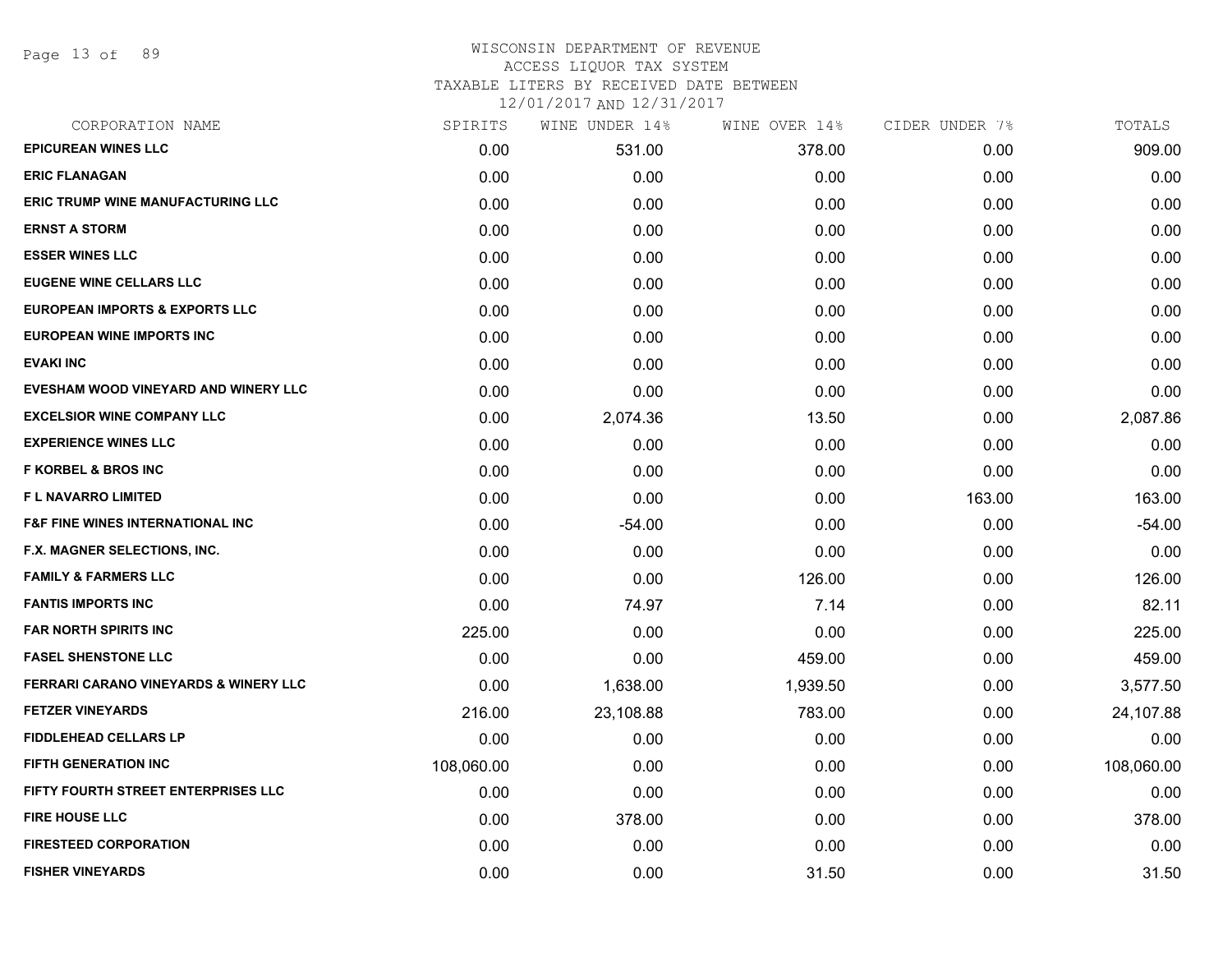Page 14 of 89

#### WISCONSIN DEPARTMENT OF REVENUE ACCESS LIQUOR TAX SYSTEM TAXABLE LITERS BY RECEIVED DATE BETWEEN

| CORPORATION NAME                              | SPIRITS  | WINE UNDER 14% | WINE OVER 14% | CIDER UNDER 7% | TOTALS    |
|-----------------------------------------------|----------|----------------|---------------|----------------|-----------|
| <b>FIVE GRAPES LLC</b>                        | 0.00     | 0.00           | 0.00          | 0.00           | 0.00      |
| <b>FJN FINE WINES LLC</b>                     | 0.00     | 495.00         | 0.00          | 0.00           | 495.00    |
| <b>FLORA SPRINGS WINE COMPANY</b>             | 0.00     | 27.00          | 27.00         | 0.00           | 54.00     |
| <b>FLORIDA ORANGE GROVES INC</b>              | 0.00     | 0.00           | 0.00          | 0.00           | 0.00      |
| <b>FN CELLARS LLC</b>                         | 0.00     | 0.00           | 198.00        | 0.00           | 198.00    |
| FOLEY FAMILY WINES INC                        | 0.00     | 6,975.00       | 1,183.50      | 0.00           | 8,158.50  |
| <b>FOLIO WINE COMPANY LLC</b>                 | 0.00     | 1,827.00       | 846.00        | 0.00           | 2,673.00  |
| FORT ROSS VINEYARD & WINERY LLC               | 0.00     | 0.00           | 0.00          | 0.00           | 0.00      |
| <b>FOUR BEARS WINERY LLC</b>                  | 0.00     | 0.00           | 0.00          | 0.00           | 0.00      |
| <b>FOUR DAUGHTERS VINEYARD AND WINERY LLC</b> | 0.00     | 0.00           | 0.00          | 0.00           | 0.00      |
| <b>FOUR ROSES DISTILLERY LLC</b>              | 5,028.00 | 0.00           | 0.00          | 0.00           | 5,028.00  |
| <b>FOWLES WINE USA INC</b>                    | 0.00     | 364.50         | 63.00         | 0.00           | 427.50    |
| <b>FOXEN VINEYARD INC</b>                     | 0.00     | 0.00           | 0.00          | 0.00           | 0.00      |
| <b>FRANCIS COPPOLA WINERY LLC</b>             | 0.00     | 16,627.11      | 1,584.00      | 0.00           | 18,211.11 |
| <b>FRANK FAMILY VINEYARDS LLC</b>             | 0.00     | 0.00           | 2,038.50      | 0.00           | 2,038.50  |
| <b>FRANK LIN DISTILLERS PRODUCTS LTD</b>      | 4,010.99 | 0.00           | 0.00          | 0.00           | 4,010.99  |
| <b>FRED C SCHERRER</b>                        | 0.00     | 0.00           | 0.00          | 0.00           | 0.00      |
| <b>FREDERICK WILDMAN &amp; SONS LTD</b>       | 355.50   | 13,373.84      | 229.50        | 0.00           | 13,958.84 |
| <b>FREELANCE WINES LLC</b>                    | 0.00     | 0.00           | 0.00          | 0.00           | 0.00      |
| <b>FREIXENET USA INC</b>                      | 0.00     | 3,305.34       | 36.00         | 0.00           | 3,341.34  |
| <b>FREY VINEYARDS LTD</b>                     | 0.00     | 1,620.00       | 0.00          | 0.00           | 1,620.00  |
| <b>FRIEND WINE MARKETING</b>                  | 0.00     | 0.00           | 0.00          | 0.00           | 0.00      |
| <b>FRITZ CELLARS INC</b>                      | 0.00     | 0.00           | 0.00          | 0.00           | 0.00      |
| <b>FROGS LEAP WINERY</b>                      | 0.00     | 378.00         | 0.00          | 0.00           | 378.00    |
| <b>FRONTIER CORPORATION</b>                   | 0.00     | 291.00         | 9.00          | 0.00           | 300.00    |
| <b>FRUIT OF THE VINES INC</b>                 | 0.00     | 504.05         | 0.00          | 0.00           | 504.05    |
| FULL THROTTLE SLOON SHINE LLC                 | 0.00     | 0.00           | 0.00          | 0.00           | 0.00      |
| <b>FULTON STREET BREWERY LLC</b>              | 0.00     | 0.00           | 0.00          | 0.00           | 0.00      |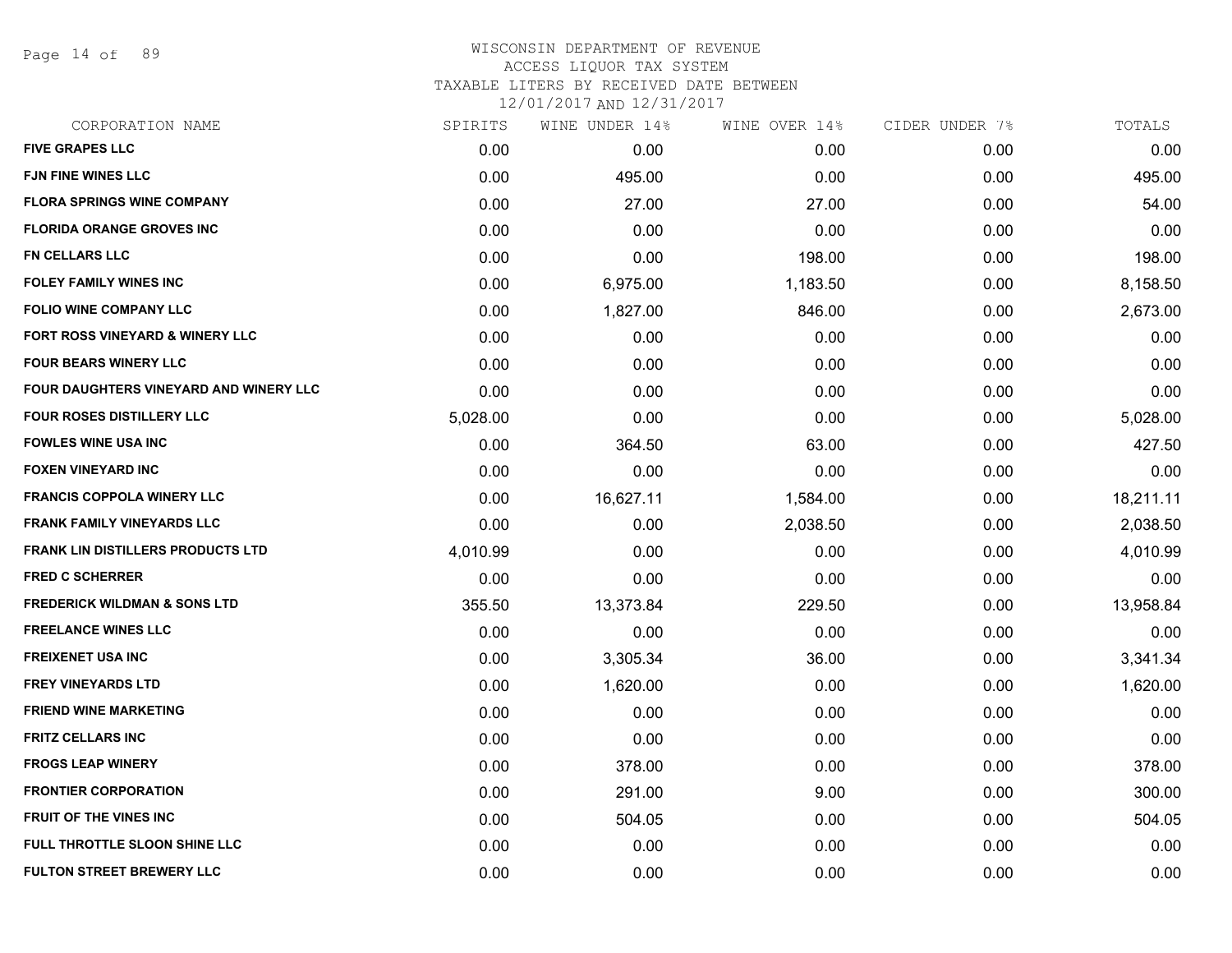Page 15 of 89

| CORPORATION NAME                                    | SPIRITS | WINE UNDER 14% | WINE OVER 14% | CIDER UNDER 7% | TOTALS |
|-----------------------------------------------------|---------|----------------|---------------|----------------|--------|
| <b>G K SKAGGS INC</b>                               | 0.00    | 0.00           | 0.00          | 0.00           | 0.00   |
| G.S.W.C. INC.                                       | 225.00  | 0.00           | 0.00          | 0.00           | 225.00 |
| <b>GAMBA VINEYARDS AND WINERY LLC</b>               | 0.00    | 0.00           | 0.00          | 0.00           | 0.00   |
| <b>GAMBLE FAMILY VINEYARDS LLC</b>                  | 0.00    | 0.00           | 0.00          | 0.00           | 0.00   |
| <b>GARBER &amp; COMPANY INC</b>                     | 0.00    | 0.00           | 0.00          | 0.00           | 0.00   |
| <b>GENERATIONS OF SONOMA LLC</b>                    | 0.00    | 0.00           | 126.00        | 0.00           | 126.00 |
| <b>GENESEO PARTNERS LP</b>                          | 0.00    | 0.00           | 20.25         | 0.00           | 20.25  |
| <b>GEORGE BOZIC JR</b>                              | 72.00   | 36.00          | 0.00          | 0.00           | 108.00 |
| <b>GEORGIAN ROYAL COLLECTION, INC.</b>              | 0.00    | 0.00           | 0.00          | 0.00           | 0.00   |
| <b>GERBER, GERBER &amp; GERBER DISCLAIMER TRUST</b> | 0.00    | 252.00         | 0.00          | 0.00           | 252.00 |
| <b>GF WINES LLC</b>                                 | 0.00    | 180.00         | 0.00          | 0.00           | 180.00 |
| <b>GH HOLDINGS LP</b>                               | 0.00    | 0.00           | 0.00          | 0.00           | 0.00   |
| <b>GIBSON WINE COMPANY</b>                          | 0.00    | 0.00           | 270.00        | 0.00           | 270.00 |
| <b>GILBERT CELLARS LLC</b>                          | 0.00    | 0.00           | 0.00          | 0.00           | 0.00   |
| <b>GLOBAL SPIRITS USA LLC</b>                       | 864.00  | 0.00           | 0.00          | 0.00           | 864.00 |
| <b>GLOBAL VINEYARD IMPORTERS INC</b>                | 0.00    | 576.00         | 0.00          | 0.00           | 576.00 |
| <b>GLUNZ FAMILY WINERY &amp; CELLARS INC</b>        | 0.00    | 0.00           | 0.00          | 0.00           | 0.00   |
| <b>GNEKOW FAMILY WINERY LLC</b>                     | 0.00    | 0.00           | 126.00        | 0.00           | 126.00 |
| <b>GOAMERICAGO BEVERAGES LLC</b>                    | 0.00    | 0.00           | 0.00          | 0.00           | 0.00   |
| <b>GOLDSCHMIDT VINEYARDS LLC</b>                    | 0.00    | 0.00           | 0.00          | 0.00           | 0.00   |
| <b>GONZAGUE &amp; CLAIRE LURTON VINEYARDS INC</b>   | 0.00    | 0.00           | 0.00          | 0.00           | 0.00   |
| <b>GOOSE RIDGE LLC</b>                              | 0.00    | 72.00          | 0.00          | 0.00           | 72.00  |
| <b>GORDON BROTHERS CELLARS INC</b>                  | 0.00    | 0.00           | 0.00          | 0.00           | 0.00   |
| <b>GRAPE SOLUTIONS INC</b>                          | 0.00    | 0.00           | 0.00          | 0.00           | 0.00   |
| <b>GRAPE VISIONS LLC</b>                            | 0.00    | 0.00           | 0.00          | 0.00           | 0.00   |
| <b>GRAPES OF SPAIN INC</b>                          | 0.00    | 0.00           | 0.00          | 0.00           | 0.00   |
| <b>GRATON SPIRITS COMPANY LLC</b>                   | 0.00    | 0.00           | 0.00          | 0.00           | 0.00   |
| <b>GREAT DOMAINS &amp; ESTATES LLC</b>              | 0.00    | 0.00           | 0.00          | 0.00           | 0.00   |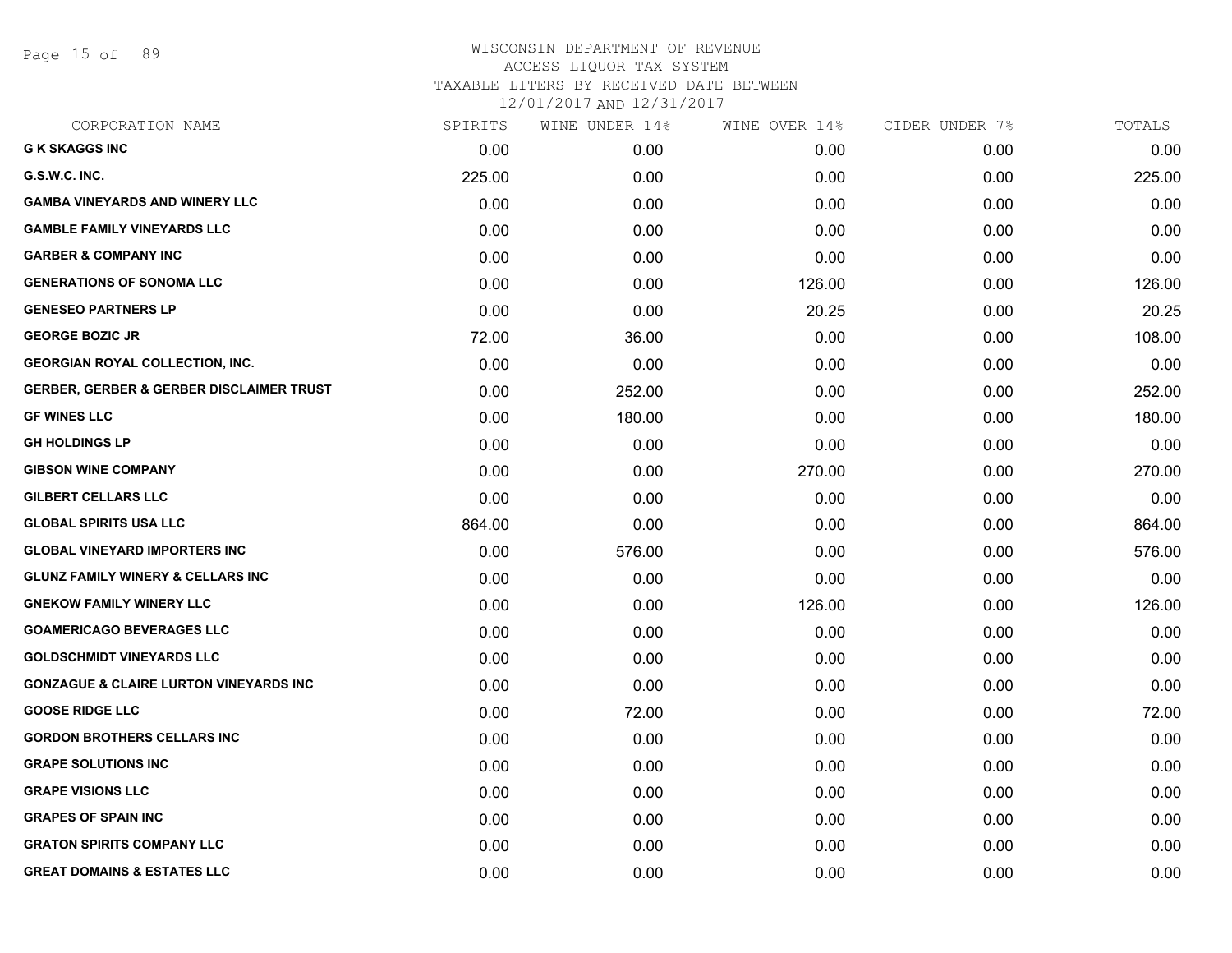Page 16 of 89

# WISCONSIN DEPARTMENT OF REVENUE ACCESS LIQUOR TAX SYSTEM TAXABLE LITERS BY RECEIVED DATE BETWEEN

| CORPORATION NAME                           | SPIRITS    | WINE UNDER 14% | WINE OVER 14% | CIDER UNDER 7% | TOTALS     |
|--------------------------------------------|------------|----------------|---------------|----------------|------------|
| <b>GREAT SMOKY MTS DISTILLERY, INC</b>     | 0.00       | 0.00           | 0.00          | 0.00           | 0.00       |
| <b>GREG &amp; GREG INC</b>                 | 0.00       | 756.00         | 0.00          | 0.00           | 756.00     |
| <b>GREG &amp; PAM HARRINGTON WINES LLC</b> | 0.00       | 0.00           | 4.76          | 0.00           | 4.76       |
| <b>GREG SANDERS</b>                        | 0.00       | 0.00           | 0.00          | 0.00           | 0.00       |
| <b>GREGORY F BUONOCORE</b>                 | 0.00       | 0.00           | 0.00          | 0.00           | 0.00       |
| <b>GREGORY GRAZIANO</b>                    | 0.00       | 0.00           | 0.00          | 0.00           | 0.00       |
| <b>GRGICH HILLS CELLAR</b>                 | 0.00       | 6.75           | 1,368.00      | 0.00           | 1,374.75   |
| <b>GRIEB OPTIMAL WINECRAFTING LLC</b>      | 0.00       | 0.00           | 0.00          | 0.00           | 0.00       |
| <b>GROTH VINEYARDS &amp; WINERY LLC</b>    | 0.00       | 0.00           | 0.00          | 0.00           | 0.00       |
| <b>GUARACHI WINE PARTNERS INC</b>          | 0.00       | 5,436.00       | 58.50         | 0.00           | 5,494.50   |
| <b>H ERIK ZETTERSTROM</b>                  | 0.00       | 495.00         | 0.00          | 0.00           | 495.00     |
| <b>H2 VINO LLC</b>                         | 0.00       | 0.00           | 0.00          | 0.00           | 0.00       |
| <b>HAAS BROTHERS INC</b>                   | 0.00       | 0.00           | 0.00          | 0.00           | 0.00       |
| <b>HAHN ESTATE</b>                         | 0.00       | 0.00           | 13,629.00     | 0.00           | 13,629.00  |
| <b>HALBY MARKETING INC</b>                 | 0.00       | 756.00         | 0.00          | 0.00           | 756.00     |
| <b>HALCYON SYNDICATE LTD LLC</b>           | 0.00       | 0.00           | 0.00          | 0.00           | 0.00       |
| <b>HALL WINES LLC</b>                      | 0.00       | 0.00           | 36.00         | 0.00           | 36.00      |
| <b>HAMEL FAMILY WINES LLC</b>              | 0.00       | 0.00           | 0.00          | 0.00           | 0.00       |
| <b>HAND PICKED SELECTIONS INC</b>          | 0.00       | 0.00           | 0.00          | 0.00           | 0.00       |
| <b>HAPPY HOUR COMPANY LLC</b>              | 0.00       | 0.00           | 0.00          | 0.00           | 0.00       |
| <b>HARDY USA LTD</b>                       | 202.50     | 0.00           | 0.00          | 0.00           | 202.50     |
| <b>HARLAN ESTATE WINERY INC</b>            | 0.00       | 0.00           | 0.00          | 0.00           | 0.00       |
| <b>HARRIS &amp; HARRIS</b>                 | 0.00       | 0.00           | 0.00          | 0.00           | 0.00       |
| <b>HAUS WINE &amp; SPIRITS INC</b>         | 0.00       | 0.00           | 0.00          | 0.00           | 0.00       |
| <b>HAWAII SEA SPIRITS LLC</b>              | 225.00     | 0.00           | 0.00          | 0.00           | 225.00     |
| <b>HDD LLC</b>                             | 0.00       | 1,134.00       | 423.00        | 0.00           | 1,557.00   |
| <b>HEADFRAME SPIRITS INC</b>               | 0.00       | 0.00           | 0.00          | 0.00           | 0.00       |
| HEAVEN HILL DISTILLERIES INC               | 335,667.30 | 1,764.00       | 1,818.00      | 0.00           | 339,249.30 |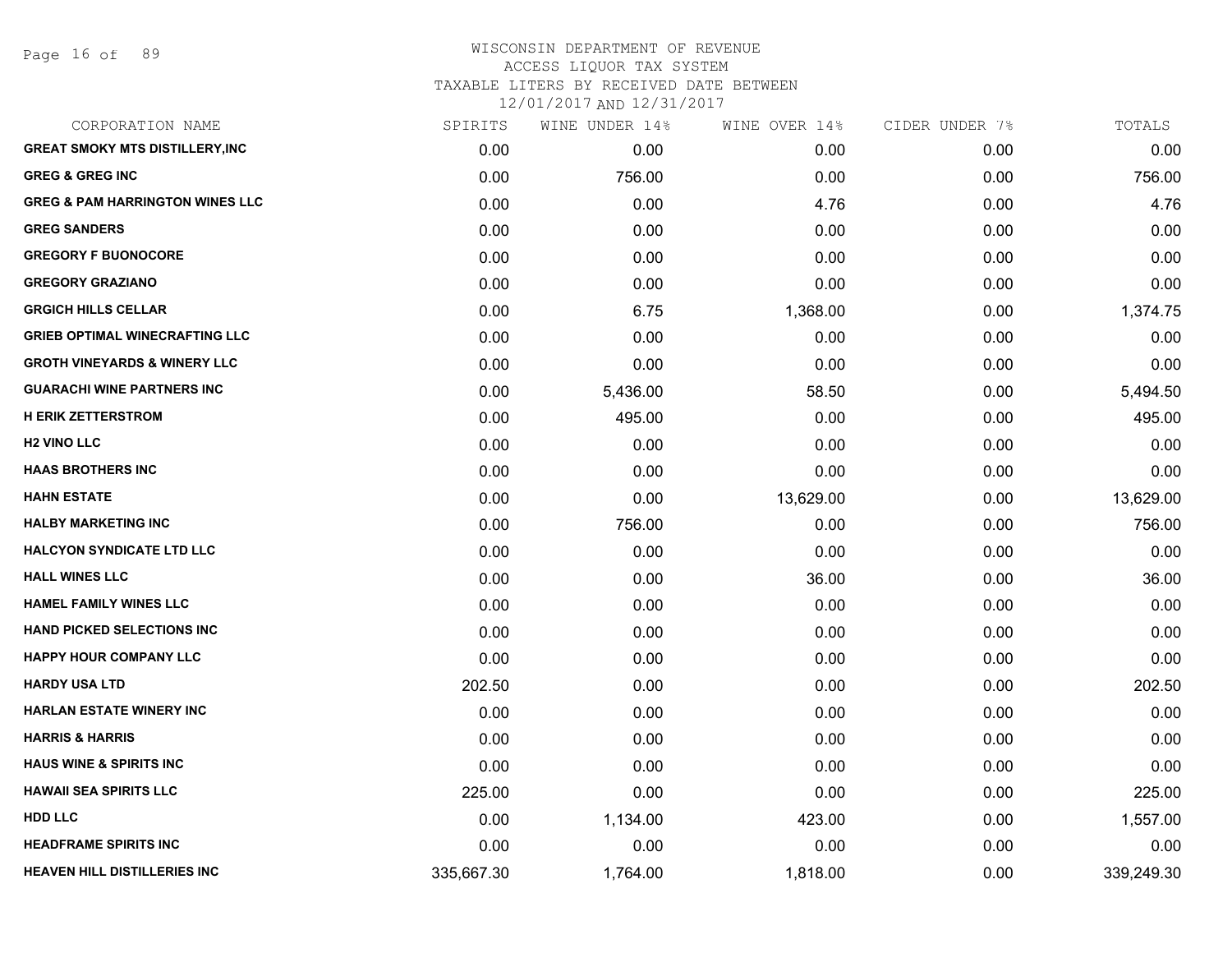| CORPORATION NAME                       | SPIRITS  | WINE UNDER 14% | WINE OVER 14% | CIDER UNDER 7% | TOTALS    |
|----------------------------------------|----------|----------------|---------------|----------------|-----------|
| <b>HEINEKEN USA INCORPORATED</b>       | 0.00     | 0.00           | 0.00          | 18,924.00      | 18,924.00 |
| <b>HEITZ WINE CELLARS</b>              | 0.00     | 0.00           | 0.00          | 0.00           | 0.00      |
| <b>HEMINGWAY RUM COMPANY LLC</b>       | 0.00     | 0.00           | 0.00          | 0.00           | 0.00      |
| <b>HEMISPHERE WINE COMPANY INC</b>     | 0.00     | 0.00           | 0.00          | 0.00           | 0.00      |
| <b>HENDRY PREMIUM IMPORTS INC</b>      | 0.00     | 0.00           | 0.00          | 0.00           | 0.00      |
| <b>HENRIOT INC</b>                     | 0.00     | 328.50         | 81.00         | 0.00           | 409.50    |
| HENRY STEELE IMPORTS LLC               | 0.00     | 0.00           | 0.00          | 0.00           | 0.00      |
| <b>HERITAGE DISTILLING COMPANY INC</b> | 0.00     | 0.00           | 0.00          | 0.00           | 0.00      |
| <b>HERITAGE WINE CELLARS LTD</b>       | 0.00     | 2,169.00       | 0.00          | 0.00           | 2,169.00  |
| <b>HERMAN STORY WINES INC</b>          | 0.00     | 0.00           | 117.00        | 0.00           | 117.00    |
| <b>HERON WINES INC</b>                 | 0.00     | 0.00           | 0.00          | 0.00           | 0.00      |
| <b>HEYDAY CORPORATION</b>              | 0.00     | 0.00           | 0.00          | 0.00           | 0.00      |
| <b>HIDALGO IMPORTS LLC</b>             | 0.00     | 0.00           | 0.00          | 0.00           | 0.00      |
| <b>HILL ESTATES INC</b>                | 0.00     | 0.00           | 0.00          | 0.00           | 0.00      |
| <b>HIRSCH WINERY LLC</b>               | 0.00     | 0.00           | 0.00          | 0.00           | 0.00      |
| <b>HIWWS INC</b>                       | 0.00     | 0.00           | 0.00          | 0.00           | 0.00      |
| HONEOYE FALLS DISTILLERY LLC           | 0.00     | 0.00           | 0.00          | 0.00           | 0.00      |
| <b>HONEYWOOD INC</b>                   | 0.00     | 0.00           | 0.00          | 0.00           | 0.00      |
| HONIG VINEYARD AND WINERY LLC          | 0.00     | 405.00         | 148.50        | 0.00           | 553.50    |
| <b>HOOD RIVER DISTILLERS INC</b>       | 3,982.50 | 0.00           | 0.00          | 0.00           | 3,982.50  |
| <b>HOPE WINE LLC</b>                   | 0.00     | 954.00         | 0.00          | 0.00           | 954.00    |
| <b>HORN ENTERPRISES INC</b>            | 0.00     | 0.00           | 0.00          | 0.00           | 0.00      |
| <b>HOTCOOP LLC</b>                     | 0.00     | 0.00           | 0.00          | 0.00           | 0.00      |
| <b>HOURGLASS WINE COMPANY INC</b>      | 0.00     | 0.00           | 0.00          | 0.00           | 0.00      |
| <b>HUA YUAN</b>                        | 0.00     | 0.00           | 0.00          | 0.00           | 0.00      |
| <b>HUBER ORCHARDS INC</b>              | 0.00     | 0.00           | 0.00          | 0.00           | 0.00      |
| <b>HUDSON WINE BROKERS LLC</b>         | 0.00     | 99.00          | 0.00          | 0.00           | 99.00     |
| <b>HUNEEUS VINTNERS LLC</b>            | 0.00     | 0.00           | 0.00          | 0.00           | 0.00      |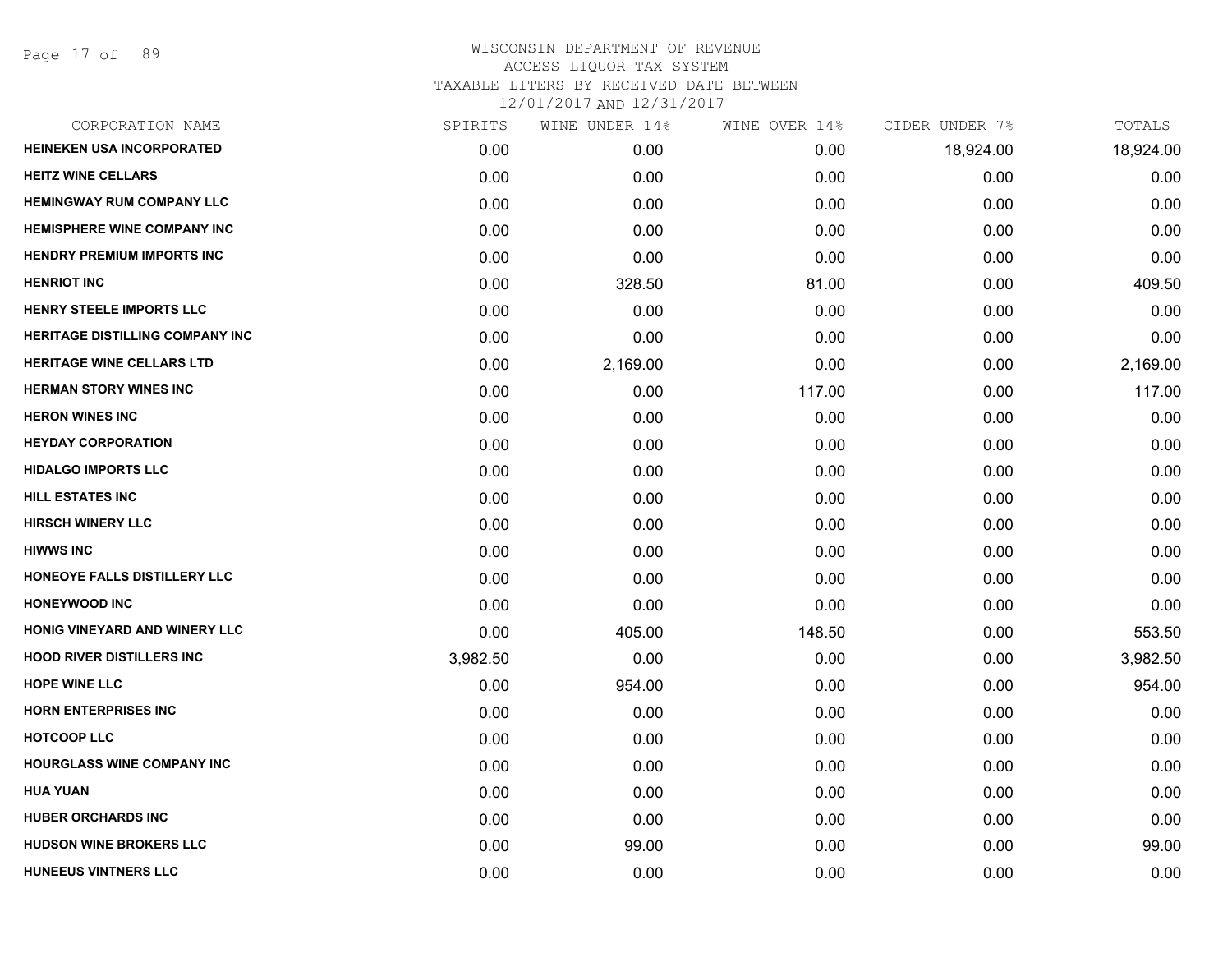Page 18 of 89

#### WISCONSIN DEPARTMENT OF REVENUE ACCESS LIQUOR TAX SYSTEM

TAXABLE LITERS BY RECEIVED DATE BETWEEN

| CORPORATION NAME                                  | SPIRITS   | WINE UNDER 14% | WINE OVER 14% | CIDER UNDER 7% | TOTALS    |
|---------------------------------------------------|-----------|----------------|---------------|----------------|-----------|
| <b>HUSCH VINEYARDS INC</b>                        | 0.00      | 423.00         | 0.00          | 0.00           | 423.00    |
| <b>HYATT FARM PARTNERSHIP</b>                     | 0.00      | 0.00           | 0.00          | 0.00           | 0.00      |
| <b>IAN BRAND</b>                                  | 0.00      | 0.00           | 0.00          | 0.00           | 0.00      |
| <b>IDEAL WINE &amp; SPIRITS CO INC</b>            | 162.00    | 406.53         | 0.00          | 0.00           | 568.53    |
| <b>ILLAHE VINEYARDS AND WINERY INC</b>            | 0.00      | 0.00           | 0.00          | 0.00           | 0.00      |
| <b>ILLYRIAN IMPORT INC</b>                        | 0.00      | 0.00           | 0.00          | 0.00           | 0.00      |
| <b>IMMORTAL BRANDS, LLC</b>                       | 0.00      | 0.00           | 0.00          | 0.00           | 0.00      |
| <b>IMPERIAL BRANDS INC</b>                        | 2,446.50  | 0.00           | 0.00          | 0.00           | 2,446.50  |
| <b>IMPEX BEVERAGES INC</b>                        | 247.50    | 0.00           | 0.00          | 0.00           | 247.50    |
| IN AGAVE WE TRUST LLC                             | 0.00      | 0.00           | 0.00          | 0.00           | 0.00      |
| <b>INDIGENOUS SELECTIONS LLC</b>                  | 0.00      | 198.00         | 143.00        | 0.00           | 341.00    |
| <b>INDIGO WINE GROUP LLC</b>                      | 0.00      | 2,439.00       | 0.00          | 0.00           | 2,439.00  |
| <b>INFINIUM SPIRITS INC.</b>                      | 21,757.20 | 0.00           | 2,484.00      | 0.00           | 24,241.20 |
| <b>INNO VINO INTERNATIONAL INC</b>                | 0.00      | 0.00           | 0.00          | 0.00           | 0.00      |
| <b>INTEGRITY WINES LLC</b>                        | 0.00      | 0.00           | 0.00          | 0.00           | 0.00      |
| <b>INTERNATIONAL DISTILLERS &amp; VINTERS LTD</b> | 99.00     | 0.00           | 0.00          | 0.00           | 99.00     |
| <b>INTERNATIONAL VINES INC</b>                    | 0.00      | 0.00           | 0.00          | 0.00           | 0.00      |
| <b>INTERRA FOOD MARKETING LLC</b>                 | 0.00      | 0.00           | 0.00          | 0.00           | 0.00      |
| <b>INTERSECT BEVERAGE LLC</b>                     | 0.00      | 0.00           | 0.00          | 0.00           | 0.00      |
| <b>INTERTRADE USA COMPANY</b>                     | 0.00      | 0.00           | 0.00          | 0.00           | 0.00      |
| <b>INVESTOR'S OF AMERICA LP</b>                   | 0.00      | 0.00           | 0.00          | 0.00           | 0.00      |
| <b>ION BEVERAGES LLC</b>                          | 0.00      | 0.00           | 0.00          | 0.00           | 0.00      |
| <b>IRON HORSE VINEYARDS LP</b>                    | 0.00      | 0.00           | 0.00          | 0.00           | 0.00      |
| <b>ISANTI SPIRITS LLC</b>                         | 0.00      | 0.00           | 0.00          | 0.00           | 0.00      |
| <b>IWK USA IMPORTERS LLC</b>                      | 0.00      | 0.00           | 0.00          | 0.00           | 0.00      |
| <b>J &amp; D WINES INC</b>                        | 0.00      | 0.00           | 0.00          | 0.00           | 0.00      |
| <b>J LOHR WINERY CORP</b>                         | 0.00      | 8,937.00       | 157.50        | 0.00           | 9,094.50  |
| <b>J PEDRONCELLI WINERY</b>                       | 0.00      | 63.00          | 504.00        | 0.00           | 567.00    |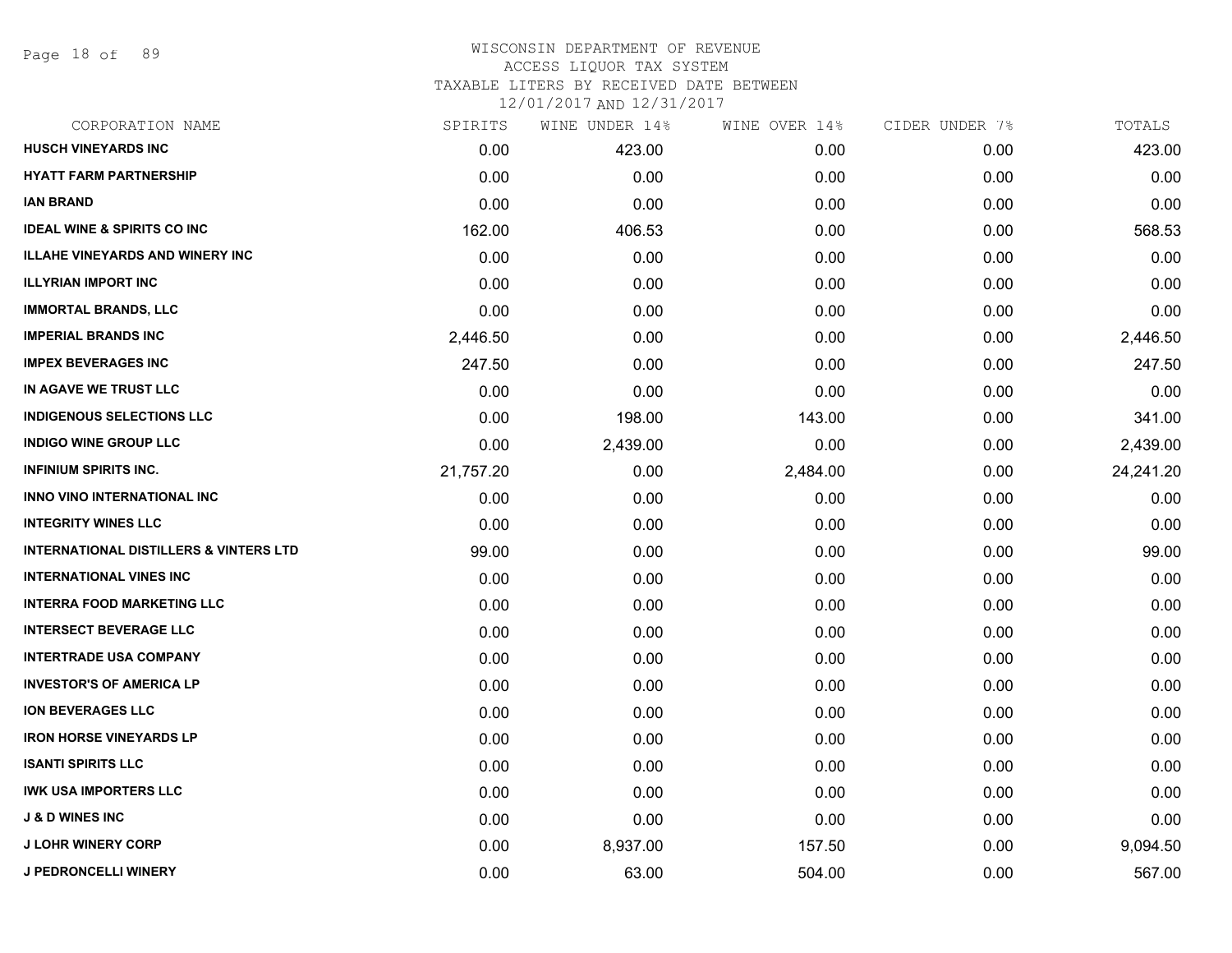Page 19 of 89

## WISCONSIN DEPARTMENT OF REVENUE ACCESS LIQUOR TAX SYSTEM

TAXABLE LITERS BY RECEIVED DATE BETWEEN

| CORPORATION NAME                      | SPIRITS    | WINE UNDER 14% | WINE OVER 14% | CIDER UNDER 7% | TOTALS     |
|---------------------------------------|------------|----------------|---------------|----------------|------------|
| <b>J3 WINE PARTNERS LLC</b>           | 0.00       | 0.00           | 0.00          | 0.00           | 0.00       |
| <b>JACK POUST &amp; COMPANY INC</b>   | 0.00       | 0.00           | 0.00          | 0.00           | 0.00       |
| <b>JACKSON FAMILY ENTERPRISES INC</b> | 0.00       | 46,578.00      | 8,264.25      | 0.00           | 54,842.25  |
| <b>JACKY RANDELL TRENTHAM</b>         | 0.00       | 0.00           | 0.00          | 0.00           | 0.00       |
| <b>JACUZZI FAMILY VINEYARDS LLC</b>   | 0.00       | 0.00           | 45.00         | 0.00           | 45.00      |
| <b>JAM CELLARS INC</b>                | 0.00       | 0.00           | 9,954.00      | 0.00           | 9,954.00   |
| <b>JAMES E COSMA</b>                  | 0.00       | 2,439.00       | 0.00          | 0.00           | 2,439.00   |
| <b>JAMES J MOORE</b>                  | 0.00       | 0.00           | 0.00          | 0.00           | 0.00       |
| <b>JAMES L LAMBERT</b>                | 0.00       | 126.00         | 0.00          | 0.00           | 126.00     |
| <b>JAMES MORONEY INC</b>              | 0.00       | 0.00           | 0.00          | 0.00           | 0.00       |
| <b>JAMES RICKER</b>                   | 9.00       | 16,663.50      | 126.00        | 0.00           | 16,798.50  |
| JAPAN PRESTIGE SAKE INTERNATIONAL INC | 0.00       | 0.00           | 84.38         | 0.00           | 84.38      |
| <b>JARVIS</b>                         | 0.00       | 0.00           | 44.99         | 0.00           | 44.99      |
| <b>JASON J AND MOLLY N DREW</b>       | 0.00       | 0.00           | 0.00          | 0.00           | 0.00       |
| <b>JAX VINEYARDS LLC</b>              | 0.00       | 0.00           | 0.00          | 0.00           | 0.00       |
| <b>JAY J HEMINWAY</b>                 | 0.00       | 0.00           | 0.00          | 0.00           | 0.00       |
| <b>JAY MIDWEST INC</b>                | 0.00       | 0.00           | 0.00          | 0.00           | 0.00       |
| <b>JB GEORGE LLC</b>                  | 0.00       | 0.00           | 126.00        | 0.00           | 126.00     |
| <b>JC CELLARS INC</b>                 | 0.00       | 0.00           | 0.00          | 0.00           | 0.00       |
| JEAN CLAUDE BOISSET WINES USA INC     | 0.00       | 686.25         | 1,062.00      | 0.00           | 1,748.25   |
| <b>JEFF QUINT</b>                     | 202.50     | 0.00           | 0.00          | 0.00           | 202.50     |
| <b>JEFFREY L EMERY</b>                | 0.00       | 0.00           | 0.00          | 0.00           | 0.00       |
| <b>JEM BEVERAGE COMPANY</b>           | 0.00       | 0.00           | 0.00          | 0.00           | 0.00       |
| <b>JFC INTERNATIONAL INC</b>          | 9.08       | 1,995.30       | 3,524.60      | 0.00           | 5,528.98   |
| <b>JIM BEAM BRANDS CO</b>             | 706,742.85 | 558.00         | 1,188.00      | 0.00           | 708,488.85 |
| <b>J-NH WINE GROUP LLC</b>            | 0.00       | 0.00           | 252.00        | 0.00           | 252.00     |
| <b>JNJ INTERNATIONAL INC</b>          | 0.00       | 0.00           | 0.00          | 0.00           | 0.00       |
| <b>JOHAN VINEYARDS LLC</b>            | 0.00       | 351.00         | 0.00          | 0.00           | 351.00     |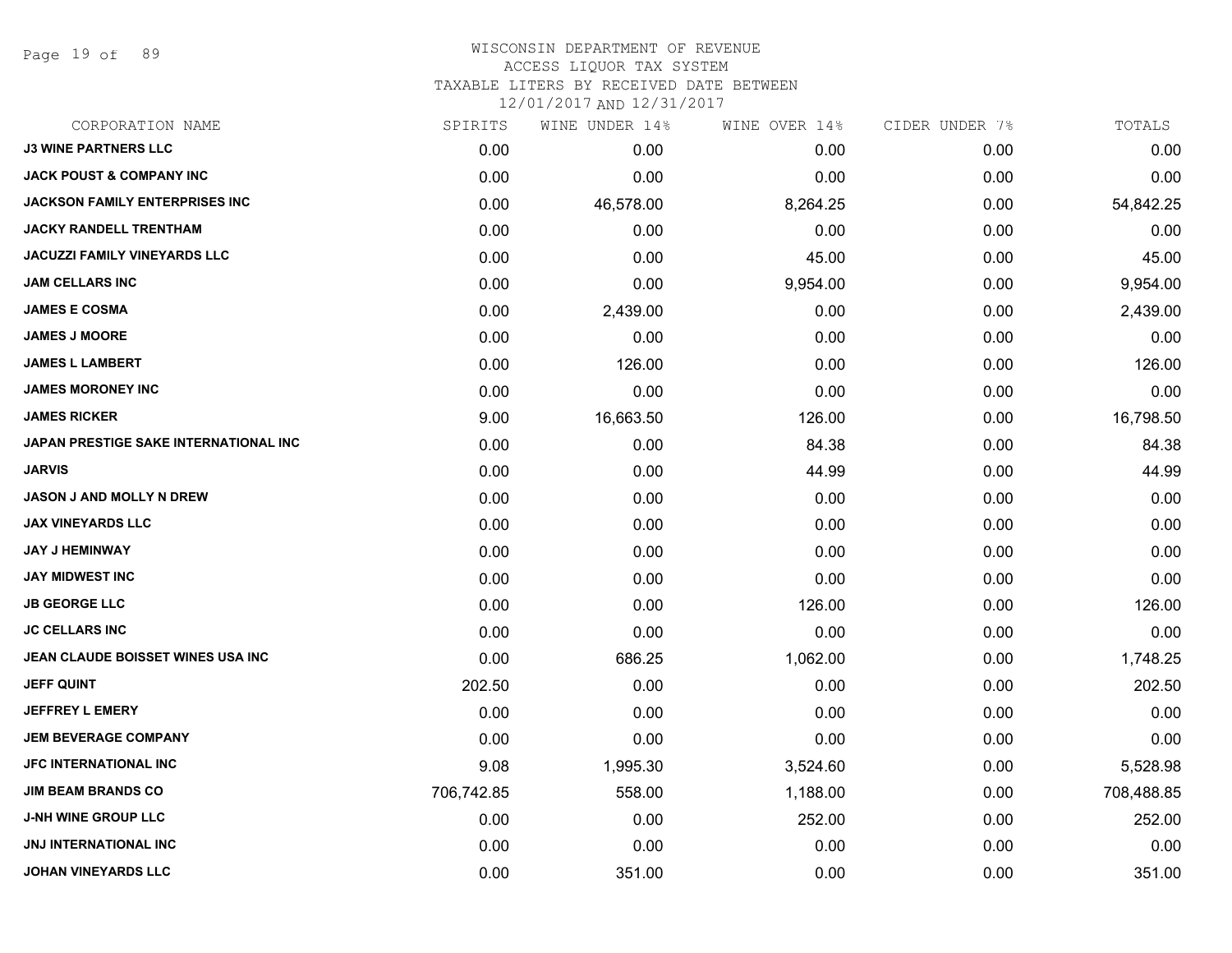Page 20 of 89

| CORPORATION NAME                         | SPIRITS | WINE UNDER 14% | WINE OVER 14% | CIDER UNDER 7% | TOTALS   |
|------------------------------------------|---------|----------------|---------------|----------------|----------|
| JOHN ANTHONY VINEYARDS LLC               | 0.00    | 0.00           | 0.00          | 0.00           | 0.00     |
| <b>JOHN R LUCAS</b>                      | 0.00    | 0.00           | 0.00          | 0.00           | 0.00     |
| <b>JON A GERSTENSCHLAGER</b>             | 0.00    | 0.00           | 0.00          | 0.00           | 0.00     |
| <b>JOSE PASTOR</b>                       | 0.00    | 0.00           | 0.00          | 0.00           | 0.00     |
| <b>JOSEPH PHELPS VINEYARDS LLC</b>       | 0.00    | 63.00          | 418.50        | 0.00           | 481.50   |
| JOSEPH VICTORI WINES, INC.               | 0.00    | 639.00         | 0.00          | 0.00           | 639.00   |
| <b>JOSU GALDOS</b>                       | 0.00    | 0.00           | 0.00          | 0.00           | 0.00     |
| <b>JOURNEYMAN DISTILLERY LLC</b>         | 45.00   | 0.00           | 0.00          | 0.00           | 45.00    |
| <b>JPPZ INC</b>                          | 0.00    | 0.00           | 0.00          | 0.00           | 0.00     |
| <b>JRV LLC</b>                           | 0.00    | 0.00           | 0.00          | 0.00           | 0.00     |
| JUDD FAMILY VINEYARDS LP                 | 0.00    | 0.00           | 0.00          | 0.00           | 0.00     |
| <b>JUSTIN VINEYARDS &amp; WINERY LLC</b> | 0.00    | 0.00           | 2,007.00      | 0.00           | 2,007.00 |
| <b>JVW CORPORATION</b>                   | 0.00    | 0.00           | 0.00          | 0.00           | 0.00     |
| <b>JZ WINE COMPANY</b>                   | 67.50   | 157.50         | 0.00          | 0.00           | 225.00   |
| <b>K VINTNERS LLC</b>                    | 0.00    | 504.00         | 3,528.00      | 0.00           | 4,032.00 |
| <b>KAITRIN N COOPER</b>                  | 270.00  | 0.00           | 0.00          | 0.00           | 270.00   |
| <b>KALIN CELLARS INC</b>                 | 0.00    | 0.00           | 0.00          | 0.00           | 0.00     |
| <b>KAY OLSEN</b>                         | 0.00    | 0.00           | 0.00          | 0.00           | 0.00     |
| <b>KB WINES LLC</b>                      | 0.00    | 0.00           | 0.00          | 0.00           | 0.00     |
| <b>KEEPER'S QUEST INC</b>                | 36.00   | 0.00           | 0.00          | 0.00           | 36.00    |
| <b>KELLER ESTATE LTD</b>                 | 0.00    | 0.00           | 0.00          | 0.00           | 0.00     |
| <b>KEN WRIGHT CELLARS CO</b>             | 0.00    | 0.00           | 0.00          | 0.00           | 0.00     |
| <b>KENNETH S LIKITPRAKONG</b>            | 0.00    | 467.00         | 0.00          | 0.00           | 467.00   |
| <b>KENT HUMPHREY</b>                     | 0.00    | 0.00           | 0.00          | 0.00           | 0.00     |
| <b>KENT RASMUSSEN WINERY</b>             | 0.00    | 0.00           | 0.00          | 0.00           | 0.00     |
| <b>KENTUCKY BOURBON DISTILLERS LTD</b>   | 693.80  | 0.00           | 0.00          | 0.00           | 693.80   |
| <b>KERMIT LYNCH WINE MERCHANTS</b>       | 0.00    | 0.00           | 0.00          | 0.00           | 0.00     |
| <b>KIMBERTON WINES LLC</b>               | 0.00    | 0.00           | 0.00          | 0.00           | 0.00     |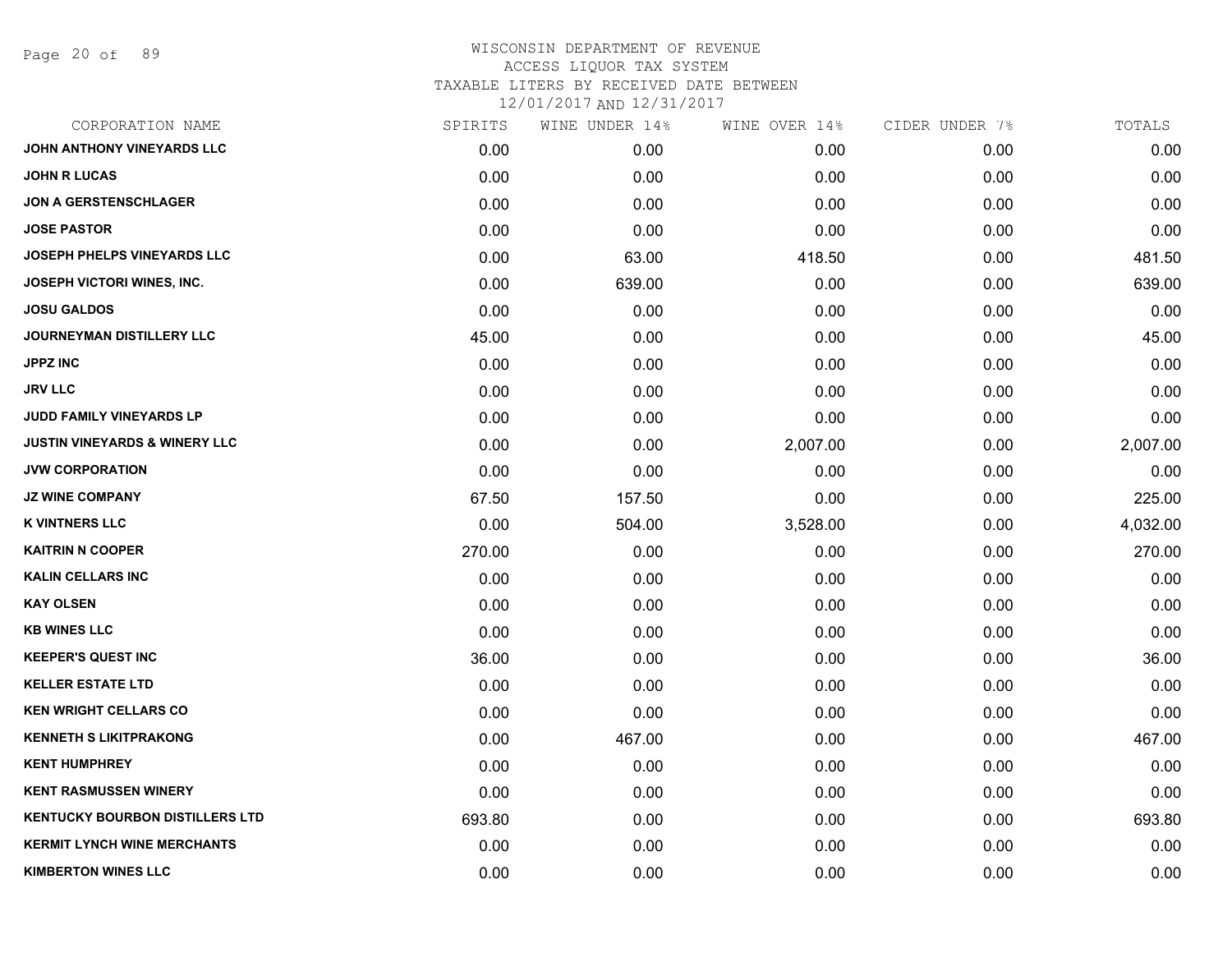Page 21 of 89

#### WISCONSIN DEPARTMENT OF REVENUE ACCESS LIQUOR TAX SYSTEM TAXABLE LITERS BY RECEIVED DATE BETWEEN

| CORPORATION NAME                           | SPIRITS | WINE UNDER 14% | WINE OVER 14% | CIDER UNDER 7% | TOTALS    |
|--------------------------------------------|---------|----------------|---------------|----------------|-----------|
| <b>KINDRED SPIRITS NORTH AMERICA INC</b>   | 6.32    | 0.00           | 0.00          | 0.00           | 6.32      |
| KINDRED VINES IMPORT CO LLC                | 0.00    | 0.00           | 0.00          | 0.00           | 0.00      |
| <b>KING ESTATE WINERY LP</b>               | 0.00    | 2,466.00       | 0.00          | 0.00           | 2,466.00  |
| <b>KINGS COUNTY DISTILLERY LLC</b>         | 0.00    | 0.00           | 0.00          | 0.00           | 0.00      |
| <b>KIONA VINEYARDS LLC</b>                 | 0.00    | 0.00           | 0.00          | 0.00           | 0.00      |
| KISTLER VINEYARDS, LLC                     | 0.00    | 0.00           | 0.00          | 0.00           | 0.00      |
| <b>KITFOX VINEYARDS LLC</b>                | 0.00    | 0.00           | 0.00          | 0.00           | 0.00      |
| <b>KLEIN FOODS INC</b>                     | 0.00    | 6,552.00       | 1,935.00      | 0.00           | 8,487.00  |
| <b>KLIN SPIRITS LLC</b>                    | 0.00    | 0.00           | 0.00          | 0.00           | 0.00      |
| <b>KLINKER BRICK WINERY INC</b>            | 0.00    | 0.00           | 0.00          | 0.00           | 0.00      |
| <b>KOBRAND CORPORATION</b>                 | 439.50  | 14,718.00      | 6,917.16      | 0.00           | 22,074.66 |
| KOJIMA & INTERNATIONAL ASSOCIATES INC      | 0.00    | 0.00           | 0.00          | 0.00           | 0.00      |
| <b>KONGSGAARD WINE LLC</b>                 | 0.00    | 0.00           | 0.00          | 0.00           | 0.00      |
| <b>KONSTANTIN D FRANK &amp; SONS</b>       | 0.00    | 360.00         | 0.00          | 0.00           | 360.00    |
| <b>KOPRI INC</b>                           | 0.00    | 180.00         | 0.00          | 0.00           | 180.00    |
| <b>KOVAL INC</b>                           | 719.99  | 0.00           | 0.00          | 0.00           | 719.99    |
| <b>KRA-ZE LLC</b>                          | 0.00    | 0.00           | 0.00          | 0.00           | 0.00      |
| <b>KRUPP BROTHERS LLC</b>                  | 0.00    | 0.00           | 0.00          | 0.00           | 0.00      |
| <b>KUTCH WINES INC</b>                     | 0.00    | 0.00           | 0.00          | 0.00           | 0.00      |
| <b>KYSELA PERE ET FILS LTD</b>             | 0.00    | 531.00         | 135.00        | 0.00           | 666.00    |
| <b>L &amp; F BRANDS INC</b>                | 0.00    | 0.00           | 0.00          | 0.00           | 0.00      |
| <b>L &amp; L IMPORTS LLC</b>               | 0.00    | 0.00           | 0.00          | 0.00           | 0.00      |
| <b>L C WINE</b>                            | 0.00    | 0.00           | 0.00          | 0.00           | 0.00      |
| L FOPPIANO WINE CO INC                     | 0.00    | 0.00           | 45.00         | 0.00           | 45.00     |
| <b>L&amp;C WINE COUNTRY OPERATIONS LLC</b> | 0.00    | 0.00           | 0.00          | 0.00           | 0.00      |
| <b>LADERA WINERY LLC</b>                   | 0.00    | 0.00           | 63.00         | 0.00           | 63.00     |
| <b>LADY HILL LLC</b>                       | 0.00    | 0.00           | 0.00          | 0.00           | 0.00      |
| <b>LAETITIA VINEYARD &amp; WINERY INC</b>  | 0.00    | 0.00           | 0.00          | 0.00           | 0.00      |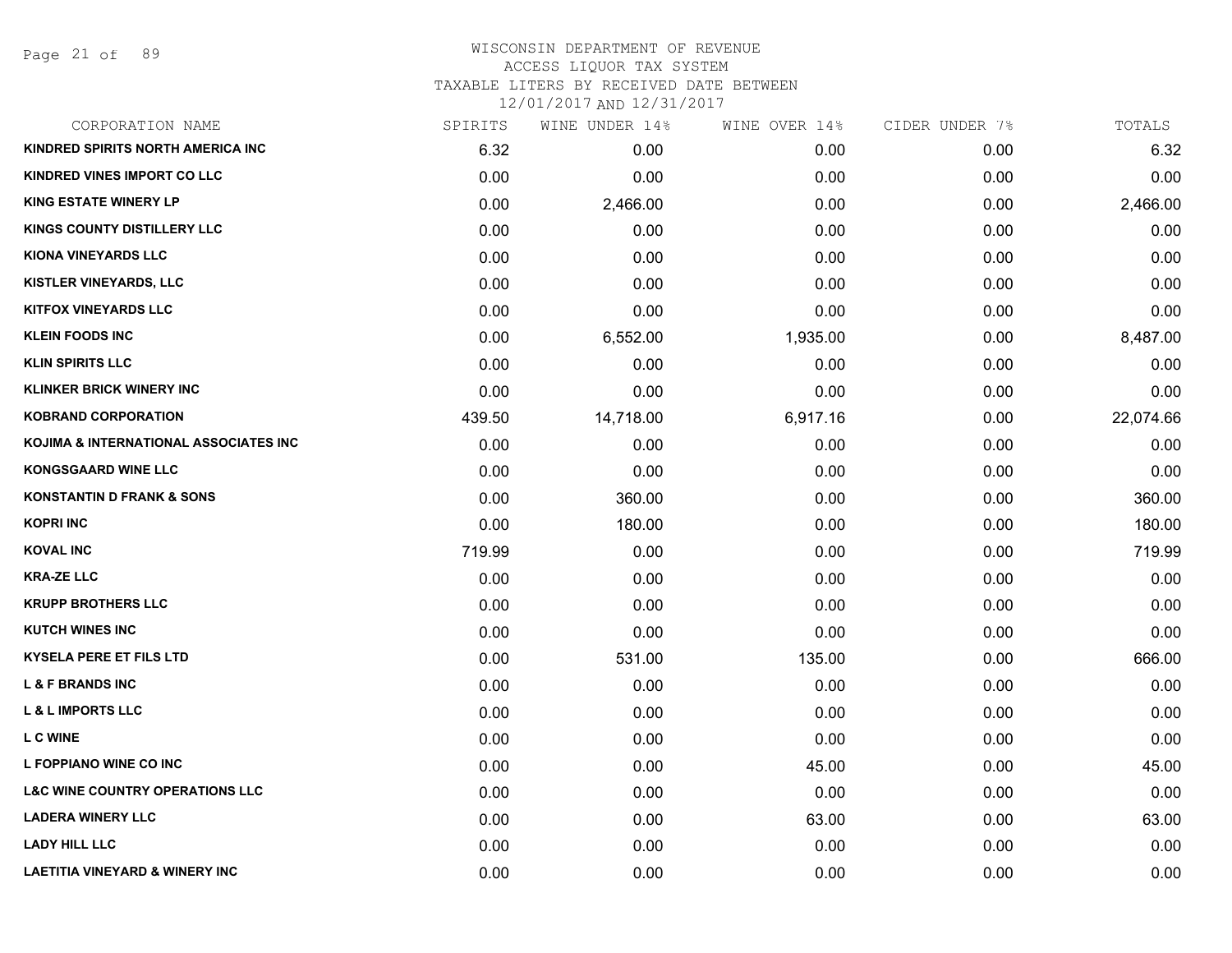Page 22 of 89

| CORPORATION NAME                          | SPIRITS   | WINE UNDER 14% | WINE OVER 14% | CIDER UNDER 7% | TOTALS    |
|-------------------------------------------|-----------|----------------|---------------|----------------|-----------|
| <b>LAIRD &amp; COMPANY</b>                | 865.50    | 0.00           | 90.00         | 0.00           | 955.50    |
| <b>LAKE COUNTRY LIBARE DISTILLING LLC</b> | 0.00      | 0.00           | 0.00          | 0.00           | 0.00      |
| <b>LANCE C RANDOLPH</b>                   | 0.00      | 441.00         | 126.00        | 0.00           | 567.00    |
| <b>LANGDON SHIVERICK INC</b>              | 0.00      | 819.00         | 0.00          | 0.00           | 819.00    |
| <b>LANGE WINERY LLC</b>                   | 0.00      | 0.00           | 0.00          | 0.00           | 0.00      |
| <b>LAPHAM SALES &amp; MARKETING INC</b>   | 22.50     | 0.00           | 0.00          | 0.00           | 22.50     |
| <b>LATITUDE BEVERAGE COMPANY</b>          | 0.00      | 0.00           | 0.00          | 0.00           | 0.00      |
| <b>LAUREATE IMPORTS COMPANY INC</b>       | 0.00      | 0.00           | 0.00          | 0.00           | 0.00      |
| <b>LAURENT-PERRIER US INC</b>             | 0.00      | 0.00           | 0.00          | 0.00           | 0.00      |
| <b>LAVA SPRINGS INC</b>                   | 0.00      | 0.00           | 324.00        | 0.00           | 324.00    |
| <b>LAWER FAMILY WINERY INC</b>            | 0.00      | 0.00           | 0.00          | 0.00           | 0.00      |
| LCF WINE COMPANY LLC                      | 0.00      | 0.00           | 0.00          | 0.00           | 0.00      |
| LE CEP II INC                             | 0.00      | 63.00          | 0.00          | 0.00           | 63.00     |
| LE GRAND COURTAGE LLC                     | 0.00      | 751.11         | 0.00          | 0.00           | 751.11    |
| LE RAISIN IMPORTS LLC                     | 0.00      | 0.00           | 0.00          | 0.00           | 0.00      |
| LE VIGNE WINERY INC                       | 0.00      | 0.00           | 0.00          | 0.00           | 0.00      |
| LEFT COAST CELLARS LLC                    | 0.00      | 33.29          | 66.57         | 0.00           | 99.86     |
| <b>LEMELSON WINERY LLC</b>                | 0.00      | 0.00           | 0.00          | 0.00           | 0.00      |
| <b>LEONARD KREUSCH INC</b>                | 0.00      | 2,901.00       | 0.00          | 0.00           | 2,901.00  |
| <b>LEONARDINI FAMILY WINERY LLC</b>       | 0.00      | 0.00           | 630.00        | 0.00           | 630.00    |
| <b>LEONETTI CELLAR LLC</b>                | 0.00      | 0.00           | 0.00          | 0.00           | 0.00      |
| <b>LEVECKE CORPORATION</b>                | 47,373.00 | 0.00           | 0.00          | 0.00           | 47,373.00 |
| <b>LEVIATHAN WINE COMPANY LLC</b>         | 0.00      | 0.00           | 0.00          | 0.00           | 0.00      |
| <b>LICKUID AWESOME LLC</b>                | 0.00      | 0.00           | 0.00          | 0.00           | 0.00      |
| <b>LIDESTRI BEVERAGES LLC</b>             | 0.00      | 0.00           | 0.00          | 0.00           | 0.00      |
| <b>LINCOLN SQUARE WINE COMPANY LLC</b>    | 0.00      | 0.00           | 0.00          | 0.00           | 0.00      |
| <b>LIOCO WINE COMPANY LLC</b>             | 0.00      | 0.00           | 0.00          | 0.00           | 0.00      |
| <b>LION NATHAN USA INC</b>                | 0.00      | 945.00         | 450.00        | 0.00           | 1,395.00  |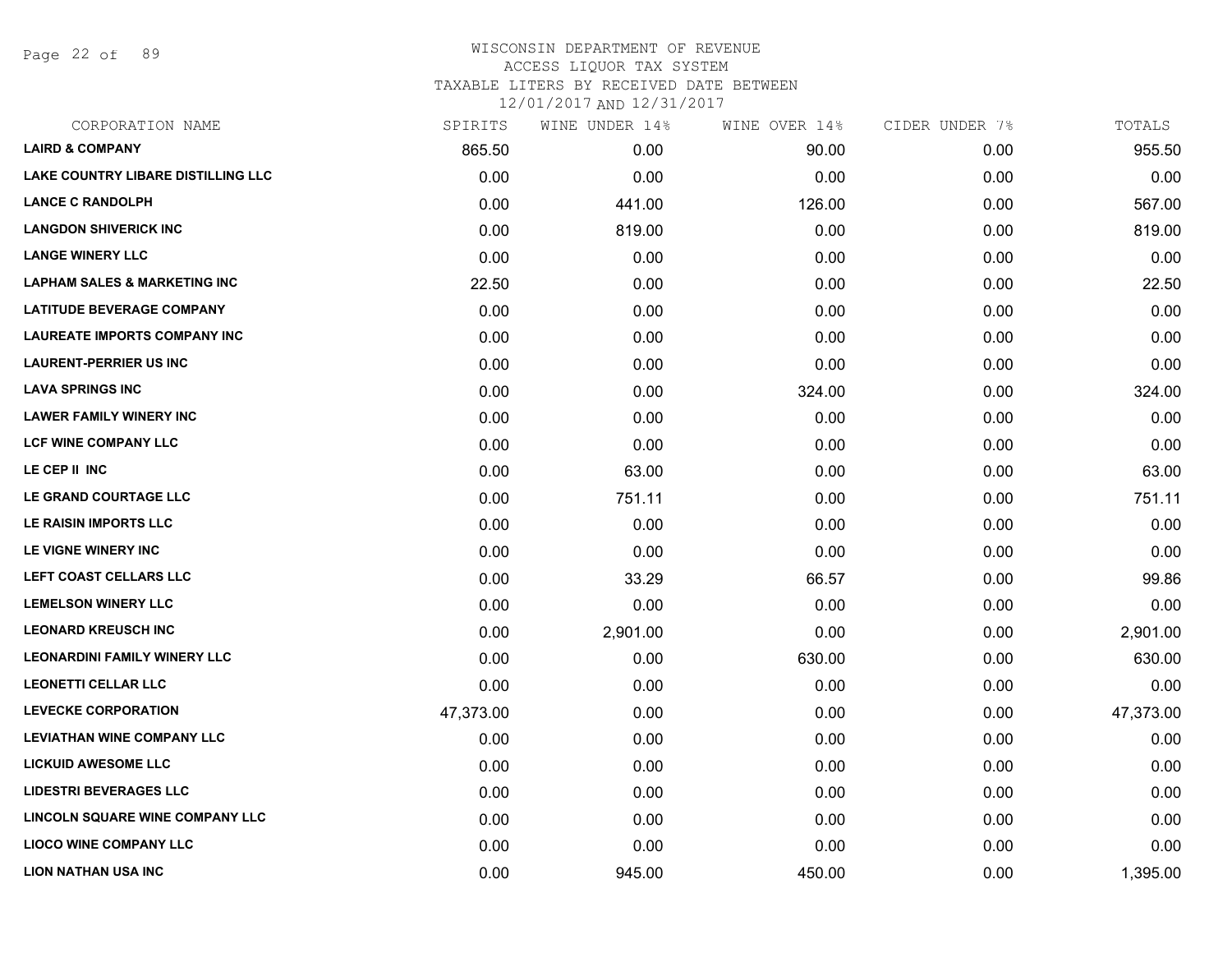Page 23 of 89

| CORPORATION NAME                               | SPIRITS   | WINE UNDER 14% | WINE OVER 14% | CIDER UNDER 7% | TOTALS    |
|------------------------------------------------|-----------|----------------|---------------|----------------|-----------|
| <b>LISA LISA INCORPORATED</b>                  | 0.00      | 0.00           | 0.00          | 0.00           | 0.00      |
| <b>LISA MARLOW</b>                             | 0.00      | 0.00           | 0.00          | 0.00           | 0.00      |
| <b>LLOYD CELLARS INC</b>                       | 0.00      | 0.00           | 189.00        | 0.00           | 189.00    |
| <b>LOCAL DISTILLING INC</b>                    | 1,470.00  | 0.00           | 0.00          | 0.00           | 1,470.00  |
| <b>LOEST &amp; MCNAMEE INC</b>                 | 0.00      | 0.00           | 0.00          | 0.00           | 0.00      |
| <b>LONG MEADOW RANCH WINERY INC</b>            | 0.00      | 0.00           | 0.00          | 0.00           | 0.00      |
| <b>LONG SHADOWS VINTNERS LLC</b>               | 0.00      | 0.00           | 18.00         | 0.00           | 18.00     |
| <b>LONZ WINERY INC</b>                         | 0.00      | 0.00           | 0.00          | 0.00           | 0.00      |
| <b>LOOSEN BROS USA LTD</b>                     | 0.00      | 8,028.00       | 0.00          | 0.00           | 8,028.00  |
| <b>LORING WINE COMPANY LLC</b>                 | 0.00      | 0.00           | 31.50         | 0.00           | 31.50     |
| <b>LOUIS GLUNZ BEER INC</b>                    | 0.00      | 0.00           | 0.00          | 90.00          | 90.00     |
| <b>LOUIS GLUNZ WINE INC</b>                    | 0.00      | 0.00           | 0.00          | 0.00           | 0.00      |
| <b>LOUIS LATOUR INC</b>                        | 0.00      | 0.00           | 0.00          | 0.00           | 0.00      |
| <b>LOWDEN SCHOOLHOUSE CORPORATION</b>          | 0.00      | 0.00           | 0.00          | 0.00           | 0.00      |
| <b>LUNA VINEYARDS INC</b>                      | 0.00      | 63.00          | 126.00        | 0.00           | 189.00    |
| <b>LUNEAU USA INC</b>                          | 0.00      | 3,369.00       | 0.00          | 0.00           | 3,369.00  |
| <b>LUXCO INC</b>                               | 62,794.50 | 243.00         | 693.00        | 0.00           | 63,730.50 |
| <b>LYNMAR WINERY LLC</b>                       | 0.00      | 0.00           | 0.00          | 0.00           | 0.00      |
| <b>M.A.C. WINES, LLC</b>                       | 0.00      | 0.00           | 0.00          | 0.00           | 0.00      |
| <b>MACH FLYNT INC</b>                          | 5,112.00  | 12,312.00      | 0.00          | 0.00           | 17,424.00 |
| <b>MAD CAR WINE CO LLC</b>                     | 0.00      | 0.00           | 0.00          | 0.00           | 0.00      |
| <b>MADRIGAL FAMILY WINERY LLC</b>              | 0.00      | 0.00           | 0.00          | 0.00           | 0.00      |
| <b>MAGAVE TEQUILA INC</b>                      | 0.00      | 0.00           | 0.00          | 0.00           | 0.00      |
| <b>MAISONS MARQUES &amp; DOMAINES USA INC.</b> | 0.00      | 4,053.00       | 85.50         | 0.00           | 4,138.50  |
| <b>MANO'S INC</b>                              | 0.00      | 0.00           | 0.00          | 0.00           | 0.00      |
| <b>MANUEL PULIDO</b>                           | 0.00      | 0.00           | 0.00          | 0.00           | 0.00      |
| <b>MARIETTA CELLARS INC</b>                    | 0.00      | 1,008.00       | 63.00         | 0.00           | 1,071.00  |
| <b>MARIPOSA WINE COMPANY LLC</b>               | 0.00      | 0.00           | 0.00          | 0.00           | 0.00      |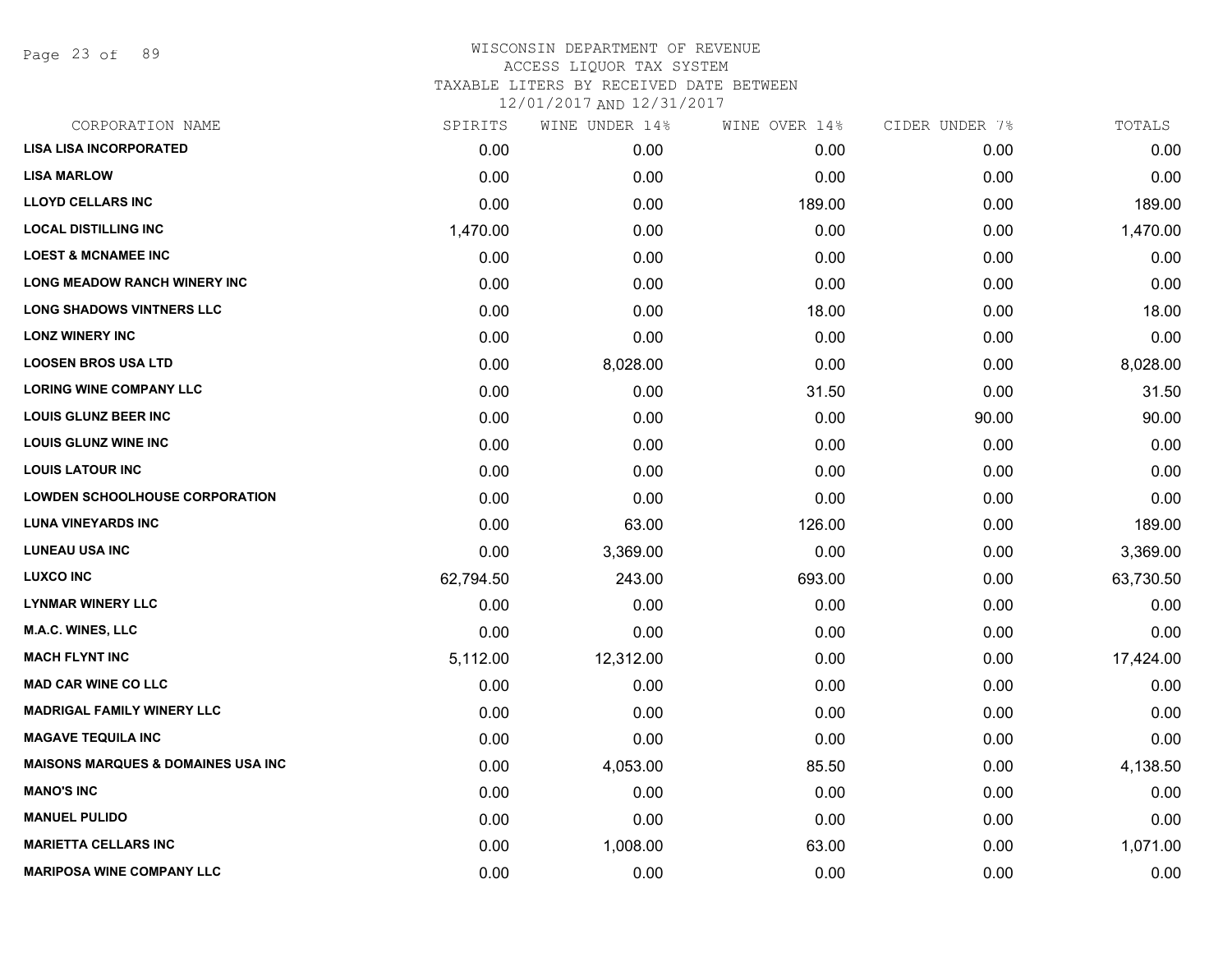Page 24 of 89

| SPIRITS | WINE UNDER 14% | WINE OVER 14% | CIDER UNDER 7% | TOTALS   |
|---------|----------------|---------------|----------------|----------|
| 0.00    | 0.00           | 0.00          | 0.00           | 0.00     |
| 0.00    | 0.00           | 0.00          | 0.00           | 0.00     |
| 0.00    | 0.00           | 0.00          | 0.00           | 0.00     |
| 0.00    | 0.00           | 0.00          | 0.00           | 0.00     |
| 0.00    | 0.00           | 0.00          | 0.00           | 0.00     |
| 0.00    | 0.00           | 81.00         | 0.00           | 81.00    |
| 0.00    | 0.00           | 0.00          | 0.00           | 0.00     |
| 0.00    | 1,614.00       | 1,098.00      | 0.00           | 2,712.00 |
| 0.00    | 185.50         | 0.00          | 0.00           | 185.50   |
| 0.00    | 0.00           | 0.00          | 0.00           | 0.00     |
| 0.00    | 0.00           | 0.00          | 0.00           | 0.00     |
| 0.00    | 0.00           | 0.00          | 0.00           | 0.00     |
| 0.00    | 9.00           | 0.00          | 0.00           | 9.00     |
| 0.00    | 0.00           | 0.00          | 0.00           | 0.00     |
| 0.00    | 0.00           | 0.00          | 0.00           | 0.00     |
| 0.00    | 0.00           | 0.00          | 0.00           | 0.00     |
| 0.00    | 0.00           | 0.00          | 0.00           | 0.00     |
| 0.00    | 3,024.00       | 0.00          | 0.00           | 3,024.00 |
| 0.00    | 0.00           | 126.00        | 0.00           | 126.00   |
| 0.00    | 0.00           | 0.00          | 0.00           | 0.00     |
| 0.00    | 0.00           | 0.00          | 0.00           | 0.00     |
| 0.00    | 1,210.50       | 450.00        | 0.00           | 1,660.50 |
| 0.00    | 189.00         | 756.00        | 0.00           | 945.00   |
| 0.00    | 0.00           | 0.00          | 486.43         | 486.43   |
| 0.00    | 0.00           | 0.00          | 0.00           | 0.00     |
| 0.00    | 0.00           | 27.00         | 0.00           | 27.00    |
| 0.00    | 0.00           | 0.00          | 0.00           | 0.00     |
| 0.00    | 0.00           | 288.00        | 0.00           | 288.00   |
|         |                |               |                |          |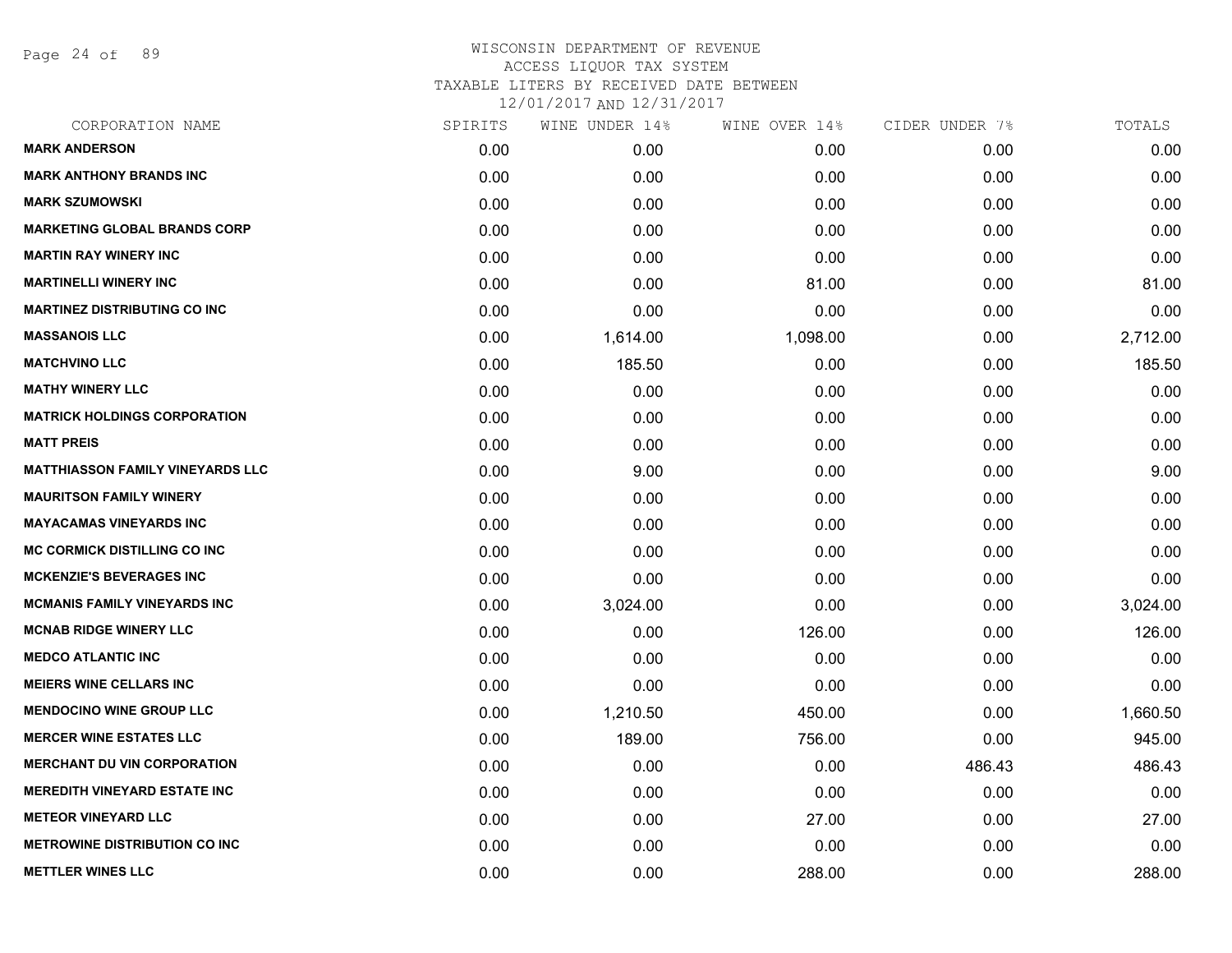Page 25 of 89

# WISCONSIN DEPARTMENT OF REVENUE ACCESS LIQUOR TAX SYSTEM TAXABLE LITERS BY RECEIVED DATE BETWEEN

| CORPORATION NAME                                  | SPIRITS   | WINE UNDER 14% | WINE OVER 14% | CIDER UNDER 7% | TOTALS    |
|---------------------------------------------------|-----------|----------------|---------------|----------------|-----------|
| <b>MEV CORPORATION</b>                            | 0.00      | 0.00           | 0.00          | 0.00           | 0.00      |
| <b>MEXCOR INC</b>                                 | 0.00      | 0.00           | 0.00          | 0.00           | 0.00      |
| <b>MEYER CELLARS LLC</b>                          | 0.00      | 0.00           | 0.00          | 0.00           | 0.00      |
| <b>MHW LTD</b>                                    | 8,593.05  | 7,915.50       | 3,414.75      | 0.00           | 19,923.30 |
| <b>MICHAEL HOUGH</b>                              | 0.00      | 4,725.00       | 630.00        | 0.00           | 5,355.00  |
| <b>MICHAEL SKURNIK WINES INC</b>                  | 0.00      | 846.00         | 0.00          | 0.00           | 846.00    |
| <b>MICHEAL DASHE</b>                              | 0.00      | 0.00           | 0.00          | 0.00           | 0.00      |
| <b>MIDDLETON FAMILY WINES LLC</b>                 | 0.00      | 0.00           | 0.00          | 0.00           | 0.00      |
| <b>MIDNIGHT CELLARS INC</b>                       | 0.00      | 0.00           | 126.00        | 0.00           | 126.00    |
| <b>MID-OAK DISTILLERY INC</b>                     | 0.00      | 0.00           | 0.00          | 0.00           | 0.00      |
| MIGHTY SWELL COCKTAIL COMPANY LLC                 | 0.00      | 0.00           | 0.00          | 0.00           | 0.00      |
| <b>MILBRANDT FAMILY WINES LLC</b>                 | 0.00      | 0.00           | 0.00          | 0.00           | 0.00      |
| <b>MILE HIGH SPIRITS LLC</b>                      | 0.00      | 0.00           | 0.00          | 0.00           | 0.00      |
| <b>MILL CREEK VINEYARDS</b>                       | 0.00      | 0.00           | 0.00          | 0.00           | 0.00      |
| <b>MILLER SQUARED INC</b>                         | 0.00      | 0.00           | 0.00          | 0.00           | 0.00      |
| <b>MILLERCOORS LLC</b>                            | 0.00      | 0.00           | 0.00          | 0.00           | 0.00      |
| <b>MILTONS DISTRIBUTING CO INC</b>                | 0.00      | 1,741.08       | 270.00        | 0.00           | 2,011.08  |
| <b>MINER FAMILY WINERY LLC</b>                    | 0.00      | 0.00           | 94.50         | 0.00           | 94.50     |
| <b>MINNESOTAS FINEST FERMENTED PRODUCTS</b>       | 0.00      | 0.00           | 0.00          | 0.00           | 0.00      |
| <b>MIONETTO USA INC</b>                           | 0.00      | 337.50         | 0.00          | 0.00           | 337.50    |
| <b>MIRA WINERY LLC</b>                            | 0.00      | 0.00           | 0.00          | 0.00           | 0.00      |
| <b>MIRAMONT ESTATE VINEYARDS &amp; WINERY INC</b> | 0.00      | 0.00           | 0.00          | 0.00           | 0.00      |
| <b>MIRASOL WINE LLC</b>                           | 0.00      | 0.00           | 0.00          | 0.00           | 0.00      |
| <b>MISA IMPORTS INC</b>                           | 72,765.00 | 14,778.00      | 0.00          | 0.00           | 87,543.00 |
| <b>MISSISSIPPI RIVER DISTILLING COMPANY</b>       | 0.00      | 0.00           | 0.00          | 0.00           | 0.00      |
| <b>MISTARR WINE IMPORTERS</b>                     | 0.00      | 0.00           | 0.00          | 0.00           | 0.00      |
| <b>MIURA VINEYARDS LLC</b>                        | 0.00      | 0.00           | 0.00          | 0.00           | 0.00      |
| <b>MODERN DEVELOPMENT COMPANY</b>                 | 0.00      | 0.00           | 0.00          | 0.00           | 0.00      |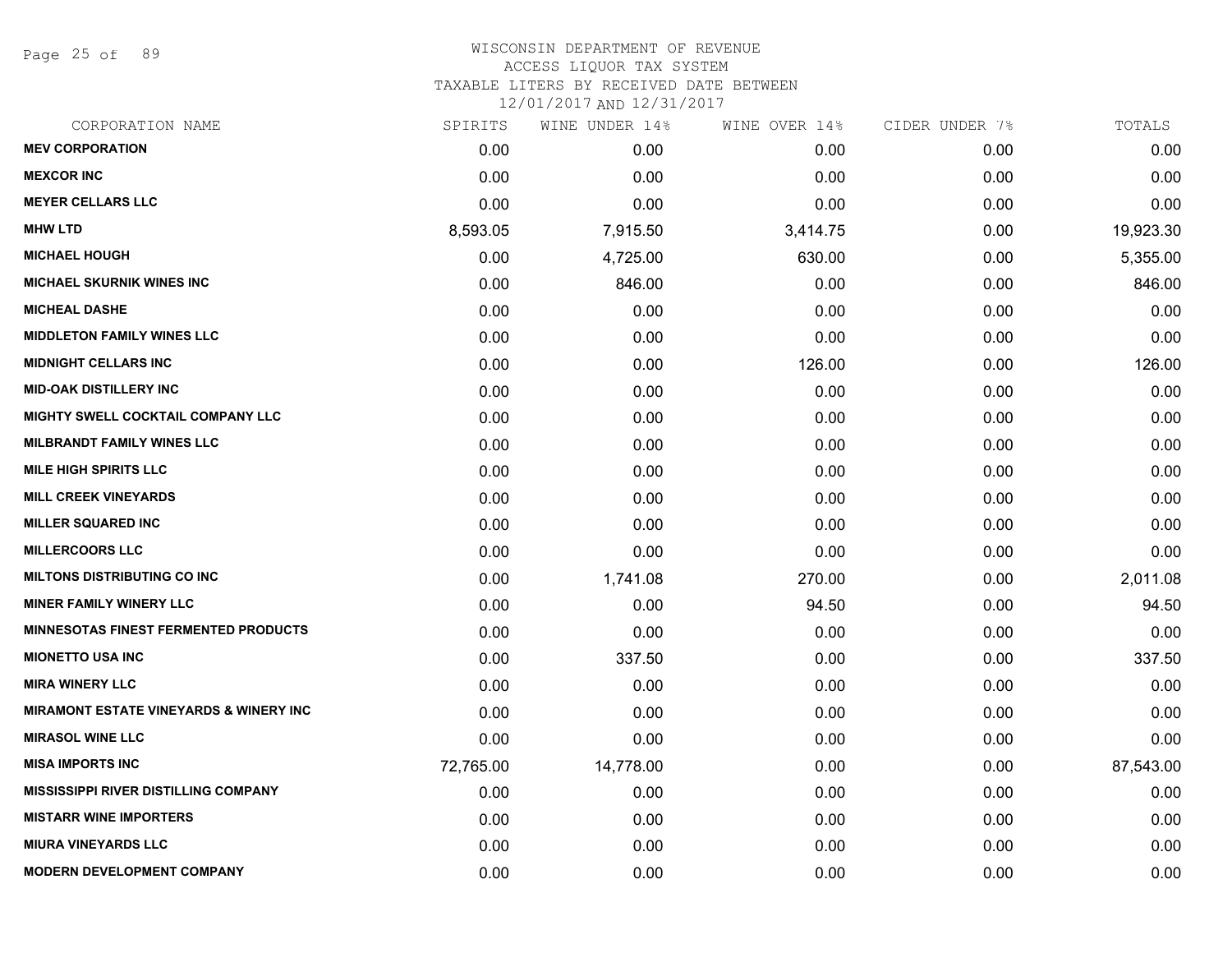#### WISCONSIN DEPARTMENT OF REVENUE ACCESS LIQUOR TAX SYSTEM

TAXABLE LITERS BY RECEIVED DATE BETWEEN

| CORPORATION NAME                                                                   | SPIRITS   | WINE UNDER 14% | WINE OVER 14% | CIDER UNDER 7% | TOTALS    |
|------------------------------------------------------------------------------------|-----------|----------------|---------------|----------------|-----------|
| <b>MODERN SPIRITS LLC</b>                                                          | 13.50     | 0.00           | 45.00         | 0.00           | 58.50     |
| <b>MODUS OPERANDI CELLARS LLC</b>                                                  | 0.00      | 0.00           | 0.00          | 0.00           | 0.00      |
| MOET HENNESSY USA, INC.                                                            | 44,790.00 | 17,471.25      | 414.00        | 0.00           | 62,675.25 |
| <b>MOLLYDOOKER INTERNATIONAL LLC</b>                                               | 0.00      | 0.00           | 940.50        | 0.00           | 940.50    |
| <b>MOLLY'S WINERY INC</b>                                                          | 0.00      | 0.00           | 0.00          | 0.00           | 0.00      |
| <b>MONICA NOGUES</b>                                                               | 0.00      | 0.00           | 0.00          | 0.00           | 0.00      |
| <b>MONSIEUR TOUTON SELECTION LTD / ORIGIN USA</b>                                  | 0.00      | 198.00         | 0.00          | 0.00           | 198.00    |
| <b>MONTANERO MEZCAL LLC</b>                                                        | 0.00      | 0.00           | 0.00          | 0.00           | 0.00      |
| <b>MONTE CRISTO BLOCK IV LLC</b>                                                   | 0.00      | 0.00           | 0.00          | 0.00           | 0.00      |
| <b>MONTEREY WINE COMPANY LLC</b>                                                   | 0.00      | 504.00         | 0.00          | 0.00           | 504.00    |
| <b>MONTICELLO CELLARS INC</b>                                                      | 0.00      | 0.00           | 225.00        | 0.00           | 225.00    |
| <b>MONTINORE VINEYARDS LIMITED</b>                                                 | 0.00      | 315.00         | 0.00          | 0.00           | 315.00    |
| <b>MOONRISE DISTILLERY INC</b>                                                     | 0.00      | 0.00           | 0.00          | 0.00           | 0.00      |
| <b>MORE THAN GRAPES, LLC</b>                                                       | 0.00      | 0.00           | 0.00          | 0.00           | 0.00      |
| <b>MORGAN WINERY INC</b>                                                           | 0.00      | 0.00           | 63.00         | 0.00           | 63.00     |
| <b>MOUNT VEEDER FARMS LLC</b>                                                      | 0.00      | 0.00           | 0.00          | 0.00           | 0.00      |
| <b>MOUNTAIN VIEW VINTNERS LLC</b>                                                  | 0.00      | 0.00           | 0.00          | 0.00           | 0.00      |
| <b>MS WALKER INC</b>                                                               | 7,231.00  | 315.00         | 0.00          | 0.00           | 7,546.00  |
| <b>MUSTACHE MENTORS LLC</b>                                                        | 0.00      | 0.00           | 0.00          | 0.00           | 0.00      |
| MUTUAL WHOLESALE LIQUOR INC                                                        | 0.00      | 0.00           | 0.00          | 0.00           | 0.00      |
| <b>NAKED WINES LLC</b>                                                             | 0.00      | 0.00           | 0.00          | 0.00           | 0.00      |
| <b>NAPA VALLEY SPECIALTY WINES INC</b>                                             | 0.00      | 0.00           | 0.00          | 0.00           | 0.00      |
| <b>NAPA VALLEY SPECIALTY WINES INC</b>                                             | 0.00      | 2,034.00       | 288.00        | 0.00           | 2,322.00  |
| <b>NATIONAL CONSUMER CREDIT GUARANTEE</b><br><b>ASSOCIATION OF CONNECTICUT INC</b> | 0.00      | 0.00           | 0.00          | 0.00           | 0.00      |
| <b>NATURAL BEVERAGE INFUSIONS LLC</b>                                              | 1,772.16  | 0.00           | 0.00          | 0.00           | 1,772.16  |
| <b>NATURAL MERCHANTS INC</b>                                                       | 0.00      | 567.00         | 0.00          | 0.00           | 567.00    |
| <b>NATUREL WEST CORP</b>                                                           | 0.00      | 0.00           | 0.00          | 0.00           | 0.00      |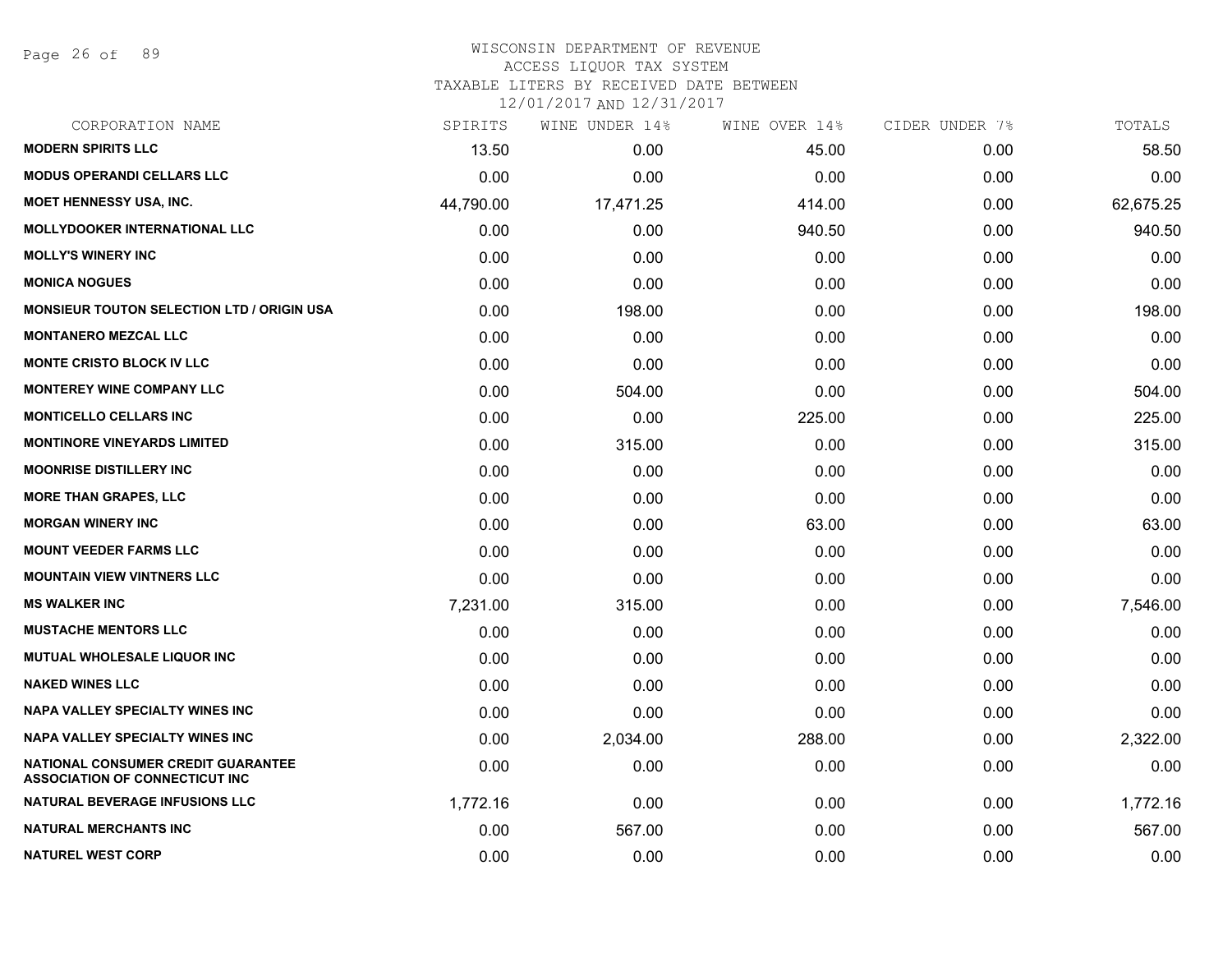Page 27 of 89

## WISCONSIN DEPARTMENT OF REVENUE ACCESS LIQUOR TAX SYSTEM

TAXABLE LITERS BY RECEIVED DATE BETWEEN

| CORPORATION NAME                      | SPIRITS  | WINE UNDER 14% | WINE OVER 14% | CIDER UNDER 7% | TOTALS    |
|---------------------------------------|----------|----------------|---------------|----------------|-----------|
| <b>NAVARRO VINEYARDS, LLC</b>         | 0.00     | 0.00           | 0.00          | 0.00           | 0.00      |
| <b>NBI ACQUISITION LLC</b>            | 0.00     | 126.00         | 0.00          | 0.00           | 126.00    |
| <b>NDC SYSTEMS LP</b>                 | 3,244.50 | 71,575.86      | 4,704.00      | 0.00           | 79,524.36 |
| <b>NEGOCIANTS USA INC</b>             | 0.00     | 0.00           | 0.00          | 0.00           | 0.00      |
| <b>NESTOR IMPORTS INC</b>             | 63.00    | 162.00         | 63.00         | 0.00           | 288.00    |
| <b>NEW HOLLAND BREWING CO LLC</b>     | 0.00     | 0.00           | 0.00          | 0.00           | 0.00      |
| <b>NEW MEXICO WINERIES INC</b>        | 0.00     | 133.14         | 0.00          | 0.00           | 133.14    |
| <b>NEW PARROTT &amp; CO</b>           | 0.00     | 13,356.00      | 2,448.00      | 0.00           | 15,804.00 |
| <b>NEW VAVIN INC</b>                  | 0.00     | 0.00           | 0.00          | 0.00           | 0.00      |
| <b>NEW YORK MUTUAL TRADING CO INC</b> | 0.00     | 0.00           | 0.00          | 0.00           | 0.00      |
| <b>NEXUS BRANDS LLC</b>               | 0.00     | 0.00           | 180.00        | 0.00           | 180.00    |
| <b>NICHE IMPORT CO</b>                | 582.00   | 0.00           | 0.00          | 0.00           | 582.00    |
| <b>NICHOLAS KARAVIDAS</b>             | 0.00     | 0.00           | 0.00          | 0.00           | 0.00      |
| NIEBAUM-COPPOLA ESTATE WINERY LP      | 0.00     | 4.50           | 67.50         | 0.00           | 72.00     |
| <b>NO. 12 CIDER HOUSE LLC</b>         | 0.00     | 0.00           | 0.00          | 0.00           | 0.00      |
| <b>NOLET SPIRITS USA INC</b>          | 0.00     | 0.00           | 0.00          | 0.00           | 0.00      |
| <b>NORTH SHORE DISTILLERY LLC</b>     | 0.00     | 0.00           | 0.00          | 0.00           | 0.00      |
| <b>NOVA WINES, INC.</b>               | 0.00     | 0.00           | 0.00          | 0.00           | 0.00      |
| <b>NUCCIO &amp; WISE</b>              | 0.00     | 0.00           | 0.00          | 0.00           | 0.00      |
| <b>NV AWG LTD</b>                     | 0.00     | 0.00           | 0.00          | 0.00           | 0.00      |
| <b>NW WINE COMPANY LLC</b>            | 0.00     | 786.00         | 0.00          | 0.00           | 786.00    |
| OAK RIDGE WINERY LLC                  | 0.00     | 2,517.00       | 31.50         | 0.00           | 2,548.50  |
| <b>OLD BRIDGE CELLARS</b>             | 0.00     | 4,198.20       | 2,403.00      | 0.00           | 6,601.20  |
| OLD ELK HOLDINGS LLC                  | 0.00     | 0.00           | 0.00          | 0.00           | 0.00      |
| <b>OLDE WORLD IMPORTS INC</b>         | 0.00     | 0.00           | 0.00          | 0.00           | 0.00      |
| OLE SMOKY DISTILLERY LLC              | 1,471.80 | 0.00           | 0.00          | 0.00           | 1,471.80  |
| <b>OLIVER WINE COMPANY INC</b>        | 0.00     | 0.00           | 0.00          | 0.00           | 0.00      |
| ONE TRUE VINE LLC                     | 0.00     | 0.00           | 378.00        | 0.00           | 378.00    |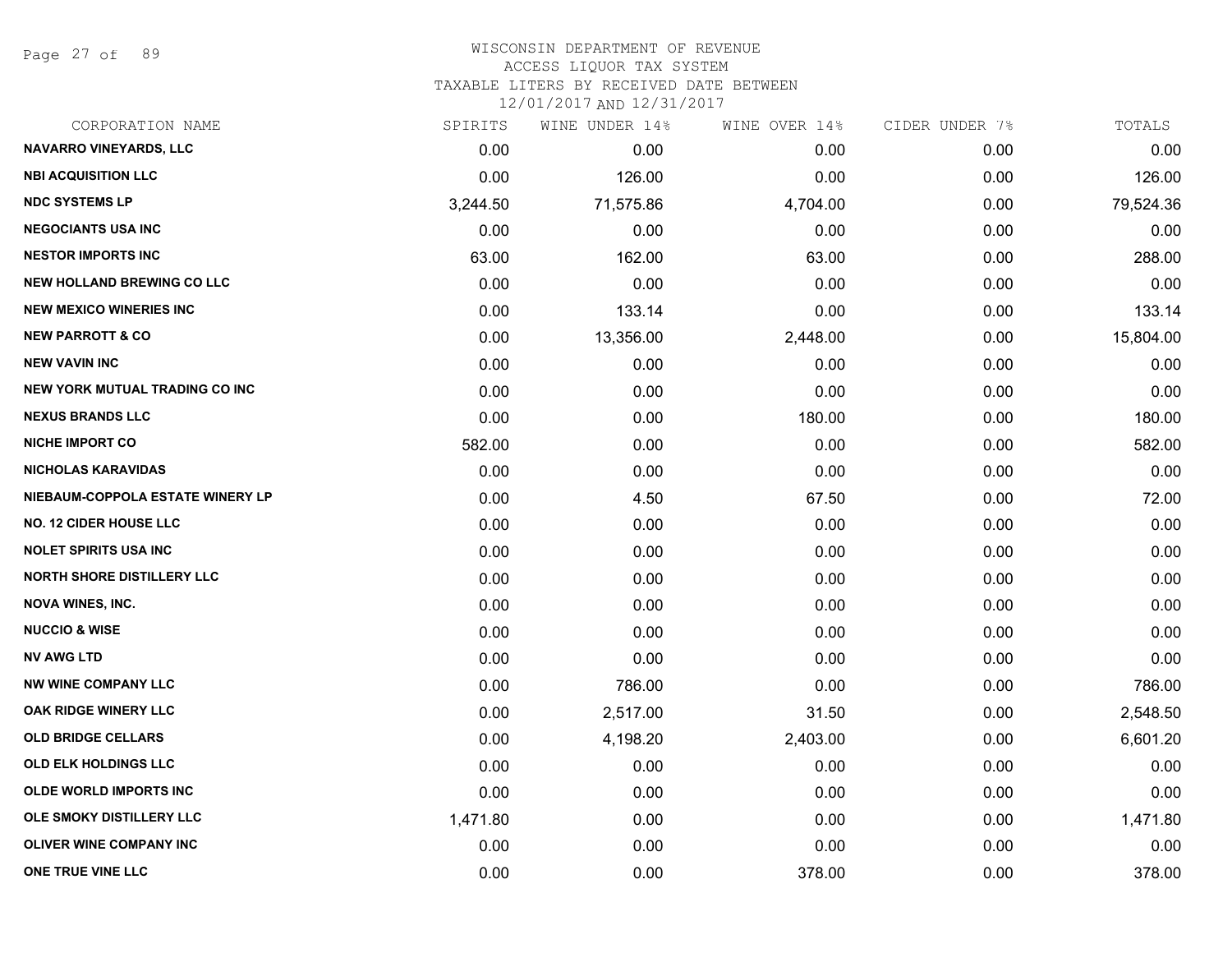Page 28 of 89

#### WISCONSIN DEPARTMENT OF REVENUE

#### ACCESS LIQUOR TAX SYSTEM

TAXABLE LITERS BY RECEIVED DATE BETWEEN

| CORPORATION NAME                  | SPIRITS  | WINE UNDER 14% | WINE OVER 14% | CIDER UNDER 7% | TOTALS    |
|-----------------------------------|----------|----------------|---------------|----------------|-----------|
| O'NEILL BEVERAGES CO LLC          | 0.00     | 10,764.00      | 1,575.00      | 0.00           | 12,339.00 |
| <b>OPICI IMPORT COMPANY</b>       | 549.00   | 1,587.75       | 252.00        | 0.00           | 2,388.75  |
| <b>OPOLO WINES LP</b>             | 0.00     | 0.00           | 0.00          | 0.00           | 0.00      |
| <b>OPUS ONE WINERY LLC</b>        | 0.00     | 0.00           | 0.00          | 0.00           | 0.00      |
| <b>ORCA PROPERTIES LLC</b>        | 0.00     | 0.00           | 0.00          | 0.00           | 0.00      |
| <b>OREGON BREWING COMPANY INC</b> | 21.88    | 0.00           | 0.00          | 0.00           | 21.88     |
| <b>ORIGINAL SIN CORPORATION</b>   | 0.00     | 0.00           | 0.00          | 0.00           | 0.00      |
| <b>ORIGINS PALEO MEALS LLC</b>    | 0.00     | 0.00           | 0.00          | 0.00           | 0.00      |
| ORIN SWIFT CELLARS LLC            | 0.00     | 0.00           | 0.00          | 0.00           | 0.00      |
| ORVINO IMPORTS & DISTRIBUTING INC | 0.00     | 0.00           | 0.00          | 0.00           | 0.00      |
| O'SHAUGHNESSY DEL OSO LLC         | 0.00     | 0.00           | 0.00          | 0.00           | 0.00      |
| <b>OWEN ROE LLC</b>               | 0.00     | 0.00           | 163.51        | 0.00           | 163.51    |
| <b>P R GRISLEY CO INC</b>         | 0.00     | 0.00           | 0.00          | 0.00           | 0.00      |
| <b>PABST HOLDINGS LLC</b>         | 0.00     | 0.00           | 0.00          | 15,079.00      | 15,079.00 |
| PACIFIC EDGE MARKETING GROUP INC  | 1,017.50 | 0.00           | 0.00          | 0.00           | 1,017.50  |
| PACIFIC INTERNATIONAL LIQUOR INC  | 0.00     | 89.28          | 300.28        | 0.00           | 389.56    |
| <b>PAHLMEYER LLC</b>              | 0.00     | 0.00           | 49.50         | 0.00           | 49.50     |
| PALI WINE COMPANY LP              | 0.00     | 0.00           | 0.00          | 0.00           | 0.00      |
| PALM BAY INTERNATIONAL INC        | 238.50   | 20,897.24      | 1,803.00      | 0.00           | 22,938.74 |
| <b>PAMELA FRYE</b>                | 0.00     | 0.00           | 0.00          | 0.00           | 0.00      |
| <b>PAMPA BEVERAGES LLC</b>        | 0.00     | 0.00           | 0.00          | 0.00           | 0.00      |
| <b>PANEBIANCO LLC</b>             | 0.00     | 0.00           | 0.00          | 0.00           | 0.00      |
| PANTHER CREEK CELLARS LLC         | 0.00     | 0.00           | 0.00          | 0.00           | 0.00      |
| PARAGON VINEYARD CO INC           | 0.00     | 0.00           | 0.00          | 0.00           | 0.00      |
| PARK STREET IMPORTS LLC           | 6,996.00 | 8,523.00       | 0.00          | 2,309.00       | 17,828.00 |
| PARK WINE COMPANY INC             | 0.00     | 216.00         | 441.00        | 0.00           | 657.00    |
| <b>PARKER STATION INC</b>         | 0.00     | 189.00         | 576.00        | 0.00           | 765.00    |
| <b>PATERNO IMPORTS LTD</b>        | 1,312.50 | 19,453.50      | 3,258.30      | 0.00           | 24,024.30 |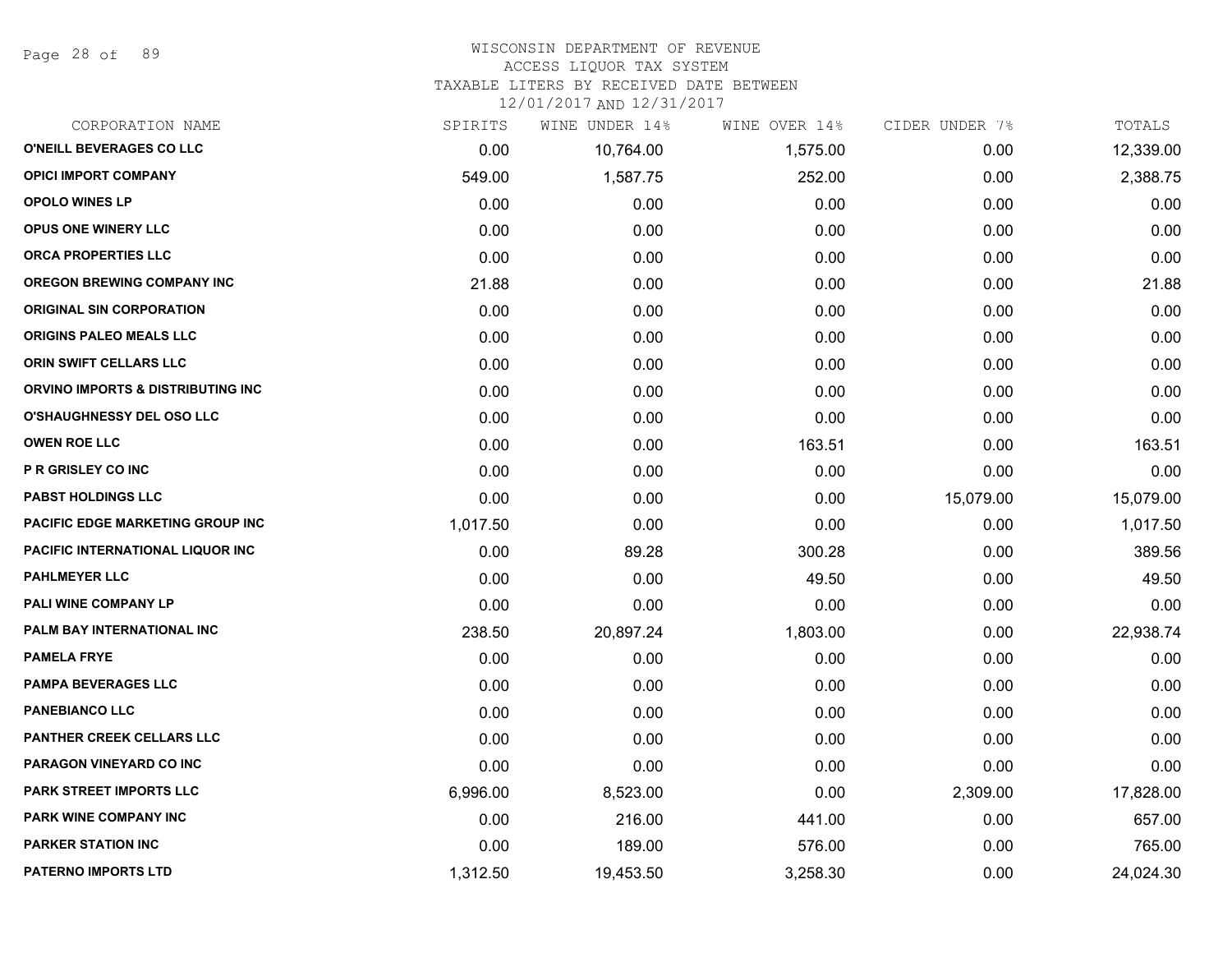Page 29 of 89

## WISCONSIN DEPARTMENT OF REVENUE ACCESS LIQUOR TAX SYSTEM

TAXABLE LITERS BY RECEIVED DATE BETWEEN

| CORPORATION NAME                     | SPIRITS   | WINE UNDER 14% | WINE OVER 14% | CIDER UNDER 7% | TOTALS    |
|--------------------------------------|-----------|----------------|---------------|----------------|-----------|
| <b>PATRICIO C MATA</b>               | 0.00      | 144.00         | 0.00          | 0.00           | 144.00    |
| <b>PATRICK A RONEY</b>               | 0.00      | 11,763.00      | 3,942.00      | 0.00           | 15,705.00 |
| <b>PATRON SPIRITS COMPANY</b>        | 29,140.20 | 0.00           | 0.00          | 0.00           | 29,140.20 |
| <b>PAUL HOBBS IMPORTS INC</b>        | 0.00      | 0.00           | 0.00          | 0.00           | 0.00      |
| PAUL HOBBS WINERY LP                 | 0.00      | 0.00           | 0.00          | 0.00           | 0.00      |
| <b>PAUL W QUACKENBUSH</b>            | 0.00      | 0.00           | 0.00          | 0.00           | 0.00      |
| <b>PAVI WINES LLC</b>                | 0.00      | 0.00           | 0.00          | 0.00           | 0.00      |
| <b>PAWEL LATO</b>                    | 0.00      | 0.00           | 0.00          | 0.00           | 0.00      |
| <b>PAX MAHLE WINES LLC</b>           | 0.00      | 0.00           | 0.00          | 0.00           | 0.00      |
| PEACHY CANYON WINERY                 | 0.00      | 0.00           | 252.00        | 0.00           | 252.00    |
| PEJU FAMILY OPERATING PARTNERSHIP LP | 0.00      | 63.00          | 63.00         | 0.00           | 126.00    |
| PEPPER BRIDGE WINERY LLC             | 0.00      | 0.00           | 0.00          | 0.00           | 0.00      |
| PERNOD RICARD USA LLC                | 78,191.85 | 8,770.43       | 1,152.00      | 0.00           | 88,114.28 |
| PETER ANDREW LLC                     | 0.00      | 0.00           | 0.00          | 0.00           | 0.00      |
| PETER CREIGHTON                      | 0.00      | 0.00           | 0.00          | 0.00           | 0.00      |
| PETER M MESROBIAN                    | 0.00      | 0.00           | 0.00          | 0.00           | 0.00      |
| <b>PETER ROSBACK</b>                 | 0.00      | 45.00          | 245.00        | 0.00           | 290.00    |
| PETERSON WINERY LLC                  | 0.00      | 0.00           | 0.00          | 0.00           | 0.00      |
| PETIT HAMEAU LLC                     | 0.00      | 315.00         | 0.00          | 0.00           | 315.00    |
| <b>PHILIP LAROCCA</b>                | 0.00      | 0.00           | 0.00          | 0.00           | 0.00      |
| PHILIP TOGNI VINEYARD LP             | 0.00      | 0.00           | 0.00          | 0.00           | 0.00      |
| PHILLIP STEINSCHREIBER               | 0.00      | 0.00           | 0.00          | 0.00           | 0.00      |
| PHILLIPS FARMS LLC                   | 0.00      | 99.00          | 9,607.50      | 0.00           | 9,706.50  |
| <b>PHUSION PROJECTS LLC</b>          | 0.00      | 495.00         | 0.00          | 0.00           | 495.00    |
| PICNIC WINE COMPANY LLC              | 0.00      | 486.00         | 0.00          | 0.00           | 486.00    |
| PIEDMONT DISTILLERS INC              | 0.00      | 0.00           | 0.00          | 0.00           | 0.00      |
| PINA CELLARS LP                      | 0.00      | 0.00           | 0.00          | 0.00           | 0.00      |
| PINE RIDGE WINERY LLC                | 0.00      | 2,520.00       | 1,774.50      | 0.00           | 4,294.50  |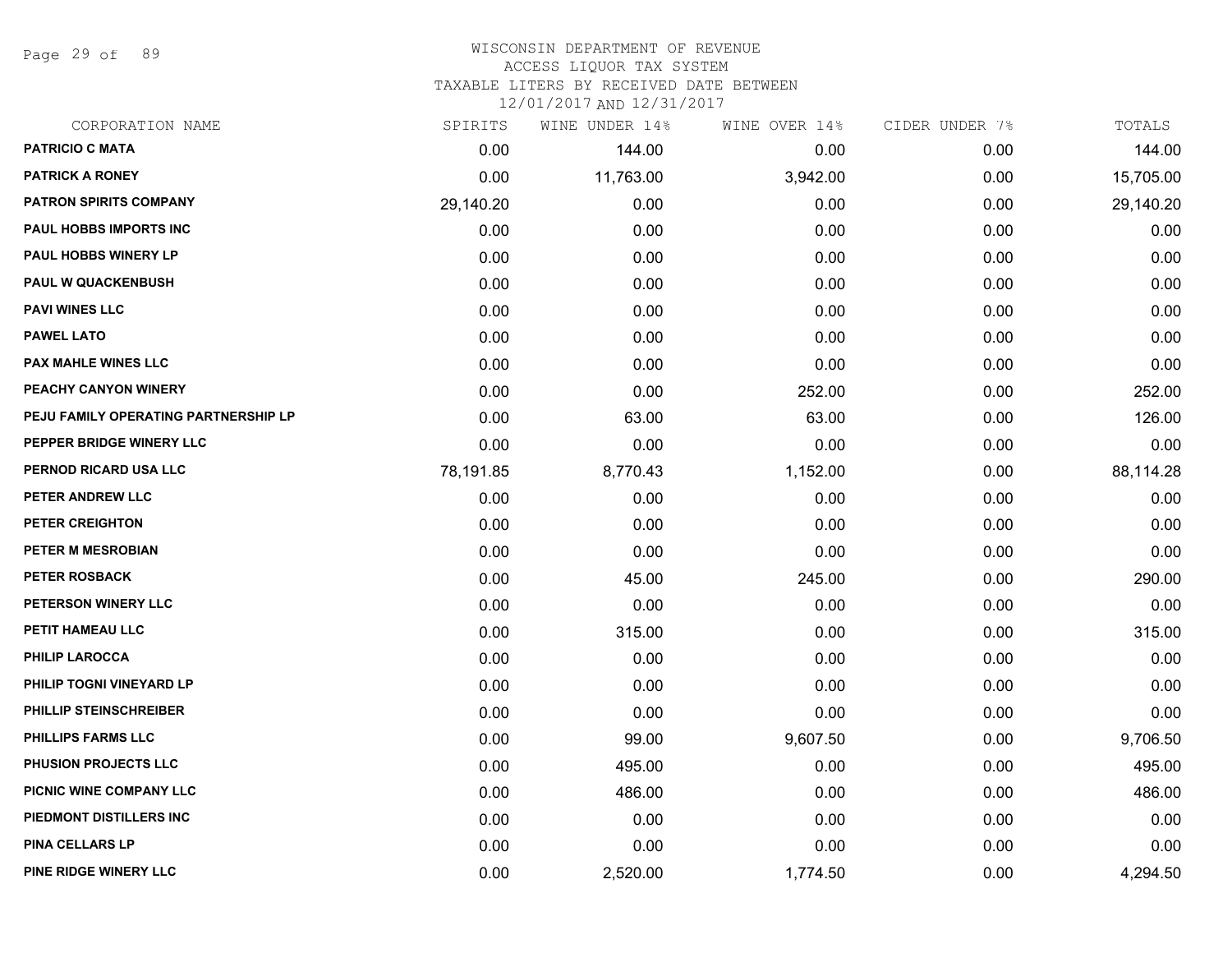Page 30 of 89

| CORPORATION NAME                  | SPIRITS    | WINE UNDER 14% | WINE OVER 14% | CIDER UNDER 7% | TOTALS     |
|-----------------------------------|------------|----------------|---------------|----------------|------------|
| PLATA WINE PARTNERS LLC           | 0.00       | 0.00           | 0.00          | 0.00           | 0.00       |
| PLUME RIDGE IRREVOCABLE TRUST     | 0.00       | 378.00         | 72.00         | 0.00           | 450.00     |
| <b>POPCORN DESIGN LLC</b>         | 0.00       | 0.00           | 0.00          | 0.00           | 0.00       |
| POPCORN SUTTON DISTILLING LLC     | 0.00       | 0.00           | 0.00          | 0.00           | 0.00       |
| PORT WASHINGTON IMPORTS LLC       | 0.00       | 0.00           | 0.00          | 0.00           | 0.00       |
| <b>POST WINERY INC</b>            | 0.00       | 0.00           | 0.00          | 0.00           | 0.00       |
| <b>POUR MANAGEMENT LLC</b>        | 0.00       | 0.00           | 0.00          | 0.00           | 0.00       |
| PRAGER WINERY & PORT WORKS, INC.  | 0.00       | 0.00           | 0.00          | 0.00           | 0.00       |
| PRAIRIE CREEK BEVERAGES LLC       | 1,422.00   | 0.00           | 0.00          | 0.00           | 1,422.00   |
| PRECEPT BRANDS LLC                | 0.00       | 15,402.00      | 441.00        | 0.00           | 15,843.00  |
| PREMIERE DISTILLERY LLC           | 0.00       | 0.00           | 0.00          | 0.00           | 0.00       |
| PREMIUM PORT WINES INC            | 0.00       | 0.00           | 660.00        | 0.00           | 660.00     |
| PRESTIGE IMPORTS LLC              | 0.00       | 0.00           | 0.00          | 0.00           | 0.00       |
| PRESTIGE WINE IMPORTS CORP        | 0.00       | 13,284.00      | 36.00         | 0.00           | 13,320.00  |
| PRICHARDS DISTILLERY INC          | 270.00     | 0.00           | 0.00          | 0.00           | 270.00     |
| PRIDE MOUNTAIN VINEYARDS LLC      | 0.00       | 0.00           | 16.64         | 0.00           | 16.64      |
| <b>PRINCE MICHEL LLC</b>          | 0.00       | 0.00           | 0.00          | 0.00           | 0.00       |
| <b>PRO-LIQUITECH LLC</b>          | 0.00       | 0.00           | 0.00          | 0.00           | 0.00       |
| PROST BEVERAGE COMPANY LLC        | 0.00       | 0.00           | 0.00          | 0.00           | 0.00       |
| <b>PROXIMO SPIRITS INC</b>        | 139,604.85 | 0.00           | 0.00          | 0.00           | 139,604.85 |
| PUENTE-INTERNACIONAL INC          | 0.00       | 0.00           | 0.00          | 0.00           | 0.00       |
| PURPLE WINE COMPANY LLC           | 0.00       | 4,608.00       | 126.00        | 0.00           | 4,734.00   |
| <b>QUADY SOUTH WINERY LLC</b>     | 0.00       | 2,016.00       | 22.50         | 0.00           | 2,038.50   |
| <b>QUATERNA LLC</b>               | 0.00       | 1,260.00       | 0.00          | 0.00           | 1,260.00   |
| QUILCEDA CREEK VINTNERS INC       | 0.00       | 0.00           | 0.00          | 0.00           | 0.00       |
| <b>QUINTESSENTIAL LLC</b>         | 0.00       | 16,281.00      | 1,962.00      | 0.00           | 18,243.00  |
| QUO VINO LLC                      | 0.00       | 0.00           | 0.00          | 0.00           | 0.00       |
| <b>R &amp; G SCHATZ FARMS INC</b> | 0.00       | 380.00         | 180.00        | 0.00           | 560.00     |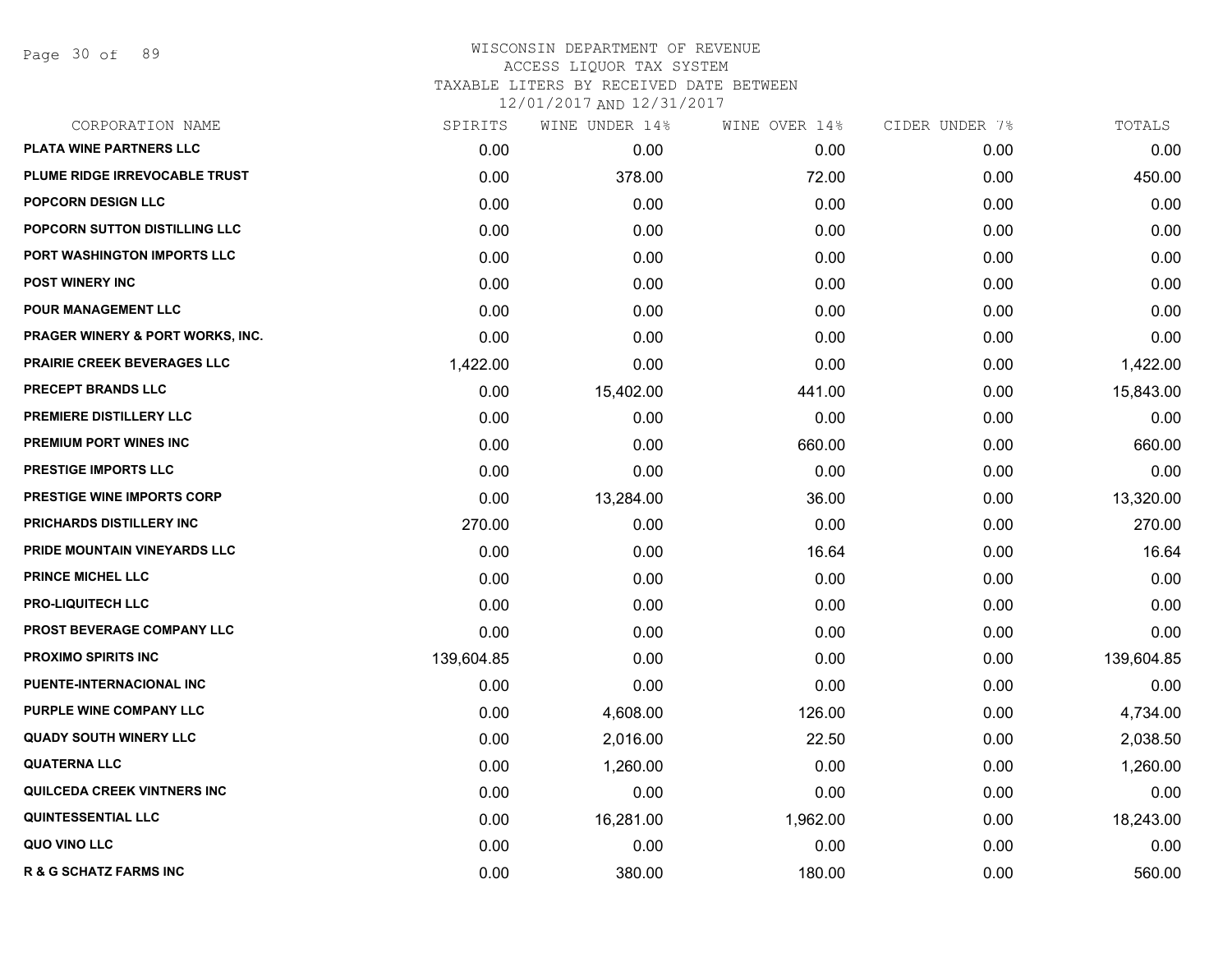Page 31 of 89

#### WISCONSIN DEPARTMENT OF REVENUE ACCESS LIQUOR TAX SYSTEM

TAXABLE LITERS BY RECEIVED DATE BETWEEN

| CORPORATION NAME                            | SPIRITS   | WINE UNDER 14% | WINE OVER 14% | CIDER UNDER 7% | TOTALS    |
|---------------------------------------------|-----------|----------------|---------------|----------------|-----------|
| <b>R &amp; M BRANDS INC</b>                 | 333.00    | 397.50         | 0.00          | 0.00           | 730.50    |
| <b>RH KEENAN CO</b>                         | 0.00      | 126.00         | 0.00          | 0.00           | 126.00    |
| <b>R LAWSON ENTERPRISES LLC</b>             | 0.00      | 0.00           | 0.00          | 0.00           | 0.00      |
| <b>RABBIT HOLE SPIRITS LLC</b>              | $-767.83$ | 0.00           | 0.00          | 0.00           | $-767.83$ |
| <b>RACINE WINE CO LLC</b>                   | 0.00      | 0.00           | 0.00          | 0.00           | 0.00      |
| <b>RADIO-COTEAU WINE CELLARS LLC</b>        | 0.00      | 0.00           | 0.00          | 0.00           | 0.00      |
| <b>RAINIER WINE LLC</b>                     | 0.00      | 0.00           | 0.00          | 0.00           | 0.00      |
| <b>RAMEY WINE CELLARS INC</b>               | 0.00      | 315.00         | 301.50        | 0.00           | 616.50    |
| <b>RANSOM SPIRITS LLC</b>                   | 39.66     | 0.00           | 7.93          | 0.00           | 47.59     |
| <b>RB WINE ASSOCIATES LLC</b>               | 0.00      | 0.00           | 0.00          | 0.00           | 0.00      |
| <b>RBZ VINEYARDS LLC</b>                    | 0.00      | 0.00           | 0.00          | 0.00           | 0.00      |
| <b>RED CAR WINE COMPANY LLC</b>             | 0.00      | 0.00           | 0.00          | 0.00           | 0.00      |
| <b>RED TAIL RIDGE INC</b>                   | 0.00      | 0.00           | 0.00          | 0.00           | 0.00      |
| <b>REDEMPTION SPIRITS LLC</b>               | 495.00    | 648.00         | 0.00          | 0.00           | 1,143.00  |
| <b>REDWOOD SPIRITS INC</b>                  | 0.00      | 0.00           | 0.00          | 0.00           | 0.00      |
| <b>REGAL WINE IMPORTS INC</b>               | 0.00      | 504.00         | 0.00          | 0.00           | 504.00    |
| <b>REGUSCI WINERY INC</b>                   | 0.00      | 0.00           | 0.00          | 0.00           | 0.00      |
| <b>REMY COINTREAU AMERIQUE USA</b>          | 5,691.80  | 261.00         | 0.00          | 0.00           | 5,952.80  |
| <b>REN ACQUISITION INC</b>                  | 0.00      | 0.00           | 0.00          | 0.00           | 0.00      |
| <b>RENO G FARINELLI &amp; JOSEF H SHEBL</b> | 0.00      | 0.00           | 126.00        | 0.00           | 126.00    |
| <b>RENT A BBQ</b>                           | 0.00      | 0.00           | 0.00          | 735.00         | 735.00    |
| <b>RESERVA WINES LLC</b>                    | 0.00      | 0.00           | 0.00          | 0.00           | 0.00      |
| <b>REVELRY VINTNERS LLC</b>                 | 0.00      | 0.00           | 0.00          | 0.00           | 0.00      |
| <b>REYNOLDS CREATIVE PRODUCTS INC</b>       | 0.00      | 0.00           | 0.00          | 0.00           | 0.00      |
| <b>RGI BRANDS LLC</b>                       | 0.00      | 0.00           | 0.00          | 0.00           | 0.00      |
| <b>RICHARD J ANDERS</b>                     | 0.00      | 0.00           | 0.00          | 0.00           | 0.00      |
| <b>RICHARD STELTZNER</b>                    | 0.00      | 0.00           | 0.00          | 0.00           | 0.00      |
| <b>RIDGE VINEYARDS INC</b>                  | 0.00      | 0.00           | 63.00         | 0.00           | 63.00     |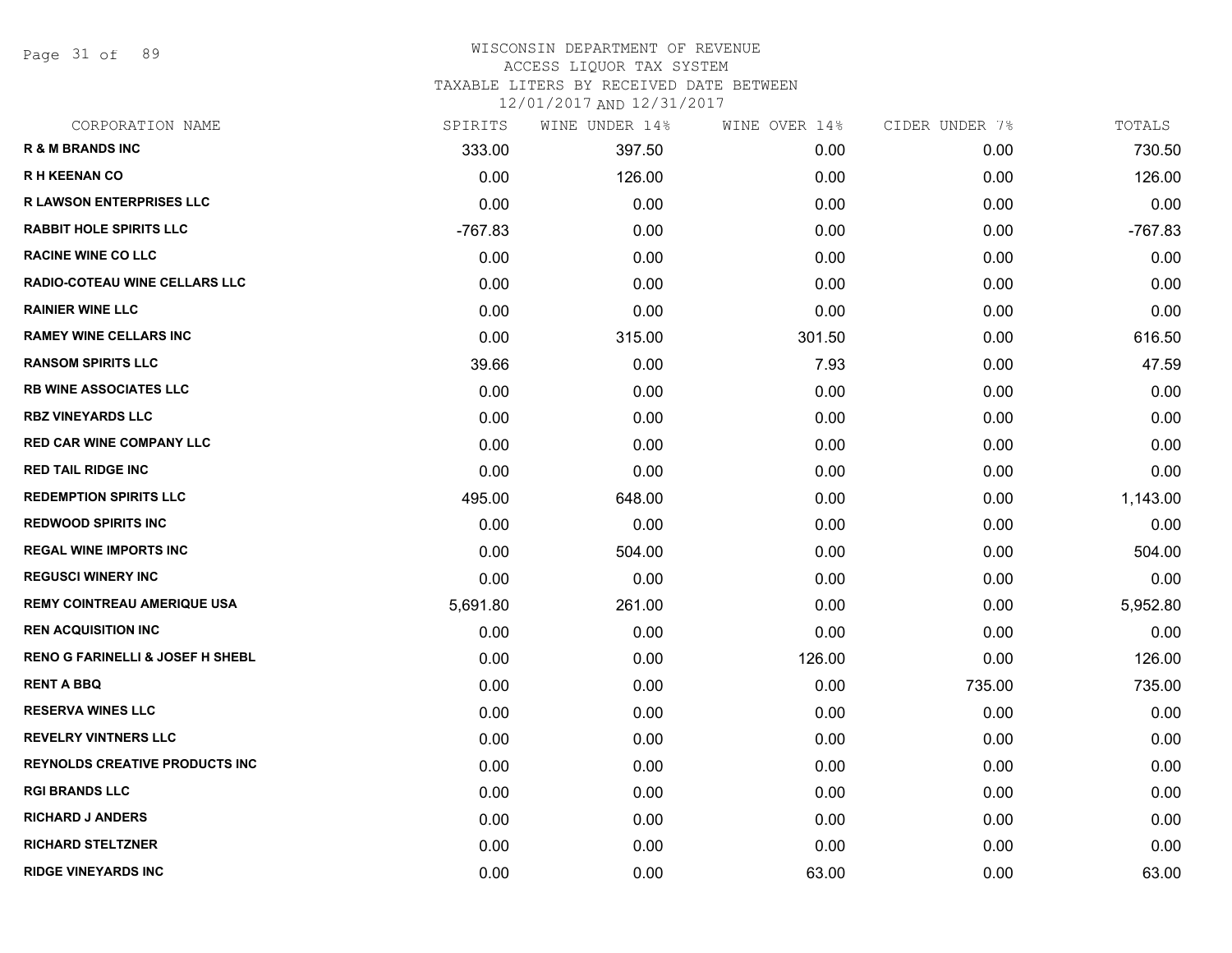Page 32 of 89

# WISCONSIN DEPARTMENT OF REVENUE ACCESS LIQUOR TAX SYSTEM TAXABLE LITERS BY RECEIVED DATE BETWEEN

| CORPORATION NAME                                 | SPIRITS | WINE UNDER 14% | WINE OVER 14% | CIDER UNDER 7% | TOTALS    |
|--------------------------------------------------|---------|----------------|---------------|----------------|-----------|
| <b>RIGHT BEE LLC</b>                             | 0.00    | 0.00           | 0.00          | 0.00           | 0.00      |
| <b>RIVER VIEW WINERY LLC</b>                     | 0.00    | 0.00           | 0.00          | 0.00           | 0.00      |
| <b>RO SALES &amp; DISTRIBUTION SERVICES INC.</b> | 0.00    | 0.00           | 0.00          | 0.00           | 0.00      |
| <b>RO SALES &amp; DISTRIBUTION SERVICES INC.</b> | 0.00    | 2,736.00       | 0.00          | 0.00           | 2,736.00  |
| <b>ROBERT A CUTTER</b>                           | 0.00    | 405.00         | 0.00          | 0.00           | 405.00    |
| <b>ROBERT CRAIG WINERY LP</b>                    | 0.00    | 0.00           | 94.50         | 0.00           | 94.50     |
| <b>ROBERT J GROSS</b>                            | 0.00    | 33.32          | 0.00          | 0.00           | 33.32     |
| <b>ROBERT L HUDSON</b>                           | 0.00    | 0.00           | 0.00          | 0.00           | 0.00      |
| ROBERT YOUNG ESTATE WINERY LLC                   | 0.00    | 0.00           | 60.75         | 0.00           | 60.75     |
| <b>ROCK SAKE LLC</b>                             | 0.00    | 0.00           | 0.00          | 0.00           | 0.00      |
| <b>ROCK WALL WINE COMPANY INC</b>                | 0.00    | 0.00           | 0.00          | 0.00           | 0.00      |
| <b>ROMBAUER VINEYARDS INC</b>                    | 0.00    | 0.00           | 4,491.00      | 0.00           | 4,491.00  |
| <b>RONALD J WICKER</b>                           | 0.00    | 0.00           | 0.00          | 0.00           | 0.00      |
| <b>RONALD T RUBIN</b>                            | 0.00    | 0.00           | 0.00          | 0.00           | 0.00      |
| <b>ROOTS RUN DEEP LLC</b>                        | 0.00    | 0.00           | 441.00        | 0.00           | 441.00    |
| <b>ROSE IMPORTING &amp; DISTRIBUTING LLC</b>     | 0.00    | 351.00         | 0.00          | 0.00           | 351.00    |
| <b>ROSENTHAL WINE MERCHANT NY LTD</b>            | 0.00    | 0.00           | 0.00          | 0.00           | 0.00      |
| <b>ROTTA WINERY LLC</b>                          | 0.00    | 0.00           | 0.00          | 0.00           | 0.00      |
| <b>ROUND HILL CELLARS</b>                        | 0.00    | 2,688.00       | 783.00        | 0.00           | 3,471.00  |
| <b>ROUND POND ESTATE LLC</b>                     | 0.00    | 0.00           | 1,047.00      | 0.00           | 1,047.00  |
| <b>ROYAL WINE CORPORATION</b>                    | 0.00    | 0.00           | 0.00          | 0.00           | 0.00      |
| <b>RUBISSOW FAMILY WINES LLC</b>                 | 0.00    | 0.00           | 0.00          | 0.00           | 0.00      |
| RUSSIAN STANDARD VODKA (USA) INC                 | 0.00    | 0.00           | 0.00          | 0.00           | 0.00      |
| <b>RYAN E ROARK</b>                              | 0.00    | 0.00           | 0.00          | 0.00           | 0.00      |
| <b>S &amp; R WINES LLC</b>                       | 0.00    | 0.00           | 0.00          | 0.00           | 0.00      |
| <b>SLJ GROUP INC</b>                             | 0.00    | 18,869.83      | 9,393.06      | 0.00           | 28,262.89 |
| <b>SAGAMORE WHISKEY LLC</b>                      | 306.00  | 0.00           | 0.00          | 0.00           | 306.00    |
| <b>SAINTSBURY LLC</b>                            | 0.00    | 0.00           | 0.00          | 0.00           | 0.00      |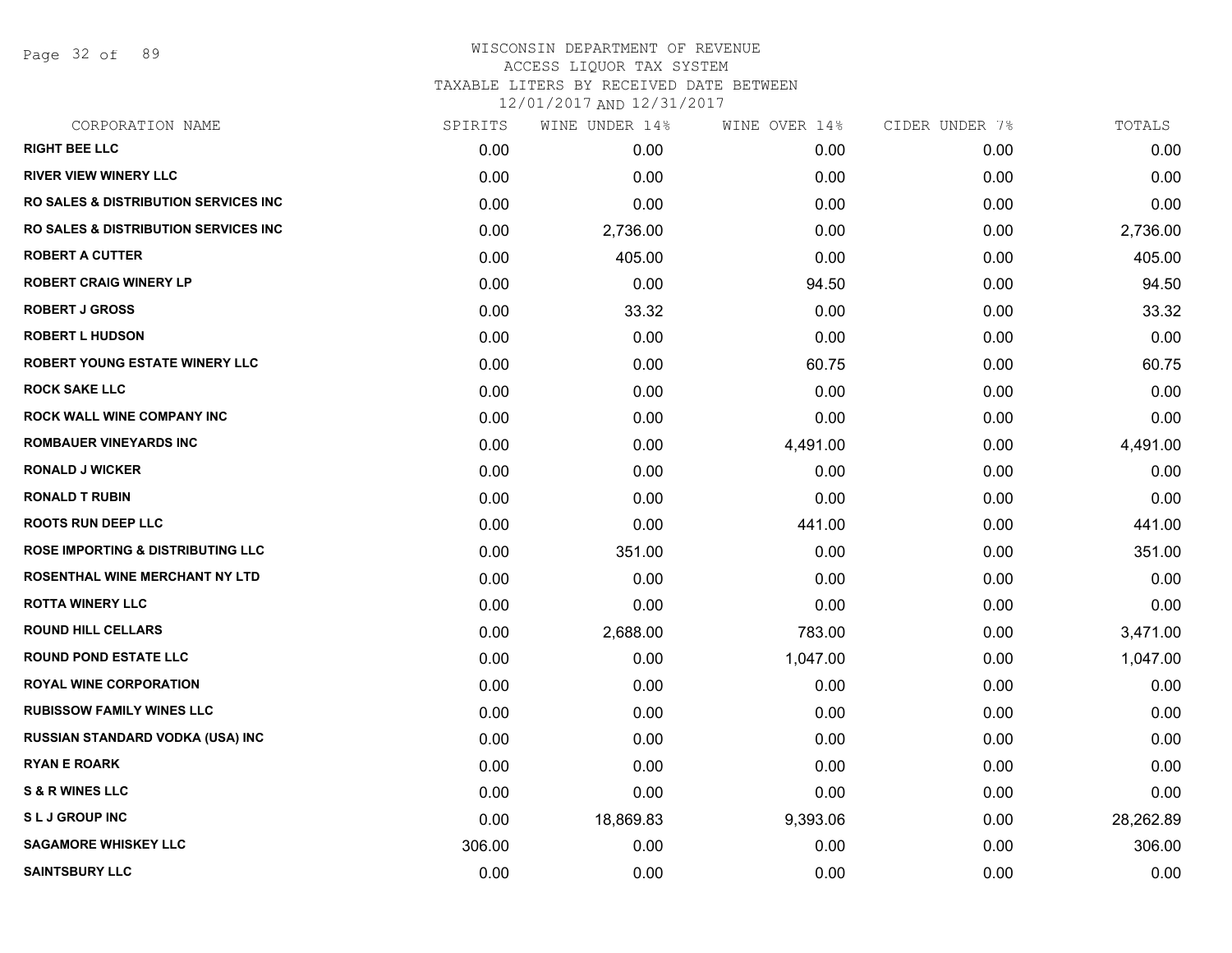Page 33 of 89

#### WISCONSIN DEPARTMENT OF REVENUE ACCESS LIQUOR TAX SYSTEM

TAXABLE LITERS BY RECEIVED DATE BETWEEN

| CORPORATION NAME                                      | SPIRITS    | WINE UNDER 14% | WINE OVER 14% | CIDER UNDER 7% | TOTALS     |
|-------------------------------------------------------|------------|----------------|---------------|----------------|------------|
| <b>SAKEONE CORPORATION</b>                            | 0.00       | 344.76         | 1,047.96      | 0.00           | 1,392.72   |
| <b>SALOON SPIRITS LLC</b>                             | 90.00      | 0.00           | 0.00          | 0.00           | 90.00      |
| <b>SALVESTRIN WINE CO LLC</b>                         | 0.00       | 0.00           | 0.00          | 0.00           | 0.00       |
| <b>SAMUEL P BAXTER</b>                                | 0.00       | 0.00           | 0.00          | 0.00           | 0.00       |
| <b>SAN ANTONIO WINERY INC</b>                         | 0.00       | 17,765.85      | 282.00        | 0.00           | 18,047.85  |
| SAN FRANCISCO WINE EXCHANGE INC                       | 0.00       | 0.00           | 0.00          | 0.00           | 0.00       |
| <b>SAN GABRIEL VALLEY WAREHOUSE &amp; STORAGE INC</b> | 0.00       | 0.00           | 264.00        | 0.00           | 264.00     |
| <b>SAN JOAQUIN WINE COMPANY INC</b>                   | 0.00       | 441.00         | 126.00        | 0.00           | 567.00     |
| SAN LUIS SPIRITS DISTILLING CO LLC                    | 1,444.50   | 0.00           | 0.00          | 0.00           | 1,444.50   |
| <b>SAN MARTINO IMPORTS INC</b>                        | 0.00       | 0.00           | 0.00          | 0.00           | 0.00       |
| <b>SANGLIER SELECTIONS LLC</b>                        | 29.25      | 1,846.50       | 0.00          | 0.00           | 1,875.75   |
| <b>SANS LIEGE INC</b>                                 | 0.00       | 27.00          | 123.00        | 0.00           | 150.00     |
| <b>SANS WINE &amp; SPIRITS CO</b>                     | 0.00       | 0.00           | 0.00          | 0.00           | 0.00       |
| <b>SANTA FE DISTILLERY LLC</b>                        | 0.00       | 0.00           | 0.00          | 0.00           | 0.00       |
| <b>SANTA MARGHERITA USA INC</b>                       | 0.00       | 832.50         | 0.00          | 0.00           | 832.50     |
| <b>SANTA RITA USA CORPORATION</b>                     | 0.00       | 0.00           | 0.00          | 0.00           | 0.00       |
| <b>SAPSUCKER FARMS LLC</b>                            | 0.00       | 0.00           | 0.00          | 0.00           | 0.00       |
| <b>SARACINA VINEYARDS LLC</b>                         | 0.00       | 0.00           | 0.00          | 0.00           | 0.00       |
| <b>SARMENTO'S IMPORTS &amp; EXPORTS INC</b>           | 672.00     | 472.50         | 0.00          | 0.00           | 1,144.50   |
| <b>SAVIAH ROSE WINERY LLC</b>                         | 0.00       | 0.00           | 0.00          | 0.00           | 0.00       |
| <b>SAZERAC COMPANY INC</b>                            | 344,131.80 | 0.00           | 0.00          | 0.00           | 344,131.80 |
| <b>SAZERAC NORTH AMERICA INC</b>                      | 433,066.95 | 0.00           | 0.00          | 0.00           | 433,066.95 |
| <b>SB WINE CO LLC</b>                                 | 0.00       | 0.00           | 0.00          | 0.00           | 0.00       |
| <b>SBRAGIA FAMILY VINEYARDS LLC</b>                   | 0.00       | 0.00           | 0.00          | 0.00           | 0.00       |
| <b>SCENIC ROOT WINEGROWERS LLC</b>                    | 0.00       | 0.00           | 0.00          | 0.00           | 0.00       |
| <b>SCHEID VINEYARDS CALIFORNIA INC</b>                | 0.00       | 12,926.00      | 468.00        | 0.00           | 13,394.00  |
| <b>SCHMITT SOHNE INC</b>                              | 0.00       | 684.00         | 0.00          | 0.00           | 684.00     |
| <b>SCHUG WINERY LLC</b>                               | 0.00       | 378.00         | 0.00          | 0.00           | 378.00     |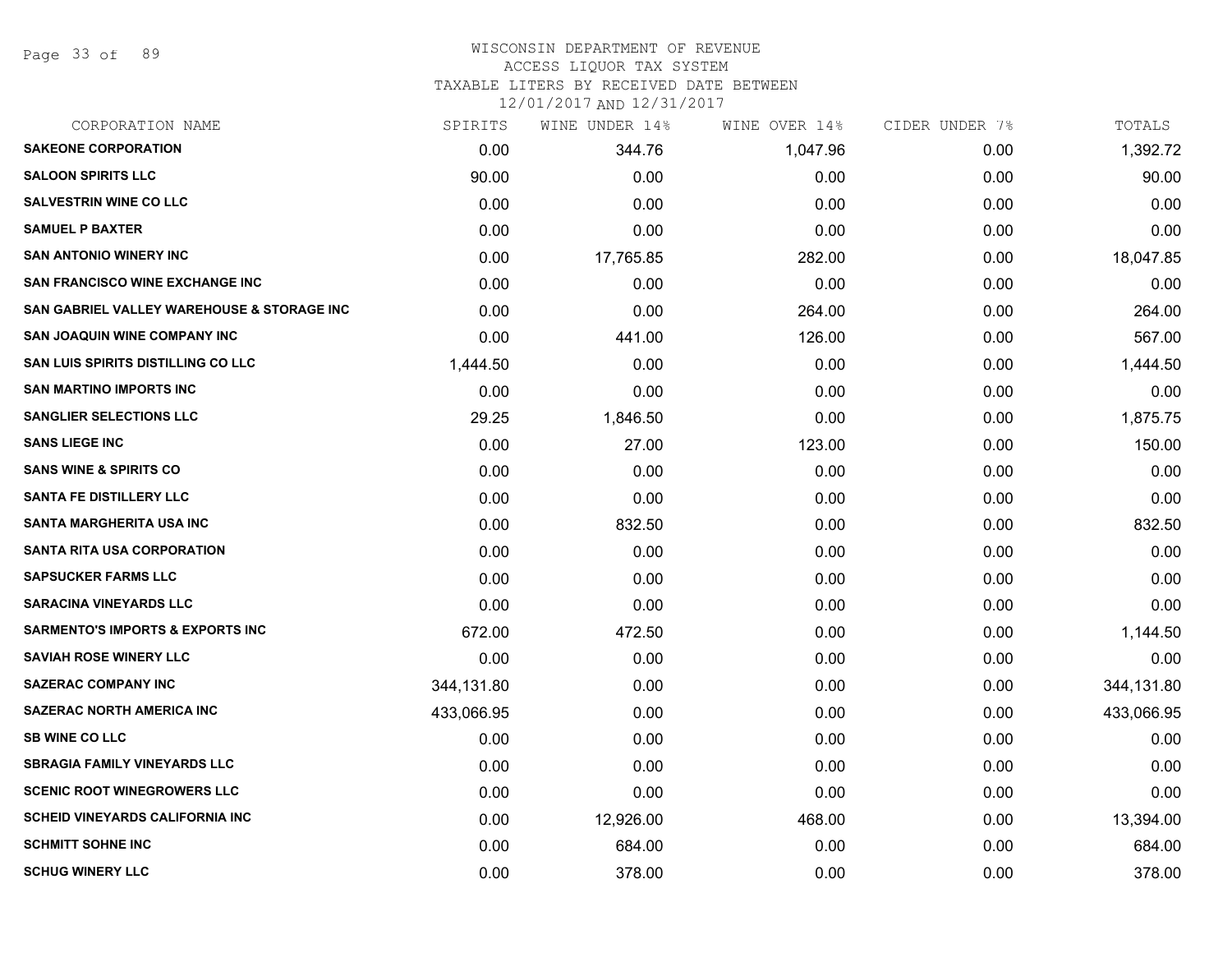Page 34 of 89

#### WISCONSIN DEPARTMENT OF REVENUE ACCESS LIQUOR TAX SYSTEM TAXABLE LITERS BY RECEIVED DATE BETWEEN

| CORPORATION NAME                      | SPIRITS  | WINE UNDER 14% | WINE OVER 14% | CIDER UNDER 7% | TOTALS    |
|---------------------------------------|----------|----------------|---------------|----------------|-----------|
| <b>SCHWEIGER VINEYARDS INC</b>        | 0.00     | 0.00           | 0.00          | 0.00           | 0.00      |
| <b>SCOPERTA IMPORTING CO INC</b>      | 0.00     | 2,817.00       | 69.00         | 0.00           | 2,886.00  |
| <b>SCOTT PAUL WINES OREGON LLC</b>    | 0.00     | 0.00           | 0.00          | 0.00           | 0.00      |
| <b>SEATTLE CIDER COMPANY LLC</b>      | 0.00     | 0.00           | 0.00          | 10,266.29      | 10,266.29 |
| <b>SEAVEY VINEYARD LP</b>             | 0.00     | 0.00           | 0.00          | 0.00           | 0.00      |
| <b>SELBY ENTERPRISES INC</b>          | 0.00     | 0.00           | 0.00          | 0.00           | 0.00      |
| SELECTIVE WINE ESTATES INC            | 0.00     | 0.00           | 0.00          | 0.00           | 0.00      |
| <b>SERGEY CHISTOV</b>                 | 0.00     | 0.00           | 0.00          | 0.00           | 0.00      |
| <b>SERRALLES USA LLC</b>              | 4,684.50 | 0.00           | 0.00          | 0.00           | 4,684.50  |
| <b>SHAFER VINEYARDS INC</b>           | 0.00     | 0.00           | 315.00        | 0.00           | 315.00    |
| <b>SHANNON RIDGE INC</b>              | 0.00     | 3,465.00       | 63.00         | 0.00           | 3,528.00  |
| <b>SHAW-ROSS HOLDING CO LLC</b>       | 1,156.50 | 3,734.09       | 3,394.60      | 0.00           | 8,285.19  |
| SHEA WINE CELLARS LLC                 | 0.00     | 0.00           | 0.00          | 0.00           | 0.00      |
| <b>SHELTON-MACKENZIE WINE COMPANY</b> | 0.00     | 0.00           | 126.00        | 0.00           | 126.00    |
| <b>SHORTS BREWING COMPANY</b>         | 0.00     | 0.00           | 0.00          | 925.70         | 925.70    |
| SIDNEY FRANK IMPORTING CO INC         | 0.00     | 0.00           | 0.00          | 0.00           | 0.00      |
| <b>SILVER OAK WINE CELLARS LP</b>     | 0.00     | 72.00          | 72.00         | 0.00           | 144.00    |
| SILVER TRIDENT WINERY LLC             | 0.00     | 0.00           | 0.00          | 0.00           | 0.00      |
| <b>SIMIONI IMPORTS LLC</b>            | 0.00     | 0.00           | 0.00          | 0.00           | 0.00      |
| <b>SINSKEY VINEYARDS INC</b>          | 0.00     | 63.00          | 0.00          | 0.00           | 63.00     |
| <b>SIX SIGMA WINERY LLC</b>           | 0.00     | 0.00           | 0.00          | 0.00           | 0.00      |
| <b>SKINNER-DAVENA LLC</b>             | 0.00     | 0.00           | 0.00          | 0.00           | 0.00      |
| <b>SLO DOWN WINES LLC</b>             | 0.00     | 0.00           | 0.00          | 0.00           | 0.00      |
| <b>SMALL LOT IMPORTS INC</b>          | 0.00     | 0.00           | 0.00          | 0.00           | 0.00      |
| <b>SMALL VINES WINES INC</b>          | 0.00     | 0.00           | 0.00          | 0.00           | 0.00      |
| <b>SMART VENDING LLC</b>              | 0.00     | 0.00           | 0.00          | 0.00           | 0.00      |
| <b>SMITH &amp; SMITH</b>              | 0.00     | 0.00           | 0.00          | 0.00           | 0.00      |
| <b>SMT ACQUISITIONS LLC</b>           | 0.00     | 4,042.13       | 45.00         | 0.00           | 4,087.13  |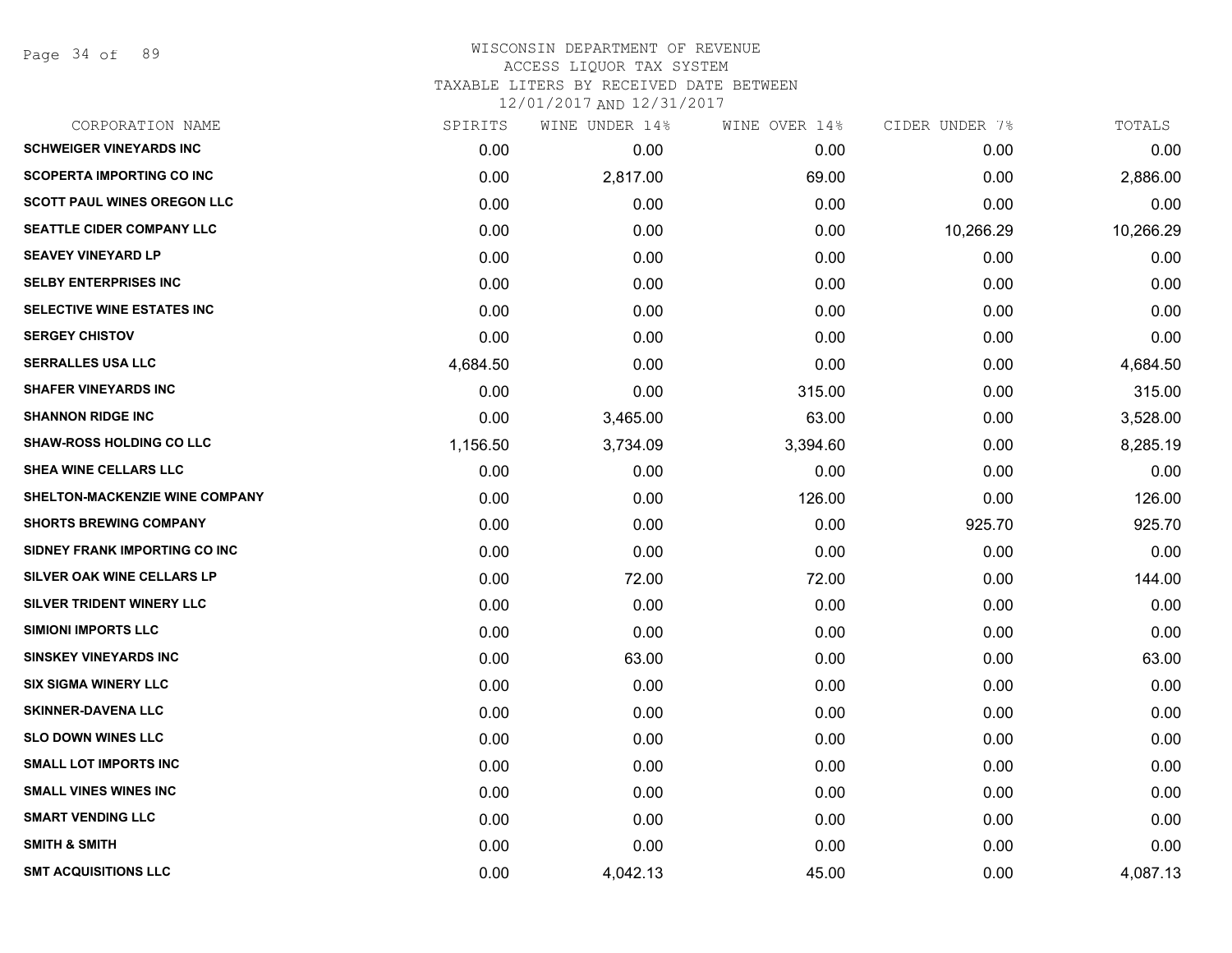Page 35 of 89

# WISCONSIN DEPARTMENT OF REVENUE ACCESS LIQUOR TAX SYSTEM

TAXABLE LITERS BY RECEIVED DATE BETWEEN

| CORPORATION NAME                        | SPIRITS | WINE UNDER 14% | WINE OVER 14% | CIDER UNDER 7% | TOTALS    |
|-----------------------------------------|---------|----------------|---------------|----------------|-----------|
| <b>SOCIAL ENJOYMENTS LLC</b>            | 0.00    | 0.00           | 0.00          | 0.00           | 0.00      |
| <b>SOKOL BLOSSER LTD</b>                | 0.00    | 1,777.50       | 0.00          | 0.00           | 1,777.50  |
| <b>SOLBERG DISTILLING LLC</b>           | 0.00    | 0.00           | 0.00          | 0.00           | 0.00      |
| <b>SOLENA CELLARS LLC</b>               | 0.00    | 441.00         | 0.00          | 0.00           | 441.00    |
| <b>SOMERSTON WINE COMPANY, LLC</b>      | 0.00    | 0.00           | 252.00        | 0.00           | 252.00    |
| <b>SOURCE CODE BEVERAGE LLC</b>         | 0.00    | 0.00           | 0.00          | 0.00           | 0.00      |
| SOUTH BAY WINE GROUP LLC                | 0.00    | 11,538.00      | 396.00        | 0.00           | 11,934.00 |
| <b>SOUTHERN STARZ INC</b>               | 0.00    | 106.99         | 209.23        | 0.00           | 316.22    |
| <b>SOUTHERN WINE GROUP LLC</b>          | 0.00    | 0.00           | 0.00          | 0.00           | 0.00      |
| <b>SOUTHWEST SPIRITS &amp; WINE LLC</b> | 0.00    | 0.00           | 0.00          | 0.00           | 0.00      |
| <b>SOVEREIGN BRANDS LLC</b>             | 216.00  | 1,278.00       | 0.00          | 0.00           | 1,494.00  |
| <b>SPANN VINEYARDS INC</b>              | 0.00    | 0.00           | 4.50          | 0.00           | 4.50      |
| <b>SPARKLING OREGON LLC</b>             | 0.00    | 0.00           | 0.00          | 0.00           | 0.00      |
| <b>SPEAKEASY SPIRITS LLC</b>            | 375.00  | 0.00           | 0.00          | 0.00           | 375.00    |
| <b>SPENCER HOOPES</b>                   | 0.00    | 252.00         | 0.00          | 0.00           | 252.00    |
| <b>SPIRIT IMPORTS INC</b>               | 0.00    | 0.00           | 0.00          | 0.00           | 0.00      |
| <b>SPLINTER GROUP NAPA LLC</b>          | 0.00    | 0.00           | 0.00          | 0.00           | 0.00      |
| <b>SPOTTSWOODE WINERY INC</b>           | 0.00    | 0.00           | 0.00          | 0.00           | 0.00      |
| <b>SPRING MOUNTAIN VINEYARD INC</b>     | 0.00    | 0.00           | 0.00          | 0.00           | 0.00      |
| <b>SQUARE ONE ORGANIC SPIRITS LLC</b>   | 0.00    | 0.00           | 0.00          | 0.00           | 0.00      |
| <b>SQUARE ONE ORGANIC SPIRITS LLC</b>   | 0.00    | 0.00           | 0.00          | 0.00           | 0.00      |
| <b>SQZ BEVS LLC</b>                     | 0.00    | 511.00         | 0.00          | 0.00           | 511.00    |
| <b>ST GEORGE SPIRITS INC</b>            | 411.75  | 0.00           | 0.00          | 0.00           | 411.75    |
| <b>ST HELENA ESTATE LLC</b>             | 0.00    | 0.00           | 0.00          | 0.00           | 0.00      |
| <b>ST INNOCENT LTD</b>                  | 0.00    | 0.00           | 0.00          | 0.00           | 0.00      |
| ST JULIAN WINE COMPANY INC              | 0.00    | 648.00         | 0.00          | 0.00           | 648.00    |
| ST KILLIAN IMPORTING CO INC             | 0.00    | 0.00           | 0.00          | 0.00           | 0.00      |
| <b>ST SUPERY INC</b>                    | 0.00    | 162.00         | 174.00        | 0.00           | 336.00    |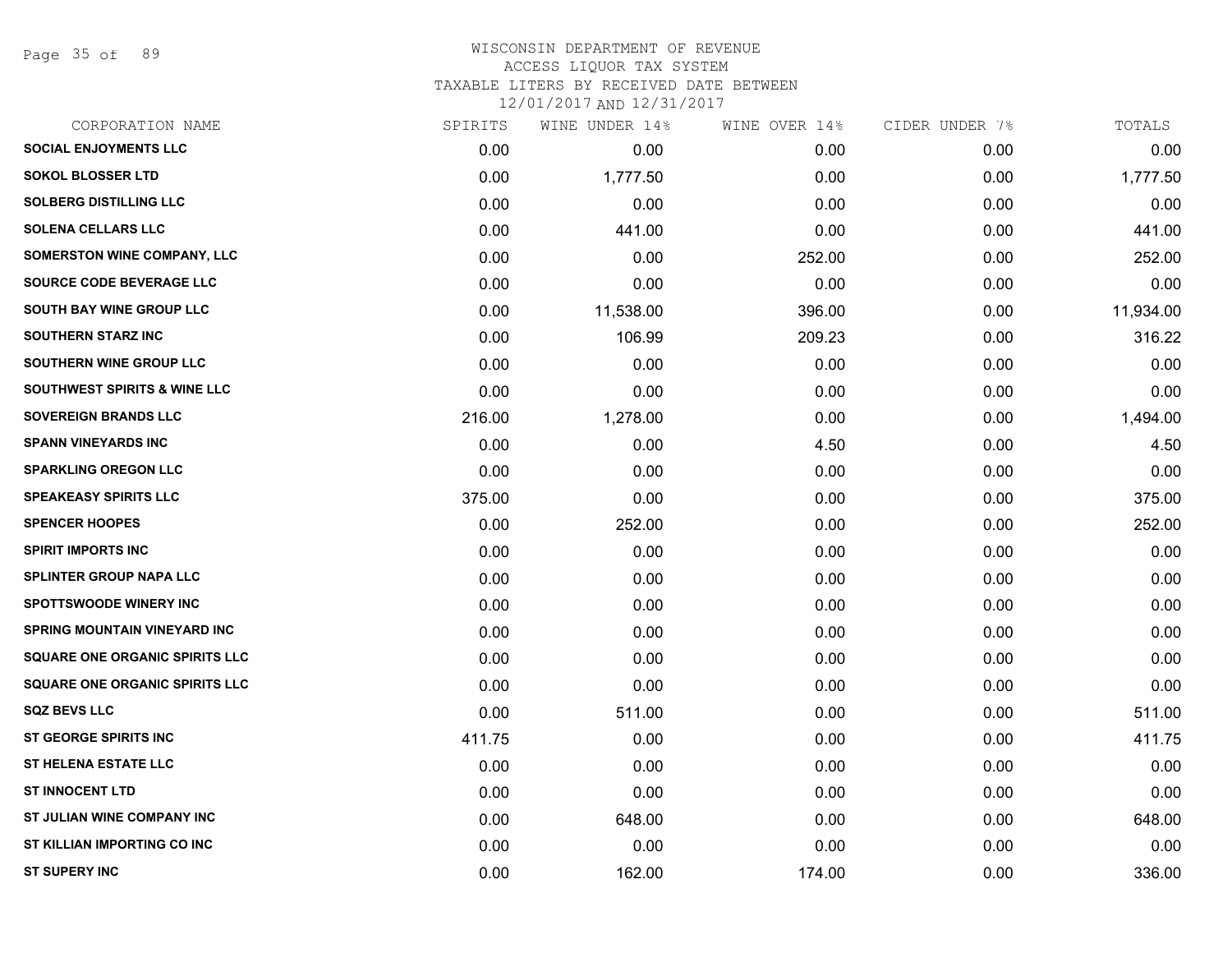Page 36 of 89

#### WISCONSIN DEPARTMENT OF REVENUE ACCESS LIQUOR TAX SYSTEM TAXABLE LITERS BY RECEIVED DATE BETWEEN

| CORPORATION NAME                       | SPIRITS   | WINE UNDER 14% | WINE OVER 14% | CIDER UNDER 7% | TOTALS     |
|----------------------------------------|-----------|----------------|---------------|----------------|------------|
| <b>STACKED WINES LLC</b>               | 0.00      | 0.00           | 0.00          | 0.00           | 0.00       |
| <b>STAGLIN FAMILY VINEYARD LLC</b>     | 0.00      | 0.00           | 0.00          | 0.00           | 0.00       |
| <b>STANLEY STAWSKI DIST CO INC</b>     | 0.00      | 0.00           | 0.00          | 0.00           | 0.00       |
| <b>STAR INDUSTRIES INC</b>             | 0.00      | 0.00           | 0.00          | 0.00           | 0.00       |
| <b>STARRY NIGHT WINERY LLC</b>         | 0.00      | 0.00           | 0.00          | 0.00           | 0.00       |
| STE MICHELLE WINE ESTATES LTD          | 198.00    | 139,112.50     | 20,479.50     | 0.00           | 159,790.00 |
| <b>STEELE WINES INC</b>                | 0.00      | 216.00         | 1,224.00      | 0.00           | 1,440.00   |
| <b>STEFANO SALOCCHI</b>                | 0.00      | 0.00           | 0.00          | 0.00           | 0.00       |
| <b>STELLAR IMPORTING COMPANY LLC</b>   | 0.00      | 225.00         | 0.00          | 0.00           | 225.00     |
| <b>STEM CIDERS LLC</b>                 | 0.00      | 0.00           | 0.00          | 0.00           | 0.00       |
| <b>STEPHAN VINEYARD INC</b>            | 0.00      | 0.00           | 0.00          | 0.00           | 0.00       |
| STEPHEN DOOLEY WINE CO INC             | 0.00      | 0.00           | 0.00          | 0.00           | 0.00       |
| <b>STEVE MILES SELECTIONS INC</b>      | 0.00      | 0.00           | 0.00          | 0.00           | 0.00       |
| STEVEN EDMUNDS & CORNELIA ST JOHN      | 0.00      | 0.00           | 0.00          | 0.00           | 0.00       |
| <b>STEZ &amp; BOWER</b>                | 0.00      | 0.00           | 0.00          | 0.00           | 0.00       |
| <b>STOLI GROUP (USA) LLC</b>           | 16,576.50 | 378.00         | 22.50         | 0.00           | 16,977.00  |
| <b>STOLLER IMPORTS INC</b>             | 863.10    | 0.00           | 135.00        | 0.00           | 998.10     |
| <b>STOLLER VINEYARDS INC</b>           | 0.00      | 252.00         | 0.00          | 0.00           | 252.00     |
| <b>STOLPMAN VINEYARDS LLC</b>          | 0.00      | 0.00           | 0.00          | 0.00           | 0.00       |
| <b>STONEBRAKER-SOLES INC</b>           | 0.00      | 252.00         | 0.00          | 0.00           | 252.00     |
| <b>STONECUSHION INC</b>                | 0.00      | 0.00           | 0.00          | 0.00           | 0.00       |
| SUGARLANDS DISTILLING COMPANY LLC      | 198.00    | 0.00           | 0.00          | 0.00           | 198.00     |
| <b>SURVILLE ENTERPRISES CORP</b>       | 0.00      | 8,468.66       | 0.00          | 0.00           | 8,468.66   |
| <b>SUTTER HOME WINERY INC</b>          | 324.00    | 419,485.38     | 9,317.25      | 0.00           | 429,126.63 |
| <b>SVENSKA FOOD &amp; BEVERAGE LLC</b> | 0.00      | 0.00           | 0.00          | 0.00           | 0.00       |
| <b>SVP WINERY LLC</b>                  | 0.00      | 0.00           | 0.00          | 0.00           | 0.00       |
| <b>T ELENTENY HOLDINGS LLC</b>         | 0.00      | 323.37         | 13.50         | 0.00           | 336.87     |
| <b>TAFT STREET INC</b>                 | 0.00      | 0.00           | 0.00          | 0.00           | 0.00       |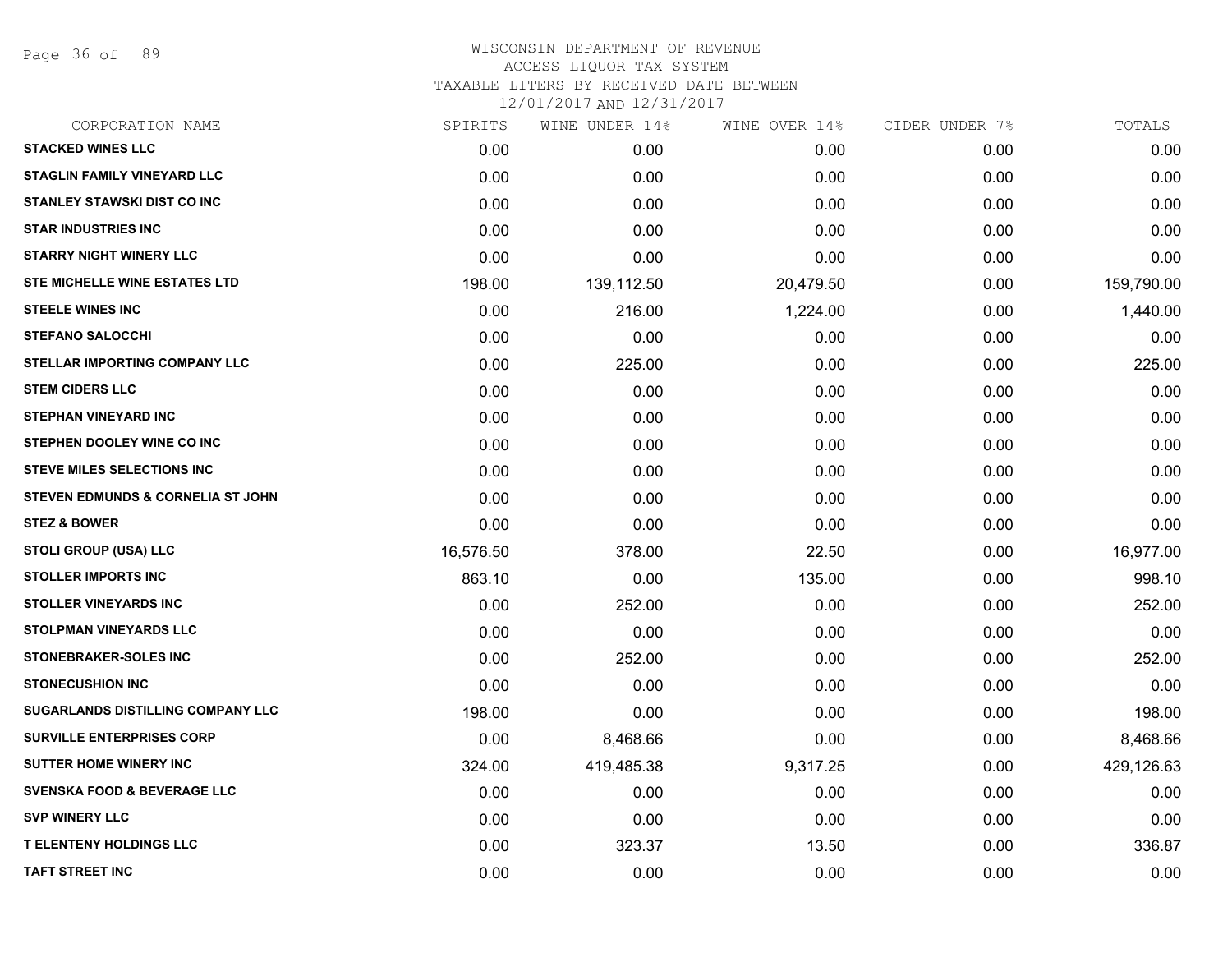Page 37 of 89

#### WISCONSIN DEPARTMENT OF REVENUE ACCESS LIQUOR TAX SYSTEM

TAXABLE LITERS BY RECEIVED DATE BETWEEN

| CORPORATION NAME                   | SPIRITS | WINE UNDER 14% | WINE OVER 14% | CIDER UNDER 7% | TOTALS   |
|------------------------------------|---------|----------------|---------------|----------------|----------|
| <b>TAKARA SAKE USA INC</b>         | 4.50    | 2,516.40       | 885.60        | 50.40          | 3,456.90 |
| <b>TALLEY VINEYARDS INC</b>        | 0.00    | 126.00         | 0.00          | 0.00           | 126.00   |
| <b>TAMBER BEY VINEYARDS LLC</b>    | 0.00    | 0.00           | 0.00          | 0.00           | 0.00     |
| <b>TATOMER INC</b>                 | 0.00    | 153.00         | 0.00          | 0.00           | 153.00   |
| <b>TATTERSALL COMPANIES LLC</b>    | 159.74  | 0.00           | 0.00          | 0.00           | 159.74   |
| <b>TERRA VINUM LLC</b>             | 0.00    | 0.00           | 0.00          | 0.00           | 0.00     |
| <b>TERRANEO MERCHANTS INC</b>      | 27.00   | 4.50           | 0.00          | 0.00           | 31.50    |
| <b>TERRAVANT WINE COMPANY LLC</b>  | 0.00    | 558.00         | 0.00          | 0.00           | 558.00   |
| <b>TERRESSENTIA CORPORATION</b>    | 0.00    | 0.00           | 0.00          | 0.00           | 0.00     |
| <b>TERRIZZI VINO INC</b>           | 0.00    | 0.00           | 0.00          | 0.00           | 0.00     |
| <b>TGE LLC</b>                     | 0.00    | 0.00           | 0.00          | 0.00           | 0.00     |
| THE 11 WELLS SPIRITS COMPANY LLC   | 0.00    | 0.00           | 0.00          | 0.00           | 0.00     |
| THE AUSTRALIAN WINE CONNECTION INC | 0.00    | 0.00           | 63.00         | 0.00           | 63.00    |
| THE BIALE ESTATE                   | 0.00    | 0.00           | 0.00          | 0.00           | 0.00     |
| THE BLACK PRINCE DISTILLERY INC    | 0.00    | 0.00           | 0.00          | 0.00           | 0.00     |
| THE BRANDER VINEYARD               | 0.00    | 0.00           | 0.00          | 0.00           | 0.00     |
| THE BUSINESS CHAIN INC             | 0.00    | 891.00         | 0.00          | 0.00           | 891.00   |
| THE EDRINGTON GROUP USA LLC        | 550.50  | 0.00           | 0.00          | 0.00           | 550.50   |
| THE HESS COLLECTION WINERY         | 0.00    | 4,140.00       | 729.00        | 0.00           | 4,869.00 |
| THE INFINITE MONKEY THEOREM INC    | 0.00    | 0.00           | 0.00          | 0.00           | 0.00     |
| THE MALT GUILD INC                 | 0.00    | 0.00           | 0.00          | 0.00           | 0.00     |
| THE MEEKER VINEYARD                | 0.00    | 0.00           | 0.00          | 0.00           | 0.00     |
| THE MORLET SELECTION INC           | 0.00    | 0.00           | 0.00          | 0.00           | 0.00     |
| THE MORNE WINE COMPANY             | 0.00    | 54.00          | 0.00          | 0.00           | 54.00    |
| THE R.S. LIPMAN COMPANY            | 0.00    | 0.00           | 0.00          | 0.00           | 0.00     |
| THE SILVERADO VINEYARDS            | 0.00    | 0.00           | 0.00          | 0.00           | 0.00     |
| THE SORTING TABLE LLC              | 0.00    | 225.00         | 477.00        | 0.00           | 702.00   |
| THE TRITON COLLECTION INC          | 0.00    | 267.00         | 0.00          | 0.00           | 267.00   |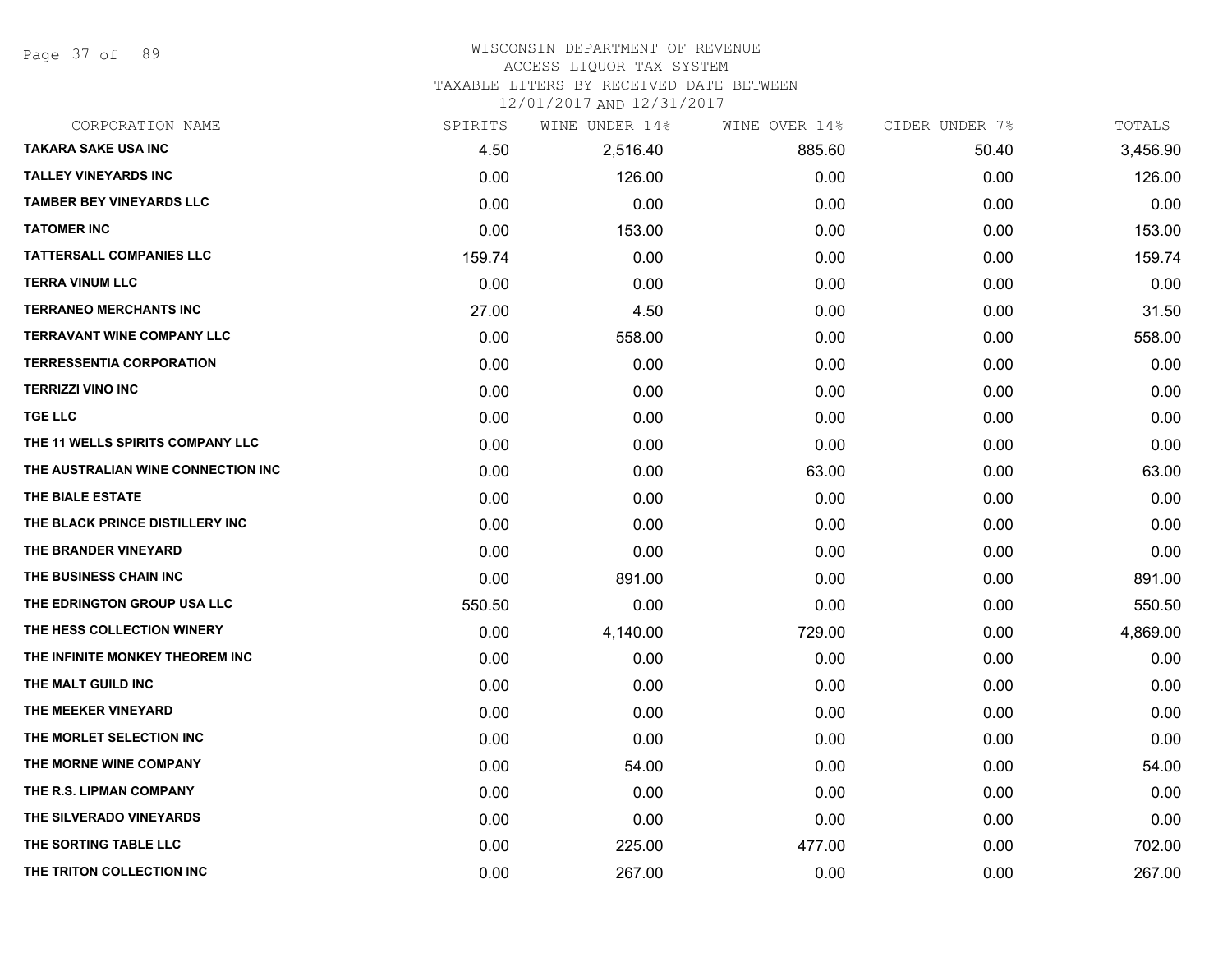Page 38 of 89

#### WISCONSIN DEPARTMENT OF REVENUE

#### ACCESS LIQUOR TAX SYSTEM

TAXABLE LITERS BY RECEIVED DATE BETWEEN

| CORPORATION NAME                              | SPIRITS | WINE UNDER 14% | WINE OVER 14% | CIDER UNDER 7% | TOTALS       |
|-----------------------------------------------|---------|----------------|---------------|----------------|--------------|
| THE WINE GROUP INC                            | 0.00    | 1,001,022.98   | 27,585.00     | 0.00           | 1,028,607.98 |
| THE WINE SOURCE INC                           | 0.00    | 0.00           | 0.00          | 0.00           | 0.00         |
| THE WOODMAR GROUP LLC                         | 0.00    | 1,944.00       | 63.00         | 0.00           | 2,007.00     |
| THIENOT USA INC                               | 0.00    | 0.00           | 0.00          | 0.00           | 0.00         |
| <b>THOMAS D MORTIMER</b>                      | 0.00    | 0.00           | 0.00          | 0.00           | 0.00         |
| THREE RING PRODUCTIONS LLC                    | 0.00    | 0.00           | 0.00          | 0.00           | 0.00         |
| TI BEVERAGE GROUP LTD                         | 0.00    | 0.00           | 0.00          | 0.00           | 0.00         |
| TIERRA DIVINA VINEYARD LLC                    | 0.00    | 0.00           | 121.60        | 0.00           | 121.60       |
| <b>TITUS &amp; TITUS</b>                      | 0.00    | 0.00           | 0.00          | 0.00           | 0.00         |
| TMR WINE COMPANY LLC                          | 0.00    | 45.00          | 0.00          | 0.00           | 45.00        |
| <b>TOAD HOLLOW VINEYARDS INC</b>              | 0.00    | 2,557.50       | 441.00        | 0.00           | 2,998.50     |
| <b>TOBIN JAMES CELLARS</b>                    | 0.00    | 0.00           | 0.00          | 0.00           | 0.00         |
| <b>TOBY BEALL</b>                             | 0.00    | 0.00           | 0.00          | 0.00           | 0.00         |
| <b>TOLLIVER RANCH BRANDS LLC</b>              | 0.00    | 9.00           | 972.00        | 0.00           | 981.00       |
| <b>TOM MEADOWCROFT</b>                        | 0.00    | 0.00           | 0.00          | 0.00           | 0.00         |
| <b>TREANA WINERY LLC</b>                      | 0.00    | 756.00         | 882.00        | 0.00           | 1,638.00     |
| <b>TREASURY WINE ESTATES AMERICAS COMPANY</b> | 0.00    | 284,929.56     | 21,582.00     | 0.00           | 306,511.56   |
| <b>TREFETHEN VINEYARDS WINERY INC</b>         | 0.00    | 0.00           | 0.00          | 0.00           | 0.00         |
| <b>TREMAINE ATKINSON</b>                      | 432.00  | 0.00           | 0.00          | 0.00           | 432.00       |
| <b>TRENTADUE WINERY LLC</b>                   | 0.00    | 891.00         | 0.00          | 0.00           | 891.00       |
| TRI VIN IMPORTS INC                           | 0.00    | 10,332.00      | 0.00          | 0.00           | 10,332.00    |
| TRINITAS CELLARS LLC                          | 0.00    | 0.00           | 0.00          | 0.00           | 0.00         |
| <b>TRIONE VINEYARDS LLC</b>                   | 0.00    | 45.00          | 31.50         | 0.00           | 76.50        |
| <b>TRI-STAR MARKETING INC</b>                 | 0.00    | 4,554.00       | 63.00         | 0.00           | 4,617.00     |
| <b>TRUVINO INC</b>                            | 0.00    | 0.00           | 0.00          | 0.00           | 0.00         |
| <b>TURLEY WINE CELLARS INC</b>                | 0.00    | 0.00           | 0.00          | 0.00           | 0.00         |
| <b>TURN KEY WINE BRANDS LLC</b>               | 0.00    | 0.00           | 0.00          | 0.00           | 0.00         |
| <b>TURNBULL WINE CELLARS</b>                  | 0.00    | 0.00           | 0.00          | 0.00           | 0.00         |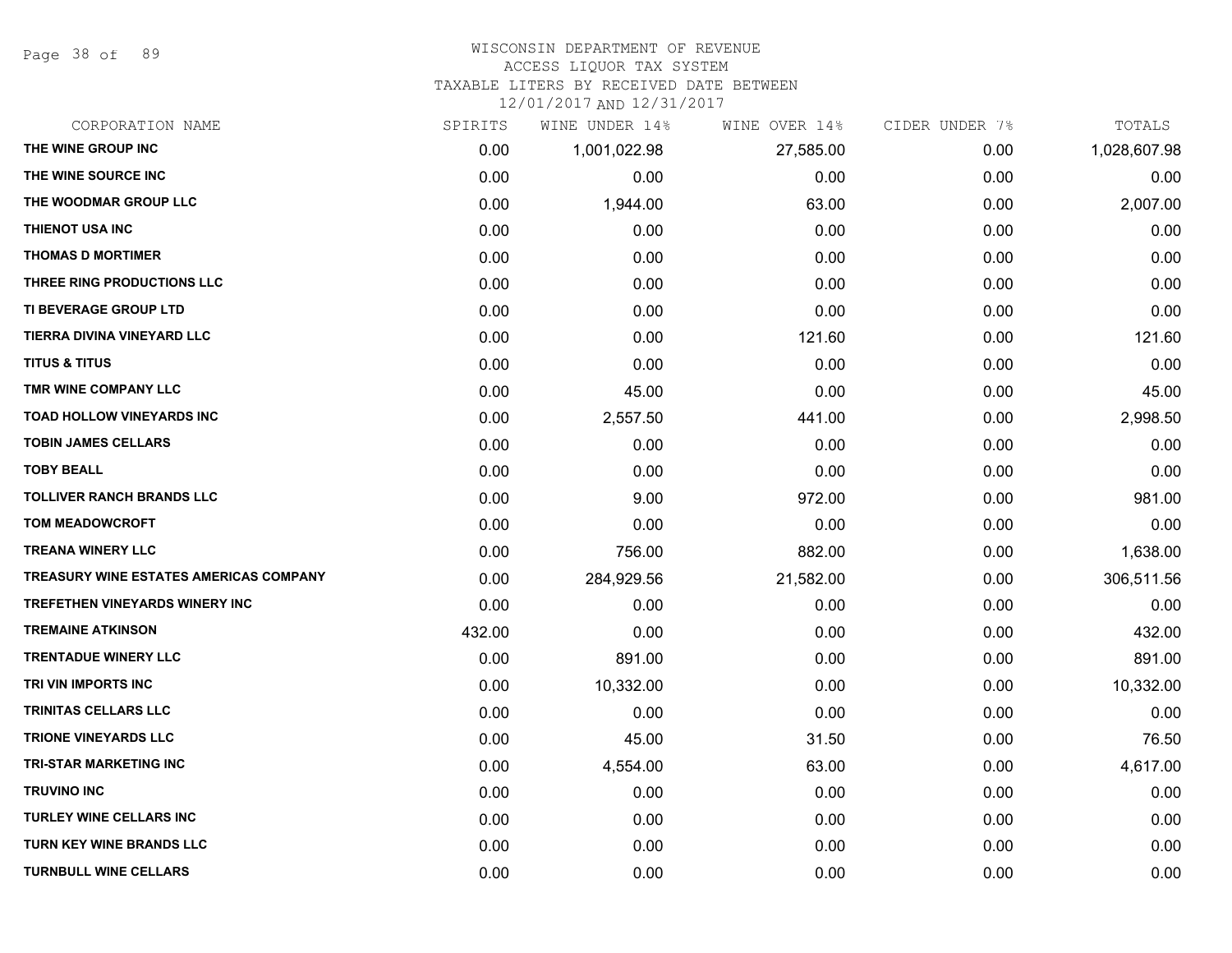Page 39 of 89

## WISCONSIN DEPARTMENT OF REVENUE ACCESS LIQUOR TAX SYSTEM

TAXABLE LITERS BY RECEIVED DATE BETWEEN

| CORPORATION NAME                     | SPIRITS    | WINE UNDER 14% | WINE OVER 14% | CIDER UNDER 7% | TOTALS     |
|--------------------------------------|------------|----------------|---------------|----------------|------------|
| TWIN PEAKS WINERY INC                | 0.00       | 0.00           | 0.00          | 0.00           | 0.00       |
| <b>UMPQUA WINE WORKS LLC</b>         | 0.00       | 0.00           | 0.00          | 0.00           | 0.00       |
| UN SOGNO LLC                         | 0.00       | 0.00           | 0.00          | 0.00           | 0.00       |
| UNCLE JOHN'S FRUIT HOUSE WINERY LLC  | 0.00       | 0.00           | 0.00          | 0.00           | 0.00       |
| <b>UNION WINE COMPANY</b>            | 0.00       | 0.00           | 0.00          | 0.00           | 0.00       |
| UNITED SPIRITS INC                   | 0.00       | 0.00           | 0.00          | 0.00           | 0.00       |
| UNITED STATES DISTILLED PRODUCTS CO. | 256,975.45 | 68,111.41      | 4,360.50      | 0.00           | 329,447.36 |
| UNITED WINE AND SPIRITS LLC          | 0.00       | 0.00           | 0.00          | 0.00           | 0.00       |
| UNTI WINE CO LLC                     | 0.00       | 0.00           | 0.00          | 0.00           | 0.00       |
| <b>UPCHURCH VINEYARD LLC</b>         | 0.00       | 0.00           | 0.00          | 0.00           | 0.00       |
| <b>USA WINE IMPORTS INC</b>          | 0.00       | 0.00           | 0.00          | 0.00           | 0.00       |
| <b>USA WINE WEST LLC</b>             | 252.00     | 5,886.00       | 400.50        | 0.00           | 6,538.50   |
| <b>UVE ENTERPRISES INC</b>           | 18.00      | 625.50         | 3.00          | 0.00           | 646.50     |
| V&CLLC                               | 0.00       | 162.00         | 81.00         | 0.00           | 243.00     |
| <b>V2 WINE GROUP LLC</b>             | 0.00       | 297.00         | 0.00          | 0.00           | 297.00     |
| <b>VALCKENBERG INTERNATIONAL INC</b> | 0.00       | 783.00         | 0.00          | 0.00           | 783.00     |
| <b>VALIANT VINEYARDS INC</b>         | 0.00       | 0.00           | 0.00          | 0.00           | 0.00       |
| <b>VALOR WINE CO LLC</b>             | 0.00       | 0.00           | 1,539.00      | 0.00           | 1,539.00   |
| VAN RUITEN FAMILY WINERY LLC         | 0.00       | 126.00         | 63.00         | 0.00           | 189.00     |
| <b>VANDER MILL LLC</b>               | 0.00       | 0.00           | 0.00          | 4,576.40       | 4,576.40   |
| <b>VEN CAL RANCHES LLC</b>           | 0.00       | 0.00           | 0.00          | 0.00           | 0.00       |
| <b>VENGE VINEYARDS INC</b>           | 0.00       | 0.00           | 216.00        | 0.00           | 216.00     |
| <b>VERITY WINES LLC</b>              | 0.00       | 0.00           | 0.00          | 0.00           | 0.00       |
| <b>VERMEIL WINE GROUP LLC</b>        | 0.00       | 0.00           | 0.00          | 0.00           | 0.00       |
| VI. SCO. INC                         | 0.00       | 3,591.00       | 0.00          | 0.00           | 3,591.00   |
| <b>VIAS IMPORTS LTD</b>              | 0.00       | 0.00           | 0.00          | 0.00           | 0.00       |
| <b>VICENTE GANDIA USA INC</b>        | 0.00       | 0.00           | 0.00          | 0.00           | 0.00       |
| <b>VIEUX VINS INC</b>                | 0.00       | 0.00           | 311.25        | 0.00           | 311.25     |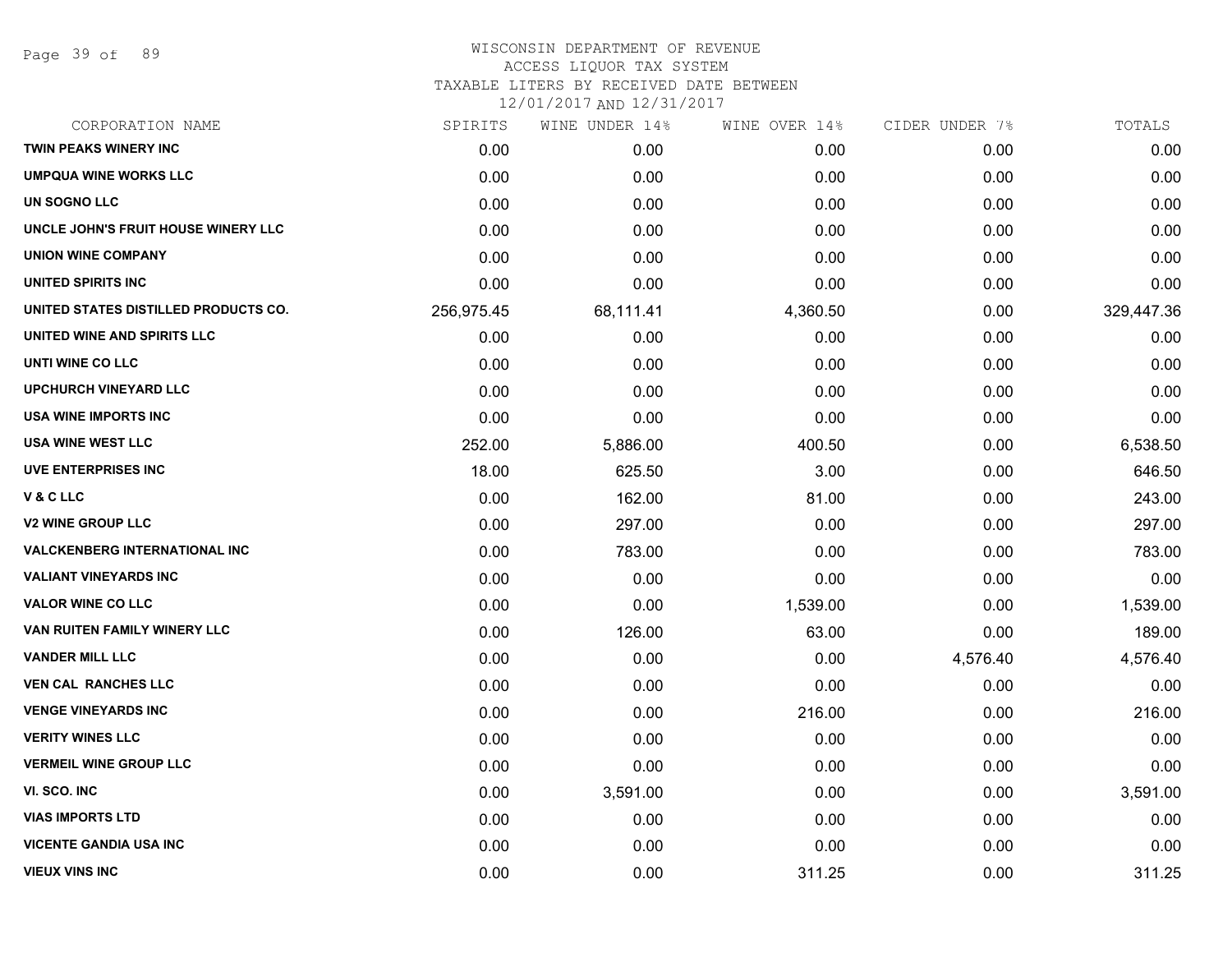Page 40 of 89

| SPIRITS | WINE UNDER 14% | WINE OVER 14% | CIDER UNDER 7% | TOTALS   |
|---------|----------------|---------------|----------------|----------|
| 0.00    | 0.00           | 0.00          | 0.00           | 0.00     |
| 450.00  | 0.00           | 0.00          | 0.00           | 450.00   |
| 0.00    | 0.00           | 0.00          | 0.00           | 0.00     |
| 0.00    | 0.00           | 0.00          | 0.00           | 0.00     |
| 0.00    | 0.00           | 0.00          | 0.00           | 0.00     |
| 0.00    | 0.00           | 0.00          | 0.00           | 0.00     |
| 0.00    | 0.00           | 0.00          | 0.00           | 0.00     |
| 0.00    | 126.00         | 0.00          | 0.00           | 126.00   |
| 0.00    | 225.00         | 0.00          | 0.00           | 225.00   |
| 0.00    | 0.00           | 0.00          | 0.00           | 0.00     |
| 4.50    | 1,521.00       | 302.54        | 0.00           | 1,828.04 |
| 0.00    | 0.00           | 0.00          | 0.00           | 0.00     |
| 0.00    | 0.00           | 0.00          | 0.00           | 0.00     |
| 0.00    | 0.00           | 0.00          | 0.00           | 0.00     |
| 0.00    | 6,086.00       | 1,267.50      | 0.00           | 7,353.50 |
| 0.00    | 0.00           | 0.00          | 0.00           | 0.00     |
| 0.00    | 0.00           | 0.00          | 0.00           | 0.00     |
| 0.00    | 0.00           | 0.00          | 0.00           | 0.00     |
| 0.00    | 2,736.00       | 63.00         | 0.00           | 2,799.00 |
| 0.00    | 0.00           | 0.00          | 0.00           | 0.00     |
| 85.50   | 1,566.00       | 360.00        | 2,361.00       | 4,372.50 |
| 0.00    | 0.00           | 0.00          | 0.00           | 0.00     |
| 0.00    | 4.50           | 0.00          | 0.00           | 4.50     |
| 0.00    | 0.00           | 0.00          | 0.00           | 0.00     |
| 0.00    | 0.00           | 360.00        | 0.00           | 360.00   |
| 0.00    | 0.00           | 126.00        | 0.00           | 126.00   |
| 0.00    | 0.00           | 0.00          | 0.00           | 0.00     |
| 0.00    | 0.00           | 0.00          | 0.00           | 0.00     |
|         |                |               |                |          |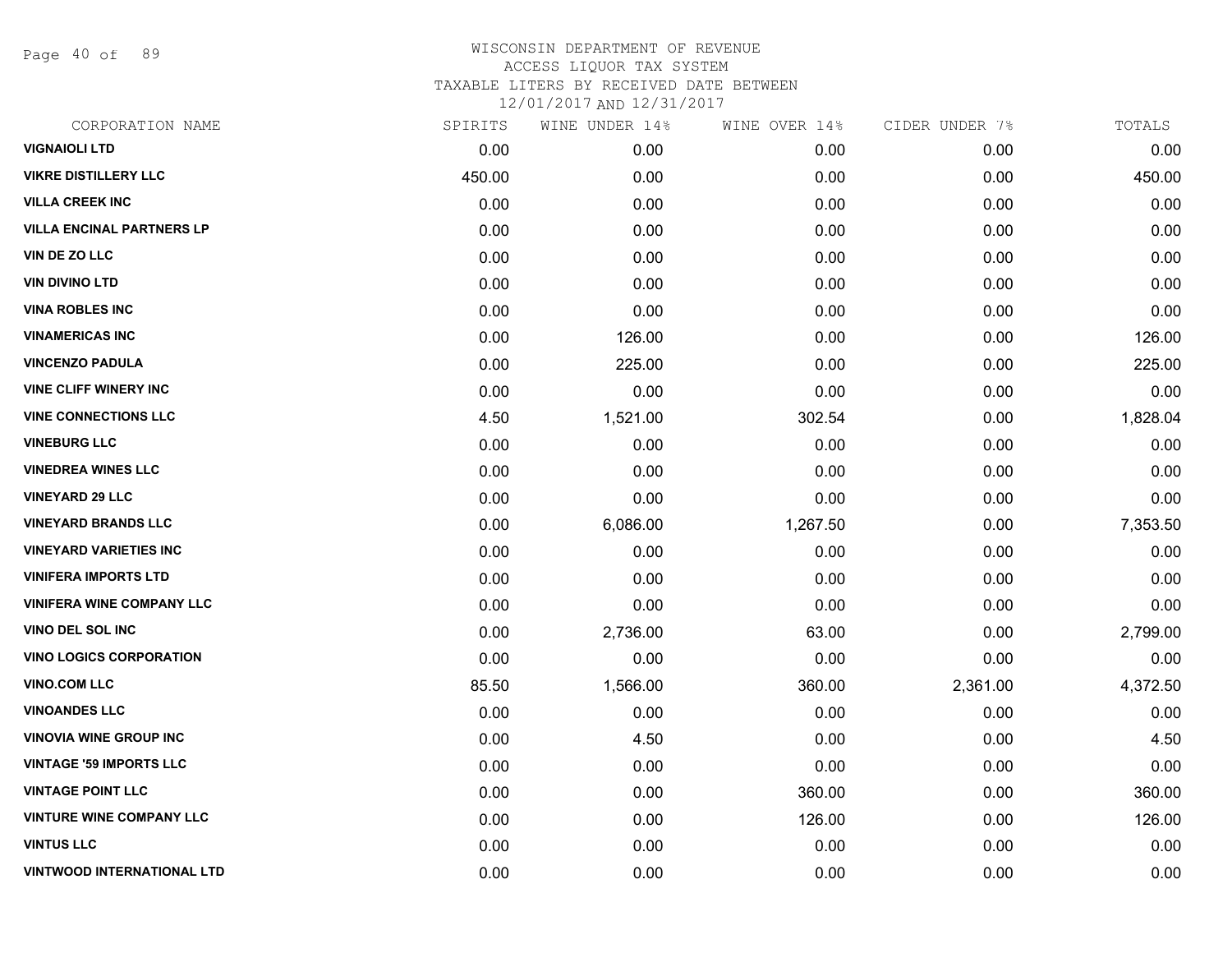Page 41 of 89

#### WISCONSIN DEPARTMENT OF REVENUE ACCESS LIQUOR TAX SYSTEM

TAXABLE LITERS BY RECEIVED DATE BETWEEN

| CORPORATION NAME                               | SPIRITS   | WINE UNDER 14% | WINE OVER 14% | CIDER UNDER 7% | TOTALS    |
|------------------------------------------------|-----------|----------------|---------------|----------------|-----------|
| <b>VISION WINE &amp; SPIRITS LLC</b>           | 295.20    | 108.00         | 22.50         | 0.00           | 425.70    |
| <b>VITANI SPIRITS LLC</b>                      | 0.00      | 0.00           | 0.00          | 0.00           | 0.00      |
| <b>VOTTO VINES IMPORTING INC</b>               | 0.00      | 0.00           | 0.00          | 0.00           | 0.00      |
| <b>W J DEUTSCH &amp; SONS LTD</b>              | 5,987.00  | 55,621.05      | 4,589.50      | 0.00           | 66,197.55 |
| <b>WAGNER WINE COMPANY LLC</b>                 | 0.00      | 630.00         | 7,488.00      | 0.00           | 8,118.00  |
| <b>WALLA WALLA VINTNERS LLC</b>                | 0.00      | 0.00           | 0.00          | 0.00           | 0.00      |
| <b>WARWICK VALLEY WINE CO INC</b>              | 0.00      | 0.00           | 0.00          | 0.00           | 0.00      |
| <b>WEBSTER BARNES LLC</b>                      | 0.00      | 0.00           | 0.00          | 0.00           | 0.00      |
| <b>WEIBEL INCORPORATED</b>                     | 0.00      | 252.00         | 0.00          | 0.00           | 252.00    |
| <b>WEIN BAUER INC</b>                          | 0.00      | 11,869.40      | 0.00          | 0.00           | 11,869.40 |
| WELL OILED WINE COMPANY LLC                    | 0.00      | 0.00           | 0.00          | 0.00           | 0.00      |
| <b>WEST COAST WINE PARTNERS LLC</b>            | 0.00      | 0.00           | 252.00        | 0.00           | 252.00    |
| <b>WESTERN SPIRITS BEVERAGE CO LLC</b>         | 1,260.00  | 0.00           | 0.00          | 0.00           | 1,260.00  |
| <b>WEYGANDT-METZLER IMPORTING LTD</b>          | 0.00      | 974.43         | 0.00          | 0.00           | 974.43    |
| <b>WHITE OAK VINEYARDS &amp; WINERY LLC</b>    | 0.00      | 0.00           | 45.00         | 0.00           | 45.00     |
| <b>WHYTE AND MACKAY (AMERICAS) LIMITED LLC</b> | 0.00      | 0.00           | 0.00          | 0.00           | 0.00      |
| <b>WI INC</b>                                  | 0.00      | 0.00           | 0.00          | 0.00           | 0.00      |
| <b>WILLAMETTE VALLEY VINEYARDS INC</b>         | 0.00      | 630.00         | 252.00        | 0.00           | 882.00    |
| <b>WILLIAM GRANT &amp; SONS INC</b>            | 32,733.00 | 0.00           | 0.00          | 0.00           | 32,733.00 |
| <b>WILLIAM J WOLF</b>                          | 0.00      | 0.00           | 0.00          | 0.00           | 0.00      |
| <b>WILLIAM P KNUTTEL</b>                       | 0.00      | 0.00           | 0.00          | 0.00           | 0.00      |
| <b>WILLIAM PRICE III</b>                       | 0.00      | 0.00           | 63.00         | 0.00           | 63.00     |
| <b>WILLIAM T HOLLORAN</b>                      | 0.00      | 0.00           | 0.00          | 0.00           | 0.00      |
| <b>WILLIAM WOLF BRAND LLC</b>                  | 495.04    | 0.00           | 0.00          | 0.00           | 495.04    |
| <b>WILLIAM WOODRUFF</b>                        | 0.00      | 319.50         | 0.00          | 0.00           | 319.50    |
| <b>WILLIAMS &amp; SELYEM LLC</b>               | 0.00      | 0.00           | 0.00          | 0.00           | 0.00      |
| <b>WILSON CREEK WINERY &amp; VINEYARDS INC</b> | 0.00      | 0.00           | 0.00          | 0.00           | 0.00      |
| <b>WILSON DANIELS LLC</b>                      | 0.00      | 898.50         | 744.75        | 0.00           | 1,643.25  |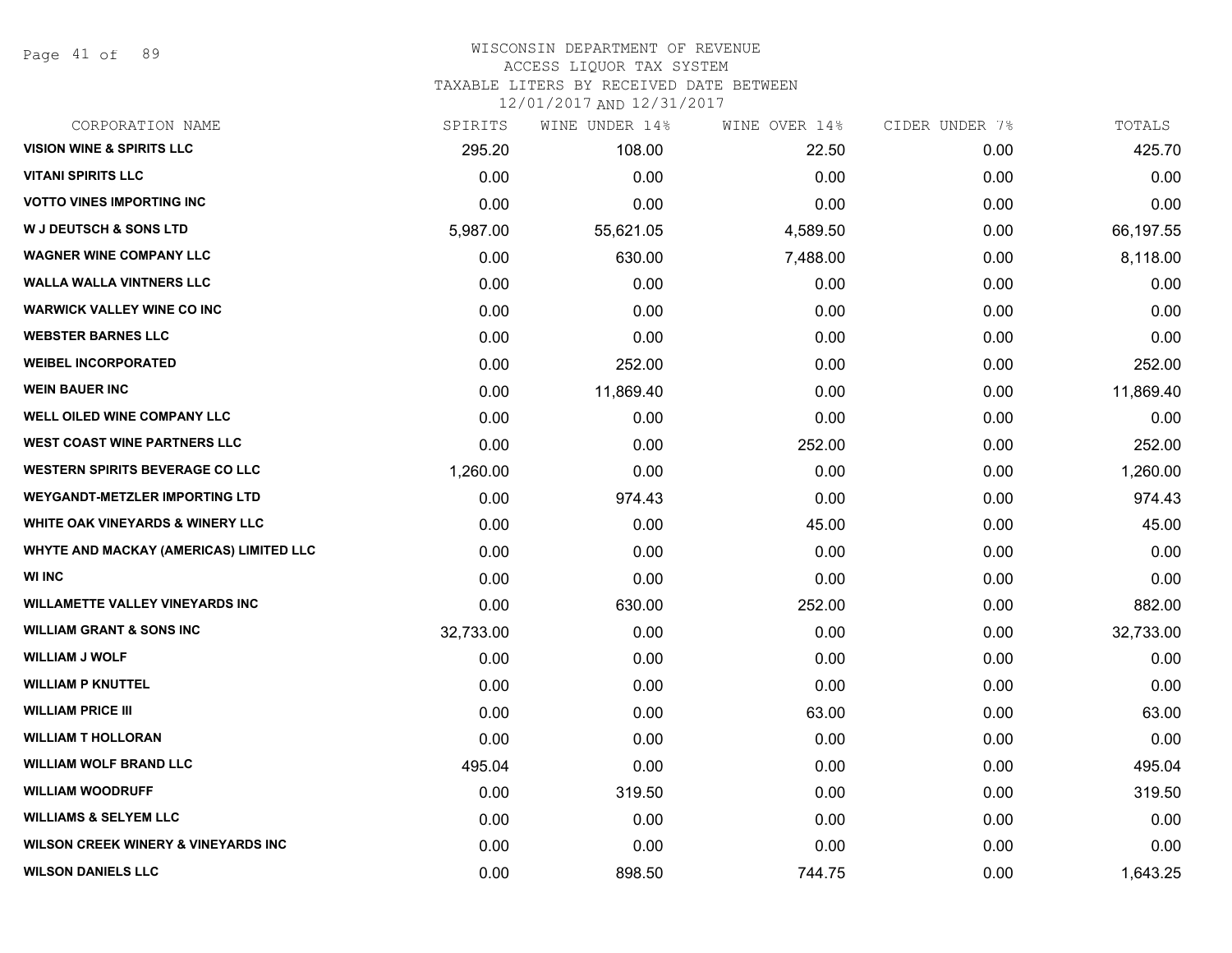Page 42 of 89

#### WISCONSIN DEPARTMENT OF REVENUE ACCESS LIQUOR TAX SYSTEM TAXABLE LITERS BY RECEIVED DATE BETWEEN

| CORPORATION NAME                          | SPIRITS      | WINE UNDER 14% | WINE OVER 14% | CIDER UNDER 7% | TOTALS       |
|-------------------------------------------|--------------|----------------|---------------|----------------|--------------|
| <b>WINDY CITY DISTILLING INC</b>          | 0.00         | 0.00           | 0.00          | 0.00           | 0.00         |
| <b>WINE BRIDGE IMPORTS INC</b>            | 0.00         | 378.00         | 0.00          | 0.00           | 378.00       |
| WINE COUNTRY INTERNATIONAL INC            | 0.00         | 0.00           | 0.00          | 0.00           | 0.00         |
| <b>WINE CREEK LLC</b>                     | 0.00         | 126.00         | 198.00        | 0.00           | 324.00       |
| <b>WINE HOOLIGANS LLC</b>                 | 0.00         | 12,600.00      | 0.00          | 0.00           | 12,600.00    |
| <b>WINE WINE SITUATION LLC</b>            | 0.00         | 0.00           | 0.00          | 0.00           | 0.00         |
| <b>WINEPLAYGROUND.COM INC</b>             | 0.00         | 0.00           | 0.00          | 0.00           | 0.00         |
| <b>WINERIES &amp; SELECT PRODUCTS LLC</b> | 0.00         | 1,273.50       | 999.00        | 0.00           | 2,272.50     |
| <b>WINERY EXCHANGE, INC.</b>              | 0.00         | 5,445.00       | 1,287.00      | 0.00           | 6,732.00     |
| <b>WINES OF FRANCE INC</b>                | 0.00         | 468.00         | 0.00          | 0.00           | 468.00       |
| <b>WINES UNLIMITED INC</b>                | 0.00         | 1,329.00       | 0.00          | 0.00           | 1,329.00     |
| <b>WINESELLERS LTD</b>                    | 0.00         | 6,530.00       | 60.00         | 45.00          | 6,635.00     |
| <b>WINNESHIEK WILDBERRY WINERY LLC</b>    | 0.00         | 72.00          | 0.00          | 0.00           | 72.00        |
| <b>WISD LLC</b>                           | 0.00         | 729.00         | 216.00        | 0.00           | 945.00       |
| <b>WOODSON WINES LLC</b>                  | 0.00         | 0.00           | 0.00          | 0.00           | 0.00         |
| <b>WORLD TRAVELER IMPORTS LLC</b>         | 0.00         | 0.00           | 0.00          | 0.00           | 0.00         |
| <b>WORLD'S END LLC</b>                    | 0.00         | 0.00           | 0.00          | 0.00           | 0.00         |
| <b>WORLDWIDE CELLARS INC</b>              | 0.00         | 738.00         | 0.00          | 0.00           | 738.00       |
| <b>WYOMING WHISKEY INC</b>                | 0.00         | 0.00           | 0.00          | 0.00           | 0.00         |
| YAEGAKI CORPORATION OF USA                | 0.00         | 441.00         | 349.20        | 0.00           | 790.20       |
| YELLOW ROSE DISTILLING LLC                | 0.00         | 0.00           | 0.00          | 0.00           | 0.00         |
| YORKVILLE CELLARS INC                     | 0.00         | 0.00           | 0.00          | 0.00           | 0.00         |
| YOUNTVILLE WINE IMPORTS LLC               | 0.00         | 0.00           | 0.00          | 0.00           | 0.00         |
| <b>ZD WINES LLC</b>                       | 0.00         | 207.72         | 24.48         | 0.00           | 232.20       |
| <b>ZEILER SPIRITS LLC</b>                 | 0.00         | 0.00           | 0.00          | 0.00           | 0.00         |
| ZONIN USA INC                             | 0.00         | 1,237.50       | 405.00        | 0.00           | 1,642.50     |
| TOTAL LITERS FOR 12/31/2017               | 4,373,615.33 | 4,712,754.00   | 368,294.69    | 219,295.10     | 9,673,959.12 |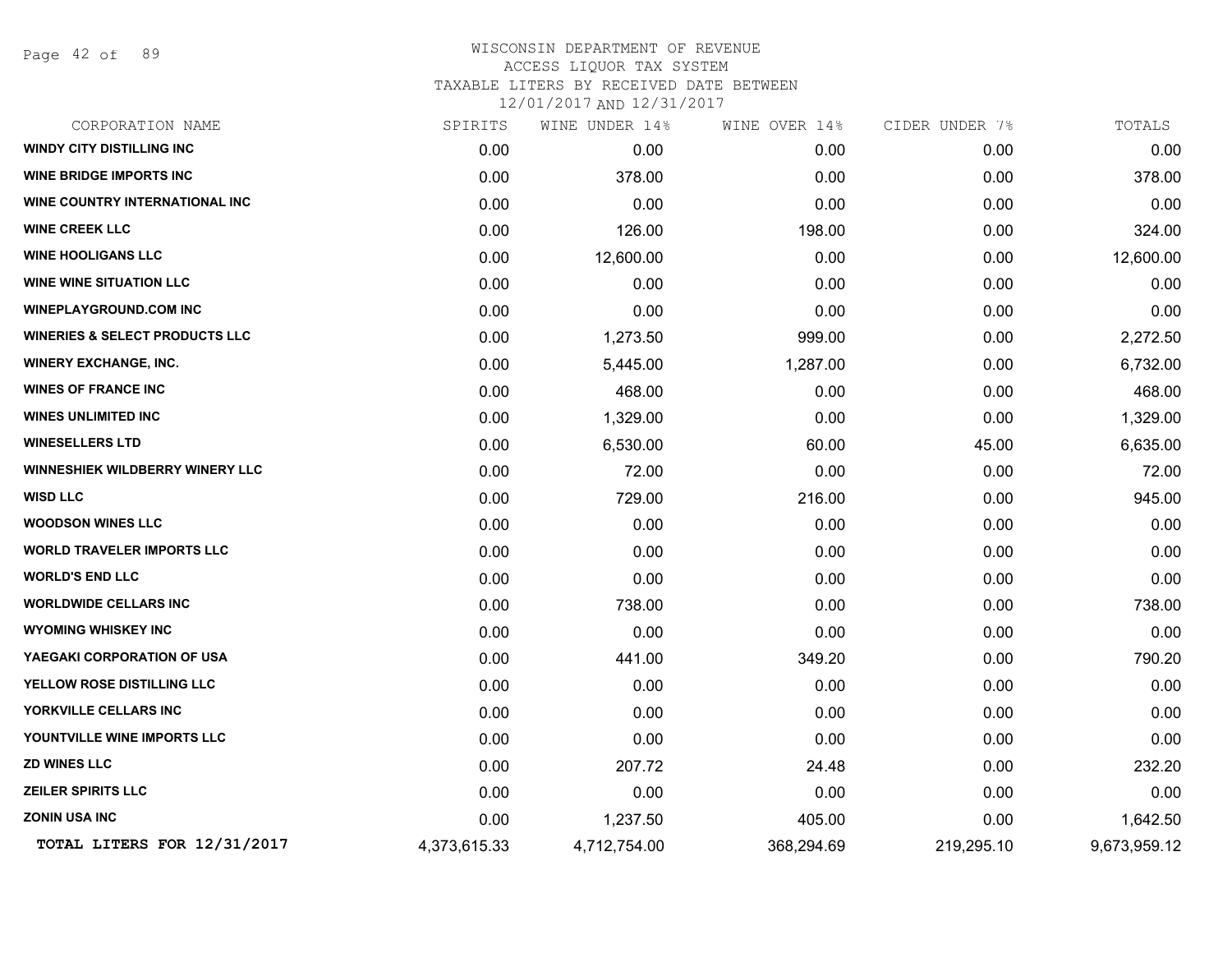Page 43 of 89

#### WISCONSIN DEPARTMENT OF REVENUE ACCESS LIQUOR TAX SYSTEM TAXABLE LITERS BY RECEIVED DATE BETWEEN 12/01/2017 AND 12/31/2017 CORPORATION NAME SPIRITS WINE UNDER 14% WINE OVER 14% CIDER UNDER 7% TOTALS

**IN STATE WHOLESALER (W) ALLSTATE LIQUOR & WINE COMPANY, INC.** 0.00 0.00 0.00 0.00 0.00 **AMPHORAE, LLC** 0.00 0.00 0.00 0.00 0.00 **AVA WINE & SPIRITS LLC** 0.00 10,954.50 0.00 0.00 10,954.50 **B&H BLENDS LLC** 0.00 0.00 0.00 0.00 0.00 **BADGER DISTRIBUTING OF MILWAUKEE LLC** 0.00 0.00 0.00 0.00 0.00 **BADGER LIQUOR CO INC** 202,049.34 54,153.00 9,078.00 0.00 265,280.34 **BADGER STATE WINERY COOPERATIVE** 0.00 0.00 0.00 0.00 0.00 **BADGER WINE & SPIRITS LLC** 0.00 0.00 0.00 0.00 0.00 **BEECHWOOD DISTRIBUTORS, INC.** 0.00 0.00 0.00 0.00 0.00 **BEER CAPITOL DISTRIBUTING LLC** 0.00 0.00 0.00 0.00 0.00 **BILL'S DISTRIBUTING, LTD.** 0.00 0.00 0.00 0.00 0.00 **BRANT T NEHMER** 0.00 0.00 0.00 0.00 0.00 **BREAKTHRU BEVERAGE GROUP LLC**  $0.00$   $0.00$   $0.00$   $0.00$   $0.00$   $0.00$   $0.00$   $0.00$   $0.00$   $0.00$   $0.00$   $0.00$   $0.00$   $0.00$   $0.00$   $0.00$   $0.00$   $0.00$   $0.00$   $0.00$   $0.00$   $0.00$   $0.00$   $0.00$   $0.00$   $0.00$   $0.00$   $0$ **BREAKTHRU BEVERAGE GROUP LLC** 24,621.63 28,746.19 1,344.01 0.00 54,711.83 **BREAKTHRU BEVERAGE WISCONSIN NORTH LLC** 0.00 0.00 0.00 0.00 0.00 **C.J.W., INC.** 6.00 **0.00 0.00 0.00 0.00 0.00 0.00 0.00 0.00 0.00 0.00 0.00 0.00 0.00 CAPITOL-HUSTING COMPANY, INC.** 42,802.50 44,249.06 6,966.00 0.00 94,017.56 **CATHRINE BENNETT** 0.00 0.00 0.00 0.00 0.00 **CENTRAL BEER DISTRIBUTORS, INC.** 0.00 0.00 0.00 0.00 0.00 **DE PERE LIQUOR CO LLC** 0.00 0.00 0.00 0.00 0.00 **DEAN DISTRIBUTING, INC.** 0.00 0.00 0.00 0.00 0.00 **DEAN DISTRIBUTING, INC.** 0.00 0.00 0.00 0.00 0.00

**DEWITT CHURCH GOODS, INC.** 0.00 0.00 0.00 0.00 0.00 **FABIANO BROTHERS - WISCONSIN LLC** 0.00 0.00 0.00 0.00 0.00 **FAUSTO FIORAVANTI** 0.00 0.00 0.00 0.00 0.00 **FLANIGAN DISTRIBUTING OF DOOR COUNTY, INC.** 0.00 0.00 0.00 0.00 0.00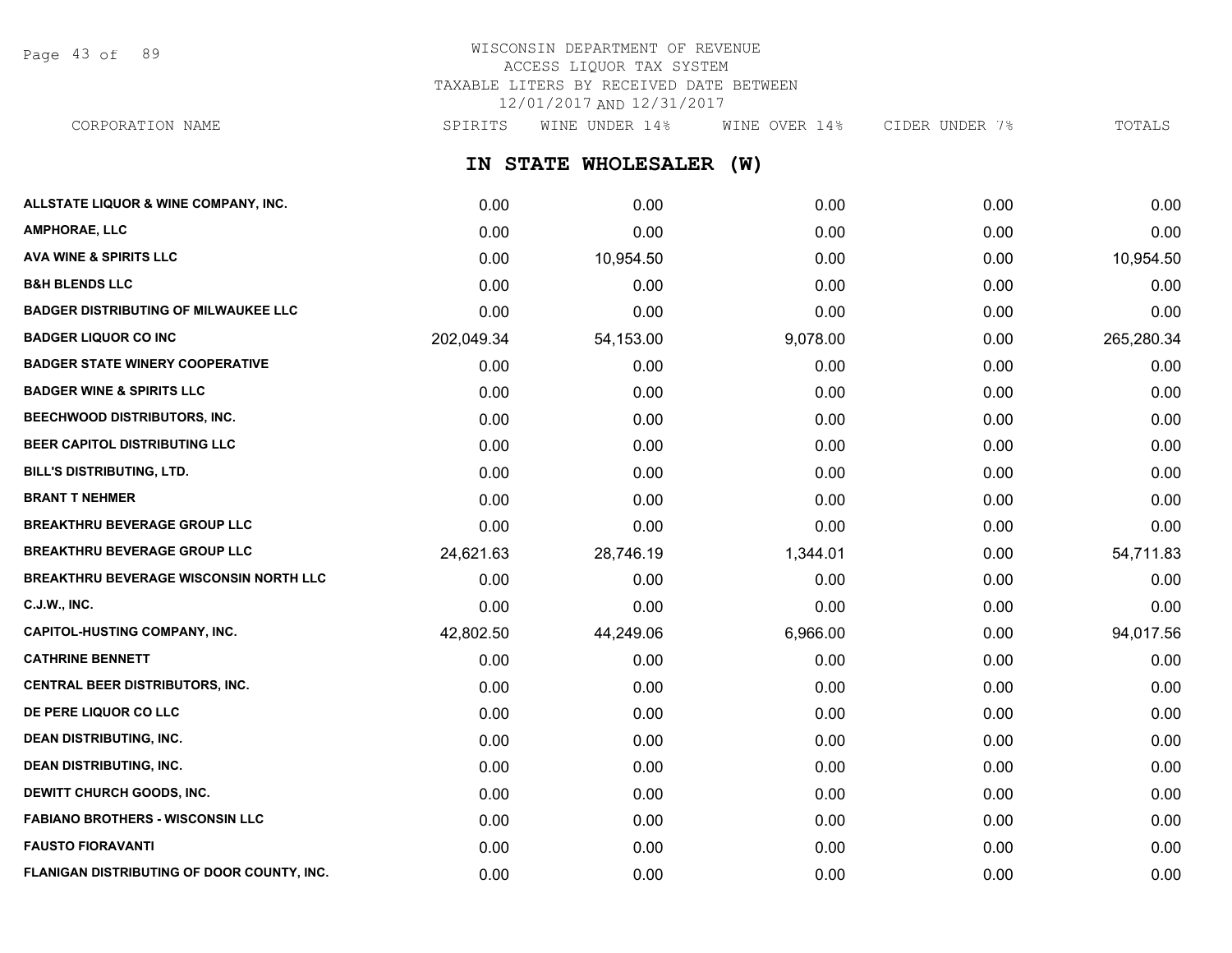Page 44 of 89

| CORPORATION NAME                             | SPIRITS   | WINE UNDER 14% | WINE OVER 14% | CIDER UNDER 7% | TOTALS    |
|----------------------------------------------|-----------|----------------|---------------|----------------|-----------|
| <b>FOUR SEASONS BEER DISTRIBUTORS INC.</b>   | 0.00      | 0.00           | 0.00          | 0.00           | 0.00      |
| <b>FRANK BEER DISTRIBUTORS, INC.</b>         | 0.00      | 0.00           | 0.00          | 0.00           | 0.00      |
| <b>FRANK J MIRENDA SR</b>                    | 0.00      | 0.00           | 0.00          | 0.00           | 0.00      |
| <b>FRANK LIQUOR COMPANY, INC.</b>            | 33,111.91 | 0.00           | 0.00          | 0.00           | 33,111.91 |
| FRANK LIQUORS OF LA CROSSE, INC.             | 0.00      | 0.00           | 0.00          | 0.00           | 0.00      |
| <b>GASPARD INC</b>                           | 0.00      | 0.00           | 0.00          | 0.00           | 0.00      |
| <b>GB SALES MILWAUKEE, INC.</b>              | 0.00      | 0.00           | 0.00          | 0.00           | 0.00      |
| <b>GENERAL BEER DISTRIBUTORS CO.</b>         | 0.00      | 0.00           | 0.00          | 0.00           | 0.00      |
| <b>GENERAL BEER-NORTHEAST INC</b>            | 0.00      | 0.00           | 0.00          | 0.00           | 0.00      |
| <b>GENERAL BEER-NORTHEAST INC</b>            | 0.00      | 0.00           | 0.00          | 0.00           | 0.00      |
| <b>GENERAL BEER-NORTHWEST, INC.</b>          | 0.00      | 0.00           | 0.00          | 0.00           | 0.00      |
| <b>GENERAL BEER-NORTHWEST, INC.</b>          | 0.00      | 0.00           | 0.00          | 0.00           | 0.00      |
| <b>GENERAL BEVERAGE SALES CO.</b>            | 11,874.00 | 25,973.38      | 7,623.00      | 0.00           | 45,470.38 |
| <b>GENERAL BEVERAGE SALES CO. -- OSHKOSH</b> | 0.00      | 61,217.28      | 0.00          | 0.00           | 61,217.28 |
| <b>GENERAL BEVERAGE SALES CO.-MILWAUKEE</b>  | 0.00      | 74,570.09      | 432.00        | 0.00           | 75,002.09 |
| <b>GIUSEPPE GAGLIANELLO</b>                  | 0.00      | 0.00           | 0.00          | 0.00           | 0.00      |
| <b>GLORIA R RAGSDALE</b>                     | 0.00      | 0.00           | 0.00          | 0.00           | 0.00      |
| <b>HENDRICKS BEVERAGE, INC.</b>              | 0.00      | 0.00           | 0.00          | 0.00           | 0.00      |
| <b>IRL, INCORPORATED</b>                     | 0.00      | 0.00           | 0.00          | 0.00           | 0.00      |
| <b>JACQUES VIEAU, INC.</b>                   | 0.00      | 0.00           | 0.00          | 0.00           | 0.00      |
| <b>JANDRAIN RELIGIOUS SUPPLY, INC.</b>       | 0.00      | 0.00           | 0.00          | 0.00           | 0.00      |
| <b>JANSEN INTERNATIONAL LLC</b>              | 0.00      | 0.00           | 0.00          | 0.00           | 0.00      |
| <b>JAW PROPERTIES LLC</b>                    | 0.00      | 0.00           | 0.00          | 0.00           | 0.00      |
| <b>JOHN J COLLETTI</b>                       | 0.00      | $-693.00$      | 0.00          | 0.00           | $-693.00$ |
| JOHNSON BROTHERS OF WISCONSIN INC            | 8,163.60  | 29,763.88      | $-300.00$     | 0.00           | 37,627.48 |
| <b>JONATHAN H STOLP</b>                      | 0.00      | 0.00           | 0.00          | 0.00           | 0.00      |
| <b>JONATHON LODUCA</b>                       | 0.00      | 0.00           | 0.00          | 0.00           | 0.00      |
| <b>JOSEPH A TRYGAR</b>                       | 0.00      | 0.00           | 0.00          | 0.00           | 0.00      |
|                                              |           |                |               |                |           |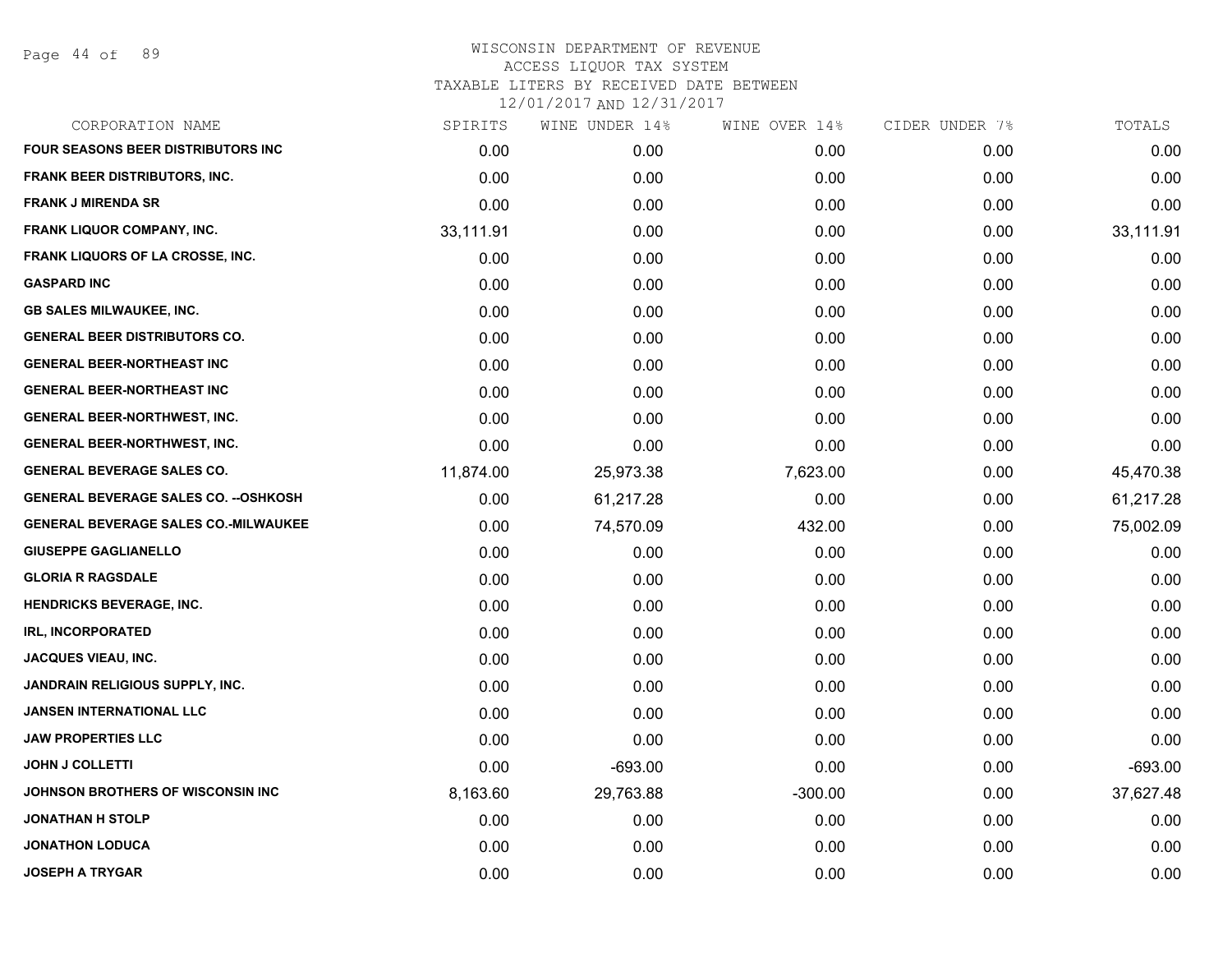Page 45 of 89

| CORPORATION NAME                         | SPIRITS   | WINE UNDER 14% | WINE OVER 14% | CIDER UNDER 7% | TOTALS    |
|------------------------------------------|-----------|----------------|---------------|----------------|-----------|
| <b>JOYVINE LLC</b>                       | 0.00      | 0.00           | 0.00          | 0.00           | 0.00      |
| <b>KAY BEER DISTRIBUTING, INC.</b>       | 0.00      | 0.00           | 0.00          | 0.00           | 0.00      |
| LA CROSSE BEVERAGE LLC                   | 0.00      | 0.00           | 0.00          | 0.00           | 0.00      |
| LARRY'S DISTRIBUTING CO., INC.           | 0.00      | 0.00           | 0.00          | 0.00           | 0.00      |
| LEE BEVERAGE OF WISCONSIN LLC            | 0.00      | 0.00           | 0.00          | 0.00           | 0.00      |
| LEE BEVERAGE OF WISCONSIN LLC            | 0.00      | 0.00           | 0.00          | 0.00           | 0.00      |
| <b>L'EFT BANK WINE COMPANY LIMITED</b>   | 0.00      | 25,488.00      | 504.00        | 0.00           | 25,992.00 |
| LETRAH INTERNATIONAL CORPORATION         | 0.00      | 0.00           | 0.00          | 0.00           | 0.00      |
| <b>LO DUCA BROS., INC.</b>               | 0.00      | 18,000.00      | 0.00          | 0.00           | 18,000.00 |
| <b>LORI SCOTT</b>                        | 0.00      | 0.00           | 0.00          | 0.00           | 0.00      |
| LOS ALTOS AGAVE DISTRIBUTOR INC          | 0.00      | 0.00           | 0.00          | 0.00           | 0.00      |
| <b>LOVINO LLC</b>                        | 0.00      | 0.00           | 0.00          | 0.00           | 0.00      |
| <b>LYNDA MALMBERG</b>                    | 0.00      | 0.00           | 0.00          | 0.00           | 0.00      |
| <b>M SHIRAZ LLC</b>                      | 0.00      | 0.00           | 0.00          | 0.00           | 0.00      |
| <b>MARCO BRUZZI</b>                      | 0.00      | 0.00           | 0.00          | 0.00           | 0.00      |
| <b>MICCA HUTCHINS</b>                    | 0.00      | 0.00           | 0.00          | 0.00           | 0.00      |
| <b>MICHAEL G ANSAY</b>                   | 0.00      | 0.00           | 0.00          | 1,496.88       | 1,496.88  |
| <b>MIDWEST SALES &amp; SERVICE, INC.</b> | 0.00      | 0.00           | 0.00          | 0.00           | 0.00      |
| <b>NOELKE DISTRIBUTORS, INC.</b>         | 0.00      | 0.00           | 0.00          | 0.00           | 0.00      |
| <b>NORTHWEST BEVERAGES, INC.</b>         | 0.00      | 0.00           | 0.00          | 0.00           | 0.00      |
| <b>NOUVEAU VENTURES LLC</b>              | $-210.08$ | 1,663.50       | 225.00        | 0.00           | 1,678.42  |
| OTT SCHWEITZER DISTRIBUTORSHIP, INC.     | 0.00      | 0.00           | 0.00          | 0.00           | 0.00      |
| <b>PARK RIDGE DISTRIBUTING, INC.</b>     | 0.00      | 0.00           | 0.00          | 0.00           | 0.00      |
| PEHLER DISTRIBUTING, INC.                | 0.00      | 0.00           | 0.00          | 0.00           | 0.00      |
| PHILLIPS DISTRIBUTING CORPORATION        | 10,026.00 | 0.00           | 0.00          | 0.00           | 10,026.00 |
| PHILLIPS WINE COMPANY                    | 0.00      | 10,816.42      | 4,314.00      | 0.00           | 15,130.42 |
| PHILLY'S PREMIUM BEVERAGES LLC           | 0.00      | 0.00           | 0.00          | 0.00           | 0.00      |
| <b>PURE WINE WISCONSIN INC</b>           | 0.00      | 0.00           | 0.00          | 0.00           | 0.00      |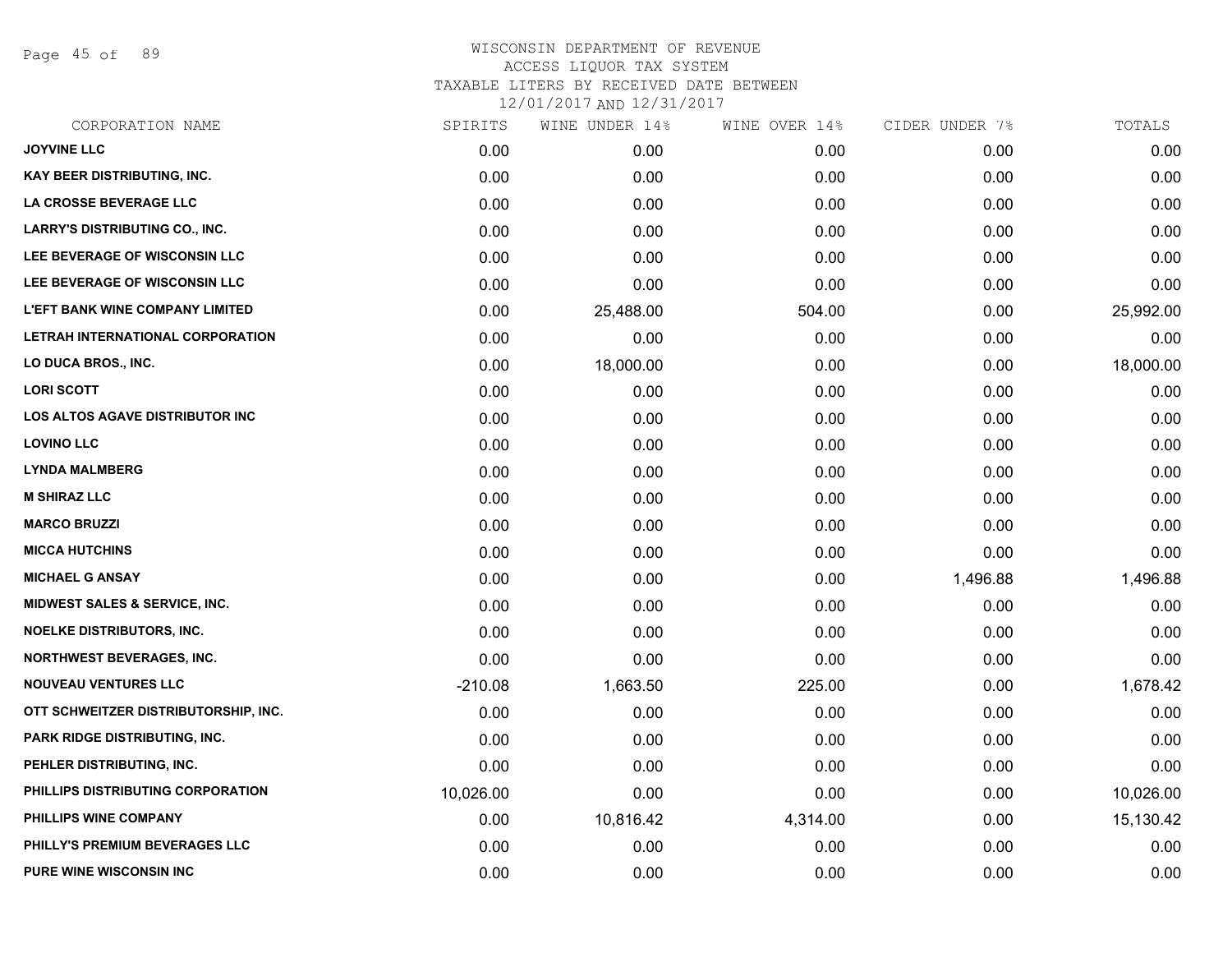Page 46 of 89

| CORPORATION NAME                        | SPIRITS    | WINE UNDER 14% | WINE OVER 14% | CIDER UNDER 7% | TOTALS     |
|-----------------------------------------|------------|----------------|---------------|----------------|------------|
| PURPLE FEET WINES, LLC                  | 0.00       | 0.00           | 0.00          | 0.00           | 0.00       |
| <b>PVD ENTERPRISES LLC</b>              | 0.00       | 0.00           | 0.00          | 0.00           | 0.00       |
| <b>RATAS WHOLESALE LIQUOR COMPANY</b>   | 0.00       | 0.00           | 0.00          | 0.00           | 0.00       |
| S. & S. DISTRIBUTING, INC.              | 0.00       | 0.00           | 0.00          | 0.00           | 0.00       |
| S. & S. DISTRIBUTING, INC.              | 0.00       | 0.00           | 0.00          | 0.00           | 0.00       |
| <b>SALIM M SHAMMO</b>                   | 0.00       | 0.00           | 0.00          | 0.00           | 0.00       |
| <b>SARATOGA LIQUOR CO., INC.</b>        | 0.00       | 0.00           | 0.00          | 0.00           | 0.00       |
| <b>SMALL LOT WINE WI INC</b>            | 0.00       | 0.00           | 0.00          | 0.00           | 0.00       |
| <b>SQUARE ROOT LLC</b>                  | 0.00       | 0.00           | 0.00          | 0.00           | 0.00       |
| <b>SUPERIOR BEVERAGES LLC</b>           | 0.00       | 0.00           | 0.00          | $-126.66$      | $-126.66$  |
| <b>TIMOTHY REILLY SR</b>                | 0.00       | 0.00           | 0.00          | 0.00           | 0.00       |
| TJ INTERNATIONAL LTD                    | 0.00       | 0.00           | 0.00          | 0.00           | 0.00       |
| TRIANGLE DISTRIBUTING COMPANY, INC.     | 0.00       | 0.00           | 0.00          | 0.00           | 0.00       |
| <b>TRI-MART COMPANY LLC</b>             | 0.00       | 0.00           | 0.00          | 0.00           | 0.00       |
| <b>VINO VERITAS, LTD.</b>               | 0.00       | 3,207.00       | 540.00        | 0.00           | 3,747.00   |
| <b>WDI LLC</b>                          | 0.00       | 0.00           | 0.00          | 0.00           | 0.00       |
| <b>WDI LLC</b>                          | 0.00       | 0.00           | 0.00          | 0.00           | 0.00       |
| <b>WISCONSIN DISTRIBUTORS EAST LLC</b>  | 0.00       | 0.00           | 0.00          | 0.00           | 0.00       |
| <b>WISCONSIN DISTRIBUTORS NORTH LLC</b> | 0.00       | 0.00           | 0.00          | 0.00           | 0.00       |
| <b>WISCONSIN DISTRIBUTORS SOUTH LLC</b> | 0.00       | 0.00           | 0.00          | 0.00           | 0.00       |
| <b>WISCONSIN WINERY CO-OP</b>           | 0.00       | 0.00           | 0.00          | 0.00           | 0.00       |
| <b>WOODFIELD DISTRIBUTION LLC</b>       | 0.00       | 0.00           | 0.00          | 0.00           | 0.00       |
| ZASTROW THE BEER MAN, INC.              | 0.00       | 0.00           | 0.00          | 0.00           | 0.00       |
| TOTAL LITERS FOR 12/31/2017             | 332,438.90 | 388,109.30     | 30,726.01     | 1,370.22       | 752,644.43 |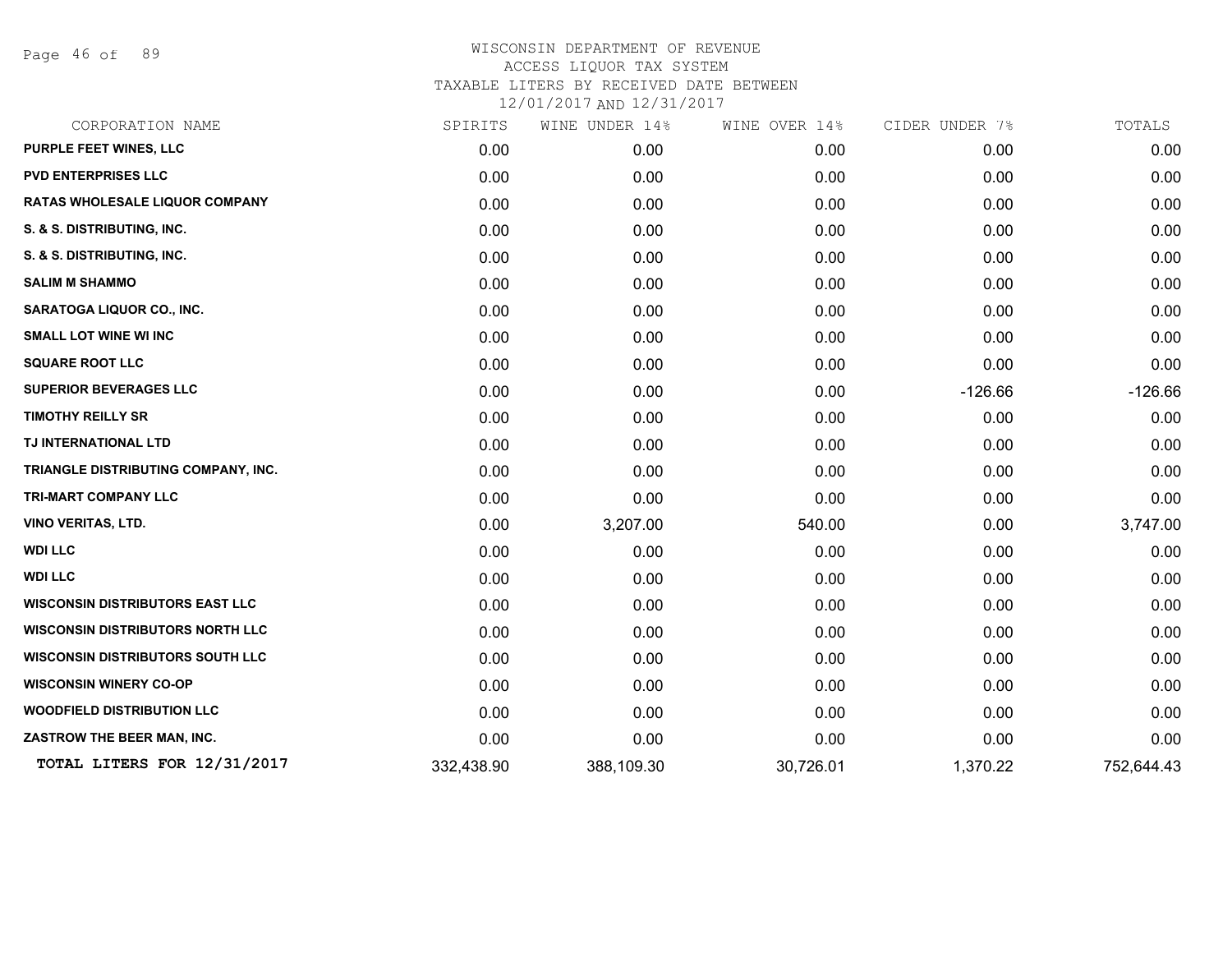Page 47 of 89

# WISCONSIN DEPARTMENT OF REVENUE ACCESS LIQUOR TAX SYSTEM TAXABLE LITERS BY RECEIVED DATE BETWEEN 12/01/2017 AND 12/31/2017

CORPORATION NAME SPIRITS WINE UNDER 14% WINE OVER 14% CIDER UNDER 7% TOTALS

**IN STATE MANUFACTURER (WM)**

| <b>45TH PARALLEL SPIRITS, LLC</b>            | 0.00     | 0.00     | 0.00 | 0.00 | 0.00      |
|----------------------------------------------|----------|----------|------|------|-----------|
| ACE ETHANOL, LLC                             | 0.00     | 0.00     | 0.00 | 0.00 | 0.00      |
| <b>AEPPELTREOW INC</b>                       | 72.00    | 0.00     | 0.00 | 0.00 | 72.00     |
| ANGRY SPIRITS DISTILLING LLC                 | 0.00     | 0.00     | 0.00 | 0.00 | 0.00      |
| <b>B &amp; E DISTILLERY INC.</b>             | 18.02    | 0.00     | 0.00 | 0.00 | 18.02     |
| <b>BRIAN SAMMONS</b>                         | 926.26   | 0.00     | 0.00 | 0.00 | 926.26    |
| <b>C &amp; N CORPORATION</b>                 | 2,078.26 | 0.00     | 0.00 | 0.00 | 2,078.26  |
| <b>CENTRAL STANDARD LLC</b>                  | 395.91   | 0.00     | 0.00 | 0.00 | 395.91    |
| CHIPPEWA RIVER DISTILLERY AND BREWERY LLC    | 260.44   | 0.00     | 0.00 | 0.00 | 260.44    |
| <b>CLOVER MEADOW LLC</b>                     | 37.85    | 0.00     | 0.00 | 0.00 | 37.85     |
| <b>COPPER CROW DISTILLERY LLC</b>            | 0.00     | 0.00     | 0.00 | 0.00 | 0.00      |
| <b>DANCING GOAT DISTILLERY, LLC</b>          | 0.00     | 0.00     | 0.00 | 0.00 | 0.00      |
| DEATH'S DOOR DISTILLERY LLC                  | 7,335.83 | 0.00     | 0.00 | 0.00 | 7,335.83  |
| <b>DENNIS E ERB</b>                          | 19.00    | 0.00     | 0.00 | 0.00 | 19.00     |
| <b>DISTILLERY PARTNERS, LLC</b>              | 0.00     | 0.00     | 0.00 | 0.00 | 0.00      |
| DRIFTLESS GLEN DISTILLERY LLC                | 222.96   | 0.00     | 0.00 | 0.00 | 222.96    |
| <b>EMCO CHEMICAL DISTRIBUTORS, INC.</b>      | 0.00     | 0.00     | 0.00 | 0.00 | 0.00      |
| <b>GLOBAL UNIVERSAL SRL</b>                  | 8,215.84 | 2,276.24 | 0.00 | 0.00 | 10,492.08 |
| <b>GRANT J VAN DRIEST</b>                    | 0.00     | 0.00     | 0.00 | 0.00 | 0.00      |
| <b>GREAT LAKES DISTILLERY LLC</b>            | 1,747.49 | 0.00     | 0.00 | 0.00 | 1,747.49  |
| <b>HENDRICKS FAMILY DISTILLERY LLC</b>       | 610.24   | 0.00     | 0.00 | 0.00 | 610.24    |
| <b>ISAAC SHOWAKI</b>                         | 0.00     | 0.00     | 0.00 | 0.00 | 0.00      |
| <b>JKLM DISTILLING PARTNERS LLC</b>          | 0.00     | 0.00     | 0.00 | 0.00 | 0.00      |
| <b>KELLY M YOCOM</b>                         | 68.40    | 72.00    | 0.00 | 0.00 | 140.40    |
| <b>MATTHEW RICK</b>                          | 0.00     | 0.00     | 0.00 | 0.00 | 0.00      |
| <b>MEISENBURG BREWING AND DISTILLING LLC</b> | 0.00     | 0.00     | 0.00 | 0.00 | 0.00      |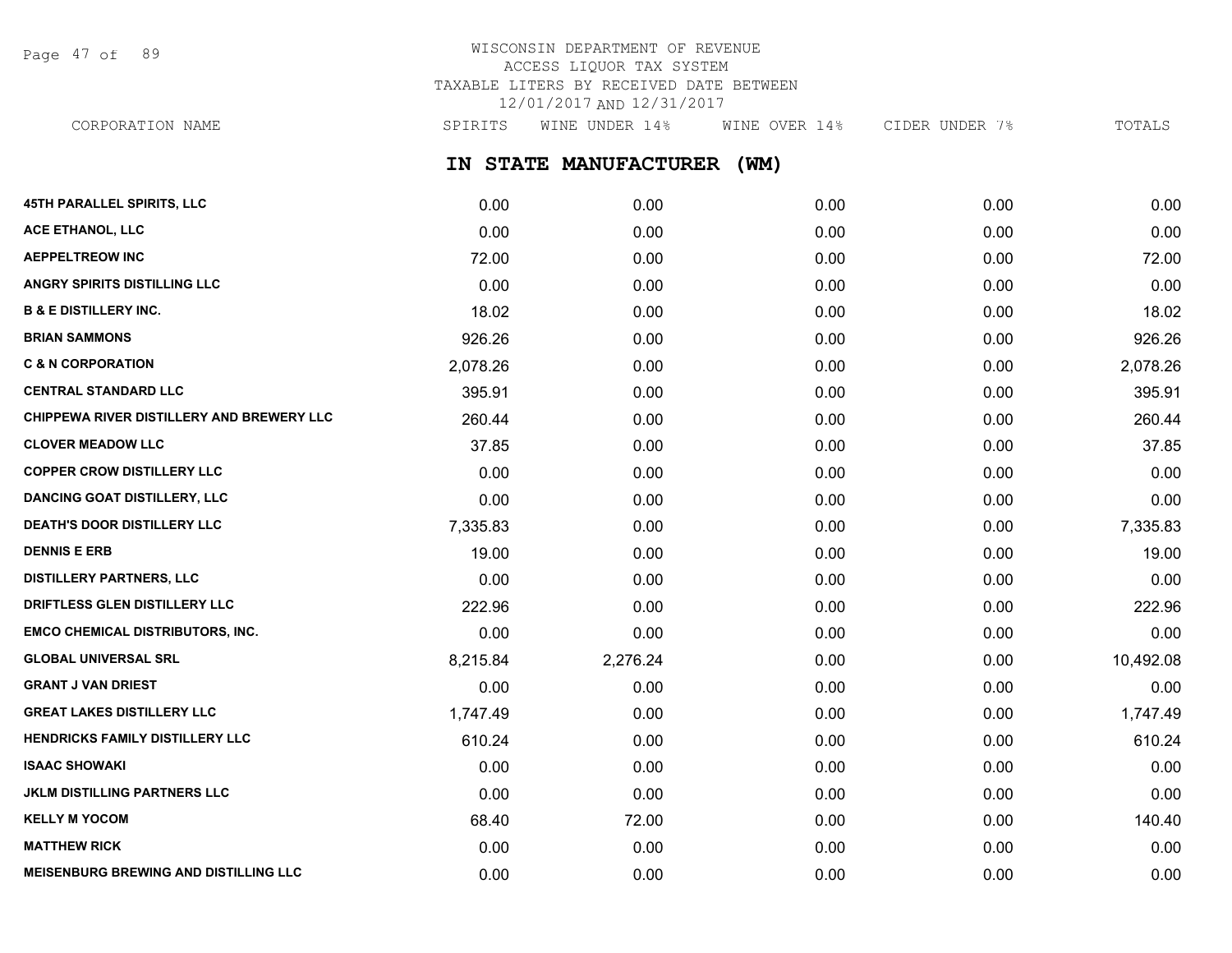Page 48 of 89

| CORPORATION NAME                            | SPIRITS   | WINE UNDER 14% | WINE OVER 14% | CIDER UNDER 7% | TOTALS    |
|---------------------------------------------|-----------|----------------|---------------|----------------|-----------|
| <b>MILLERCOORS LLC</b>                      | 0.00      | 0.00           | 0.00          | 40,064.71      | 40,064.71 |
| <b>NATHAN G GREENAWALT</b>                  | 3,466.44  | 0.00           | 0.00          | 0.00           | 3,466.44  |
| NORTHERN WATERS DISTILLERY LLC              | 461.21    | 0.00           | 0.00          | 0.00           | 461.21    |
| PERLICK DISTILLERY, LLC                     | 709.84    | 0.00           | 0.00          | 0.00           | 709.84    |
| <b>RIVER BEND VINEYARD &amp; WINERY LLC</b> | 250.52    | 0.00           | 0.00          | 0.00           | 250.52    |
| <b>SENSIENT FLAVORS LLC</b>                 | 0.00      | 0.00           | 0.00          | 0.00           | 0.00      |
| <b>ST CROIX SPIRITS LLC</b>                 | 0.00      | 0.00           | 0.00          | 0.00           | 0.00      |
| <b>STATE LINE DISTILLERY, LLC</b>           | 105.76    | 0.00           | 0.00          | 0.00           | 105.76    |
| <b>SUGAR RIVER DISTILLERY INC</b>           | 0.00      | 0.00           | 0.00          | 0.00           | 0.00      |
| THE NORTH WOODS DISTILLERY LLC              | 741.03    | 0.00           | 0.00          | 0.00           | 741.03    |
| <b>TWO TALL GUYS LLC</b>                    | 23.78     | 0.00           | 0.00          | 0.00           | 23.78     |
| WHITE WINTER WINERY INC                     | 0.00      | 0.00           | 0.00          | 0.00           | 0.00      |
| <b>WOLLERSHEIM WINERY, INC.</b>             | 954.00    | 9.01           | 90.02         | 0.00           | 1,053.03  |
| YAHARA BAY DISTILLERS, INC.                 | 1,651.28  | 0.00           | 0.00          | 0.00           | 1,651.28  |
| TOTAL LITERS FOR 12/31/2017                 | 30,372.36 | 2,357.25       | 90.02         | 40,064.71      | 72,884.34 |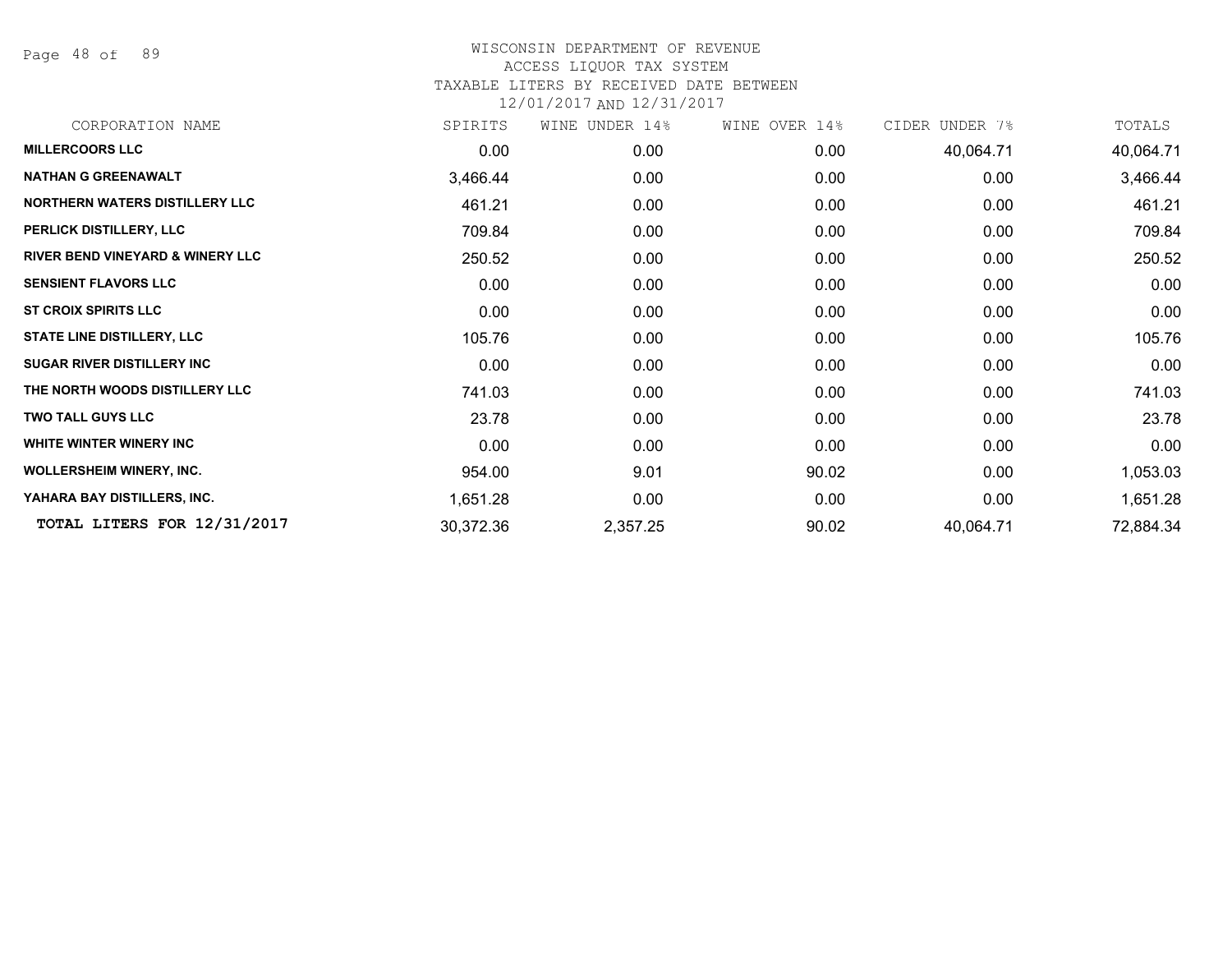Page 49 of 89

# WISCONSIN DEPARTMENT OF REVENUE ACCESS LIQUOR TAX SYSTEM TAXABLE LITERS BY RECEIVED DATE BETWEEN 12/01/2017 AND 12/31/2017 CORPORATION NAME SPIRITS WINE UNDER 14% WINE OVER 14% CIDER UNDER 7% TOTALS

**IN STATE RECTIFIER (WR)**

| <b>45TH PARALLEL SPIRITS, LLC</b>            | 0.00      | 0.00         | 0.00 | 0.00 | 0.00         |
|----------------------------------------------|-----------|--------------|------|------|--------------|
| <b>ARTYS</b>                                 | 3,840.52  | 0.00         | 0.00 | 0.00 | 3,840.52     |
| <b>CITY BREWING COMPANY, LLC</b>             | 0.00      | 0.00         | 0.00 | 0.00 | 0.00         |
| <b>DANCING GOAT DISTILLERY, LLC</b>          | 0.00      | 0.00         | 0.00 | 0.00 | 0.00         |
| <b>DISTILLERY PARTNERS, LLC</b>              | 0.00      | 0.00         | 0.00 | 0.00 | 0.00         |
| <b>GALLOWAY COMPANY</b>                      | 0.00      | 0.00         | 0.00 | 0.00 | 0.00         |
| <b>GLOBAL UNIVERSAL SRL</b>                  | 0.00      | 0.00         | 0.00 | 0.00 | 0.00         |
| <b>GREAT LAKES DISTILLERY LLC</b>            | 3,919.48  | 0.00         | 0.00 | 0.00 | 3,919.48     |
| <b>HENRY FARMS PRAIRIE SPIRITS LLC</b>       | 0.00      | 0.00         | 0.00 | 0.00 | 0.00         |
| <b>KELLY M YOCOM</b>                         | 0.00      | 0.00         | 0.00 | 0.00 | 0.00         |
| <b>MEISENBURG BREWING AND DISTILLING LLC</b> | 0.00      | 0.00         | 0.00 | 0.00 | 0.00         |
| <b>MIDWEST CUSTOM BOTTLING LLC</b>           | 22,071.66 | $-80,479.27$ | 0.00 | 0.00 | $-58,407.61$ |
| <b>NATHAN G GREENAWALT</b>                   | 0.00      | 0.00         | 0.00 | 0.00 | 0.00         |
| YAHARA BAY DISTILLERS, INC.                  | 0.00      | 0.00         | 0.00 | 0.00 | 0.00         |
| YAHARA BAY DISTILLERS, INC.                  | 0.00      | 0.00         | 0.00 | 0.00 | 0.00         |
| TOTAL LITERS FOR 12/31/2017                  | 29,831.66 | $-80,479.27$ | 0.00 | 0.00 | $-50,647.61$ |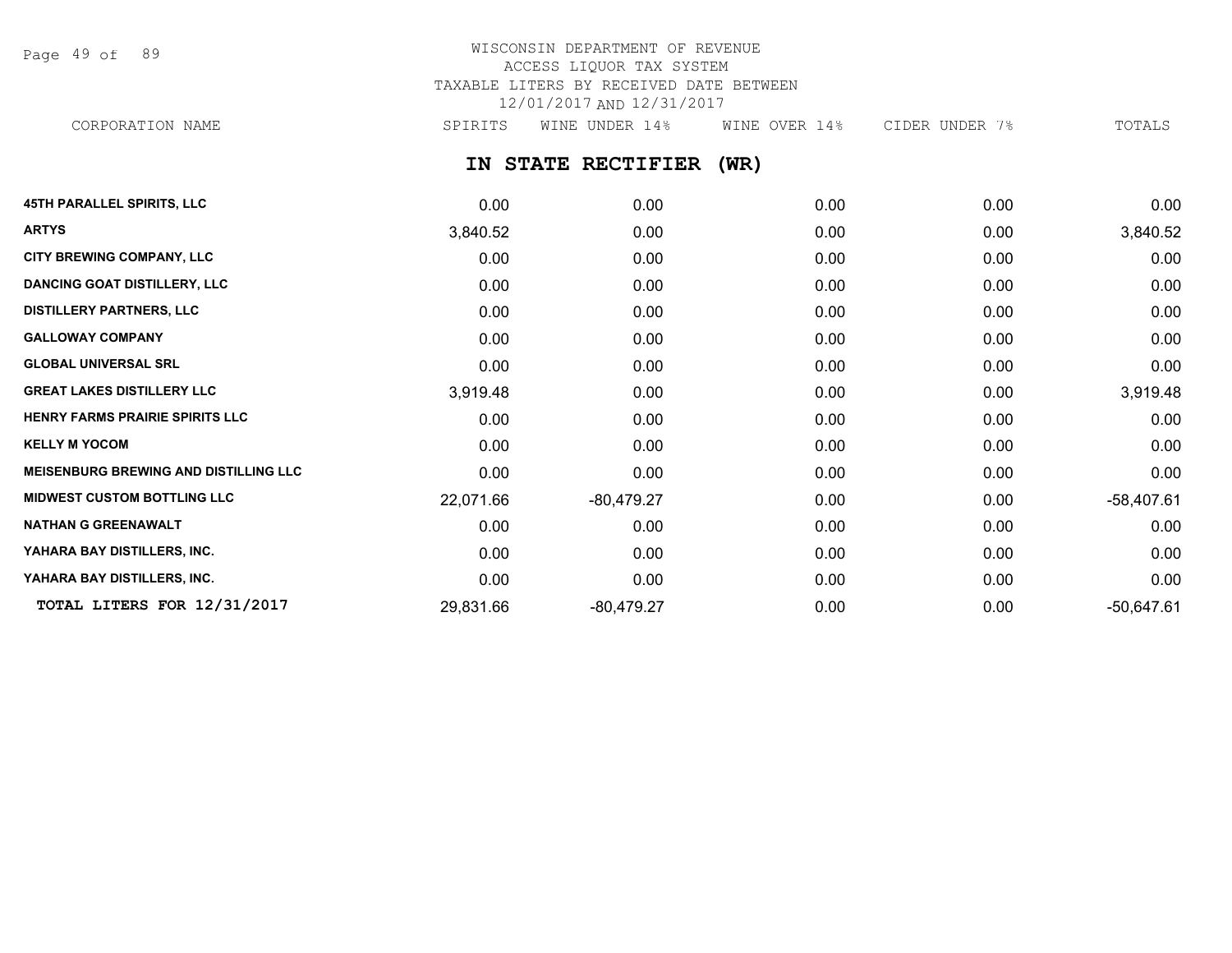Page 50 of 89

# WISCONSIN DEPARTMENT OF REVENUE ACCESS LIQUOR TAX SYSTEM TAXABLE LITERS BY RECEIVED DATE BETWEEN 12/01/2017 AND 12/31/2017

CORPORATION NAME SPIRITS WINE UNDER 14% WINE OVER 14% CIDER UNDER 7% TOTALS

**IN STATE WINERY (WWI)**

| <b>AEPPELTREOW INC</b>                 | 0.00 | 218.04    | 9.08   | 8,524.83 | 8,751.95  |
|----------------------------------------|------|-----------|--------|----------|-----------|
| <b>AMANDA STEFL</b>                    | 0.00 | 1,185.06  | 0.00   | 0.00     | 1,185.06  |
| <b>BARABOO BLUFF WINERY, LLC</b>       | 0.00 | 1,712.89  | 0.00   | 0.00     | 1,712.89  |
| <b>BAYFIELD WINERY, LTD.</b>           | 0.00 | 0.00      | 0.00   | 0.00     | 0.00      |
| <b>BELLEVINEZ LLC</b>                  | 0.00 | 685.16    | 0.00   | 0.00     | 685.16    |
| <b>BLIND HORSE WINERY LLC</b>          | 0.00 | 0.00      | 0.00   | 0.00     | 0.00      |
| <b>BOTHAM VINEYARDS, INC.</b>          | 0.00 | 1,915.41  | 0.00   | 0.00     | 1,915.41  |
| <b>BRANCHES WINERY LLC</b>             | 0.00 | 3,529.89  | 0.00   | 0.00     | 3,529.89  |
| <b>BRIAN C LOKRANTZ</b>                | 0.00 | 0.00      | 0.00   | 0.00     | 0.00      |
| <b>BRIGADOON FARM &amp; WINERY LLC</b> | 0.00 | 1,352.98  | 0.00   | 0.00     | 1,352.98  |
| <b>C &amp; N CORPORATION</b>           | 0.00 | 56,940.17 | 90.74  | 0.00     | 57,030.91 |
| CHATEAU ST CROIX WINERY & VINEYARD LLC | 0.00 | 900.74    | 345.76 | 0.00     | 1,246.50  |
| <b>CIDER HOUSE OF WISCONSIN LLC</b>    | 0.00 | 0.00      | 0.00   | 1,114.65 | 1,114.65  |
| <b>CLAY JAR HOLDINGS LLC</b>           | 0.00 | 453.19    | 87.44  | 0.00     | 540.63    |
| <b>CLOVER MEADOW LLC</b>               | 0.00 | 113.56    | 0.00   | 0.00     | 113.56    |
| <b>COLDSPRING OF WISCONSIN LLC</b>     | 0.00 | 0.00      | 0.00   | 0.00     | 0.00      |
| <b>COLLEEN M BOS</b>                   | 0.00 | 698.75    | 0.00   | 0.00     | 698.75    |
| <b>CRAIG FLETCHER</b>                  | 0.00 | 3,905.78  | 0.00   | 0.00     | 3,905.78  |
| <b>DANIEL J KOEPKE</b>                 | 0.00 | 0.00      | 0.00   | 0.00     | 0.00      |
| <b>DANZINGER VINEYARDS LLC</b>         | 0.00 | 0.00      | 0.00   | 0.00     | 0.00      |
| <b>DAVID F MAHER</b>                   | 0.00 | 0.00      | 0.00   | 0.00     | 0.00      |
| <b>DEAN L BAUMGARTEN</b>               | 0.00 | 651.85    | 0.00   | 0.00     | 651.85    |
| <b>DIANA HOBSON</b>                    | 0.00 | 0.00      | 0.00   | 0.00     | 0.00      |
| <b>DRUMLIN RIDGE WINERY LLC</b>        | 0.00 | 0.00      | 0.00   | 0.00     | 0.00      |
| <b>EDWARD J RINK</b>                   | 0.00 | 47.24     | 272.25 | 0.00     | 319.49    |
| <b>ELISABETH W KLEIN</b>               | 0.00 | 1,135.62  | 0.00   | 0.00     | 1,135.62  |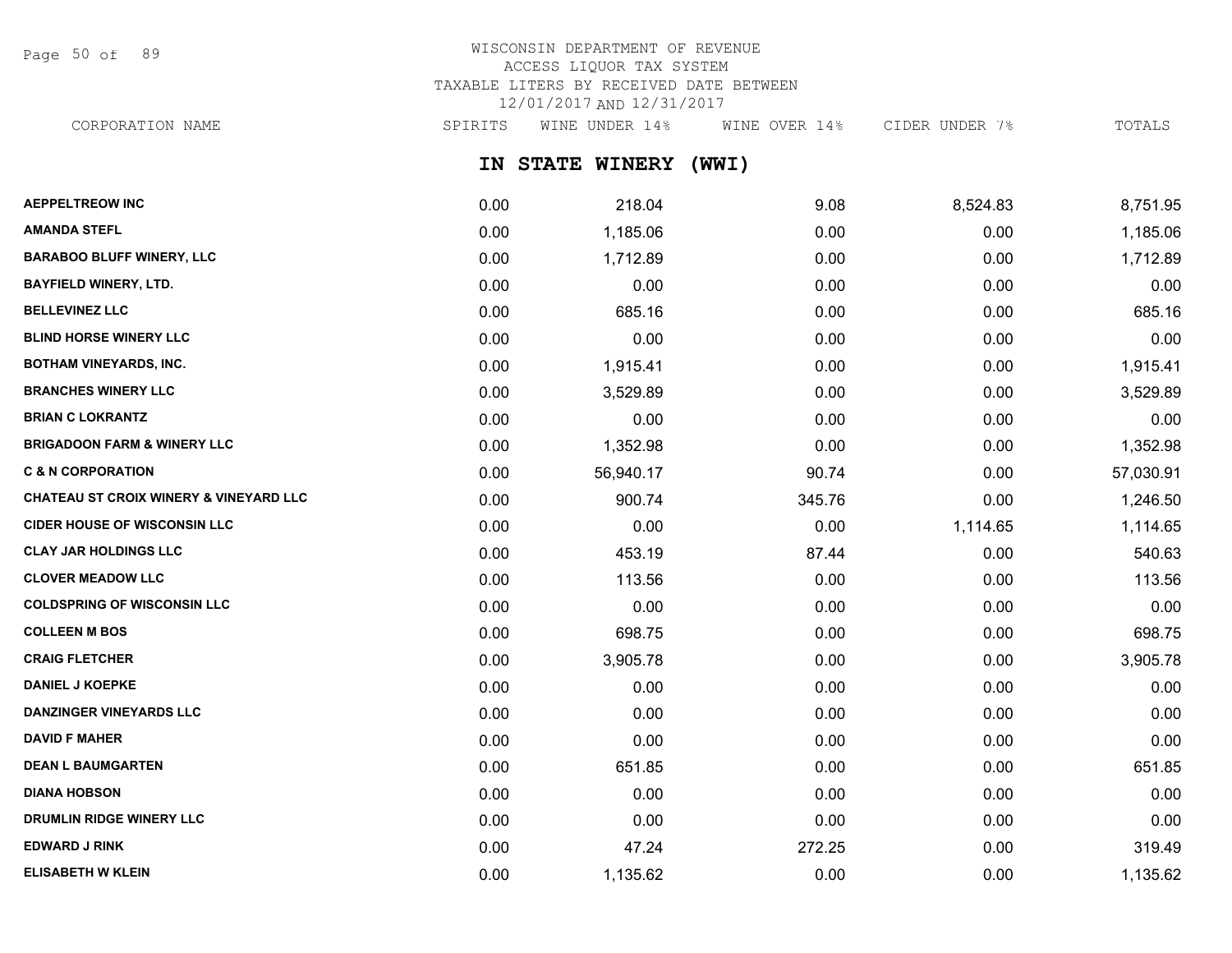Page 51 of 89

#### WISCONSIN DEPARTMENT OF REVENUE

#### ACCESS LIQUOR TAX SYSTEM

TAXABLE LITERS BY RECEIVED DATE BETWEEN

| CORPORATION NAME                        | SPIRITS | WINE UNDER 14% | WINE OVER 14% | CIDER UNDER 7% | TOTALS    |
|-----------------------------------------|---------|----------------|---------------|----------------|-----------|
| <b>FAWN CREEK WINERY LLC</b>            | 0.00    | 6,218.97       | 0.00          | 0.00           | 6,218.97  |
| <b>FERMENTING CELLARS LLC</b>           | 0.00    | 300.00         | 13.50         | 0.00           | 313.50    |
| FISHER KING WINERY, LLC                 | 0.00    | 397.47         | 0.00          | 0.00           | 397.47    |
| <b>FRESAR INC</b>                       | 0.00    | 745.72         | 0.00          | 0.00           | 745.72    |
| FRUIT OF THE WOODS WINE CELLAR, INC.    | 0.00    | 15,879.69      | 9.08          | 0.00           | 15,888.77 |
| <b>HALF KRAKT LLC</b>                   | 0.00    | 0.00           | 0.00          | 0.00           | 0.00      |
| <b>HALF MOON HILL LLC</b>               | 0.00    | 143.24         | 0.00          | 77.34          | 220.58    |
| <b>HARALD TOMESCH</b>                   | 0.00    | 0.00           | 0.00          | 0.00           | 0.00      |
| <b>HARBOR RIDGE WINERY INC.</b>         | 0.00    | 9,451.77       | 0.00          | 0.00           | 9,451.77  |
| <b>HERDIE BAISDEN</b>                   | 0.00    | 548.89         | 0.00          | 3,360.19       | 3,909.08  |
| <b>ISLAND ORCHARD CIDER LLC</b>         | 0.00    | 0.00           | 0.00          | 0.00           | 0.00      |
| <b>JACKSON WINE LLC</b>                 | 0.00    | 1,517.99       | 82.48         | 0.00           | 1,600.47  |
| <b>JAMES PLOETZ</b>                     | 0.00    | 467.71         | 0.00          | 0.00           | 467.71    |
| <b>JEFFERY BEMIS</b>                    | 0.00    | 2,229.60       | 0.00          | 0.00           | 2,229.60  |
| <b>JEFFREY L STOEGER</b>                | 0.00    | 0.00           | 308.81        | 0.00           | 308.81    |
| <b>JONATHAN DALE</b>                    | 0.00    | 0.00           | 0.00          | 0.00           | 0.00      |
| <b>JORNY'S END LLC</b>                  | 0.00    | 0.00           | 0.00          | 0.00           | 0.00      |
| <b>JORNY'S END LLC</b>                  | 0.00    | 0.00           | 0.00          | 0.00           | 0.00      |
| <b>JOSEPH CALLOW</b>                    | 0.00    | 4,236.01       | 0.00          | 0.00           | 4,236.01  |
| <b>JOSEPH CALLOW</b>                    | 0.00    | 3,402.77       | 0.00          | 0.00           | 3,402.77  |
| <b>JOSEPH STALLER</b>                   | 0.00    | 0.00           | 0.00          | 0.00           | 0.00      |
| <b>JOSEPH WYNIMKO</b>                   | 0.00    | 170.46         | 0.00          | 0.00           | 170.46    |
| <b>JULIE A ANDRZEJCZAK</b>              | 0.00    | 289.20         | 3.79          | 0.76           | 293.75    |
| <b>KEVIN BEHNKE</b>                     | 0.00    | 0.00           | 0.00          | 0.00           | 0.00      |
| <b>LAKE NOKOMIS CRANBERRIES INC</b>     | 0.00    | 0.00           | 0.00          | 0.00           | 0.00      |
| <b>LANDTA WINES LLC</b>                 | 0.00    | 0.00           | 0.00          | 0.00           | 0.00      |
| <b>LARSON &amp; LARSON</b>              | 0.00    | 1,381.67       | 0.00          | 0.00           | 1,381.67  |
| <b>LAUTENBACH'S ORCHARD COUNTRY INC</b> | 0.00    | 8,387.92       | 0.00          | 0.00           | 8,387.92  |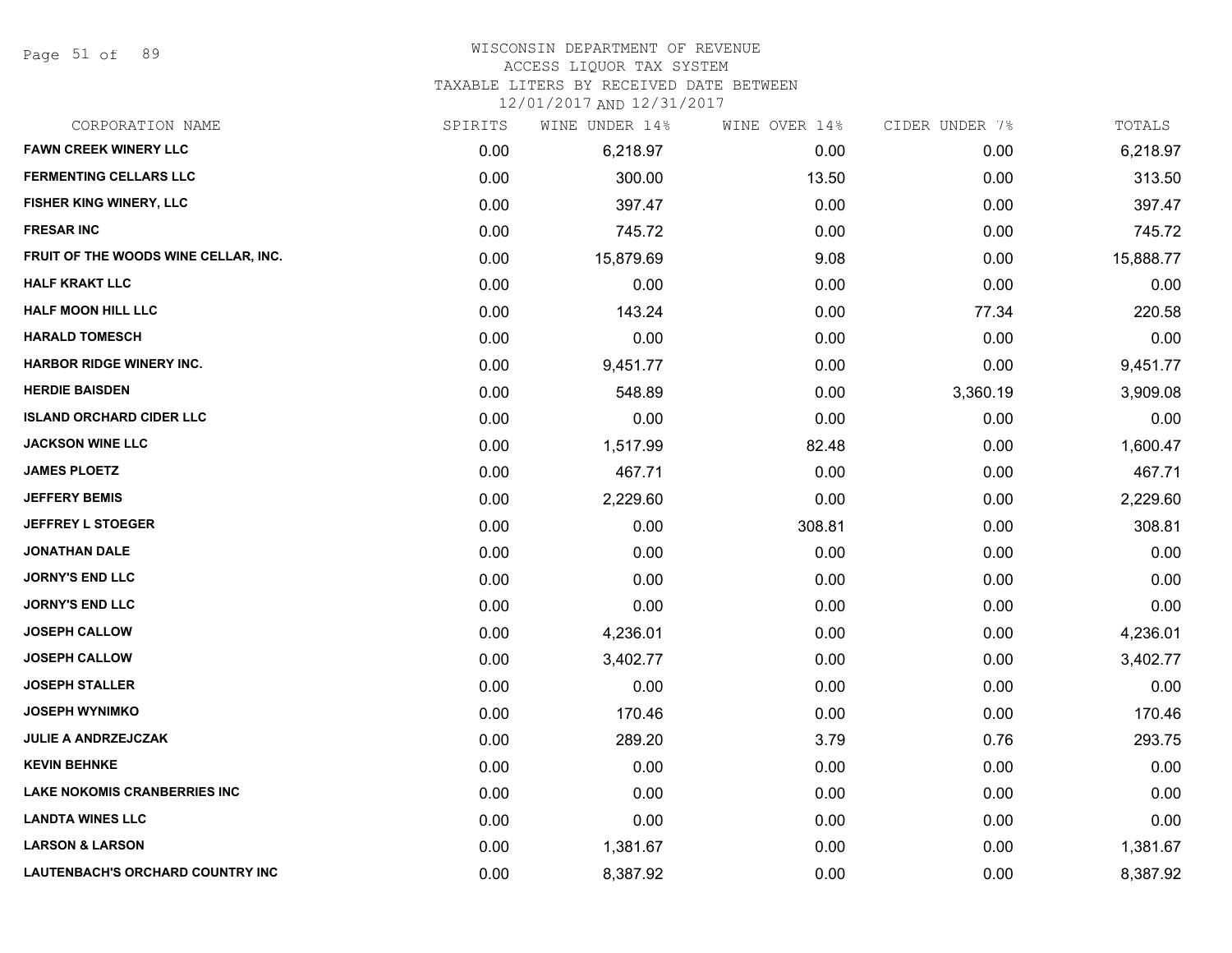Page 52 of 89

## WISCONSIN DEPARTMENT OF REVENUE

#### ACCESS LIQUOR TAX SYSTEM

TAXABLE LITERS BY RECEIVED DATE BETWEEN

| CORPORATION NAME                               | SPIRITS | WINE UNDER 14% | WINE OVER 14% | CIDER UNDER 7% | TOTALS    |
|------------------------------------------------|---------|----------------|---------------|----------------|-----------|
| <b>LOST ISLAND WINE LLC</b>                    | 0.00    | 1,631.24       | 0.00          | 0.00           | 1,631.24  |
| <b>LUNCH CREEK VINEYARDS LLC</b>               | 0.00    | 431.54         | 381.57        | 0.00           | 813.11    |
| <b>MARION J WEGLARZ AND MARLYS A BOCK PTRS</b> | 0.00    | 851.03         | 0.00          | 0.00           | 851.03    |
| <b>MARTIN E SELL</b>                           | 0.00    | 32.18          | 3.79          | 0.00           | 35.97     |
| <b>MARY BELLAZZINI</b>                         | 0.00    | 0.00           | 0.00          | 0.00           | 0.00      |
| <b>MATENAER CORPORATION</b>                    | 0.00    | 0.00           | 0.00          | 0.00           | 0.00      |
| <b>MATTHEW RICK</b>                            | 0.00    | 0.00           | 0.00          | 0.00           | 0.00      |
| <b>MCILQUHAM LLC</b>                           | 0.00    | 2,087.99       | 0.00          | 0.00           | 2,087.99  |
| <b>MERSHONIAN CIDERY LLC</b>                   | 0.00    | 0.00           | 0.00          | 1,854.85       | 1,854.85  |
| <b>MUNSON BRIDGE WINERY INC</b>                | 0.00    | 0.00           | 0.00          | 0.00           | 0.00      |
| <b>MUSETTA WINERY, LLC</b>                     | 0.00    | 10,114.45      | $-1.50$       | 0.00           | 10,112.95 |
| <b>NORTHLEAF WINERY, LLC</b>                   | 0.00    | 1,658.99       | 36.00         | 0.00           | 1,694.99  |
| <b>ODILON FORD WINERY INC</b>                  | 0.00    | 0.00           | 0.00          | 0.00           | 0.00      |
| PARALLEL 44 VINEYARD & WINERY, INC.            | 0.00    | 5,000.27       | 0.00          | 0.00           | 5,000.27  |
| PARALLEL 44 VINEYARD & WINERY, INC.            | 0.00    | 3,137.57       | 229.51        | 0.00           | 3,367.08  |
| <b>PATRICK ARNDT</b>                           | 0.00    | 0.00           | 0.00          | 0.00           | 0.00      |
| <b>PAUL D ASPER</b>                            | 0.00    | 0.00           | 0.00          | 3,248.33       | 3,248.33  |
| <b>PAUL G BLOMMEL</b>                          | 0.00    | 0.00           | 0.00          | 2,024.13       | 2,024.13  |
| PAUL J FRANZEN                                 | 0.00    | 0.00           | 1,395.04      | 0.00           | 1,395.04  |
| <b>PIEPERTK LLC</b>                            | 0.00    | 1,819.49       | 16.88         | 0.00           | 1,836.37  |
| <b>PRAIRIE HAWK WINERY INC</b>                 | 0.00    | 110.23         | 0.00          | 18.00          | 128.23    |
| <b>RED OAK VINEYARD INC</b>                    | 0.00    | 0.00           | 0.00          | 0.00           | 0.00      |
| <b>RIC JORANLIEN</b>                           | 0.00    | 1,867.94       | 0.00          | 0.00           | 1,867.94  |
| <b>RIC JORANLIEN</b>                           | 0.00    | 651.09         | 0.00          | 0.00           | 651.09    |
| <b>RIVER BEND VINEYARD &amp; WINERY LLC</b>    | 0.00    | 9,175.81       | 0.00          | 0.00           | 9,175.81  |
| <b>ROBERT BORUCKI</b>                          | 0.00    | 0.00           | 0.00          | 0.00           | 0.00      |
| <b>ROCK N WOOL WINERY LLC</b>                  | 0.00    | 0.00           | 0.00          | 0.00           | 0.00      |
| <b>RUSHFORD MEADERY AND WINERY LLC</b>         | 0.00    | 1,291.64       | 0.00          | 0.00           | 1,291.64  |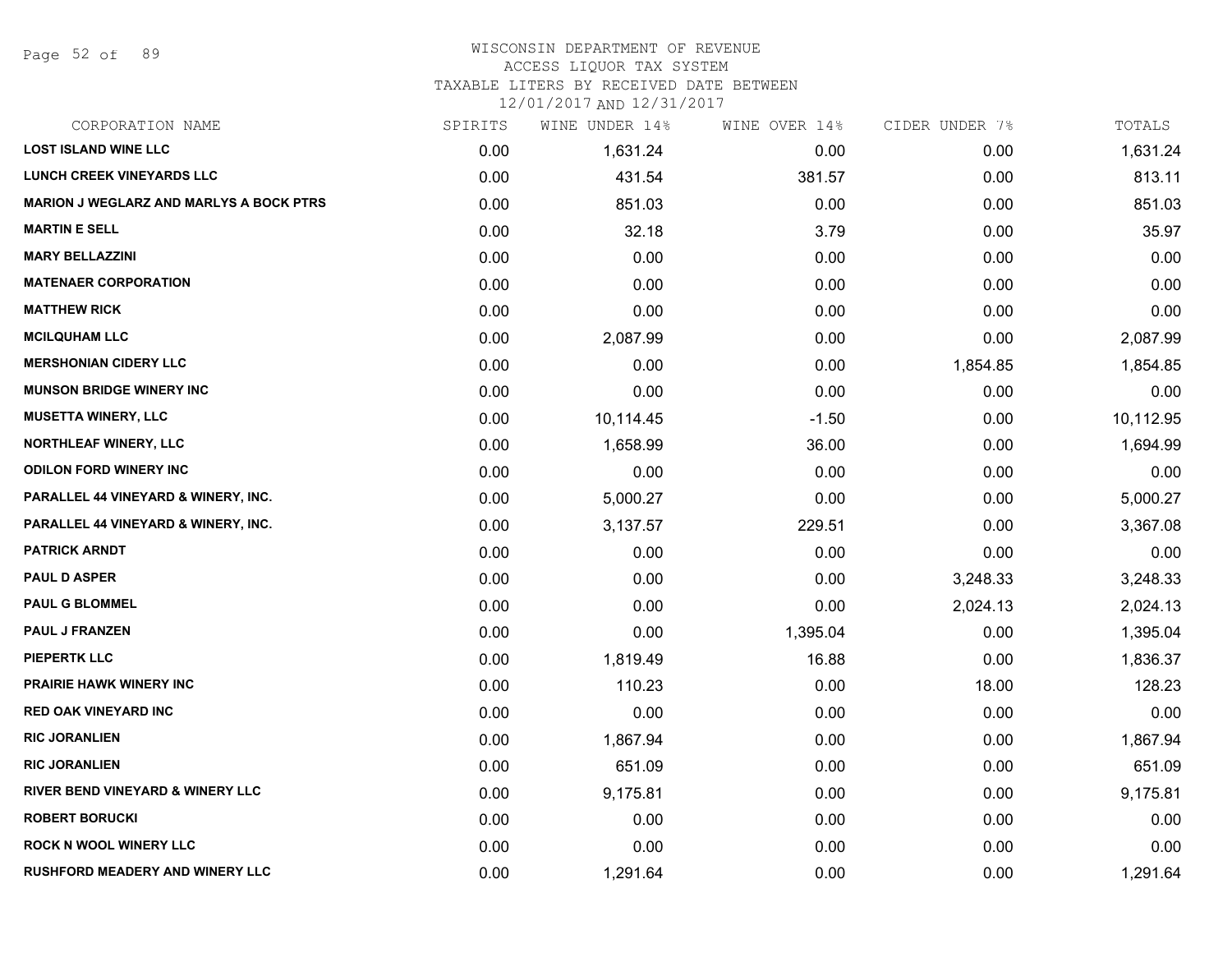Page 53 of 89

#### WISCONSIN DEPARTMENT OF REVENUE ACCESS LIQUOR TAX SYSTEM

TAXABLE LITERS BY RECEIVED DATE BETWEEN

| CORPORATION NAME                                 | SPIRITS | WINE UNDER 14% | WINE OVER 14% | CIDER UNDER 7% | TOTALS    |
|--------------------------------------------------|---------|----------------|---------------|----------------|-----------|
| <b>RYAN PRELLWITZ</b>                            | 0.00    | 3,440.93       | 0.00          | 0.00           | 3,440.93  |
| <b>SANDSTONE RIDGE VINEYARD &amp; WINERY LLC</b> | 0.00    | 0.00           | 0.00          | 0.00           | 0.00      |
| <b>SEVEN HAWKS VINEYARDS LLC</b>                 | 0.00    | 0.00           | 0.00          | 0.00           | 0.00      |
| <b>SEVEN HAWKS VINEYARDS LLC</b>                 | 0.00    | 0.00           | 0.00          | 0.00           | 0.00      |
| <b>SHARON L PINGEL</b>                           | 0.00    | 157.09         | 0.00          | 0.00           | 157.09    |
| <b>SHERRY HARDIE</b>                             | 0.00    | 526.50         | 0.00          | 0.00           | 526.50    |
| <b>SIMON CREEK VINEYARD LLC</b>                  | 0.00    | 1,198.23       | 263.16        | 0.00           | 1,461.39  |
| SINNIPEE VALLEY VINEYARD LLC                     | 0.00    | 594.00         | 0.00          | 0.00           | 594.00    |
| <b>SPB LLC</b>                                   | 0.00    | 0.00           | 0.00          | 29,362.06      | 29,362.06 |
| SPIRITS OF NORWAY VINEYARD LLC                   | 0.00    | 971.25         | 0.00          | 0.00           | 971.25    |
| <b>SPRECHER BREWING COMPANY, INC.</b>            | 0.00    | 0.00           | 0.00          | $-255.51$      | $-255.51$ |
| <b>SPURGEON VINEYARDS &amp; WINERY LLC</b>       | 0.00    | 4,574.14       | 26.88         | 0.00           | 4,601.02  |
| <b>STEPHEN M KENNEDY</b>                         | 0.00    | 858.91         | 0.00          | 0.00           | 858.91    |
| <b>STEVEN DEBAKER</b>                            | 0.00    | 234.73         | 72.00         | 0.00           | 306.73    |
| STEVEN M & JUDITH A JACOBSON LLC                 | 0.00    | 879.88         | 0.00          | 0.00           | 879.88    |
| <b>STILLMANK BREWING COMPANY</b>                 | 0.00    | 0.00           | 0.00          | 0.00           | 0.00      |
| <b>STONES THROW WINERY INC</b>                   | 0.00    | 10,082.56      | 7,040.01      | 0.00           | 17,122.57 |
| <b>SUNSET POINT WINERY LLC</b>                   | 0.00    | 776.04         | 31.43         | 0.00           | 807.47    |
| <b>TENBA RIDGE WINERY LLC</b>                    | 0.00    | 1,803.74       | 45.01         | 0.00           | 1,848.75  |
| THE RUM TREE, INC.                               | 0.00    | 19.12          | 0.00          | 0.00           | 19.12     |
| THE WINE VINEYARD LLC                            | 0.00    | 431.99         | 0.00          | 0.00           | 431.99    |
| THE WOODLAND TRAIL BEVERAGE COMPANY, INC.        | 0.00    | 513.68         | 0.00          | 0.00           | 513.68    |
| <b>TOMMYS TOO HIGH WINES LLC</b>                 | 0.00    | 552.67         | 0.00          | 0.00           | 552.67    |
| <b>TROY LANDWEHR</b>                             | 0.00    | 921.98         | 86.35         | 0.00           | 1,008.33  |
| <b>TWO BROTHERS WINES LLC</b>                    | 0.00    | 0.00           | 530.98        | 0.00           | 530.98    |
| VAN WYCHEN WINES INC.                            | 0.00    | 1,514.16       | 0.00          | 0.00           | 1,514.16  |
| <b>VERNON VINEYARDS LTD</b>                      | 0.00    | 878.96         | 0.00          | 0.00           | 878.96    |
| <b>VETRO WINERY LLC</b>                          | 0.00    | 230.99         | 0.00          | 0.00           | 230.99    |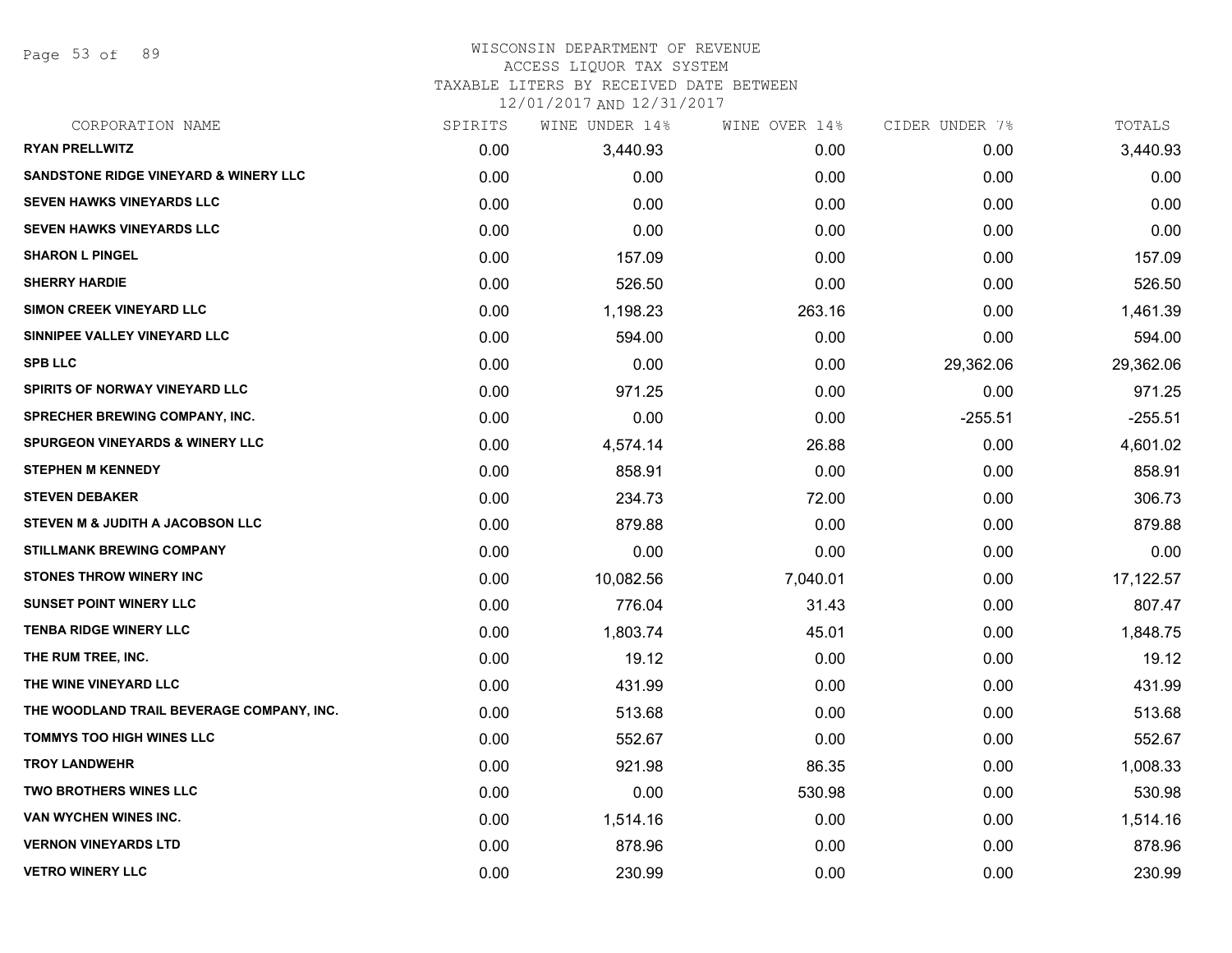Page 54 of 89

# WISCONSIN DEPARTMENT OF REVENUE

#### ACCESS LIQUOR TAX SYSTEM

TAXABLE LITERS BY RECEIVED DATE BETWEEN

| CORPORATION NAME                                   | SPIRITS | UNDER 14%<br>WINE | WINE OVER 14% | CIDER UNDER 7% | TOTALS     |
|----------------------------------------------------|---------|-------------------|---------------|----------------|------------|
| <b>VINES TO CELLAR, INC.</b>                       | 0.00    | 899.64            | 0.00          | 0.00           | 899.64     |
| <b>VON KLAUS WINERY LLC</b>                        | 0.00    | 964.07            | 0.00          | 0.00           | 964.07     |
| <b>VON STIEHL WINERY LTD.</b>                      | 0.00    | 0.00              | 0.00          | 0.00           | 0.00       |
| <b>VON STIEHL WINERY LTD.</b>                      | 0.00    | 0.00              | 0.00          | 1,006.92       | 1,006.92   |
| <b>VON STIEHL WINERY LTD.</b>                      | 0.00    | 0.00              | 0.00          | 0.00           | 0.00       |
| <b>WEST PRAIRIE WINERY LLC</b>                     | 0.00    | 9,225.97          | 0.00          | 0.00           | 9,225.97   |
| <b>WHISPERING BLUFFS VINEYARD &amp; WINERY LTD</b> | 0.00    | 1,140.02          | 55.50         | 0.00           | 1,195.52   |
| <b>WHISPERING WINDS WINERY LLC</b>                 | 0.00    | 0.00              | 0.00          | 0.00           | 0.00       |
| <b>WHITE BEAR SPIRITS LLC</b>                      | 0.00    | 88.50             | 2.23          | 0.00           | 90.73      |
| <b>WHITE WINTER WINERY INC</b>                     | 0.00    | 1,618.64          | 48.45         | 0.00           | 1,667.09   |
| <b>WILLIAM F BLUHM</b>                             | 0.00    | 3,474.54          | 38.06         | 0.00           | 3,512.60   |
| <b>WINEMAKER'S DAUGHTER LLC</b>                    | 0.00    | 1,056.13          | 0.00          | 0.00           | 1,056.13   |
| <b>WINESITTER BREWHOUSE LLC</b>                    | 0.00    | 0.00              | 0.00          | 0.00           | 0.00       |
| <b>WOLLERSHEIM WINERY, INC.</b>                    | 0.00    | 9,708.64          | 79.51         | 0.00           | 9,788.15   |
| <b>WOLLERSHEIM WINERY, INC.</b>                    | 0.00    | 66,652.50         | 1,697.98      | 0.00           | 68,350.48  |
| TOTAL LITERS FOR 12/31/2017                        | 0.00    | 297,067.07        | 13,301.77     | 50,336.55      | 360,705.39 |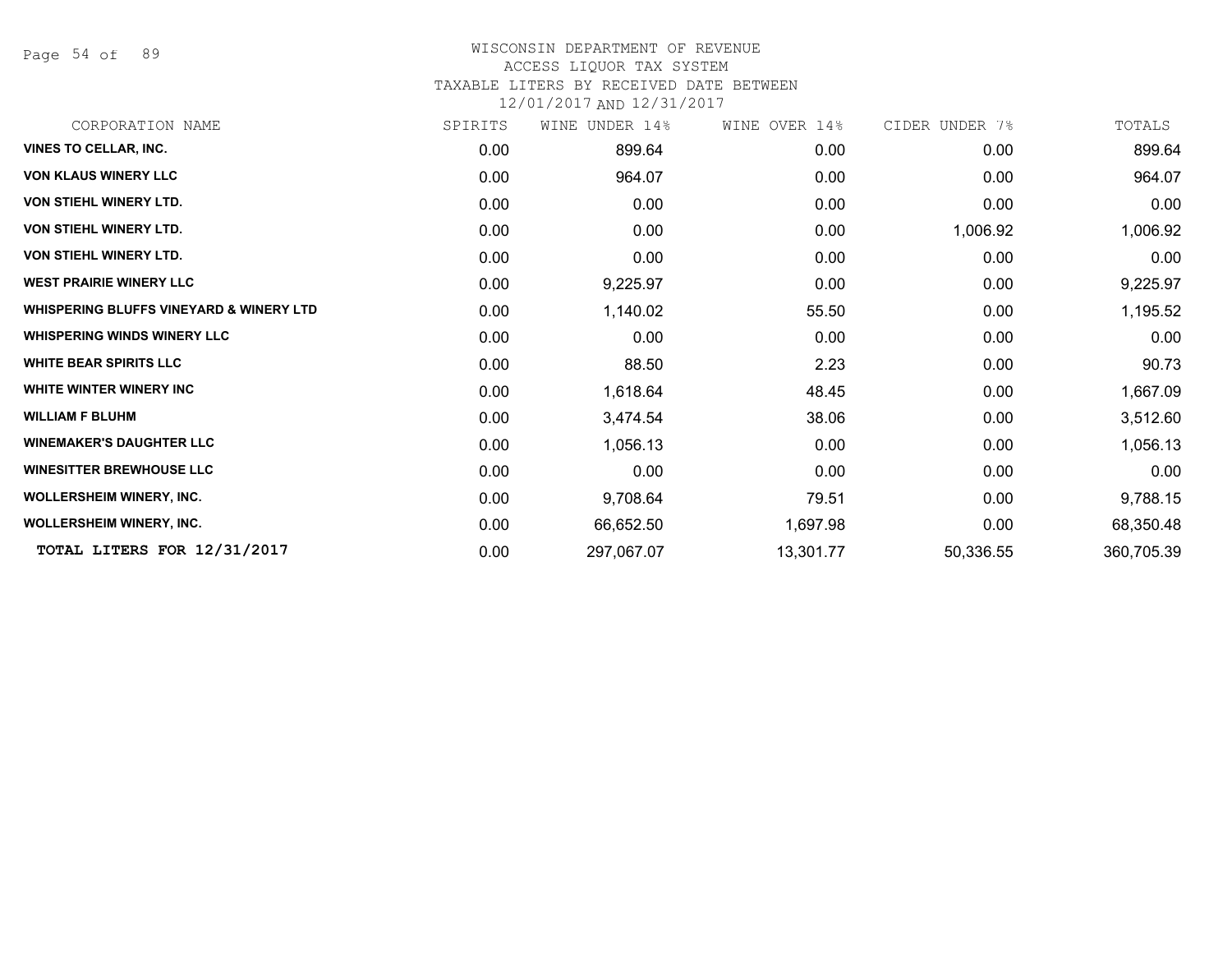Page 55 of 89

# WISCONSIN DEPARTMENT OF REVENUE ACCESS LIQUOR TAX SYSTEM TAXABLE LITERS BY RECEIVED DATE BETWEEN 12/01/2017 AND 12/31/2017

**WINE DIRECT SHIPPER (WDS) 1-800 WINESHOP.COM INC** 0.00 0.00 0.00 0.00 0.00 **2HAWK, LLC** 0.00 0.00 0.00 0.00 0.00 CORPORATION NAME SPIRITS WINE UNDER 14% WINE OVER 14% CIDER UNDER 7% TOTALS

| <b>7 &amp; 8 LLC</b>                        | 0.00 | 0.00 | 0.00 | 0.00 | 0.00 |
|---------------------------------------------|------|------|------|------|------|
| A TO Z WINEWORKS LLC                        | 0.00 | 0.00 | 0.00 | 0.00 | 0.00 |
| A W DIRECT LLC                              | 0.00 | 0.00 | 0.00 | 0.00 | 0.00 |
| <b>ABACELA VINEYARDS &amp; WINERY INC</b>   | 0.00 | 0.00 | 0.00 | 0.00 | 0.00 |
| <b>ABEJA LLC</b>                            | 0.00 | 0.00 | 0.00 | 0.00 | 0.00 |
| <b>ABERNATHY HOFFMAN, LLC</b>               | 0.00 | 0.00 | 0.00 | 0.00 | 0.00 |
| <b>ABREU VINEYARDS INC</b>                  | 0.00 | 0.00 | 0.00 | 0.00 | 0.00 |
| AC VIN CO LLC                               | 0.00 | 0.00 | 0.00 | 0.00 | 0.00 |
| <b>ACCOLADE WINES NORTH AMERICA INC.</b>    | 0.00 | 0.00 | 0.00 | 0.00 | 0.00 |
| <b>ACORN ALEGRIA WINERY</b>                 | 0.00 | 0.00 | 0.00 | 0.00 | 0.00 |
| <b>ADAMS WINERY LLC</b>                     | 0.00 | 0.00 | 0.00 | 0.00 | 0.00 |
| <b>ADELAIDA CELLARS INC</b>                 | 0.00 | 0.00 | 0.00 | 0.00 | 0.00 |
| <b>ADELSHEIM VINEYARD LLC</b>               | 0.00 | 0.00 | 0.00 | 0.00 | 0.00 |
| <b>AGATE RIDGE VINEYARD LLC</b>             | 0.00 | 0.00 | 0.00 | 0.00 | 0.00 |
| AH WINES INC                                | 0.00 | 0.00 | 0.00 | 0.00 | 0.00 |
| ALEJANDRO BULGHERONI ESTATE LLC             | 0.00 | 0.00 | 0.00 | 0.00 | 0.00 |
| <b>ALEXANDER P OXMAN</b>                    | 0.00 | 0.00 | 0.00 | 0.00 | 0.00 |
| ALEXANDRIA NICOLE CELLARS LLC               | 0.00 | 0.00 | 0.00 | 0.00 | 0.00 |
| <b>ALOFT WINES LLC</b>                      | 0.00 | 0.00 | 0.00 | 0.00 | 0.00 |
| <b>ALPHA &amp; OMEGA WINERY LLC</b>         | 0.00 | 0.00 | 0.00 | 0.00 | 0.00 |
| <b>ALTAMURA WINERY INC</b>                  | 0.00 | 0.00 | 0.00 | 0.00 | 0.00 |
| <b>ALVAREZ VINEYARDS LLC</b>                | 0.00 | 1.50 | 0.00 | 0.00 | 1.50 |
| <b>AMANDA STEFL</b>                         | 0.00 | 0.00 | 0.00 | 0.00 | 0.00 |
| <b>AMAPOLA CREEK VINEYARDS &amp; WINERY</b> | 0.00 | 0.00 | 0.00 | 0.00 | 0.00 |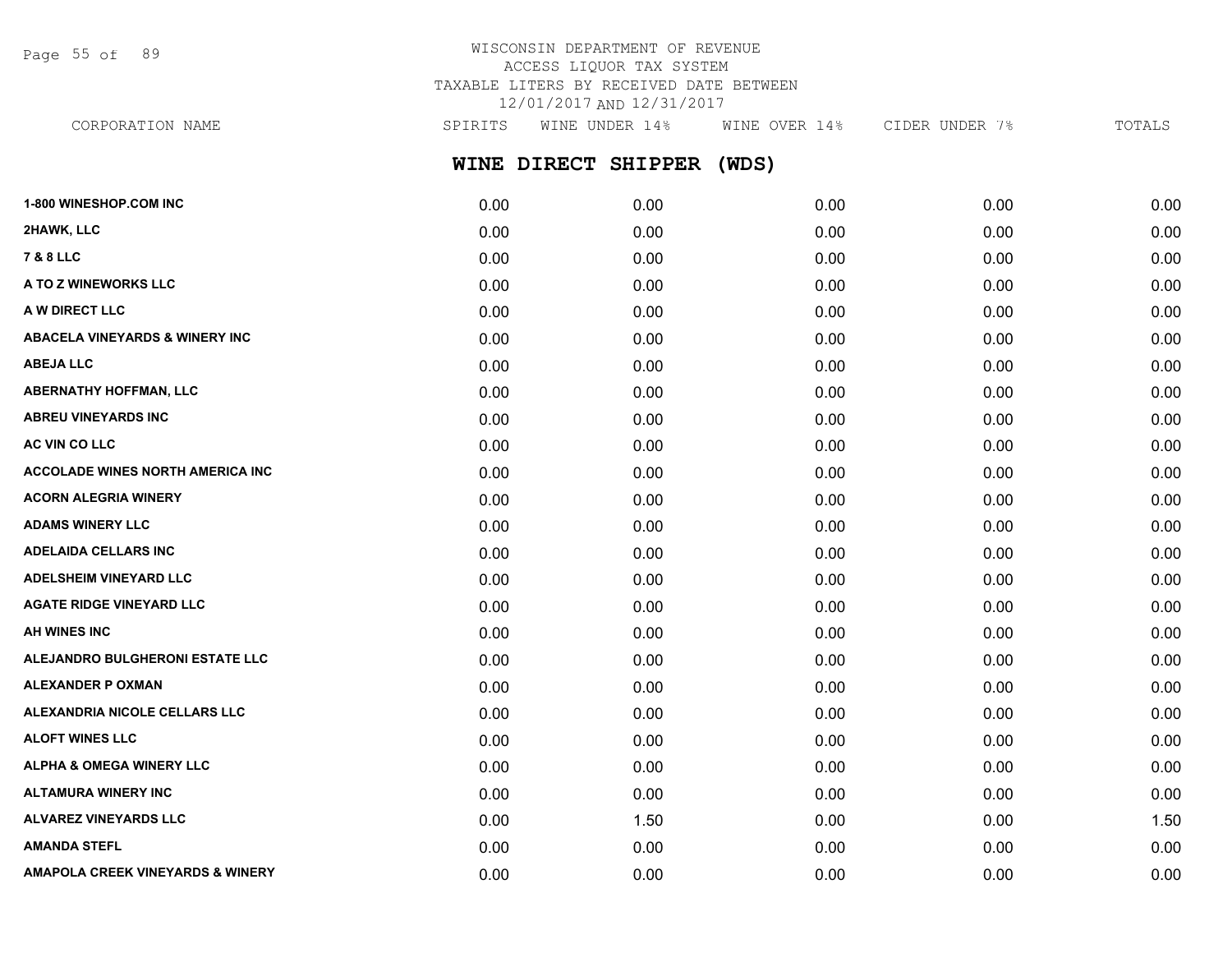Page 56 of 89

| CORPORATION NAME                        | SPIRITS | WINE UNDER 14% | WINE OVER 14% | CIDER UNDER 7% | TOTALS |
|-----------------------------------------|---------|----------------|---------------|----------------|--------|
| <b>AMAVI CELLARS LLC</b>                | 0.00    | 0.00           | 0.00          | 0.00           | 0.00   |
| <b>AMERICAN VINTNERS LLC</b>            | 0.00    | 0.00           | 0.00          | 0.00           | 0.00   |
| <b>AMERICAN WINE TRADE INC</b>          | 0.00    | 0.00           | 0.00          | 0.00           | 0.00   |
| <b>AMICI CELLARS INC</b>                | 0.00    | 0.00           | 0.00          | 0.00           | 0.00   |
| <b>AMIZETTA VINEYARDS WINERY LLC</b>    | 0.00    | 0.00           | 0.00          | 0.00           | 0.00   |
| <b>AMPELOS CELLARS INC</b>              | 0.00    | 0.00           | 0.00          | 0.00           | 0.00   |
| <b>AMUSE BOUCHE LLC</b>                 | 0.00    | 0.00           | 0.00          | 0.00           | 0.00   |
| <b>ANCIENT PEAK INC</b>                 | 0.00    | 0.00           | 0.00          | 0.00           | 0.00   |
| ANDERSONS CONN VALLEY WINERY INC        | 0.00    | 0.00           | 0.00          | 0.00           | 0.00   |
| <b>ANIMO LP</b>                         | 0.00    | 0.00           | 0.00          | 0.00           | 0.00   |
| <b>ANOMALY VINEYARDS LLC</b>            | 0.00    | 0.00           | 0.00          | 0.00           | 0.00   |
| <b>ANTHILL FARMS LLC</b>                | 0.00    | 0.00           | 0.00          | 0.00           | 0.00   |
| <b>ANTHONY M TRUCHARD</b>               | 0.00    | 0.00           | 0.00          | 0.00           | 0.00   |
| <b>APPELLATION TRADING COMPANY LLC</b>  | 0.00    | 0.00           | 0.00          | 0.00           | 0.00   |
| <b>AQUA PUMPKIN INC</b>                 | 0.00    | 0.00           | 0.00          | 0.00           | 0.00   |
| <b>ARCHANGEL INVESTMENTS LLC</b>        | 0.00    | 0.00           | 0.00          | 0.00           | 0.00   |
| <b>ARETE WINES LLC</b>                  | 0.00    | 0.00           | 0.00          | 0.00           | 0.00   |
| <b>ARIETTA INC</b>                      | 0.00    | 0.00           | 0.00          | 0.00           | 0.00   |
| <b>ARISTA WINES LLC</b>                 | 0.00    | 0.00           | 0.00          | 0.00           | 0.00   |
| <b>ARIZONA STRONGHOLD VINEYARDS LLC</b> | 0.00    | 0.00           | 0.00          | 0.00           | 0.00   |
| <b>ARKENSTONE VINEYARDS LLC</b>         | 0.00    | 0.00           | 0.00          | 0.00           | 0.00   |
| <b>ARMIDA WINERY INC</b>                | 0.00    | 0.00           | 0.00          | 0.00           | 0.00   |
| <b>ARMSTRONG FAMILY WINERY LLC</b>      | 0.00    | 0.00           | 0.00          | 0.00           | 0.00   |
| <b>ARMSTRONG VINEYARDS INC</b>          | 0.00    | 0.00           | 0.00          | 0.00           | 0.00   |
| <b>ARRINGTON VINEYARDS LLC</b>          | 0.00    | 0.00           | 0.00          | 0.00           | 0.00   |
| <b>ARTISTE MANAGEMENT CO LLC</b>        | 0.00    | 0.00           | 0.00          | 0.00           | 0.00   |
| AU BON CLIMAT LLC                       | 0.00    | 0.00           | 0.00          | 0.00           | 0.00   |
| <b>AUBERT WINEGROWING INC</b>           | 0.00    | 0.00           | 0.00          | 0.00           | 0.00   |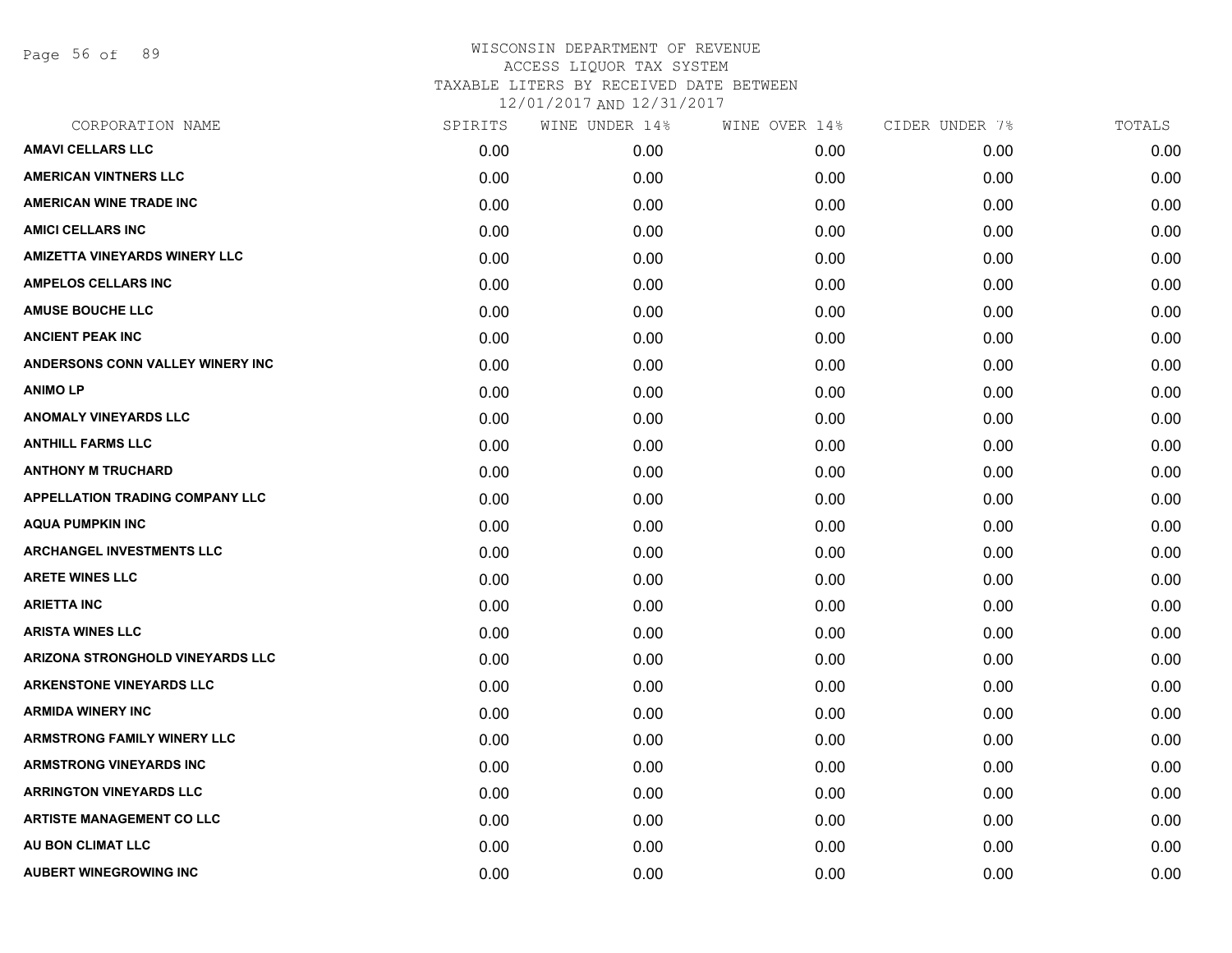Page 57 of 89

| CORPORATION NAME                       | SPIRITS | WINE UNDER 14% | WINE OVER 14% | CIDER UNDER 7% | TOTALS |
|----------------------------------------|---------|----------------|---------------|----------------|--------|
| <b>AUGUST BRIGGS JR INC</b>            | 0.00    | 0.00           | 0.00          | 0.00           | 0.00   |
| <b>AUSTIN NICHOLS &amp; CO INC</b>     | 0.00    | 0.00           | 0.00          | 0.00           | 0.00   |
| AVV WINERY CO LLC                      | 0.00    | 0.00           | 0.00          | 0.00           | 0.00   |
| <b>B &amp; B ORGANICS, LLC</b>         | 0.00    | 0.00           | 0.00          | 0.00           | 0.00   |
| <b>BADGER MOUNTAIN INC</b>             | 0.00    | 0.00           | 0.00          | 0.00           | 0.00   |
| <b>BALLENTINE VINEYARDS INC</b>        | 0.00    | 0.00           | 0.00          | 0.00           | 0.00   |
| <b>BALTIMORE BEND VINEYARD LLC</b>     | 0.00    | 18.00          | 0.00          | 0.00           | 18.00  |
| <b>BANSHEE WINES LLC</b>               | 0.00    | 0.00           | 0.00          | 0.00           | 0.00   |
| <b>BARABOO BLUFF WINERY, LLC</b>       | 0.00    | 0.00           | 0.00          | 0.00           | 0.00   |
| <b>BARGETTOS SANTA CRUZ WINERY INC</b> | 0.00    | 0.00           | 0.00          | 0.00           | 0.00   |
| <b>BARNARD GRIFFIN INC</b>             | 0.00    | 0.00           | 0.00          | 0.00           | 0.00   |
| <b>BARNETT VINEYARDS LP</b>            | 0.00    | 0.00           | 0.00          | 0.00           | 0.00   |
| <b>BATTLE FAMILY VINEYARDS LLC</b>     | 0.00    | 0.00           | 0.00          | 0.00           | 0.00   |
| <b>BAW INC</b>                         | 0.00    | 0.00           | 0.00          | 0.00           | 0.00   |
| <b>BAYFIELD WINERY, LTD.</b>           | 0.00    | 0.00           | 0.00          | 0.00           | 0.00   |
| <b>BEAUX FRERES LLC</b>                | 0.00    | 0.00           | 0.00          | 0.00           | 0.00   |
| <b>BECKER FARMS INC</b>                | 0.00    | 0.00           | 0.00          | 0.00           | 0.00   |
| <b>BEDELL NORTH FORK LLC</b>           | 0.00    | 0.00           | 0.00          | 0.00           | 0.00   |
| <b>BEHRENS AND DRINKWARD</b>           | 0.00    | 0.00           | 0.00          | 0.00           | 0.00   |
| <b>BEL VINO LLC</b>                    | 0.00    | 0.00           | 0.00          | 0.00           | 0.00   |
| <b>BELLEVINEZ LLC</b>                  | 0.00    | 0.00           | 0.00          | 0.00           | 0.00   |
| <b>BENESSERE VINEYARDS LTD</b>         | 0.00    | 0.00           | 0.00          | 0.00           | 0.00   |
| <b>BENNETT LANE WINERY LLC</b>         | 0.00    | 0.00           | 0.00          | 0.00           | 0.00   |
| <b>BENOVIA WINERY LLC</b>              | 0.00    | 0.00           | 0.00          | 0.00           | 0.00   |
| <b>BENT CREEK WINERY LLC</b>           | 0.00    | 0.00           | 0.00          | 0.00           | 0.00   |
| <b>BENTON-LANE LLC</b>                 | 0.00    | 0.00           | 0.00          | 0.00           | 0.00   |
| <b>BERGSTROM WINES LLC</b>             | 0.00    | 0.00           | 0.00          | 0.00           | 0.00   |
| <b>BERNARDUS LLC</b>                   | 0.00    | 0.00           | 0.00          | 0.00           | 0.00   |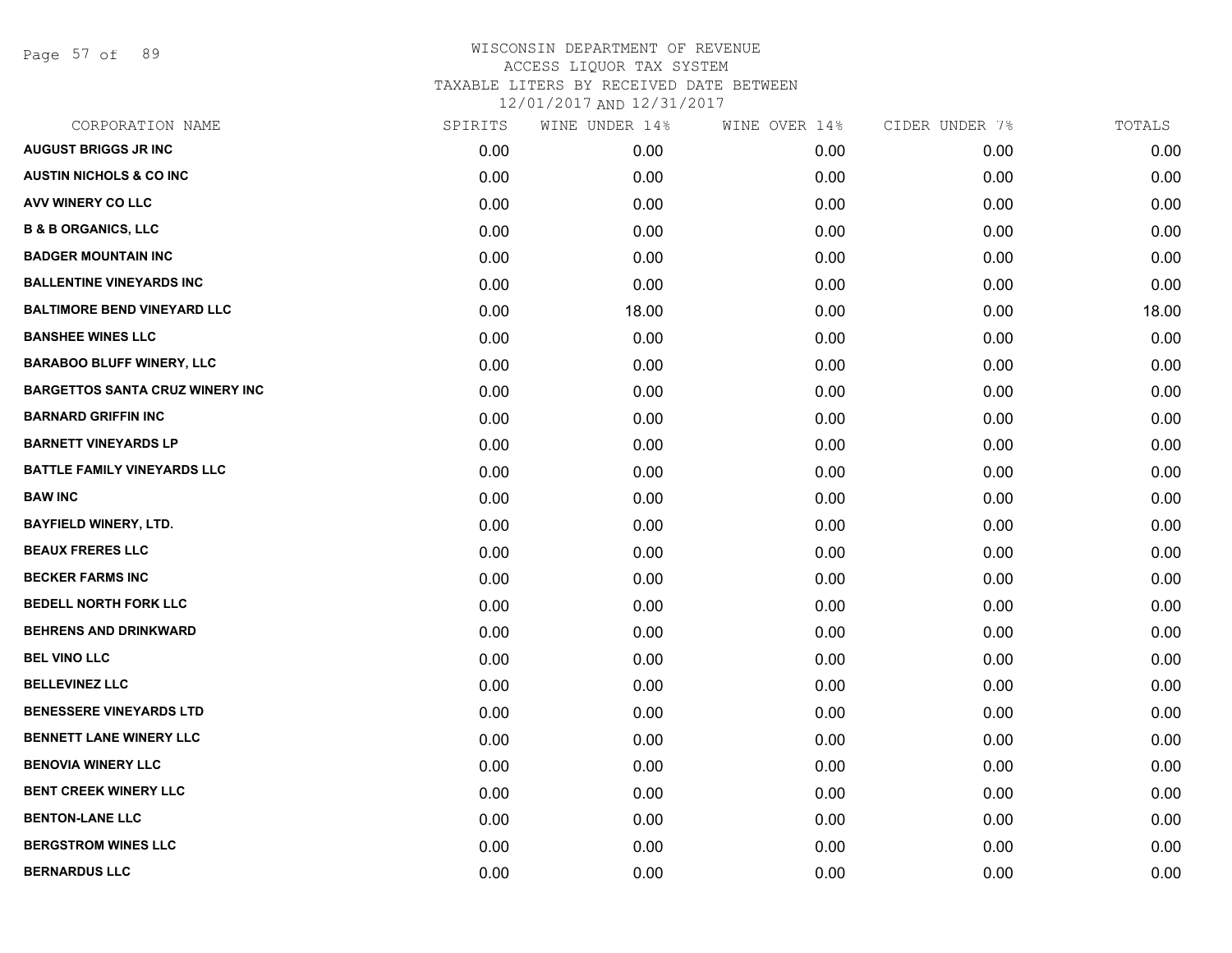| CORPORATION NAME                               | SPIRITS | WINE UNDER 14% | WINE OVER 14% | CIDER UNDER 7% | TOTALS |
|------------------------------------------------|---------|----------------|---------------|----------------|--------|
| BETHEL HEIGHTS VINEYARD INC                    | 0.00    | 0.00           | 0.00          | 0.00           | 0.00   |
| BETTER BRANDS INTERNATIONAL                    | 0.00    | 0.00           | 0.00          | 0.00           | 0.00   |
| <b>BETZ CELLARS LLC</b>                        | 0.00    | 0.00           | 0.00          | 0.00           | 0.00   |
| <b>BIG BASIN VINEYARDS LLC</b>                 | 0.00    | 0.00           | 0.00          | 0.00           | 0.00   |
| <b>BIG TABLE FARM, INC</b>                     | 0.00    | 0.00           | 0.00          | 0.00           | 0.00   |
| <b>BILTMORE ESTATE WINE COMPANY</b>            | 0.00    | 0.00           | 0.00          | 0.00           | 0.00   |
| <b>BLACK MESA WINERY LLC</b>                   | 0.00    | 0.00           | 0.00          | 0.00           | 0.00   |
| <b>BLACKBIRD VINEYARDS LLC</b>                 | 0.00    | 0.00           | 0.00          | 0.00           | 0.00   |
| <b>BLANKIET ESTATE LLC</b>                     | 0.00    | 0.00           | 0.00          | 0.00           | 0.00   |
| <b>BLIND HORSE WINERY LLC</b>                  | 0.00    | 0.00           | 0.00          | 0.00           | 0.00   |
| BLUE MOUNTAIN CIDER COMPANY LLC                | 0.00    | 0.00           | 0.00          | 0.00           | 0.00   |
| <b>BLUE SKY VINTNERS LLC</b>                   | 0.00    | 0.00           | 0.00          | 0.00           | 0.00   |
| <b>BNA WINE GROUP LLC</b>                      | 0.00    | 0.00           | 0.00          | 0.00           | 0.00   |
| <b>BOEGER WINERY INC</b>                       | 0.00    | 0.00           | 0.00          | 0.00           | 0.00   |
| <b>BOGLE VINEYARDS INC</b>                     | 0.00    | 0.00           | 0.00          | 0.00           | 0.00   |
| <b>BONNY DOON WINERY INC</b>                   | 0.00    | 0.00           | 0.00          | 0.00           | 0.00   |
| <b>BOOKWALTER WINERY LLC</b>                   | 0.00    | 0.00           | 0.00          | 0.00           | 0.00   |
| <b>BOTHAM VINEYARDS, INC.</b>                  | 0.00    | 0.00           | 0.00          | 0.00           | 0.00   |
| <b>BOUCHAINE VINEYARDS INC</b>                 | 0.00    | 0.00           | 0.00          | 0.00           | 0.00   |
| <b>BOWERS HARBOR VINEYARDS AND WINERY INC.</b> | 0.00    | 0.00           | 0.00          | 0.00           | 0.00   |
| <b>BRANCHES WINERY LLC</b>                     | 0.00    | 0.00           | 0.00          | 0.00           | 0.00   |
| <b>BRASSFIELD ESTATE WINERY LLC</b>            | 0.00    | 0.00           | 0.00          | 0.00           | 0.00   |
| <b>BRESSLER VINEYARDS LLC</b>                  | 0.00    | 0.00           | 0.00          | 0.00           | 0.00   |
| <b>BRET LOPEZ</b>                              | 0.00    | 0.00           | 0.00          | 0.00           | 0.00   |
| <b>BRIAN CARTER CELLARS LLC</b>                | 0.00    | 0.00           | 0.00          | 0.00           | 0.00   |
| <b>BRIAN M HEATH</b>                           | 0.00    | 0.00           | 0.00          | 0.00           | 0.00   |
| <b>BRIGADOON FARM &amp; WINERY LLC</b>         | 0.00    | 0.00           | 0.00          | 0.00           | 0.00   |
| <b>BRIGHT CELLARS INC</b>                      | 0.00    | 0.00           | 0.00          | 0.00           | 0.00   |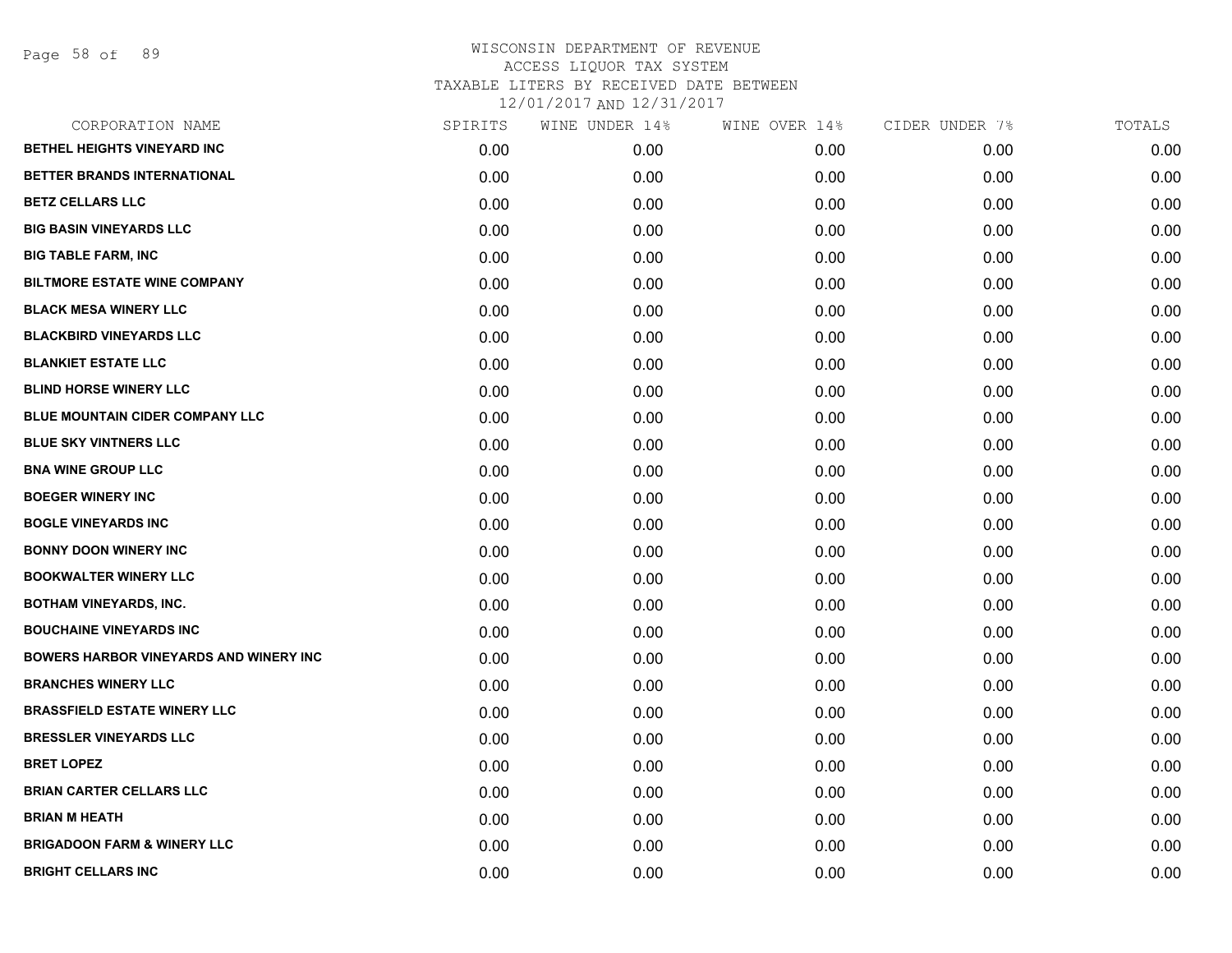Page 59 of 89

| CORPORATION NAME                           | SPIRITS | WINE UNDER 14% | WINE OVER 14% | CIDER UNDER 7% | TOTALS |
|--------------------------------------------|---------|----------------|---------------|----------------|--------|
| <b>BRONCO WINE COMPANY</b>                 | 0.00    | 0.00           | 0.00          | 0.00           | 0.00   |
| <b>BROWN COUNTY WINE COMPANY, INC.</b>     | 0.00    | 0.00           | 0.00          | 0.00           | 0.00   |
| <b>BROWN ESTATE VINEYARDS LLC</b>          | 0.00    | 0.00           | 0.00          | 0.00           | 0.00   |
| <b>BRUTOCAO CELLARS LP</b>                 | 0.00    | 0.00           | 0.00          | 0.00           | 0.00   |
| <b>BRYANT VINEYARDS INC</b>                | 0.00    | 0.00           | 0.00          | 0.00           | 0.00   |
| <b>BUCKLER FAMILY VINEYARDS LLC</b>        | 0.00    | 0.00           | 0.00          | 0.00           | 0.00   |
| <b>BULLY HILL VINEYARDS INC</b>            | 0.00    | 0.00           | 0.00          | 0.00           | 0.00   |
| <b>BURGESS CELLARS INC</b>                 | 0.00    | 0.00           | 0.00          | 0.00           | 0.00   |
| <b>BURRELL SCHOOL VINEYARDS INC</b>        | 0.00    | 0.00           | 0.00          | 0.00           | 0.00   |
| <b>BUTTONWOOD FARM WINERY INC</b>          | 0.00    | 0.00           | 0.00          | 0.00           | 0.00   |
| <b>C &amp; C WINE SERVICES INC</b>         | 0.00    | 0.00           | 0.00          | 0.00           | 0.00   |
| <b>C &amp; N CORPORATION</b>               | 0.00    | 0.00           | 0.00          | 0.00           | 0.00   |
| C G DI ARIE VINEYARD & WINERY LLC          | 0.00    | 0.00           | 0.00          | 0.00           | 0.00   |
| <b>C MONDAVI &amp; SONS</b>                | 0.00    | 0.00           | 0.00          | 0.00           | 0.00   |
| <b>CAIN CELLARS INC</b>                    | 0.00    | 0.00           | 0.00          | 0.00           | 0.00   |
| <b>CAIRDEAN VINEYARDS LLC</b>              | 0.00    | 0.00           | 0.00          | 0.00           | 0.00   |
| <b>CAKEBREAD CELLARS</b>                   | 0.00    | 0.00           | 0.00          | 0.00           | 0.00   |
| <b>CALCAREOUS VINEYARD LLC</b>             | 0.00    | 0.00           | 0.00          | 0.00           | 0.00   |
| <b>CALDWELL WINERY LLC</b>                 | 0.00    | 0.00           | 0.00          | 0.00           | 0.00   |
| <b>CALERA WINE COMPANY LP</b>              | 0.00    | 0.00           | 0.00          | 0.00           | 0.00   |
| <b>CALLAWAY TEMECULA LP</b>                | 0.00    | 0.00           | 0.00          | 0.00           | 0.00   |
| <b>CANA'S FEAST WINERY LLC</b>             | 0.00    | 0.00           | 0.00          | 0.00           | 0.00   |
| <b>CARACCIOLI CELLARS INC</b>              | 0.00    | 0.00           | 0.00          | 0.00           | 0.00   |
| <b>CARL THOMA</b>                          | 0.00    | 0.00           | 0.00          | 0.00           | 0.00   |
| <b>CARLISLE WINERY &amp; VINEYARDS LLC</b> | 0.00    | 0.00           | 0.00          | 0.00           | 0.00   |
| <b>CARLOS CREEK WINERY INC</b>             | 0.00    | 0.00           | 0.00          | 0.00           | 0.00   |
| <b>CARLSON VINEYARDS INC</b>               | 0.00    | 0.00           | 0.00          | 0.00           | 0.00   |
| <b>CARNEROS WINE COMPANY INC</b>           | 0.00    | 0.00           | 0.00          | 0.00           | 0.00   |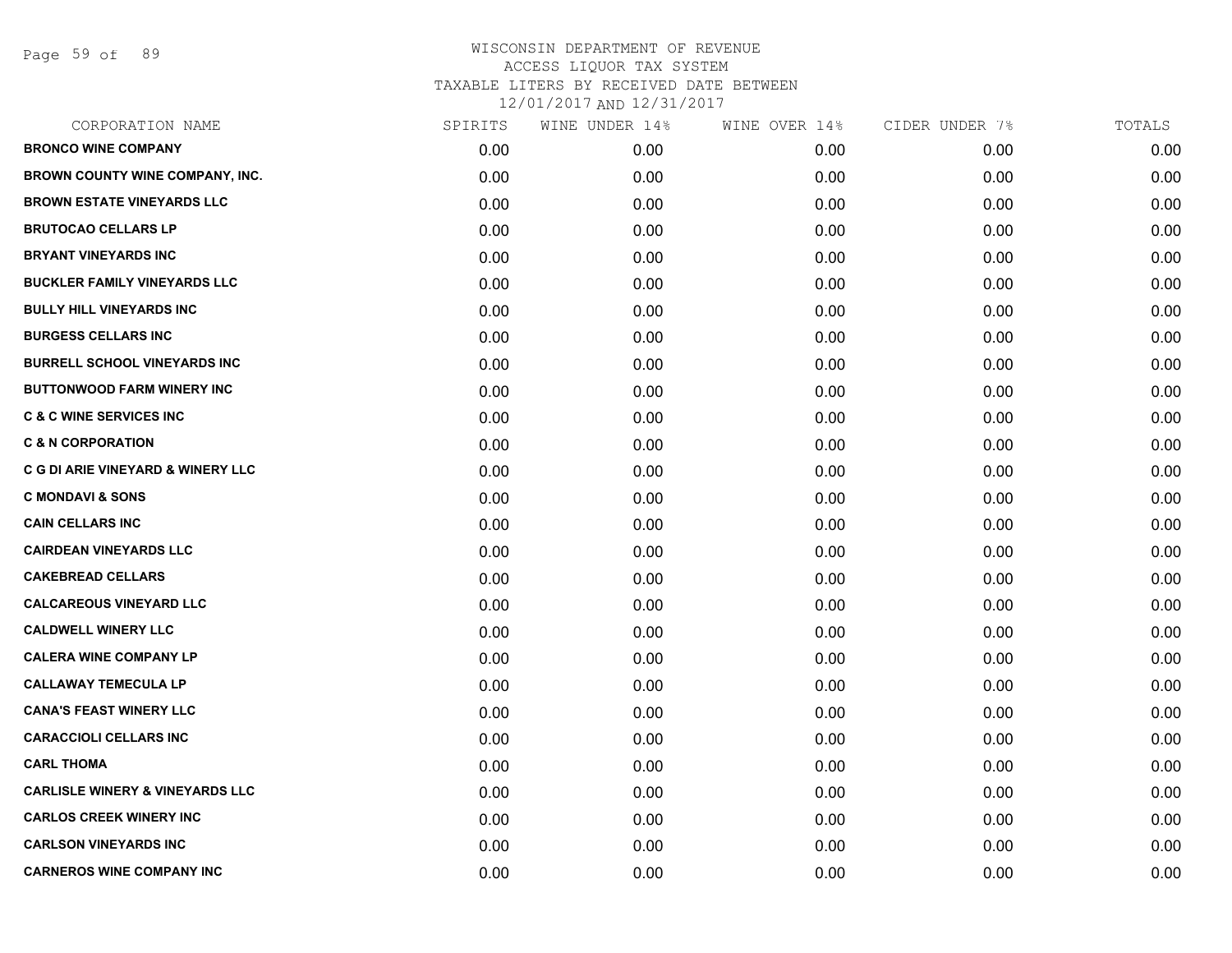Page 60 of 89

| <b>CASTORO CELLARS</b><br>0.00<br>0.00<br>0.00<br>0.00<br><b>CAYMUS VINEYARDS INC</b><br>0.00<br>0.00<br>0.00<br>0.00<br><b>CECIL A ZERBA</b><br>0.00<br>0.00<br>0.00<br>0.00<br><b>CEDAR KNOLL VINEYARDS INC</b><br>0.00<br>0.00<br>0.00<br>0.00<br><b>CEJA VINEYARDS INC</b><br>0.00<br>0.00<br>0.00<br>0.00<br><b>CELLAR RAT CELLARS LLC</b><br>0.00<br>0.00<br>0.00<br>0.00<br><b>CHACEWATER LLC</b><br>0.00<br>0.00<br>0.00<br>0.00<br><b>CHAPPELLET WINERY INC</b><br>0.00<br>0.00<br>0.00<br>0.00<br><b>CHARLES &amp; MARTHA BARRA</b><br>0.00<br>0.00<br>0.00<br>0.00<br><b>CHARLES REININGER LLC</b><br>0.00<br>0.00<br>0.00<br>0.00<br><b>CHATEAU BIANCA INC</b><br>0.00<br>0.00<br>0.00<br>0.00<br><b>CHATEAU DIANA LLC</b><br>0.00<br>0.00<br>0.00<br>0.00<br><b>CHATEAU GRAND TRAVERSE LTD</b><br>0.00<br>0.00<br>0.00<br>0.00<br><b>CHATEAU MARGENE INC</b><br>0.00<br>0.00<br>0.00<br>0.00<br><b>CHATEAU MORRISETTE INC</b><br>0.00<br>0.00<br>0.00<br>0.00<br><b>CHATEAU OPERATIONS, LTD.</b><br>0.00<br>0.00<br>0.00<br>0.00<br><b>CHATEAU POTELLE HOLDINGS LLC</b><br>0.00<br>0.00<br>0.00<br>0.00<br><b>CHATEAU ST CROIX WINERY &amp; VINEYARD LLC</b><br>0.00<br>0.00<br>0.00<br>0.00<br><b>CHERRY HILL LLC</b><br>0.00<br>0.00<br>0.00<br>0.00<br><b>CHIARELLO FAMILY VINEYARDS LLC</b><br>0.00<br>0.00<br>0.00<br>0.00<br><b>CHIMNEY ROCK WINERY LLC</b><br>0.00<br>0.00<br>0.00<br>0.00<br><b>CHRISTOPHE BARON</b><br>0.00<br>0.00<br>0.00<br>0.00<br><b>CHRISTOPHER DRAKE WHITCRAFT</b><br>0.00<br>0.00<br>0.00<br>0.00<br><b>CHRISTOPHER FIGGINS</b><br>0.00<br>0.00<br>0.00<br>0.00<br><b>CIDER HOUSE OF WISCONSIN LLC</b><br>0.00<br>0.00<br>0.00<br>0.00<br><b>CINNABAR WINERY LLC</b><br>0.00<br>0.00<br>0.00<br>0.00<br>CITY VINTNERS SAN FRANCISCO WINERY LLC<br>0.00<br>0.00<br>0.00<br>0.00<br><b>CLAY JAR HOLDINGS LLC</b> | CORPORATION NAME<br>SPIRITS | WINE UNDER 14% | WINE OVER 14%<br>CIDER UNDER 7% | TOTALS |
|--------------------------------------------------------------------------------------------------------------------------------------------------------------------------------------------------------------------------------------------------------------------------------------------------------------------------------------------------------------------------------------------------------------------------------------------------------------------------------------------------------------------------------------------------------------------------------------------------------------------------------------------------------------------------------------------------------------------------------------------------------------------------------------------------------------------------------------------------------------------------------------------------------------------------------------------------------------------------------------------------------------------------------------------------------------------------------------------------------------------------------------------------------------------------------------------------------------------------------------------------------------------------------------------------------------------------------------------------------------------------------------------------------------------------------------------------------------------------------------------------------------------------------------------------------------------------------------------------------------------------------------------------------------------------------------------------------------------------------------------------------------------------------------------------------------------------------------------------------------|-----------------------------|----------------|---------------------------------|--------|
|                                                                                                                                                                                                                                                                                                                                                                                                                                                                                                                                                                                                                                                                                                                                                                                                                                                                                                                                                                                                                                                                                                                                                                                                                                                                                                                                                                                                                                                                                                                                                                                                                                                                                                                                                                                                                                                              |                             |                |                                 | 0.00   |
|                                                                                                                                                                                                                                                                                                                                                                                                                                                                                                                                                                                                                                                                                                                                                                                                                                                                                                                                                                                                                                                                                                                                                                                                                                                                                                                                                                                                                                                                                                                                                                                                                                                                                                                                                                                                                                                              |                             |                |                                 | 0.00   |
|                                                                                                                                                                                                                                                                                                                                                                                                                                                                                                                                                                                                                                                                                                                                                                                                                                                                                                                                                                                                                                                                                                                                                                                                                                                                                                                                                                                                                                                                                                                                                                                                                                                                                                                                                                                                                                                              |                             |                |                                 | 0.00   |
|                                                                                                                                                                                                                                                                                                                                                                                                                                                                                                                                                                                                                                                                                                                                                                                                                                                                                                                                                                                                                                                                                                                                                                                                                                                                                                                                                                                                                                                                                                                                                                                                                                                                                                                                                                                                                                                              |                             |                |                                 | 0.00   |
|                                                                                                                                                                                                                                                                                                                                                                                                                                                                                                                                                                                                                                                                                                                                                                                                                                                                                                                                                                                                                                                                                                                                                                                                                                                                                                                                                                                                                                                                                                                                                                                                                                                                                                                                                                                                                                                              |                             |                |                                 | 0.00   |
|                                                                                                                                                                                                                                                                                                                                                                                                                                                                                                                                                                                                                                                                                                                                                                                                                                                                                                                                                                                                                                                                                                                                                                                                                                                                                                                                                                                                                                                                                                                                                                                                                                                                                                                                                                                                                                                              |                             |                |                                 | 0.00   |
|                                                                                                                                                                                                                                                                                                                                                                                                                                                                                                                                                                                                                                                                                                                                                                                                                                                                                                                                                                                                                                                                                                                                                                                                                                                                                                                                                                                                                                                                                                                                                                                                                                                                                                                                                                                                                                                              |                             |                |                                 | 0.00   |
|                                                                                                                                                                                                                                                                                                                                                                                                                                                                                                                                                                                                                                                                                                                                                                                                                                                                                                                                                                                                                                                                                                                                                                                                                                                                                                                                                                                                                                                                                                                                                                                                                                                                                                                                                                                                                                                              |                             |                |                                 | 0.00   |
|                                                                                                                                                                                                                                                                                                                                                                                                                                                                                                                                                                                                                                                                                                                                                                                                                                                                                                                                                                                                                                                                                                                                                                                                                                                                                                                                                                                                                                                                                                                                                                                                                                                                                                                                                                                                                                                              |                             |                |                                 | 0.00   |
|                                                                                                                                                                                                                                                                                                                                                                                                                                                                                                                                                                                                                                                                                                                                                                                                                                                                                                                                                                                                                                                                                                                                                                                                                                                                                                                                                                                                                                                                                                                                                                                                                                                                                                                                                                                                                                                              |                             |                |                                 | 0.00   |
|                                                                                                                                                                                                                                                                                                                                                                                                                                                                                                                                                                                                                                                                                                                                                                                                                                                                                                                                                                                                                                                                                                                                                                                                                                                                                                                                                                                                                                                                                                                                                                                                                                                                                                                                                                                                                                                              |                             |                |                                 | 0.00   |
|                                                                                                                                                                                                                                                                                                                                                                                                                                                                                                                                                                                                                                                                                                                                                                                                                                                                                                                                                                                                                                                                                                                                                                                                                                                                                                                                                                                                                                                                                                                                                                                                                                                                                                                                                                                                                                                              |                             |                |                                 | 0.00   |
|                                                                                                                                                                                                                                                                                                                                                                                                                                                                                                                                                                                                                                                                                                                                                                                                                                                                                                                                                                                                                                                                                                                                                                                                                                                                                                                                                                                                                                                                                                                                                                                                                                                                                                                                                                                                                                                              |                             |                |                                 | 0.00   |
|                                                                                                                                                                                                                                                                                                                                                                                                                                                                                                                                                                                                                                                                                                                                                                                                                                                                                                                                                                                                                                                                                                                                                                                                                                                                                                                                                                                                                                                                                                                                                                                                                                                                                                                                                                                                                                                              |                             |                |                                 | 0.00   |
|                                                                                                                                                                                                                                                                                                                                                                                                                                                                                                                                                                                                                                                                                                                                                                                                                                                                                                                                                                                                                                                                                                                                                                                                                                                                                                                                                                                                                                                                                                                                                                                                                                                                                                                                                                                                                                                              |                             |                |                                 | 0.00   |
|                                                                                                                                                                                                                                                                                                                                                                                                                                                                                                                                                                                                                                                                                                                                                                                                                                                                                                                                                                                                                                                                                                                                                                                                                                                                                                                                                                                                                                                                                                                                                                                                                                                                                                                                                                                                                                                              |                             |                |                                 | 0.00   |
|                                                                                                                                                                                                                                                                                                                                                                                                                                                                                                                                                                                                                                                                                                                                                                                                                                                                                                                                                                                                                                                                                                                                                                                                                                                                                                                                                                                                                                                                                                                                                                                                                                                                                                                                                                                                                                                              |                             |                |                                 | 0.00   |
|                                                                                                                                                                                                                                                                                                                                                                                                                                                                                                                                                                                                                                                                                                                                                                                                                                                                                                                                                                                                                                                                                                                                                                                                                                                                                                                                                                                                                                                                                                                                                                                                                                                                                                                                                                                                                                                              |                             |                |                                 | 0.00   |
|                                                                                                                                                                                                                                                                                                                                                                                                                                                                                                                                                                                                                                                                                                                                                                                                                                                                                                                                                                                                                                                                                                                                                                                                                                                                                                                                                                                                                                                                                                                                                                                                                                                                                                                                                                                                                                                              |                             |                |                                 | 0.00   |
|                                                                                                                                                                                                                                                                                                                                                                                                                                                                                                                                                                                                                                                                                                                                                                                                                                                                                                                                                                                                                                                                                                                                                                                                                                                                                                                                                                                                                                                                                                                                                                                                                                                                                                                                                                                                                                                              |                             |                |                                 | 0.00   |
|                                                                                                                                                                                                                                                                                                                                                                                                                                                                                                                                                                                                                                                                                                                                                                                                                                                                                                                                                                                                                                                                                                                                                                                                                                                                                                                                                                                                                                                                                                                                                                                                                                                                                                                                                                                                                                                              |                             |                |                                 | 0.00   |
|                                                                                                                                                                                                                                                                                                                                                                                                                                                                                                                                                                                                                                                                                                                                                                                                                                                                                                                                                                                                                                                                                                                                                                                                                                                                                                                                                                                                                                                                                                                                                                                                                                                                                                                                                                                                                                                              |                             |                |                                 | 0.00   |
|                                                                                                                                                                                                                                                                                                                                                                                                                                                                                                                                                                                                                                                                                                                                                                                                                                                                                                                                                                                                                                                                                                                                                                                                                                                                                                                                                                                                                                                                                                                                                                                                                                                                                                                                                                                                                                                              |                             |                |                                 | 0.00   |
|                                                                                                                                                                                                                                                                                                                                                                                                                                                                                                                                                                                                                                                                                                                                                                                                                                                                                                                                                                                                                                                                                                                                                                                                                                                                                                                                                                                                                                                                                                                                                                                                                                                                                                                                                                                                                                                              |                             |                |                                 | 0.00   |
|                                                                                                                                                                                                                                                                                                                                                                                                                                                                                                                                                                                                                                                                                                                                                                                                                                                                                                                                                                                                                                                                                                                                                                                                                                                                                                                                                                                                                                                                                                                                                                                                                                                                                                                                                                                                                                                              |                             |                |                                 | 0.00   |
|                                                                                                                                                                                                                                                                                                                                                                                                                                                                                                                                                                                                                                                                                                                                                                                                                                                                                                                                                                                                                                                                                                                                                                                                                                                                                                                                                                                                                                                                                                                                                                                                                                                                                                                                                                                                                                                              |                             |                |                                 | 0.00   |
|                                                                                                                                                                                                                                                                                                                                                                                                                                                                                                                                                                                                                                                                                                                                                                                                                                                                                                                                                                                                                                                                                                                                                                                                                                                                                                                                                                                                                                                                                                                                                                                                                                                                                                                                                                                                                                                              |                             |                |                                 | 0.00   |
|                                                                                                                                                                                                                                                                                                                                                                                                                                                                                                                                                                                                                                                                                                                                                                                                                                                                                                                                                                                                                                                                                                                                                                                                                                                                                                                                                                                                                                                                                                                                                                                                                                                                                                                                                                                                                                                              | 0.00                        | 0.00           | 0.00<br>0.00                    | 0.00   |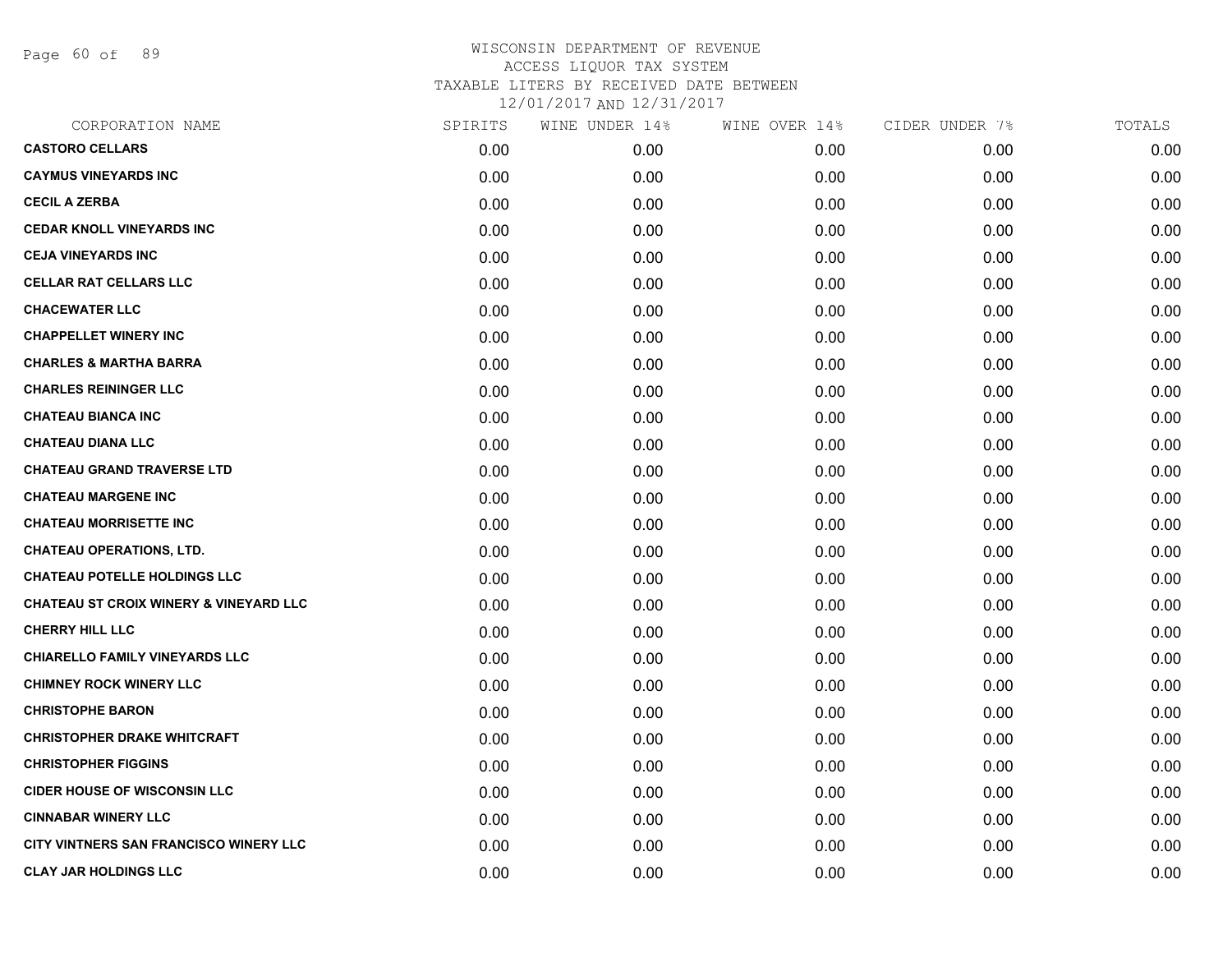Page 61 of 89

| CORPORATION NAME                                | SPIRITS | WINE UNDER 14% | WINE OVER 14% | CIDER UNDER 7% | TOTALS |
|-------------------------------------------------|---------|----------------|---------------|----------------|--------|
| <b>CLIF BAR FAMILY WINERY &amp; FARM LLC</b>    | 0.00    | 0.00           | 0.00          | 0.00           | 0.00   |
| <b>CLINE CELLARS INC</b>                        | 0.00    | 0.00           | 0.00          | 0.00           | 0.00   |
| <b>CLOS DU VAL WINE CO LTD</b>                  | 0.00    | 0.00           | 0.00          | 0.00           | 0.00   |
| <b>CLOS LACHANCE WINES LLC</b>                  | 0.00    | 0.00           | 0.00          | 0.00           | 0.00   |
| <b>COCKERELL WINE CONSULTING LLC</b>            | 0.00    | 0.00           | 0.00          | 0.00           | 0.00   |
| <b>CODORNIU NAPA INC</b>                        | 0.00    | 0.00           | 0.00          | 0.00           | 0.00   |
| <b>COL SOLARE, LLP</b>                          | 0.00    | 0.00           | 0.00          | 0.00           | 0.00   |
| <b>COLGIN PARTNERS LLC</b>                      | 0.00    | 0.00           | 0.00          | 0.00           | 0.00   |
| <b>COLLEEN M BOS</b>                            | 0.00    | 0.00           | 0.00          | 0.00           | 0.00   |
| <b>COLUMBIA RIVER WINERY INC</b>                | 0.00    | 0.00           | 0.00          | 0.00           | 0.00   |
| <b>CONSTELLATION BRANDS U.S. OPERATIONS INC</b> | 0.00    | 0.00           | 0.00          | 0.00           | 0.00   |
| <b>CONUNDRUM WINERY LLC</b>                     | 0.00    | 0.00           | 0.00          | 0.00           | 0.00   |
| <b>CONWAY VINEYARDS INC</b>                     | 0.00    | 0.00           | 0.00          | 0.00           | 0.00   |
| <b>COOL HAND VINEYARDS LLC</b>                  | 0.00    | 0.00           | 0.00          | 0.00           | 0.00   |
| <b>COPPER CANE LLC</b>                          | 0.00    | 0.00           | 0.00          | 0.00           | 0.00   |
| <b>CORISON WINERY INC</b>                       | 0.00    | 0.00           | 0.00          | 0.00           | 0.00   |
| <b>CORNERSTONE CELLARS LLC</b>                  | 0.00    | 0.00           | 0.00          | 0.00           | 0.00   |
| <b>CORY J MICHAL</b>                            | 0.00    | 0.00           | 0.00          | 0.00           | 0.00   |
| <b>COURAGEOUS INC</b>                           | 0.00    | 0.00           | 0.00          | 0.00           | 0.00   |
| <b>CRAIG FLETCHER</b>                           | 0.00    | 0.00           | 0.00          | 0.00           | 0.00   |
| <b>CRAIG S HANDLY</b>                           | 0.00    | 0.00           | 0.00          | 0.00           | 0.00   |
| <b>CREATIVE WINE CONCEPTS INC</b>               | 0.00    | 0.00           | 0.00          | 0.00           | 0.00   |
| <b>CREW WINE COMPANY LLC</b>                    | 0.00    | 0.00           | 0.00          | 0.00           | 0.00   |
| <b>CRIMSON WINE GROUP LTD</b>                   | 0.00    | 0.00           | 0.00          | 0.00           | 0.00   |
| <b>CRISTOM VINEYARDS INC</b>                    | 0.00    | 0.00           | 0.00          | 0.00           | 0.00   |
| <b>CROCKER &amp; STARR WINE CO LLC</b>          | 0.00    | 0.00           | 0.00          | 0.00           | 0.00   |
| <b>CROWN POINT WINERY LLC</b>                   | 0.00    | 0.00           | 0.00          | 0.00           | 0.00   |
| <b>CULTIVATE WINES LLC</b>                      | 0.00    | 0.00           | 0.00          | 0.00           | 0.00   |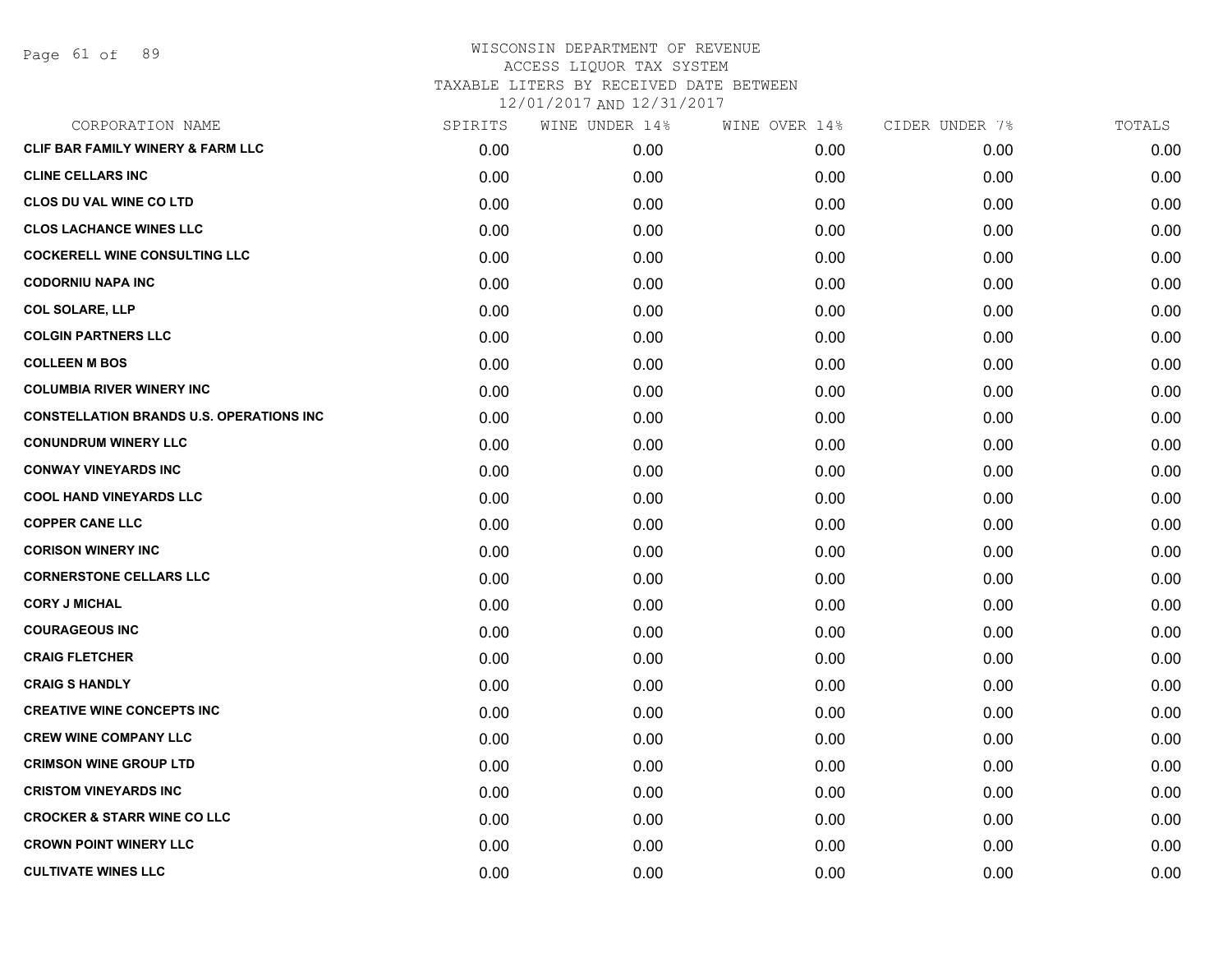Page 62 of 89

| CORPORATION NAME                   | SPIRITS | WINE UNDER 14% | WINE OVER 14% | CIDER UNDER 7% | TOTALS |
|------------------------------------|---------|----------------|---------------|----------------|--------|
| <b>CUNAT PREMIUM VINEYARDS LLC</b> | 0.00    | 0.00           | 0.00          | 0.00           | 0.00   |
| <b>CUSHMAN WINERY CORPORATION</b>  | 0.00    | 0.00           | 0.00          | 0.00           | 0.00   |
| <b>CUVAISON INC</b>                | 0.00    | 0.00           | 0.00          | 0.00           | 0.00   |
| <b>CWC WINERY LLC</b>              | 0.00    | 0.00           | 0.00          | 0.00           | 0.00   |
| <b>D &amp; J F CELLARS INC</b>     | 0.00    | 0.00           | 0.00          | 0.00           | 0.00   |
| <b>D MYERS LLC</b>                 | 0.00    | 0.00           | 0.00          | 0.00           | 0.00   |
| <b>DANA ESTATES INC</b>            | 0.00    | 0.00           | 0.00          | 0.00           | 0.00   |
| <b>DANIEL J KOEPKE</b>             | 0.00    | 0.00           | 0.00          | 0.00           | 0.00   |
| DANZA DEL SOL WINERY INC           | 0.00    | 0.00           | 0.00          | 0.00           | 0.00   |
| <b>DANZINGER VINEYARDS LLC</b>     | 0.00    | 0.00           | 0.00          | 0.00           | 0.00   |
| <b>DAOU VINEYARDS LLC</b>          | 0.00    | 0.00           | 0.00          | 0.00           | 0.00   |
| <b>DARIOUSH KHALEDI WINERY LLC</b> | 0.00    | 0.00           | 0.00          | 0.00           | 0.00   |
| <b>DAVID BRUCE WINERY INC</b>      | 0.00    | 0.00           | 0.00          | 0.00           | 0.00   |
| <b>DAVID COFFARO</b>               | 0.00    | 0.00           | 0.00          | 0.00           | 0.00   |
| <b>DAVID J MATTHEWS</b>            | 0.00    | 0.00           | 0.00          | 0.00           | 0.00   |
| <b>DAVID JAMES LLC</b>             | 0.00    | 0.00           | 0.00          | 0.00           | 0.00   |
| <b>DAVIDS PINOT VINEYARDS INC</b>  | 0.00    | 0.00           | 0.00          | 0.00           | 0.00   |
| <b>DAVIS ESTATES LLC</b>           | 0.00    | 0.00           | 0.00          | 0.00           | 0.00   |
| DE LA MONTANYA WINERY INC          | 0.00    | 0.00           | 0.00          | 0.00           | 0.00   |
| DEERFIELD RANCH WINERY LLC         | 0.00    | 0.00           | 0.00          | 0.00           | 0.00   |
| DEL DOTTO VINEYARDS INC            | 0.00    | 0.00           | 0.00          | 0.00           | 0.00   |
| <b>DELICATO VINEYARDS INC</b>      | 0.00    | 0.00           | 0.00          | 0.00           | 0.00   |
| <b>DELILLE CELLARS LLC</b>         | 0.00    | 0.00           | 0.00          | 0.00           | 0.00   |
| <b>DENNER WINERY INC</b>           | 0.00    | 0.00           | 0.00          | 0.00           | 0.00   |
| <b>DENNIS R ONEIL</b>              | 0.00    | 0.00           | 0.00          | 0.00           | 0.00   |
| DH GUSTAFSON FAMILY VINEYARDS LLC  | 0.00    | 0.00           | 0.00          | 0.00           | 0.00   |
| <b>DIAMOND MOUNTAIN VINEYARD</b>   | 0.00    | 0.00           | 0.00          | 0.00           | 0.00   |
| <b>DIANA HOBSON</b>                | 0.00    | 0.00           | 0.00          | 0.00           | 0.00   |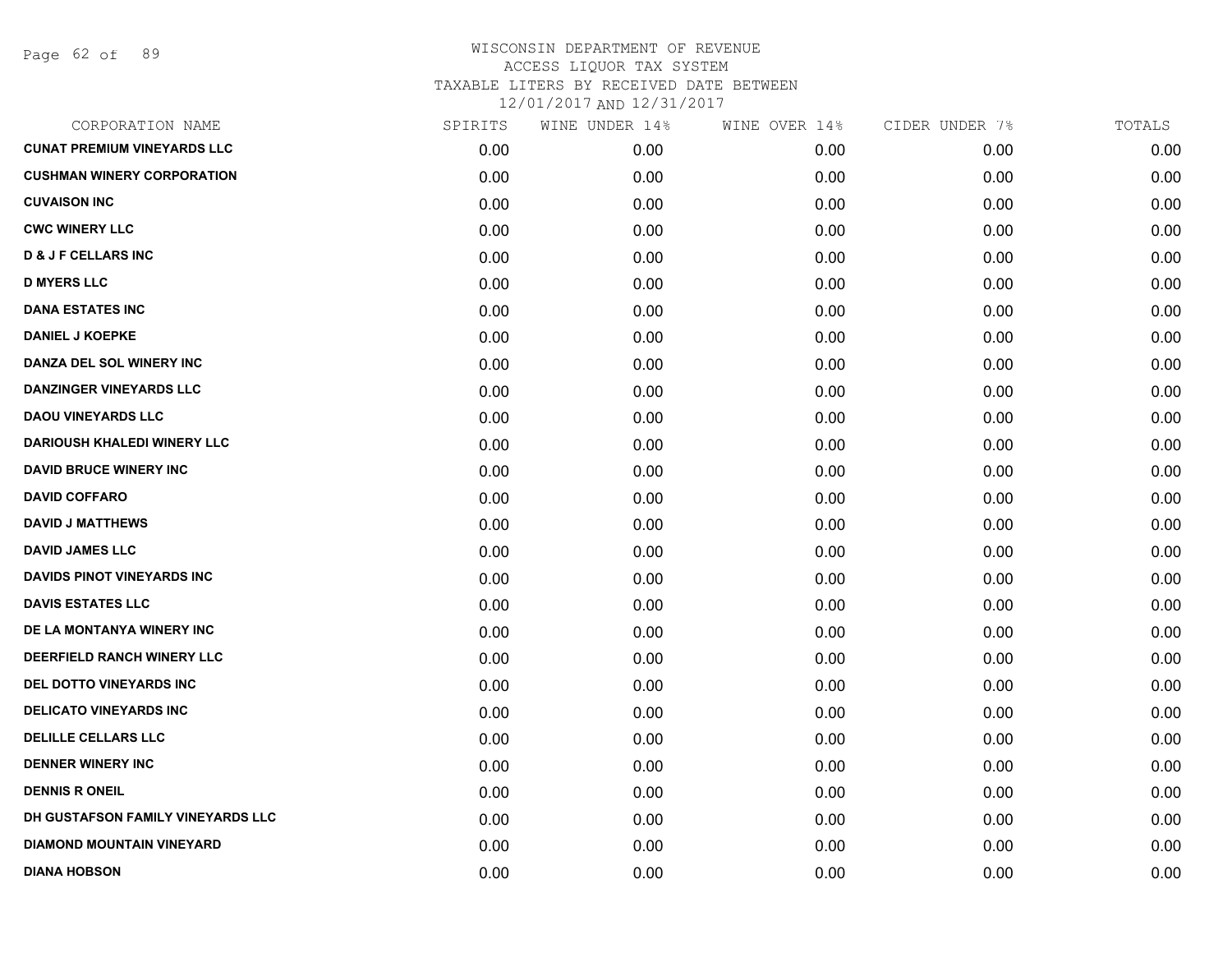Page 63 of 89

#### WISCONSIN DEPARTMENT OF REVENUE ACCESS LIQUOR TAX SYSTEM TAXABLE LITERS BY RECEIVED DATE BETWEEN

| CORPORATION NAME                                                         | SPIRITS | WINE UNDER 14% | WINE OVER 14% | CIDER UNDER 7% | TOTALS |
|--------------------------------------------------------------------------|---------|----------------|---------------|----------------|--------|
| <b>DOMAINE CARNEROS LTD</b>                                              | 0.00    | 0.00           | 0.00          | 0.00           | 0.00   |
| <b>DOMAINE CHANDON INC</b>                                               | 0.00    | 0.00           | 0.00          | 0.00           | 0.00   |
| <b>DOMAINE DE MARIA SOTER LLC</b>                                        | 0.00    | 0.00           | 0.00          | 0.00           | 0.00   |
| <b>DOMAINE DROUHIN OREGON LLC</b>                                        | 0.00    | 0.00           | 0.00          | 0.00           | 0.00   |
| <b>DOMAINE MB LLC</b>                                                    | 0.00    | 0.00           | 0.00          | 0.00           | 0.00   |
| <b>DOMAINE SERENE VINEYARDS &amp; WINERY INC</b>                         | 0.00    | 0.00           | 0.00          | 0.00           | 0.00   |
| <b>DOMINICK CHIRICHILLO</b>                                              | 0.00    | 0.00           | 0.00          | 0.00           | 0.00   |
| <b>DON SEBASTIANI &amp; SONS INTERNATIONAL WINE</b><br><b>NEGOCIANTS</b> | 0.00    | 0.00           | 0.00          | 0.00           | 0.00   |
| <b>DONALD PHILLIPS HILL JR</b>                                           | 0.00    | 0.00           | 0.00          | 0.00           | 0.00   |
| DONATI FAMILY VINEYARD INC                                               | 0.00    | 0.00           | 0.00          | 0.00           | 0.00   |
| DONELAN FAMILY WINE CELLARS LLC                                          | 0.00    | 0.00           | 0.00          | 0.00           | 0.00   |
| <b>DOUBLE CANYON VINEYARDS LLC</b>                                       | 0.00    | 0.00           | 0.00          | 0.00           | 0.00   |
| DRUMLIN RIDGE WINERY LLC                                                 | 0.00    | 0.00           | 0.00          | 0.00           | 0.00   |
| DRY CREEK VINEYARD INC                                                   | 0.00    | 0.00           | 0.00          | 0.00           | 0.00   |
| <b>DSC INVESTORS INC</b>                                                 | 0.00    | 0.00           | 0.00          | 0.00           | 0.00   |
| <b>DUCKHORN WINE COMPANY</b>                                             | 0.00    | 0.00           | 0.00          | 0.00           | 0.00   |
| <b>DUMOL WINERY LLC</b>                                                  | 0.00    | 0.00           | 0.00          | 0.00           | 0.00   |
| <b>DUNHAM CELLARS LLC</b>                                                | 0.00    | 0.00           | 0.00          | 0.00           | 0.00   |
| <b>DUNN VINEYARDS LLC</b>                                                | 0.00    | 0.00           | 0.00          | 0.00           | 0.00   |
| <b>DUPLIN WINE CELLARS INC</b>                                           | 0.00    | 0.00           | 0.00          | 0.00           | 0.00   |
| DUTTON GOLDFIELD WINERY LLC                                              | 0.00    | 0.00           | 0.00          | 0.00           | 0.00   |
| <b>E &amp; J GALLO WINERY</b>                                            | 0.00    | 0.00           | 0.00          | 0.00           | 0.00   |
| <b>E STRING CELLARS LLC</b>                                              | 0.00    | 0.00           | 0.00          | 0.00           | 0.00   |
| <b>EAGLES LANDING WINERY LLC</b>                                         | 0.00    | 0.00           | 0.00          | 0.00           | 0.00   |
| <b>EARL E BROWN &amp; SONS INC</b>                                       | 0.00    | 0.00           | 0.00          | 0.00           | 0.00   |
| <b>EBERLE WINERY LP</b>                                                  | 0.00    | 0.00           | 0.00          | 0.00           | 0.00   |
| EDEN ICE CIDER COMPANY INC.                                              | 0.00    | 15.02          | 1.50          | 0.00           | 16.52  |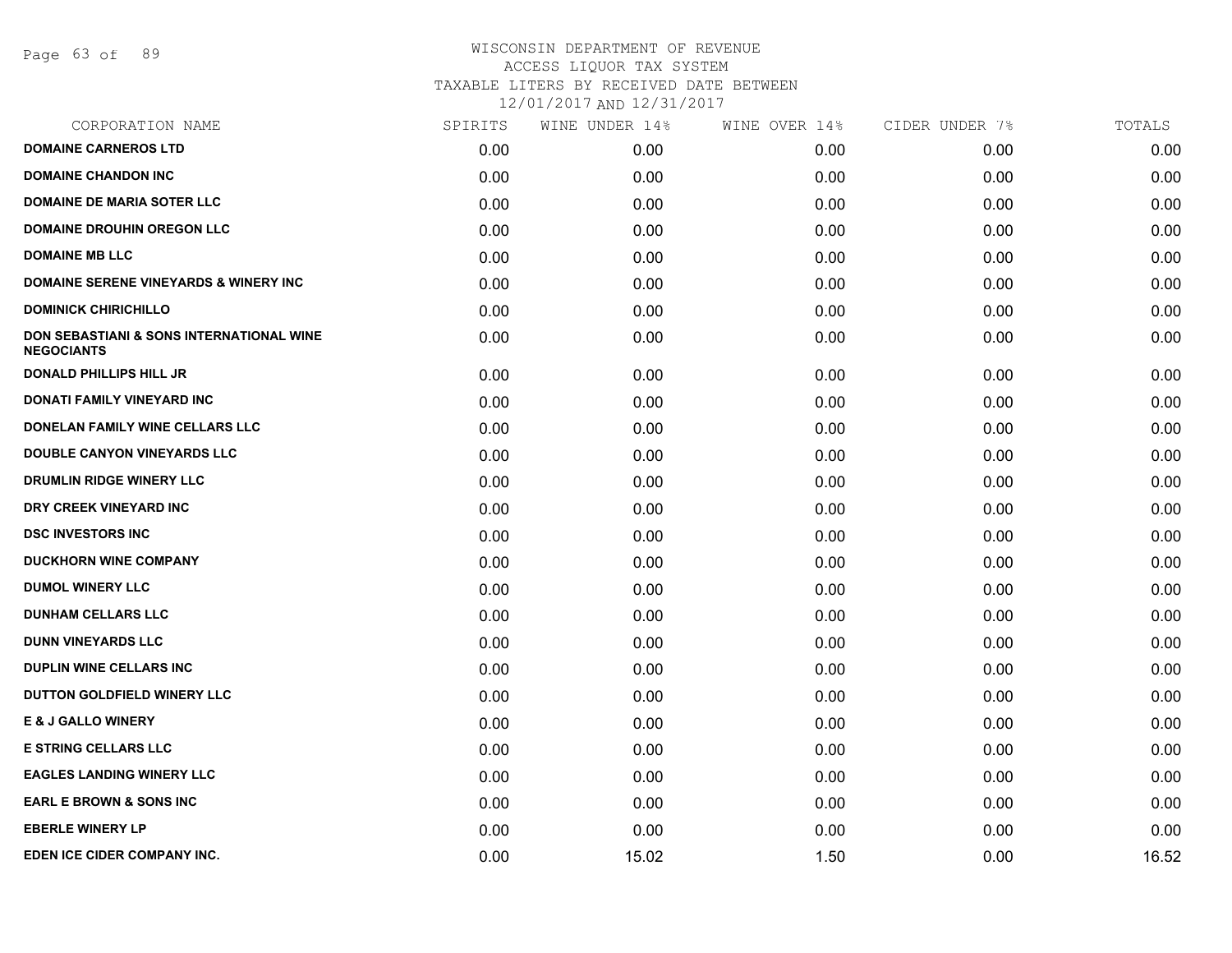Page 64 of 89

| CORPORATION NAME                                 | SPIRITS | WINE UNDER 14% | WINE OVER 14% | CIDER UNDER 7% | TOTALS |
|--------------------------------------------------|---------|----------------|---------------|----------------|--------|
| <b>EDWARD J RINK</b>                             | 0.00    | 0.00           | 0.00          | 0.00           | 0.00   |
| EHREN JORDAN WINE CELLARS LLC                    | 0.00    | 0.00           | 0.00          | 0.00           | 0.00   |
| <b>EILEEN BRYS</b>                               | 0.00    | 0.00           | 0.00          | 0.00           | 0.00   |
| <b>ELEGANCE PROPERTIES LLC</b>                   | 0.00    | 0.00           | 0.00          | 0.00           | 0.00   |
| <b>ELISABETH W KLEIN</b>                         | 0.00    | 0.00           | 0.00          | 0.00           | 0.00   |
| <b>ELK COVE VINEYARDS INC</b>                    | 0.00    | 0.00           | 0.00          | 0.00           | 0.00   |
| <b>ELV-OREGON LLC</b>                            | 0.00    | 0.00           | 0.00          | 0.00           | 0.00   |
| <b>ELYSE WINERY LLC</b>                          | 0.00    | 0.00           | 0.00          | 0.00           | 0.00   |
| <b>EMILIO GUGLIELMO WINERY INC</b>               | 0.00    | 0.00           | 0.00          | 0.00           | 0.00   |
| <b>ERIC TRUMP WINE MANUFACTURING LLC</b>         | 0.00    | 0.00           | 0.00          | 0.00           | 0.00   |
| <b>ERNEST VINEYARDS LLC</b>                      | 0.00    | 0.00           | 0.00          | 0.00           | 0.00   |
| <b>ESCALERA-BOULET LLC</b>                       | 0.00    | 0.00           | 0.00          | 0.00           | 0.00   |
| <b>F KORBEL &amp; BROS INC</b>                   | 0.00    | 0.00           | 0.00          | 0.00           | 0.00   |
| <b>FANTESCA LLC</b>                              | 0.00    | 0.00           | 0.00          | 0.00           | 0.00   |
| <b>FAT BOYS INC</b>                              | 0.00    | 0.00           | 0.00          | 0.00           | 0.00   |
| <b>FAWN CREEK WINERY LLC</b>                     | 0.00    | 0.00           | 0.00          | 0.00           | 0.00   |
| <b>FAZELI VINEYARDS, LLC</b>                     | 0.00    | 0.00           | 0.00          | 0.00           | 0.00   |
| FENESTRA WINERY INC                              | 0.00    | 0.00           | 0.00          | 0.00           | 0.00   |
| FENN VALLEY VINEYARDS, INC.                      | 0.00    | 0.00           | 0.00          | 0.00           | 0.00   |
| <b>FERMENTING CELLARS LLC</b>                    | 0.00    | 0.00           | 0.00          | 0.00           | 0.00   |
| <b>FERRARI CARANO VINEYARDS &amp; WINERY LLC</b> | 0.00    | 0.00           | 0.00          | 0.00           | 0.00   |
| <b>FETZER VINEYARDS</b>                          | 0.00    | 0.00           | 0.00          | 0.00           | 0.00   |
| <b>FIDDLEHEAD CELLARS LP</b>                     | 0.00    | 0.00           | 0.00          | 0.00           | 0.00   |
| <b>FIDELITAS WINES LLC</b>                       | 0.00    | 0.00           | 0.00          | 0.00           | 0.00   |
| <b>FIESTA VINEYARD &amp; WINERY LLC</b>          | 0.00    | 0.00           | 0.00          | 0.00           | 0.00   |
| <b>FINKELSTEIN VINEYARDS INC</b>                 | 0.00    | 0.00           | 0.00          | 0.00           | 0.00   |
| <b>FIRESTEED CORPORATION</b>                     | 0.00    | 0.00           | 0.00          | 0.00           | 0.00   |
| FISHER KING WINERY, LLC                          | 0.00    | 0.00           | 0.00          | 0.00           | 0.00   |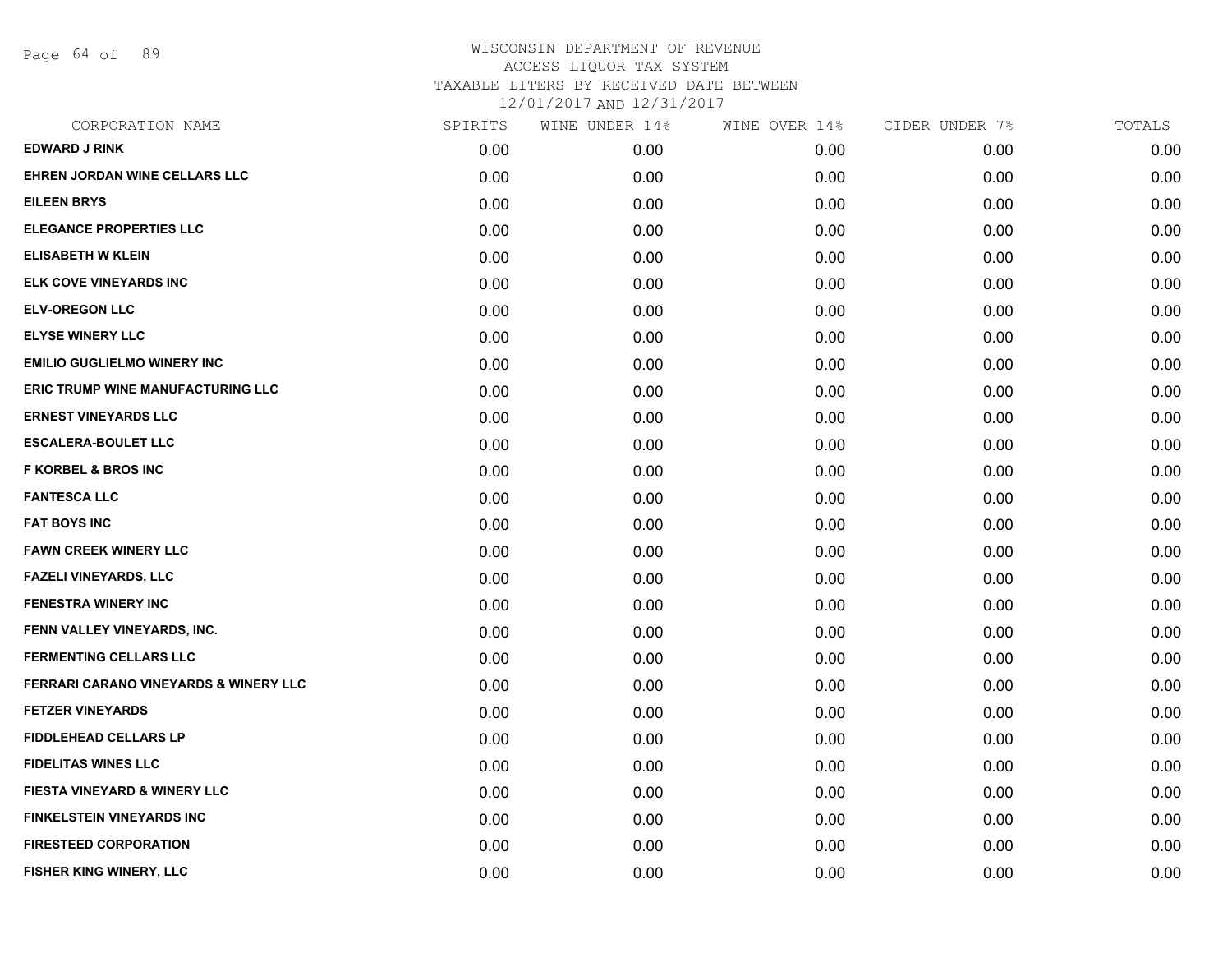Page 65 of 89

| CORPORATION NAME                               | SPIRITS | WINE UNDER 14% | WINE OVER 14% | CIDER UNDER 7% | TOTALS |
|------------------------------------------------|---------|----------------|---------------|----------------|--------|
| <b>FISHER VINEYARDS</b>                        | 0.00    | 0.00           | 0.00          | 0.00           | 0.00   |
| <b>FIVE VINES LLC</b>                          | 0.00    | 0.00           | 0.00          | 0.00           | 0.00   |
| <b>FLORA SPRINGS WINE COMPANY</b>              | 0.00    | 0.00           | 0.00          | 0.00           | 0.00   |
| FLOWERS VINEYARD AND WINERY, LLC               | 0.00    | 0.00           | 0.00          | 0.00           | 0.00   |
| <b>FLYING B VINEYARD LP</b>                    | 0.00    | 0.00           | 0.00          | 0.00           | 0.00   |
| FN CELLARS LLC                                 | 0.00    | 0.00           | 0.00          | 0.00           | 0.00   |
| <b>FOLEY ESTATES VINEYARD &amp; WINERY LLC</b> | 0.00    | 0.00           | 0.00          | 0.00           | 0.00   |
| <b>FOLEY FAMILY WINES INC</b>                  | 0.00    | 0.00           | 0.00          | 0.00           | 0.00   |
| <b>FOLEY FAMILY WINES INC</b>                  | 0.00    | 0.00           | 0.00          | 0.00           | 0.00   |
| <b>FOLIO WINE COMPANY LLC</b>                  | 0.00    | 0.00           | 0.00          | 0.00           | 0.00   |
| FORT ROSS VINEYARD & WINERY LLC                | 0.00    | 0.00           | 0.00          | 0.00           | 0.00   |
| <b>FOXEN VINEYARD INC</b>                      | 0.00    | 0.00           | 0.00          | 0.00           | 0.00   |
| <b>FRANCIS COPPOLA WINERY LLC</b>              | 0.00    | 0.00           | 0.00          | 0.00           | 0.00   |
| <b>FRANCISCAN VINEYARDS INC</b>                | 0.00    | 0.00           | 0.00          | 0.00           | 0.00   |
| <b>FRANK FAMILY VINEYARDS LLC</b>              | 0.00    | 0.00           | 0.00          | 0.00           | 0.00   |
| <b>FRED C SCHERRER</b>                         | 0.00    | 0.00           | 0.00          | 0.00           | 0.00   |
| <b>FREIXENET SONOMA CAVES INC</b>              | 0.00    | 0.00           | 0.00          | 0.00           | 0.00   |
| <b>FREY VINEYARDS LTD</b>                      | 0.00    | 0.00           | 0.00          | 0.00           | 0.00   |
| <b>FROGS LEAP WINERY</b>                       | 0.00    | 0.00           | 0.00          | 0.00           | 0.00   |
| <b>FROGTOWN CELLARS LLP</b>                    | 0.00    | 0.00           | 0.00          | 0.00           | 0.00   |
| FRUIT OF THE WOODS WINE CELLAR, INC.           | 0.00    | 0.00           | 0.00          | 0.00           | 0.00   |
| <b>FULCRUM WINES LLC</b>                       | 0.00    | 0.00           | 0.00          | 0.00           | 0.00   |
| <b>FULKERSON WINE CELLARS LLC</b>              | 0.00    | 0.00           | 0.00          | 0.00           | 0.00   |
| <b>FULLERTON WINES, INC</b>                    | 0.00    | 0.00           | 0.00          | 0.00           | 0.00   |
| <b>FURTHERMORE LLC</b>                         | 0.00    | 0.00           | 0.00          | 0.00           | 0.00   |
| <b>G GRAHAM WINES INC</b>                      | 0.00    | 0.00           | 0.00          | 0.00           | 0.00   |
| <b>GALENA CELLARS INC</b>                      | 0.00    | 0.00           | 0.00          | 0.00           | 0.00   |
| <b>GALLICA WINES LLC</b>                       | 0.00    | 0.00           | 0.00          | 0.00           | 0.00   |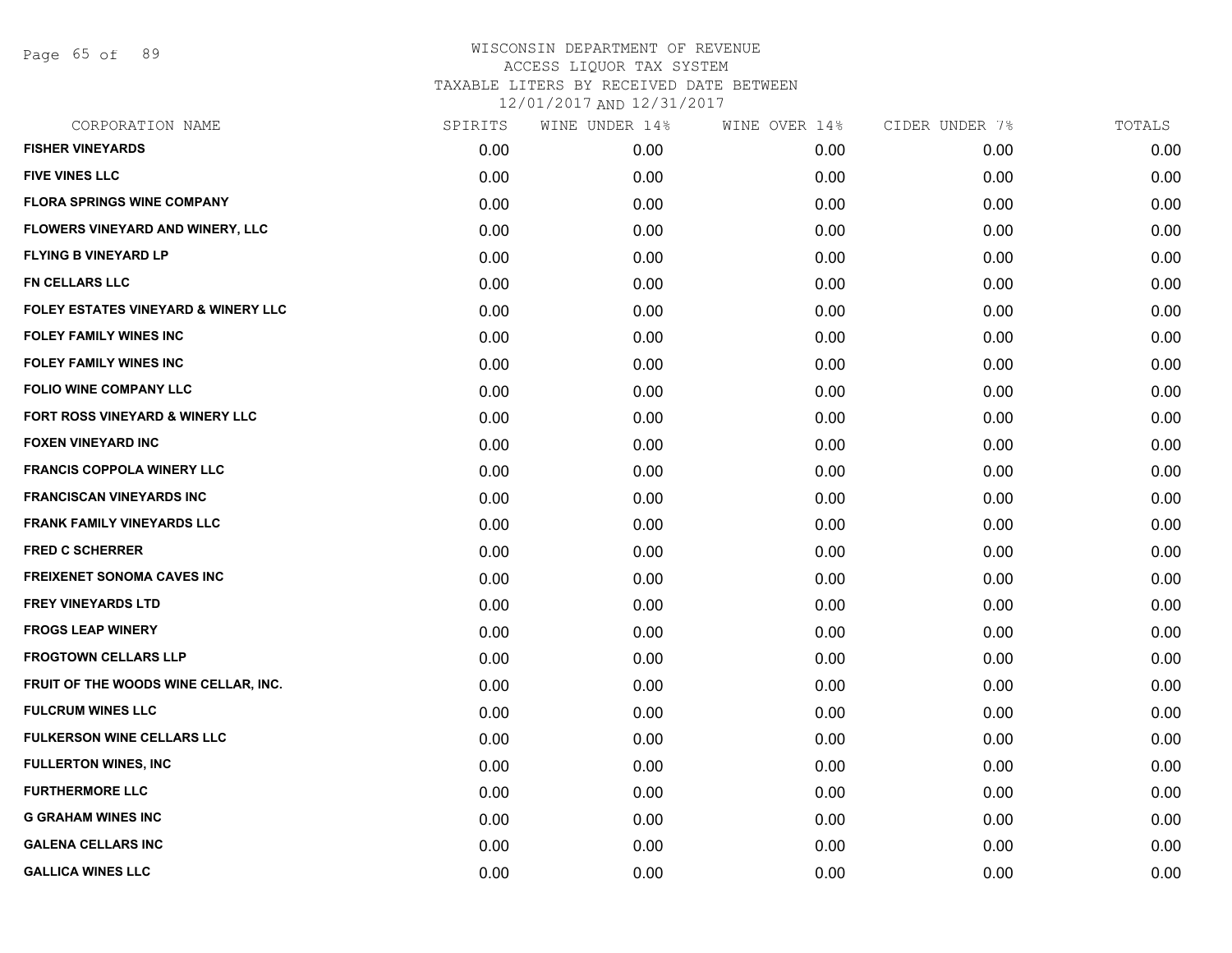# WISCONSIN DEPARTMENT OF REVENUE ACCESS LIQUOR TAX SYSTEM TAXABLE LITERS BY RECEIVED DATE BETWEEN

| CORPORATION NAME                                    | SPIRITS | WINE UNDER 14% | WINE OVER 14% | CIDER UNDER 7% | TOTALS |
|-----------------------------------------------------|---------|----------------|---------------|----------------|--------|
| <b>GAMBLE FAMILY VINEYARDS LLC</b>                  | 0.00    | 0.00           | 0.00          | 0.00           | 0.00   |
| <b>GARGIULO VINEYARD LLC</b>                        | 0.00    | 0.00           | 0.00          | 0.00           | 0.00   |
| <b>GARROD TRUST</b>                                 | 0.00    | 0.00           | 0.00          | 0.00           | 0.00   |
| <b>GARVIN HEIGHTS VINEYARDS, LLC</b>                | 0.00    | 0.00           | 0.00          | 0.00           | 0.00   |
| <b>GEARY MARKET INVESTMENT COMPANY LTD</b>          | 0.00    | 0.00           | 0.00          | 0.00           | 0.00   |
| <b>GEMSTONE VINEYARDS LLC</b>                       | 0.00    | 0.00           | 0.00          | 0.00           | 0.00   |
| <b>GENERATIONS OF SONOMA LLC</b>                    | 0.00    | 0.00           | 0.00          | 0.00           | 0.00   |
| <b>GENESEO PARTNERS LP</b>                          | 0.00    | 0.00           | 0.00          | 0.00           | 0.00   |
| <b>GEORGE O HENDRY</b>                              | 0.00    | 0.00           | 0.00          | 0.00           | 0.00   |
| <b>GERBER, GERBER &amp; GERBER DISCLAIMER TRUST</b> | 0.00    | 0.00           | 0.00          | 0.00           | 0.00   |
| <b>GF WINES LLC</b>                                 | 0.00    | 0.00           | 0.00          | 0.00           | 0.00   |
| <b>GIFT SERVICES INC</b>                            | 0.00    | 0.00           | 0.00          | 0.00           | 0.00   |
| <b>GLOBAL UNIVERSAL SRL</b>                         | 0.00    | 0.00           | 0.00          | 0.00           | 0.00   |
| <b>GOLDIN INVESTMENT II INC</b>                     | 0.00    | 0.00           | 0.00          | 0.00           | 0.00   |
| <b>GOLDRIDGEPINOT.COM LLC</b>                       | 0.00    | 0.00           | 0.00          | 0.00           | 0.00   |
| <b>GOOD FOUNDATIONS INC</b>                         | 0.00    | 0.00           | 0.00          | 0.00           | 0.00   |
| <b>GOOSE RIDGE LLC</b>                              | 0.00    | 0.00           | 0.00          | 0.00           | 0.00   |
| <b>GRAPE VISIONS LLC</b>                            | 0.00    | 0.00           | 0.00          | 0.00           | 0.00   |
| <b>GRAPESEED WINE FUND LLC</b>                      | 0.00    | 0.00           | 0.00          | 0.00           | 0.00   |
| <b>GRASSINI FAMILY VINEYARDS LLC</b>                | 0.00    | 0.00           | 0.00          | 0.00           | 0.00   |
| <b>GREEN FAMILY WINERY LLC</b>                      | 0.00    | 0.00           | 0.00          | 0.00           | 0.00   |
| <b>GREG SANDERS</b>                                 | 0.00    | 0.00           | 0.00          | 0.00           | 0.00   |
| <b>GRGICH HILLS CELLAR</b>                          | 0.00    | 0.00           | 0.00          | 0.00           | 0.00   |
| <b>GRIEB OPTIMAL WINECRAFTING LLC</b>               | 0.00    | 0.00           | 0.00          | 0.00           | 0.00   |
| <b>GROTH VINEYARDS &amp; WINERY LLC</b>             | 0.00    | 0.00           | 0.00          | 0.00           | 0.00   |
| <b>GULLETT &amp; GULLETT</b>                        | 0.00    | 0.00           | 0.00          | 0.00           | 0.00   |
| H DE V LLC                                          | 0.00    | 0.00           | 0.00          | 0.00           | 0.00   |
| <b>HAFNER VINEYARD LLC</b>                          | 0.00    | 0.00           | 0.00          | 0.00           | 0.00   |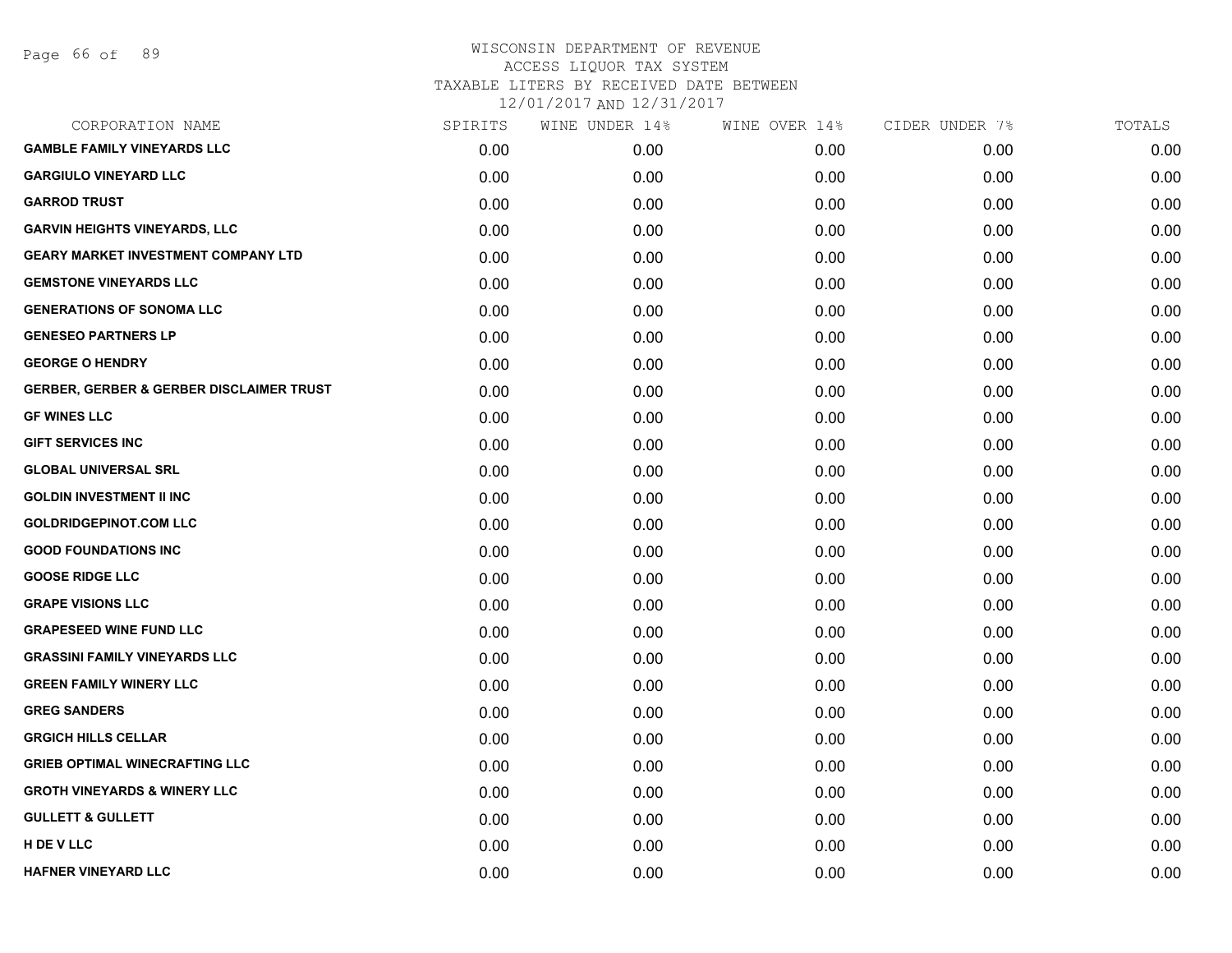Page 67 of 89

# WISCONSIN DEPARTMENT OF REVENUE ACCESS LIQUOR TAX SYSTEM TAXABLE LITERS BY RECEIVED DATE BETWEEN

| CORPORATION NAME                      | SPIRITS | WINE UNDER 14% | WINE OVER 14% | CIDER UNDER 7% | TOTALS |
|---------------------------------------|---------|----------------|---------------|----------------|--------|
| <b>HAGAFEN CELLARS INC</b>            | 0.00    | 0.00           | 0.00          | 0.00           | 0.00   |
| <b>HAHN ESTATE</b>                    | 0.00    | 0.00           | 0.00          | 0.00           | 0.00   |
| <b>HALF KRAKT LLC</b>                 | 0.00    | 0.00           | 0.00          | 0.00           | 0.00   |
| <b>HALF MOON HILL LLC</b>             | 0.00    | 0.00           | 0.00          | 0.00           | 0.00   |
| <b>HALL WINES LLC</b>                 | 0.00    | 0.00           | 0.00          | 0.00           | 0.00   |
| <b>HALTER WINERY LLC</b>              | 0.00    | 0.00           | 0.00          | 0.00           | 0.00   |
| HAMEL FAMILY WINES LLC                | 0.00    | 0.00           | 0.00          | 0.00           | 0.00   |
| <b>HAMMLER WINE CORP</b>              | 0.00    | 0.00           | 0.00          | 0.00           | 0.00   |
| HANDLEY CELLARS LIMITED PARTNERSHIP   | 0.00    | 0.00           | 0.00          | 0.00           | 0.00   |
| <b>HANNA WINERY INC</b>               | 0.00    | 0.00           | 0.00          | 0.00           | 0.00   |
| <b>HARALD TOMESCH</b>                 | 0.00    | 0.00           | 0.00          | 0.00           | 0.00   |
| <b>HARBOR RIDGE WINERY INC.</b>       | 0.00    | 0.00           | 0.00          | 0.00           | 0.00   |
| <b>HARLAN ESTATE WINERY INC</b>       | 0.00    | 0.00           | 0.00          | 0.00           | 0.00   |
| <b>HARMELL CELLARS LLC</b>            | 0.00    | 0.00           | 0.00          | 0.00           | 0.00   |
| <b>HARRIS &amp; HARRIS</b>            | 0.00    | 0.00           | 0.00          | 0.00           | 0.00   |
| <b>HARRY &amp; DAVID HOLDINGS INC</b> | 0.00    | 0.00           | 0.00          | 0.00           | 0.00   |
| <b>HARTWELL VINEYARDS LLC</b>         | 0.00    | 0.00           | 0.00          | 0.00           | 0.00   |
| <b>HAWKES LLC</b>                     | 0.00    | 0.00           | 0.00          | 0.00           | 0.00   |
| <b>HDD LLC</b>                        | 0.00    | 0.00           | 0.00          | 0.00           | 0.00   |
| <b>HEITZ WINE CELLARS</b>             | 0.00    | 0.00           | 0.00          | 0.00           | 0.00   |
| <b>HEMISPHERE WINE COMPANY INC</b>    | 0.00    | 0.00           | 0.00          | 0.00           | 0.00   |
| <b>HEMISPHERES LLC</b>                | 0.00    | 0.00           | 0.00          | 0.00           | 0.00   |
| <b>HERB LAMB VINEYARDS, LLC</b>       | 0.00    | 0.00           | 0.00          | 0.00           | 0.00   |
| <b>HERDIE BAISDEN</b>                 | 0.00    | 0.00           | 0.00          | 0.00           | 0.00   |
| <b>HERON HILL VINEYARDS INC</b>       | 0.00    | 0.00           | 0.00          | 0.00           | 0.00   |
| <b>HERRERA &amp; HERRERA</b>          | 0.00    | 0.00           | 0.00          | 0.00           | 0.00   |
| <b>HESTAN VINEYARDS LLC</b>           | 0.00    | 0.00           | 0.00          | 0.00           | 0.00   |
| HIDDEN RIDGE VINEYARD LLC             | 0.00    | 0.00           | 0.00          | 0.00           | 0.00   |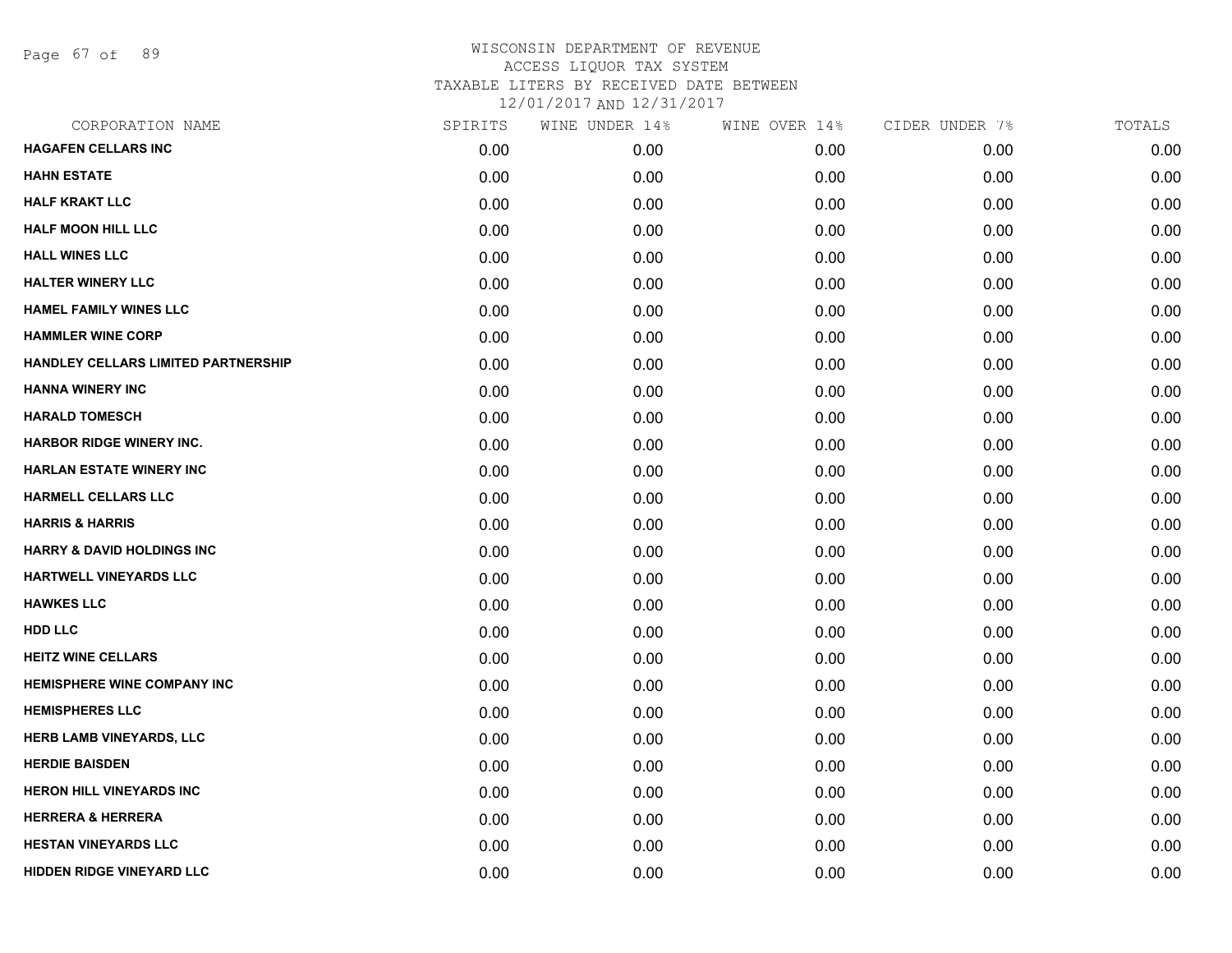Page 68 of 89

| CORPORATION NAME                      | SPIRITS | WINE UNDER 14% | WINE OVER 14% | CIDER UNDER 7% | TOTALS |
|---------------------------------------|---------|----------------|---------------|----------------|--------|
| <b>HILL ESTATES INC</b>               | 0.00    | 0.00           | 0.00          | 0.00           | 0.00   |
| <b>HIRSCH WINERY LLC</b>              | 0.00    | 0.00           | 0.00          | 0.00           | 0.00   |
| <b>HOFFMAN AND HOFFMAN</b>            | 0.00    | 0.00           | 0.00          | 0.00           | 0.00   |
| HOLLYS HILL VINEYARDS LLC             | 0.00    | 0.00           | 0.00          | 0.00           | 0.00   |
| HONIG VINEYARD AND WINERY LLC         | 0.00    | 0.00           | 0.00          | 0.00           | 0.00   |
| <b>HOPE WINE LLC</b>                  | 0.00    | 0.00           | 0.00          | 0.00           | 0.00   |
| <b>HOUDINI INC</b>                    | 0.00    | 0.00           | 0.00          | 0.00           | 0.00   |
| HOURGLASS WINE COMPANY INC            | 0.00    | 0.00           | 0.00          | 0.00           | 0.00   |
| <b>HUNEEUS VINTNERS LLC</b>           | 0.00    | 0.00           | 0.00          | 0.00           | 0.00   |
| HUNT COUNTRY VINEYARDS LLC            | 0.00    | 0.00           | 0.00          | 0.00           | 0.00   |
| <b>HUSCH VINEYARDS INC</b>            | 0.00    | 0.00           | 0.00          | 0.00           | 0.00   |
| <b>INCEPTION WINES LLC</b>            | 0.00    | 0.00           | 0.00          | 0.00           | 0.00   |
| <b>INMAN FAMILY WINES LLC</b>         | 0.00    | 0.00           | 0.00          | 0.00           | 0.00   |
| <b>INVESTOR'S OF AMERICA LP</b>       | 0.00    | 0.00           | 0.00          | 0.00           | 0.00   |
| <b>IRON HORSE VINEYARDS LP</b>        | 0.00    | 0.00           | 0.00          | 0.00           | 0.00   |
| <b>ISENHOWER CELLARS LLC</b>          | 0.00    | 0.00           | 0.00          | 0.00           | 0.00   |
| <b>ISLAND ORCHARD CIDER LLC</b>       | 0.00    | 0.00           | 0.00          | 0.00           | 0.00   |
| <b>ISR VINEYARDS ASSOCIATION</b>      | 0.00    | 0.00           | 0.00          | 0.00           | 0.00   |
| <b>J CELLARS INVESTMENTS LLC</b>      | 0.00    | 0.00           | 0.00          | 0.00           | 0.00   |
| <b>J LOHR WINERY CORP</b>             | 0.00    | 0.00           | 0.00          | 0.00           | 0.00   |
| <b>J PEDRONCELLI WINERY</b>           | 0.00    | 0.00           | 0.00          | 0.00           | 0.00   |
| <b>J RICKARDS WINERY LLC</b>          | 0.00    | 0.00           | 0.00          | 0.00           | 0.00   |
| <b>J.W. THOMAS LLC</b>                | 0.00    | 0.00           | 0.00          | 0.00           | 0.00   |
| <b>J3 WINE PARTNERS LLC</b>           | 0.00    | 0.00           | 0.00          | 0.00           | 0.00   |
| JACK JOHN INVESTMENTS INC             | 0.00    | 0.00           | 0.00          | 0.00           | 0.00   |
| <b>JACKSON FAMILY WINES INC</b>       | 0.00    | 0.00           | 0.00          | 0.00           | 0.00   |
| <b>JACKSON WINE LLC</b>               | 0.00    | 0.00           | 0.00          | 0.00           | 0.00   |
| <b>JACKSON WINERY &amp; VINEYARDS</b> | 0.00    | 0.00           | 0.00          | 0.00           | 0.00   |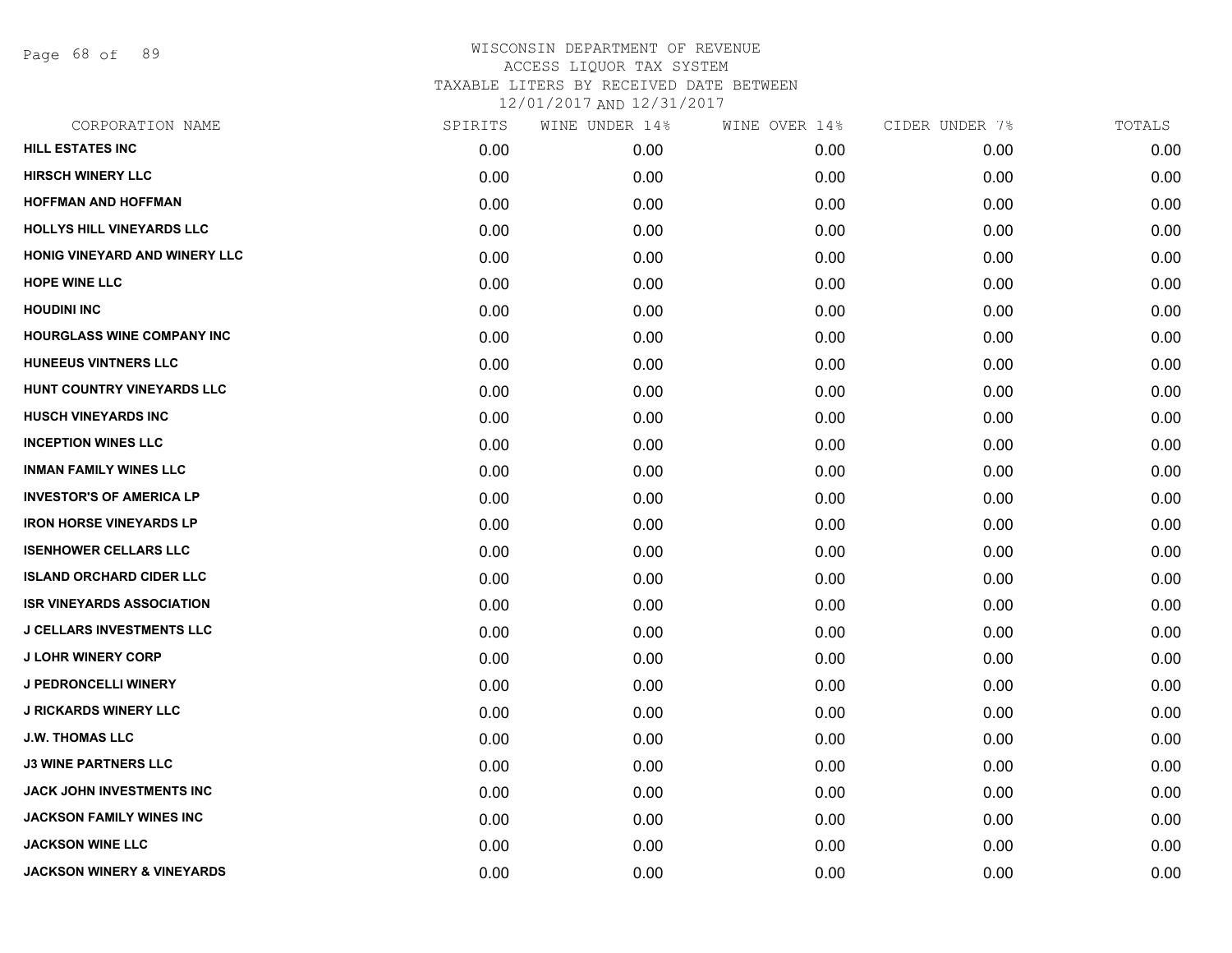Page 69 of 89

| CORPORATION NAME                     | SPIRITS | WINE UNDER 14% | WINE OVER 14% | CIDER UNDER 7% | TOTALS |
|--------------------------------------|---------|----------------|---------------|----------------|--------|
| <b>JACUZZI FAMILY VINEYARDS LLC</b>  | 0.00    | 0.00           | 0.00          | 0.00           | 0.00   |
| <b>JAM CELLARS INC</b>               | 0.00    | 0.00           | 0.00          | 0.00           | 0.00   |
| <b>JAMES L LAMBERT</b>               | 0.00    | 0.00           | 0.00          | 0.00           | 0.00   |
| <b>JAMES P PROSSER</b>               | 0.00    | 0.00           | 0.00          | 0.00           | 0.00   |
| <b>JASON STEVE RAY</b>               | 0.00    | 0.00           | 0.00          | 0.00           | 0.00   |
| <b>JB GEORGE LLC</b>                 | 0.00    | 0.00           | 0.00          | 0.00           | 0.00   |
| <b>JC CELLARS INC</b>                | 0.00    | 0.00           | 0.00          | 0.00           | 0.00   |
| <b>JEFFERY M GORDON</b>              | 0.00    | 0.00           | 0.00          | 0.00           | 0.00   |
| <b>JEFFREY L STOEGER</b>             | 0.00    | 0.00           | 0.00          | 0.00           | 0.00   |
| <b>JENNIFER L JACKSON-HARTFORD</b>   | 0.00    | 0.00           | 0.00          | 0.00           | 0.00   |
| <b>JESSUP CELLARS HOLDING CO LLC</b> | 0.00    | 0.00           | 0.00          | 0.00           | 0.00   |
| <b>JM CELLARS COMPANY</b>            | 0.00    | 0.00           | 0.00          | 0.00           | 0.00   |
| <b>J-NH WINE GROUP LLC</b>           | 0.00    | 0.00           | 0.00          | 0.00           | 0.00   |
| JOHN ANTHONY VINEYARDS LLC           | 0.00    | 0.00           | 0.00          | 0.00           | 0.00   |
| <b>JOHN E NICOLOZAKES</b>            | 0.00    | 0.00           | 0.00          | 0.00           | 0.00   |
| <b>JOHN M STEWART</b>                | 0.00    | 0.00           | 0.00          | 0.00           | 0.00   |
| <b>JONATHAN DALE</b>                 | 0.00    | 0.00           | 0.00          | 0.00           | 0.00   |
| <b>JONES FAMILY WINERY LLC</b>       | 0.00    | 0.00           | 0.00          | 0.00           | 0.00   |
| <b>JORNY'S END LLC</b>               | 0.00    | 0.00           | 0.00          | 0.00           | 0.00   |
| <b>JOSEPH ALEXANDER VILLICANA II</b> | 0.00    | 0.00           | 0.00          | 0.00           | 0.00   |
| <b>JOSEPH CALLOW</b>                 | 0.00    | 0.00           | 0.00          | 0.00           | 0.00   |
| <b>JOSEPH CALLOW</b>                 | 0.00    | 0.00           | 0.00          | 0.00           | 0.00   |
| JOSEPH PHELPS VINEYARDS LLC          | 0.00    | 0.00           | 0.00          | 0.00           | 0.00   |
| <b>JOSEPH STALLER</b>                | 0.00    | 0.00           | 0.00          | 0.00           | 0.00   |
| <b>JOSEPH WYNIMKO</b>                | 0.00    | 0.00           | 0.00          | 0.00           | 0.00   |
| <b>JOYCE VINEYARDS LLC</b>           | 0.00    | 0.00           | 0.00          | 0.00           | 0.00   |
| <b>JRV LLC</b>                       | 0.00    | 0.00           | 0.00          | 0.00           | 0.00   |
| JUDD FAMILY VINEYARDS LP             | 0.00    | 0.00           | 0.00          | 0.00           | 0.00   |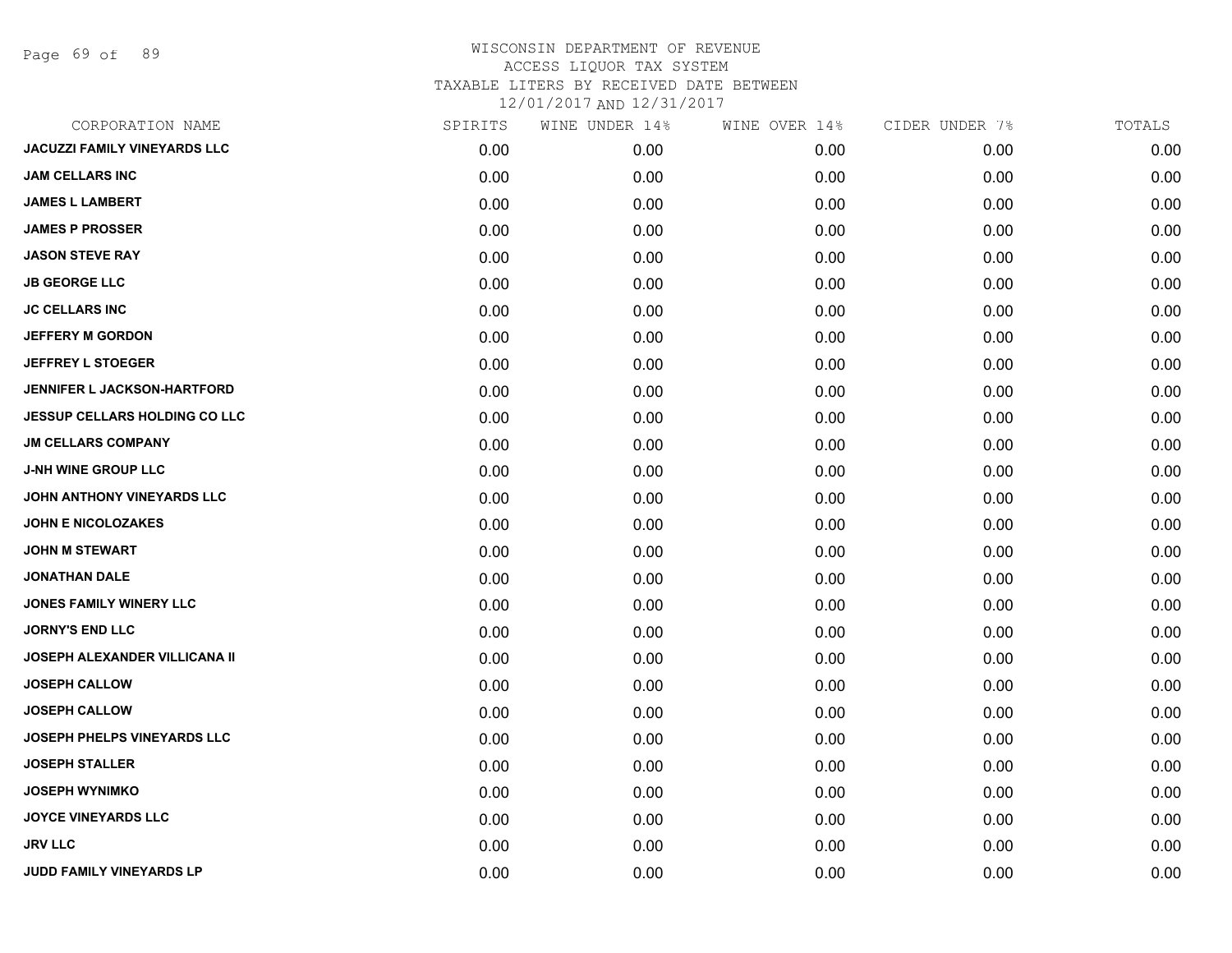Page 70 of 89

| CORPORATION NAME                         | SPIRITS | WINE UNDER 14% | WINE OVER 14% | CIDER UNDER 7% | TOTALS |
|------------------------------------------|---------|----------------|---------------|----------------|--------|
| <b>JULIE A ANDRZEJCZAK</b>               | 0.00    | 0.00           | 0.00          | 0.00           | 0.00   |
| <b>JUSTIN VINEYARDS &amp; WINERY LLC</b> | 0.00    | 0.00           | 0.00          | 0.00           | 0.00   |
| <b>JVW CORPORATION</b>                   | 0.00    | 0.00           | 0.00          | 0.00           | 0.00   |
| <b>K VINTNERS LLC</b>                    | 0.00    | 0.00           | 0.00          | 0.00           | 0.00   |
| <b>KACHINA CELLARS LLC</b>               | 0.00    | 0.00           | 0.00          | 0.00           | 0.00   |
| <b>KAMEN WINES LLC</b>                   | 0.00    | 0.00           | 0.00          | 0.00           | 0.00   |
| <b>KANGARU ENTERPRISES LLC</b>           | 0.00    | 0.00           | 0.00          | 0.00           | 0.00   |
| <b>KB WINES LLC</b>                      | 0.00    | 0.00           | 0.00          | 0.00           | 0.00   |
| <b>KEEVER VINEYARDS LLC</b>              | 0.00    | 0.00           | 0.00          | 0.00           | 0.00   |
| <b>KEN BROWN WINES LLC</b>               | 0.00    | 0.00           | 0.00          | 0.00           | 0.00   |
| <b>KENEFICK RANCHES WINERY LLC</b>       | 0.00    | 0.00           | 0.00          | 0.00           | 0.00   |
| <b>KENT HUMPHREY</b>                     | 0.00    | 0.00           | 0.00          | 0.00           | 0.00   |
| <b>KENWARD FAMILY VINEYARDS, LLC</b>     | 0.00    | 0.00           | 0.00          | 0.00           | 0.00   |
| <b>KENZO ESTATE INC</b>                  | 0.00    | 0.00           | 0.00          | 0.00           | 0.00   |
| <b>KERWIN ESTATE LLC</b>                 | 0.00    | 0.00           | 0.00          | 0.00           | 0.00   |
| <b>KESTREL PROPERTIES LLC</b>            | 0.00    | 0.00           | 0.00          | 0.00           | 0.00   |
| <b>KING ESTATE WINERY LP</b>             | 0.00    | 0.00           | 0.00          | 0.00           | 0.00   |
| KISTLER VINEYARDS, LLC                   | 0.00    | 0.00           | 0.00          | 0.00           | 0.00   |
| <b>KLEIN FOODS INC</b>                   | 0.00    | 0.00           | 0.00          | 0.00           | 0.00   |
| <b>KNIGHTS BRIDGE WINERY LLC</b>         | 0.00    | 0.00           | 0.00          | 0.00           | 0.00   |
| <b>KOEHLER WINERY LLC</b>                | 0.00    | 0.00           | 0.00          | 0.00           | 0.00   |
| <b>KONSTANTIN D FRANK &amp; SONS</b>     | 0.00    | 0.00           | 0.00          | 0.00           | 0.00   |
| <b>KOPRI INC</b>                         | 0.00    | 0.00           | 0.00          | 0.00           | 0.00   |
| <b>KRUPP BROTHERS LLC</b>                | 0.00    | 0.00           | 0.00          | 0.00           | 0.00   |
| <b>KSSM LLC</b>                          | 0.00    | 0.00           | 0.00          | 0.00           | 0.00   |
| <b>KT WINECO LLC</b>                     | 0.00    | 0.00           | 0.00          | 0.00           | 0.00   |
| <b>KULETO VILLA LLC</b>                  | 0.00    | 0.00           | 0.00          | 0.00           | 0.00   |
| <b>KUNDE ENTERPRISES INC</b>             | 0.00    | 0.00           | 0.00          | 0.00           | 0.00   |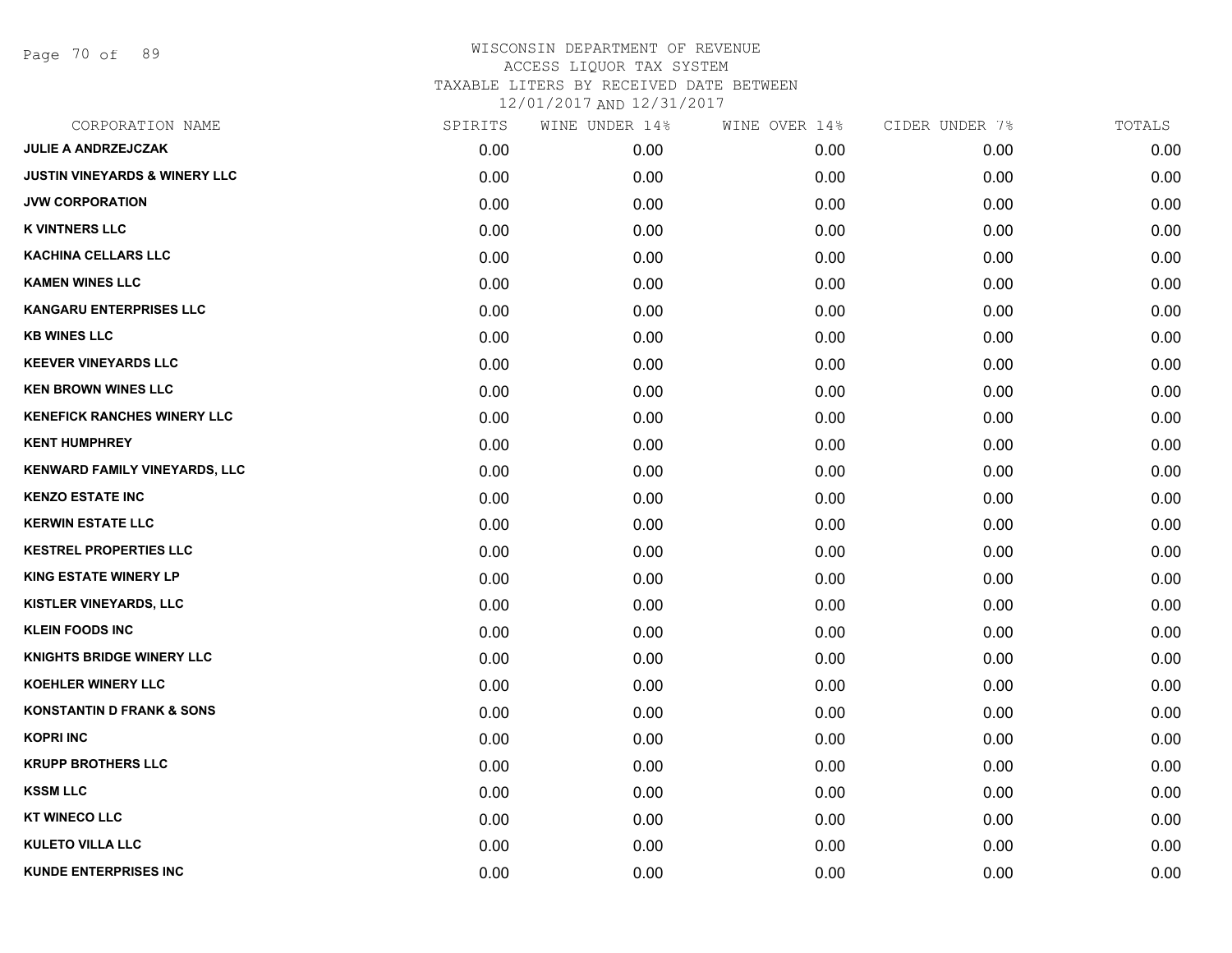Page 71 of 89

| CORPORATION NAME                                  | SPIRITS | WINE UNDER 14% | WINE OVER 14% | CIDER UNDER 7% | TOTALS |
|---------------------------------------------------|---------|----------------|---------------|----------------|--------|
| KUVEE, INC.                                       | 0.00    | 0.00           | 0.00          | 0.00           | 0.00   |
| <b>L C WINE</b>                                   | 0.00    | 0.00           | 0.00          | 0.00           | 0.00   |
| L FOPPIANO WINE CO INC                            | 0.00    | 0.00           | 0.00          | 0.00           | 0.00   |
| <b>L18 WINES LLC</b>                              | 0.00    | 0.00           | 0.00          | 0.00           | 0.00   |
| <b>LADERA WINERY LLC</b>                          | 0.00    | 0.00           | 0.00          | 0.00           | 0.00   |
| <b>LAETITIA VINEYARD &amp; WINERY INC</b>         | 0.00    | 0.00           | 0.00          | 0.00           | 0.00   |
| <b>LAGUNA OAKS VINEYARD &amp; WINERY INC</b>      | 0.00    | 0.00           | 0.00          | 0.00           | 0.00   |
| <b>LAIL VINEYARDS LLC</b>                         | 0.00    | 0.00           | 0.00          | 0.00           | 0.00   |
| <b>LAIRD FAMILY ESTATE LLC</b>                    | 0.00    | 0.00           | 0.00          | 0.00           | 0.00   |
| <b>LAKE NOKOMIS CRANBERRIES INC</b>               | 0.00    | 0.00           | 0.00          | 0.00           | 0.00   |
| <b>LAMBERT BRIDGE WINERY INC</b>                  | 0.00    | 0.00           | 0.00          | 0.00           | 0.00   |
| <b>LANCASTER ESTATE VINEYARD &amp; WINERY LLC</b> | 0.00    | 0.00           | 0.00          | 0.00           | 0.00   |
| <b>LANGE WINERY LLC</b>                           | 0.00    | 0.00           | 0.00          | 0.00           | 0.00   |
| <b>LANGETWINS WINE CO INC</b>                     | 0.00    | 0.00           | 0.00          | 0.00           | 0.00   |
| <b>LARKMEAD VINEYARDS INC</b>                     | 0.00    | 0.00           | 0.00          | 0.00           | 0.00   |
| <b>LARSON &amp; LARSON</b>                        | 0.00    | 0.00           | 0.00          | 0.00           | 0.00   |
| <b>LARSON FAMILY WINERY INC</b>                   | 0.00    | 0.00           | 0.00          | 0.00           | 0.00   |
| <b>LASSETER FAMILY WINERY LLC</b>                 | 0.00    | 0.00           | 0.00          | 0.00           | 0.00   |
| <b>LATITUDE BEVERAGE COMPANY</b>                  | 0.00    | 0.00           | 0.00          | 0.00           | 0.00   |
| LAUTENBACH'S ORCHARD COUNTRY INC                  | 0.00    | 0.00           | 0.00          | 0.00           | 0.00   |
| <b>LAVA SPRINGS INC</b>                           | 0.00    | 0.00           | 0.00          | 0.00           | 0.00   |
| <b>LAW ESTATE WINES</b>                           | 0.00    | 0.00           | 0.00          | 0.00           | 0.00   |
| <b>LAWER FAMILY WINERY INC</b>                    | 0.00    | 0.00           | 0.00          | 0.00           | 0.00   |
| LE CEP II INC                                     | 0.00    | 0.00           | 0.00          | 0.00           | 0.00   |
| <b>LEAL VINEYARDS INC</b>                         | 0.00    | 0.00           | 0.00          | 0.00           | 0.00   |
| LEFT COAST CELLARS LLC                            | 0.00    | 0.00           | 0.00          | 0.00           | 0.00   |
| <b>LEMELSON WINERY LLC</b>                        | 0.00    | 0.00           | 0.00          | 0.00           | 0.00   |
| <b>LEONARDINI FAMILY WINERY LLC</b>               | 0.00    | 0.00           | 0.00          | 0.00           | 0.00   |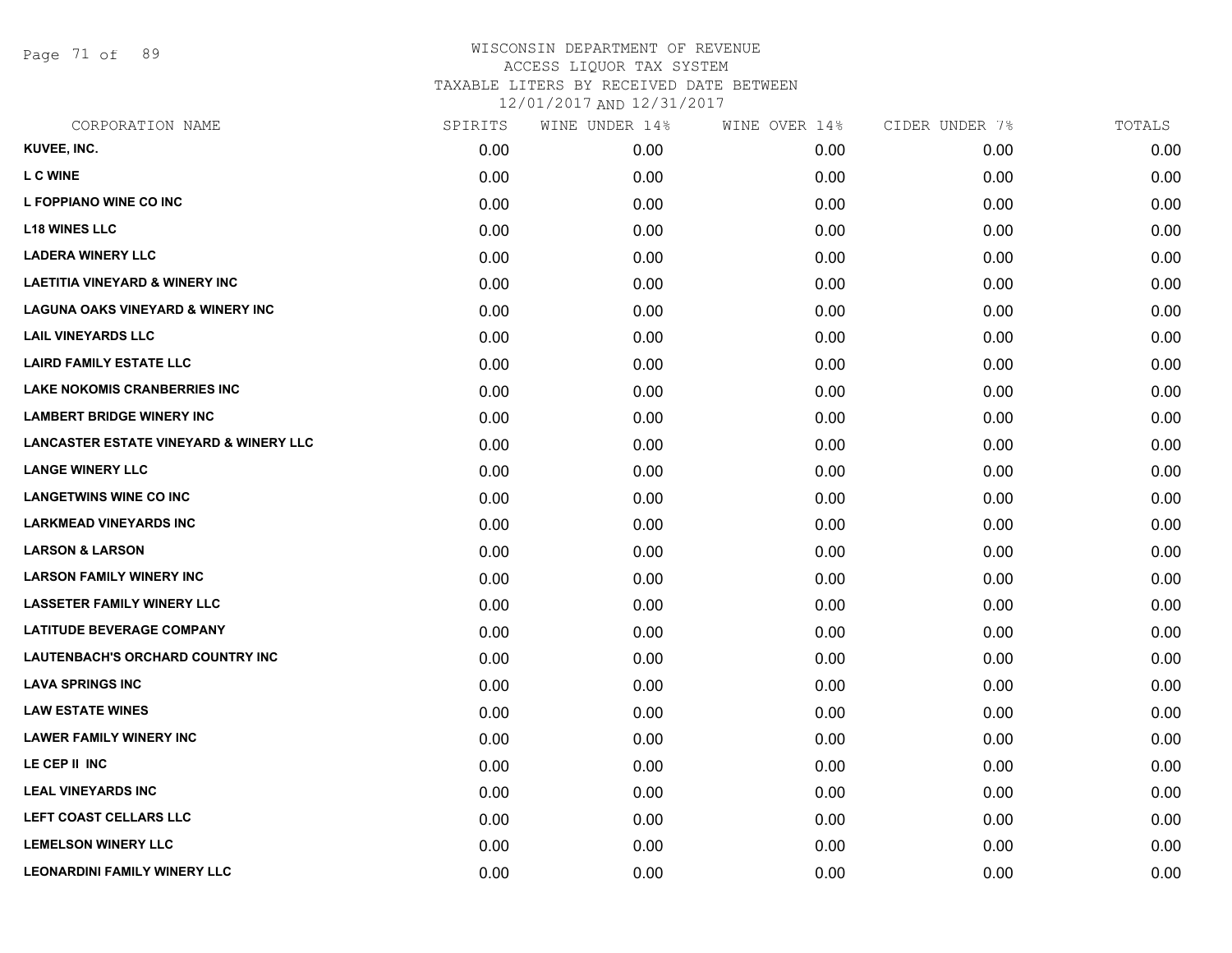Page 72 of 89

| CORPORATION NAME                          | SPIRITS | WINE UNDER 14% | WINE OVER 14% | CIDER UNDER 7% | TOTALS |
|-------------------------------------------|---------|----------------|---------------|----------------|--------|
| <b>LEONESSE CELLARS LLC</b>               | 0.00    | 0.00           | 0.00          | 0.00           | 0.00   |
| <b>LEONETTI CELLAR LLC</b>                | 0.00    | 0.00           | 0.00          | 0.00           | 0.00   |
| <b>LEVIATHAN WINE COMPANY LLC</b>         | 0.00    | 0.00           | 0.00          | 0.00           | 0.00   |
| LIFE IS SHORT! LLC                        | 0.00    | 0.00           | 0.00          | 0.00           | 0.00   |
| <b>LIMERICK LANE CELLARS INC</b>          | 0.00    | 0.00           | 0.00          | 0.00           | 0.00   |
| <b>LION NATHAN USA INC</b>                | 0.00    | 0.00           | 0.00          | 0.00           | 0.00   |
| <b>LIONS PEAK</b>                         | 0.00    | 0.00           | 0.00          | 0.00           | 0.00   |
| <b>LLOYD W DAVIS</b>                      | 0.00    | 0.00           | 0.00          | 0.00           | 0.00   |
| <b>LOBO WINES LLC</b>                     | 0.00    | 0.00           | 0.00          | 0.00           | 0.00   |
| <b>LONG MEADOW RANCH WINERY INC</b>       | 0.00    | 0.00           | 0.00          | 0.00           | 0.00   |
| <b>LONG SHADOWS VINTNERS LLC</b>          | 0.00    | 0.00           | 0.00          | 0.00           | 0.00   |
| <b>LONGBOARD VINEYARDS LLC</b>            | 0.00    | 0.00           | 0.00          | 0.00           | 0.00   |
| <b>LONGORIA &amp; LONGORIA</b>            | 0.00    | 0.00           | 0.00          | 0.00           | 0.00   |
| <b>LONZ WINERY INC</b>                    | 0.00    | 0.00           | 0.00          | 0.00           | 0.00   |
| <b>LORIMAR WINERY INC</b>                 | 0.00    | 0.00           | 0.00          | 0.00           | 0.00   |
| <b>LOST ISLAND WINE LLC</b>               | 0.00    | 0.00           | 0.00          | 0.00           | 0.00   |
| <b>LOUIDAR LLC</b>                        | 0.00    | 0.00           | 0.00          | 0.00           | 0.00   |
| <b>LOWDEN SCHOOLHOUSE CORPORATION</b>     | 0.00    | 0.00           | 0.00          | 0.00           | 0.00   |
| <b>LUCAS &amp; LEWELLEN VINEYARDS INC</b> | 0.00    | 0.00           | 0.00          | 0.00           | 0.00   |
| <b>LUNA VINEYARDS INC</b>                 | 0.00    | 0.00           | 0.00          | 0.00           | 0.00   |
| <b>LYNFRED WINERY INC</b>                 | 0.00    | 0.00           | 0.00          | 0.00           | 0.00   |
| <b>LYNMAR WINERY LLC</b>                  | 0.00    | 0.00           | 0.00          | 0.00           | 0.00   |
| <b>M &amp; J MONDAVI FAMILY LLC</b>       | 0.00    | 0.00           | 0.00          | 0.00           | 0.00   |
| <b>M.A.C. WINES, LLC</b>                  | 0.00    | 0.00           | 0.00          | 0.00           | 0.00   |
| <b>MADRIGAL FAMILY WINERY LLC</b>         | 0.00    | 0.00           | 0.00          | 0.00           | 0.00   |
| <b>MADRONA VINEYARDS LP</b>               | 0.00    | 0.00           | 0.00          | 0.00           | 0.00   |
| <b>MAKK WINE LLC</b>                      | 0.00    | 0.00           | 0.00          | 0.00           | 0.00   |
| <b>MANO'S INC</b>                         | 0.00    | 0.00           | 0.00          | 0.00           | 0.00   |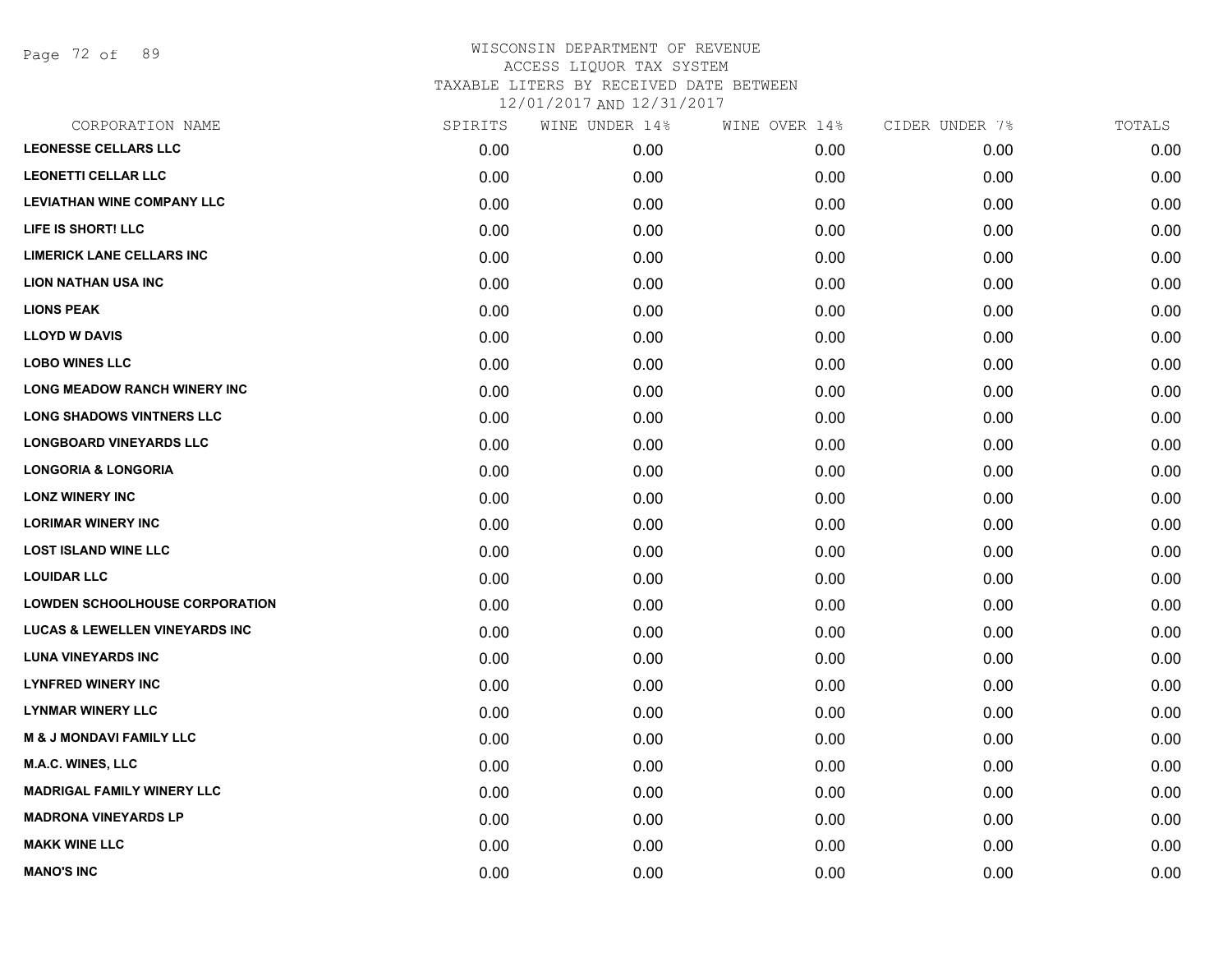| CORPORATION NAME                               | SPIRITS | WINE UNDER 14% | WINE OVER 14% | CIDER UNDER 7% | TOTALS |
|------------------------------------------------|---------|----------------|---------------|----------------|--------|
| <b>MARGERUM WINE COMPANY INC</b>               | 0.00    | 0.00           | 0.00          | 0.00           | 0.00   |
| <b>MARIA A KLEIN</b>                           | 0.00    | 0.00           | 0.00          | 0.00           | 0.00   |
| <b>MARIETTA CELLARS INC</b>                    | 0.00    | 0.00           | 0.00          | 0.00           | 0.00   |
| <b>MARION J WEGLARZ AND MARLYS A BOCK PTRS</b> | 0.00    | 0.00           | 0.00          | 0.00           | 0.00   |
| <b>MARK HEROLD</b>                             | 0.00    | 0.00           | 0.00          | 0.00           | 0.00   |
| <b>MARKHAM VINEYARDS</b>                       | 0.00    | 0.00           | 0.00          | 0.00           | 0.00   |
| <b>MARTIN E SELL</b>                           | 0.00    | 0.00           | 0.00          | 0.00           | 0.00   |
| <b>MARTIN RAY WINERY INC</b>                   | 0.00    | 0.00           | 0.00          | 0.00           | 0.00   |
| <b>MARTINELLI WINERY INC</b>                   | 0.00    | 0.00           | 0.00          | 0.00           | 0.00   |
| <b>MATHY WINERY LLC</b>                        | 0.00    | 0.00           | 0.00          | 0.00           | 0.00   |
| <b>MATT PREIS</b>                              | 0.00    | 0.00           | 0.00          | 0.00           | 0.00   |
| <b>MATTHEW RICK</b>                            | 0.00    | 0.00           | 0.00          | 0.00           | 0.00   |
| <b>MATTHIAS A PIPPIG &amp; JAMIE M KINSER</b>  | 0.00    | 0.00           | 0.00          | 0.00           | 0.00   |
| <b>MAUI WINE LTD</b>                           | 0.00    | 0.00           | 0.00          | 0.00           | 0.00   |
| <b>MAURITSON FAMILY WINERY</b>                 | 0.00    | 0.00           | 0.00          | 0.00           | 0.00   |
| <b>MAYACAMAS VINEYARDS INC</b>                 | 0.00    | 0.00           | 0.00          | 0.00           | 0.00   |
| <b>MAYNARD J KEENAN</b>                        | 0.00    | 0.00           | 0.00          | 0.00           | 0.00   |
| <b>MCILQUHAM LLC</b>                           | 0.00    | 0.00           | 0.00          | 0.00           | 0.00   |
| <b>MCKAHN FAMILY CELLARS, LLC</b>              | 0.00    | 0.00           | 0.00          | 0.00           | 0.00   |
| <b>MCMENAMINS INC</b>                          | 0.00    | 0.00           | 0.00          | 0.00           | 0.00   |
| <b>MCNAB RIDGE WINERY LLC</b>                  | 0.00    | 0.00           | 0.00          | 0.00           | 0.00   |
| <b>MELROSE CELLARS LLC</b>                     | 0.00    | 0.00           | 0.00          | 0.00           | 0.00   |
| <b>MELVILLE VINEYARDS SOUTH LLC</b>            | 0.00    | 0.00           | 0.00          | 0.00           | 0.00   |
| <b>MENDOCINO WINE GROUP LLC</b>                | 0.00    | 0.00           | 0.00          | 0.00           | 0.00   |
| <b>MER ET SOLEIL LLC</b>                       | 0.00    | 0.00           | 0.00          | 0.00           | 0.00   |
| <b>MERCER WINE ESTATES LLC</b>                 | 0.00    | 0.00           | 0.00          | 0.00           | 0.00   |
| <b>MEREDITH VINEYARD ESTATE INC</b>            | 0.00    | 0.00           | 0.00          | 0.00           | 0.00   |
| <b>MERRYVALE VINEYARDS LLC</b>                 | 0.00    | 0.00           | 0.00          | 0.00           | 0.00   |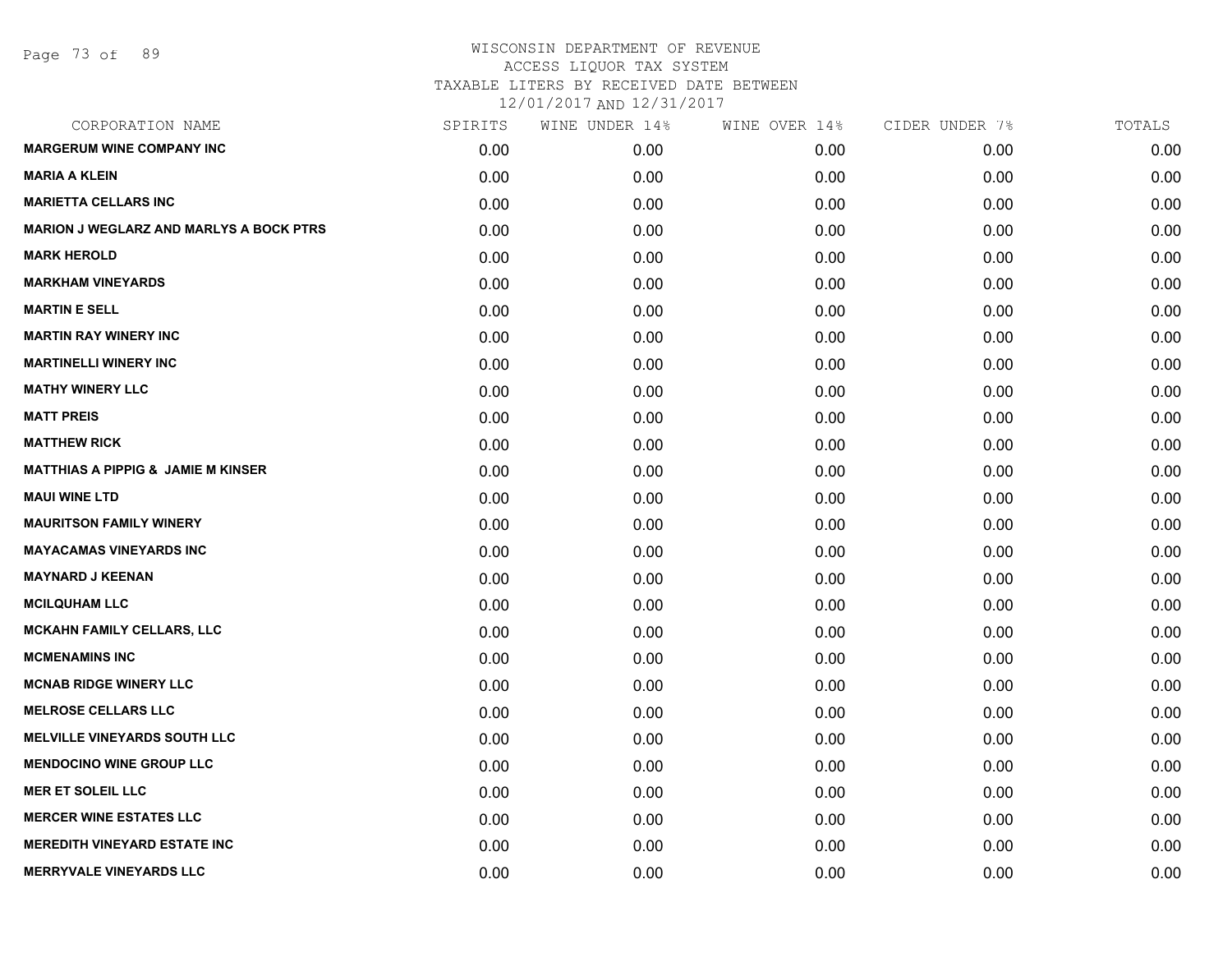Page 74 of 89

| CORPORATION NAME                                  | SPIRITS | WINE UNDER 14% | WINE OVER 14% | CIDER UNDER 7% | TOTALS |
|---------------------------------------------------|---------|----------------|---------------|----------------|--------|
| <b>MERSHONIAN CIDERY LLC</b>                      | 0.00    | 0.00           | 0.00          | 0.00           | 0.00   |
| <b>MESSINA HOF WINE CELLARS INC</b>               | 0.00    | 0.00           | 0.00          | 0.00           | 0.00   |
| <b>METAMORPHOSIS WINES LLC</b>                    | 0.00    | 0.00           | 0.00          | 0.00           | 0.00   |
| <b>METROPOLITAN WINES LLC</b>                     | 0.00    | 0.00           | 0.00          | 0.00           | 0.00   |
| <b>METTLER WINES LLC</b>                          | 0.00    | 0.00           | 0.00          | 0.00           | 0.00   |
| <b>MEV CORPORATION</b>                            | 0.00    | 0.00           | 0.00          | 0.00           | 0.00   |
| <b>MEYER CELLARS LLC</b>                          | 0.00    | 0.00           | 0.00          | 0.00           | 0.00   |
| <b>MICHEAL DASHE</b>                              | 0.00    | 0.00           | 0.00          | 0.00           | 0.00   |
| <b>MIDDLETON FAMILY WINES LLC</b>                 | 0.00    | 0.00           | 0.00          | 0.00           | 0.00   |
| <b>MIDNIGHT CELLARS INC</b>                       | 0.00    | 0.00           | 0.00          | 0.00           | 0.00   |
| <b>MILDARA BLASS INC</b>                          | 0.00    | 0.00           | 0.00          | 0.00           | 0.00   |
| <b>MILLBROOK WINERY INC</b>                       | 0.00    | 0.00           | 0.00          | 0.00           | 0.00   |
| <b>MINER FAMILY WINERY LLC</b>                    | 0.00    | 0.00           | 0.00          | 0.00           | 0.00   |
| <b>MINNESOTAS FINEST FERMENTED PRODUCTS</b>       | 0.00    | 0.00           | 0.00          | 0.00           | 0.00   |
| <b>MIRA WINERY LLC</b>                            | 0.00    | 0.00           | 0.00          | 0.00           | 0.00   |
| <b>MIRAMONT ESTATE VINEYARDS &amp; WINERY INC</b> | 0.00    | 0.00           | 0.00          | 0.00           | 0.00   |
| <b>MIRASOL WINE LLC</b>                           | 0.00    | 0.00           | 0.00          | 0.00           | 0.00   |
| <b>MODERN DEVELOPMENT COMPANY</b>                 | 0.00    | 0.00           | 0.00          | 0.00           | 0.00   |
| <b>MOLLYDOOKER INTERNATIONAL LLC</b>              | 0.00    | 0.00           | 0.00          | 0.00           | 0.00   |
| <b>MONTICELLO CELLARS INC</b>                     | 0.00    | 0.00           | 0.00          | 0.00           | 0.00   |
| <b>MONTINORE VINEYARDS LIMITED</b>                | 0.00    | 0.00           | 0.00          | 0.00           | 0.00   |
| <b>MORCHELLA WINE CELLARS LLC</b>                 | 0.00    | 0.00           | 0.00          | 0.00           | 0.00   |
| <b>MOSHIN VINEYARDS INC</b>                       | 0.00    | 0.00           | 0.00          | 0.00           | 0.00   |
| <b>MULLIGAN &amp; MULLIGAN</b>                    | 0.00    | 0.00           | 0.00          | 0.00           | 0.00   |
| <b>MUNCH &amp; FOX</b>                            | 0.00    | 0.00           | 0.00          | 0.00           | 0.00   |
| <b>MUNSON BRIDGE WINERY INC</b>                   | 0.00    | 0.00           | 0.00          | 0.00           | 0.00   |
| <b>MUSETTA WINERY, LLC</b>                        | 0.00    | 0.00           | 0.00          | 0.00           | 0.00   |
| <b>NCWGINC</b>                                    | 0.00    | 0.00           | 0.00          | 0.00           | 0.00   |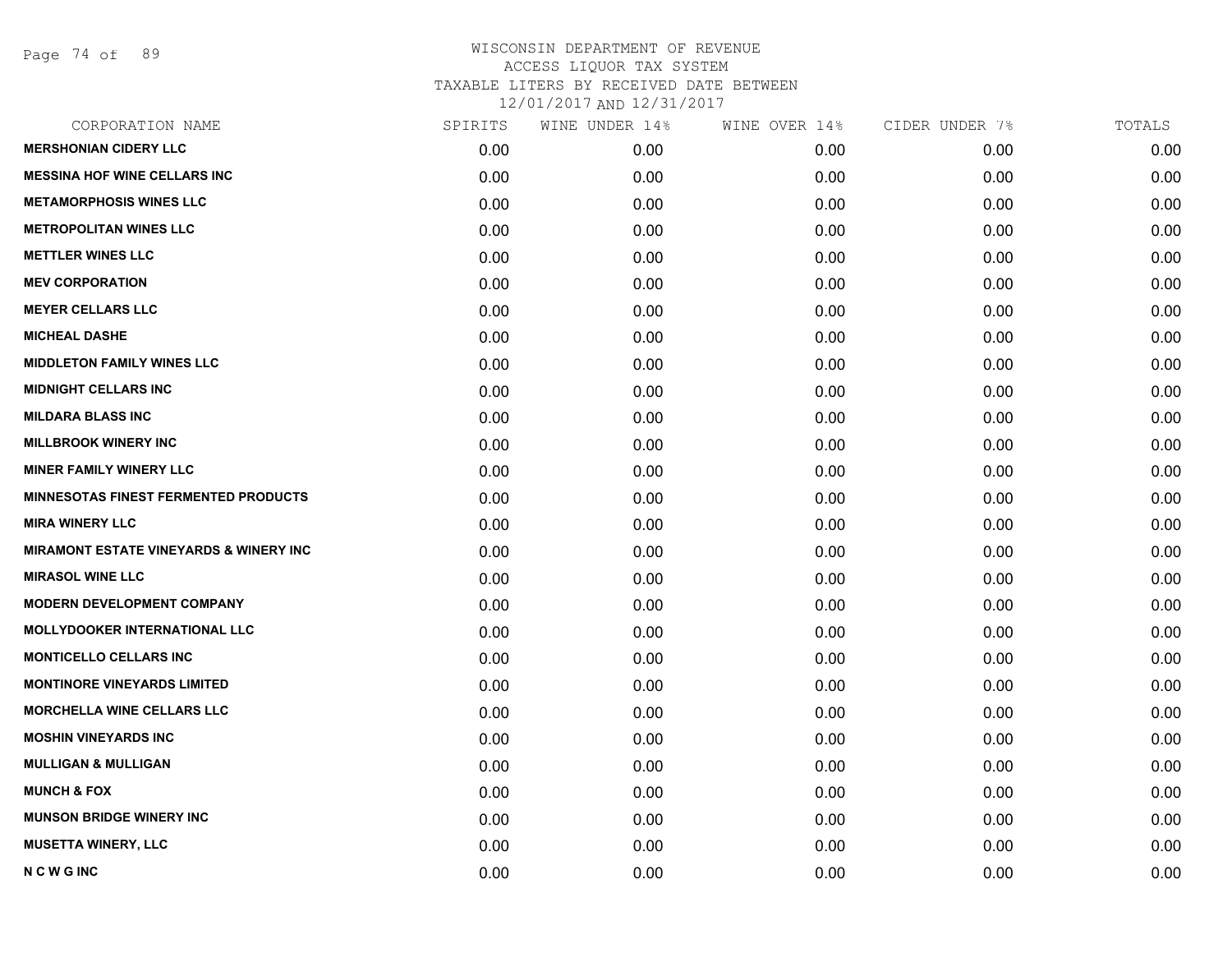Page 75 of 89

| CORPORATION NAME                  | SPIRITS | WINE UNDER 14% | WINE OVER 14% | CIDER UNDER 7% | TOTALS |
|-----------------------------------|---------|----------------|---------------|----------------|--------|
| <b>NABOR WINES LLC</b>            | 0.00    | 0.00           | 0.00          | 0.00           | 0.00   |
| <b>NAKED WINES LLC</b>            | 0.00    | 0.00           | 0.00          | 0.00           | 0.00   |
| <b>NAKEDWINES.COM INC</b>         | 0.00    | 0.00           | 0.00          | 0.00           | 0.00   |
| <b>NAPA WINE CELLAR, INC.</b>     | 0.00    | 0.00           | 0.00          | 0.00           | 0.00   |
| <b>NAPA WINERY GROUP, LLC</b>     | 0.00    | 0.00           | 0.00          | 0.00           | 0.00   |
| <b>NAVARRE CELLARS LTD</b>        | 0.00    | 0.00           | 0.00          | 0.00           | 0.00   |
| <b>NAVARRO VINEYARDS, LLC</b>     | 0.00    | 0.00           | 0.00          | 0.00           | 0.00   |
| <b>NEFF CELLARS LLC</b>           | 0.00    | 0.00           | 0.00          | 0.00           | 0.00   |
| <b>NEVADA WINE CELLARS INC</b>    | 0.00    | 0.00           | 0.00          | 0.00           | 0.00   |
| <b>NEW VAVIN INC</b>              | 0.00    | 0.00           | 0.00          | 0.00           | 0.00   |
| <b>NEWTON VINEYARD LLC</b>        | 0.00    | 0.00           | 0.00          | 0.00           | 0.00   |
| <b>NICALI, LLC</b>                | 0.00    | 0.00           | 0.00          | 0.00           | 0.00   |
| <b>NICHOLSON RANCH LLC</b>        | 0.00    | 0.00           | 0.00          | 0.00           | 0.00   |
| NIEBAUM-COPPOLA ESTATE WINERY LP  | 0.00    | 0.00           | 0.00          | 0.00           | 0.00   |
| <b>NO. 12 CIDER HOUSE LLC</b>     | 0.00    | 0.00           | 0.00          | 0.00           | 0.00   |
| NORTHLEAF WINERY, LLC             | 0.00    | 0.00           | 0.00          | 0.00           | 0.00   |
| <b>NOVA WINES, INC.</b>           | 0.00    | 0.00           | 0.00          | 0.00           | 0.00   |
| <b>NV AWG LTD</b>                 | 0.00    | 0.00           | 0.00          | 0.00           | 0.00   |
| <b>NW WINE COMPANY LLC</b>        | 0.00    | 0.00           | 0.00          | 0.00           | 0.00   |
| <b>OAK RIDGE WINERY LLC</b>       | 0.00    | 0.00           | 0.00          | 0.00           | 0.00   |
| <b>OAKVILLE HILLS CELLARS INC</b> | 0.00    | 0.00           | 0.00          | 0.00           | 0.00   |
| <b>OAKVILLE RANCH WINERY INC</b>  | 0.00    | 0.00           | 0.00          | 0.00           | 0.00   |
| <b>OAT HILL CORPORATION</b>       | 0.00    | 0.00           | 0.00          | 0.00           | 0.00   |
| <b>OBRIEN FAMILY VINEYARD LLC</b> | 0.00    | 0.00           | 0.00          | 0.00           | 0.00   |
| <b>OGB PARTNERS LLC</b>           | 0.00    | 0.00           | 0.00          | 0.00           | 0.00   |
| OLD VINE WINE PARTNERS LLC        | 0.00    | 0.00           | 0.00          | 0.00           | 0.00   |
| <b>OLIVER WINE COMPANY INC</b>    | 0.00    | 0.00           | 0.00          | 0.00           | 0.00   |
| ON Q WINES, LLC                   | 0.00    | 0.00           | 0.00          | 0.00           | 0.00   |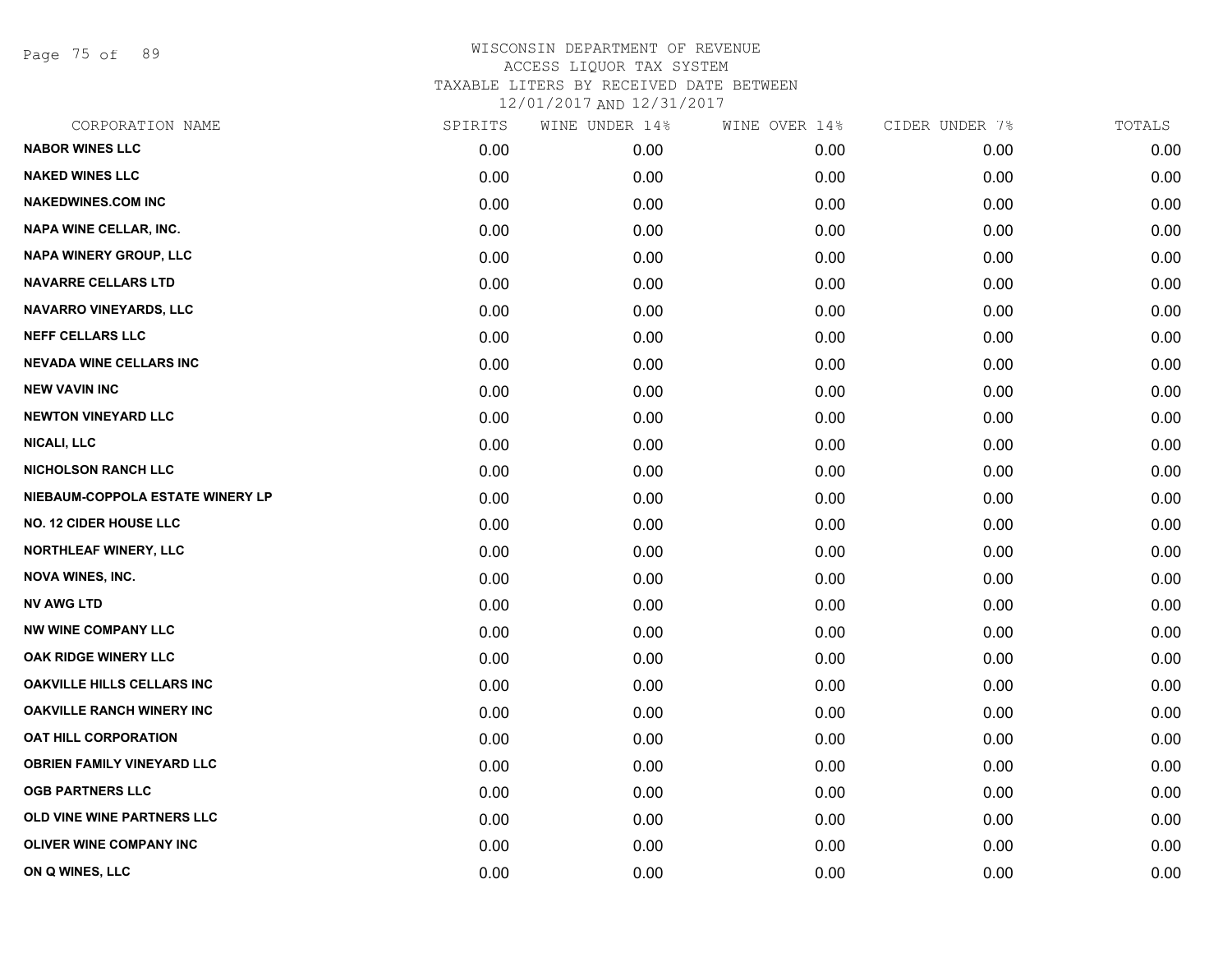Page 76 of 89

## WISCONSIN DEPARTMENT OF REVENUE ACCESS LIQUOR TAX SYSTEM TAXABLE LITERS BY RECEIVED DATE BETWEEN

12/01/2017 AND 12/31/2017

| CORPORATION NAME                    | SPIRITS | WINE UNDER 14% | WINE OVER 14% | CIDER UNDER 7% | TOTALS |
|-------------------------------------|---------|----------------|---------------|----------------|--------|
| O'NEILL BEVERAGES CO LLC            | 0.00    | 0.00           | 0.00          | 0.00           | 0.00   |
| OPAL WEST WINES, LLC                | 0.00    | 0.00           | 0.00          | 0.00           | 0.00   |
| OPOLO WINES LP                      | 0.00    | 0.00           | 0.00          | 0.00           | 0.00   |
| <b>OPUS ONE WINERY LLC</b>          | 0.00    | 0.00           | 0.00          | 0.00           | 0.00   |
| ORCA PROPERTIES LLC                 | 0.00    | 0.00           | 0.00          | 0.00           | 0.00   |
| <b>ORFILA VINEYARDS INC</b>         | 0.00    | 0.00           | 0.00          | 0.00           | 0.00   |
| ORIN SWIFT CELLARS LLC              | 0.00    | 0.00           | 0.00          | 0.00           | 0.00   |
| <b>O'SHAUGHNESSY DEL OSO LLC</b>    | 0.00    | 0.00           | 0.00          | 0.00           | 0.00   |
| <b>OWEN ROE LLC</b>                 | 0.00    | 0.00           | 0.00          | 0.00           | 0.00   |
| <b>PAHLMEYER LLC</b>                | 0.00    | 0.00           | 0.00          | 0.00           | 0.00   |
| PALI WINE COMPANY LP                | 0.00    | 4.50           | 4.50          | 0.00           | 9.00   |
| PALOMA VINEYARD LLC                 | 0.00    | 0.00           | 0.00          | 0.00           | 0.00   |
| PARAGON VINEYARD CO INC             | 0.00    | 0.00           | 0.00          | 0.00           | 0.00   |
| PARALLEL 44 VINEYARD & WINERY, INC. | 0.00    | 0.00           | 0.00          | 0.00           | 0.00   |
| <b>PARKER STATION INC</b>           | 0.00    | 0.00           | 0.00          | 0.00           | 0.00   |
| PARSONAGE CELLARS INC               | 0.00    | 0.00           | 0.00          | 0.00           | 0.00   |
| <b>PASSAGGIO WINES LLC</b>          | 0.00    | 0.00           | 0.00          | 0.00           | 0.00   |
| PATEL WINERY LLC                    | 0.00    | 0.00           | 0.00          | 0.00           | 0.00   |
| <b>PATRICIA A HOOVER</b>            | 0.00    | 0.00           | 0.00          | 0.00           | 0.00   |
| <b>PATRICK ARNDT</b>                | 0.00    | 0.00           | 0.00          | 0.00           | 0.00   |
| <b>PAUL D ASPER</b>                 | 0.00    | 0.00           | 0.00          | 0.00           | 0.00   |
| <b>PAUL G BLOMMEL</b>               | 0.00    | 0.00           | 0.00          | 0.00           | 0.00   |
| PAUL HOBBS WINERY LP                | 0.00    | 0.00           | 0.00          | 0.00           | 0.00   |
| <b>PAUL J FRANZEN</b>               | 0.00    | 0.00           | 0.00          | 0.00           | 0.00   |
| <b>PAVI WINES LLC</b>               | 0.00    | 0.00           | 0.00          | 0.00           | 0.00   |
| PCJ, INC.                           | 0.00    | 0.00           | 0.00          | 0.00           | 0.00   |
| PEACHY CANYON WINERY                | 0.00    | 0.00           | 0.00          | 0.00           | 0.00   |
| PEAR VALLEY VINEYARD, INC.          | 0.00    | 0.00           | 0.00          | 0.00           | 0.00   |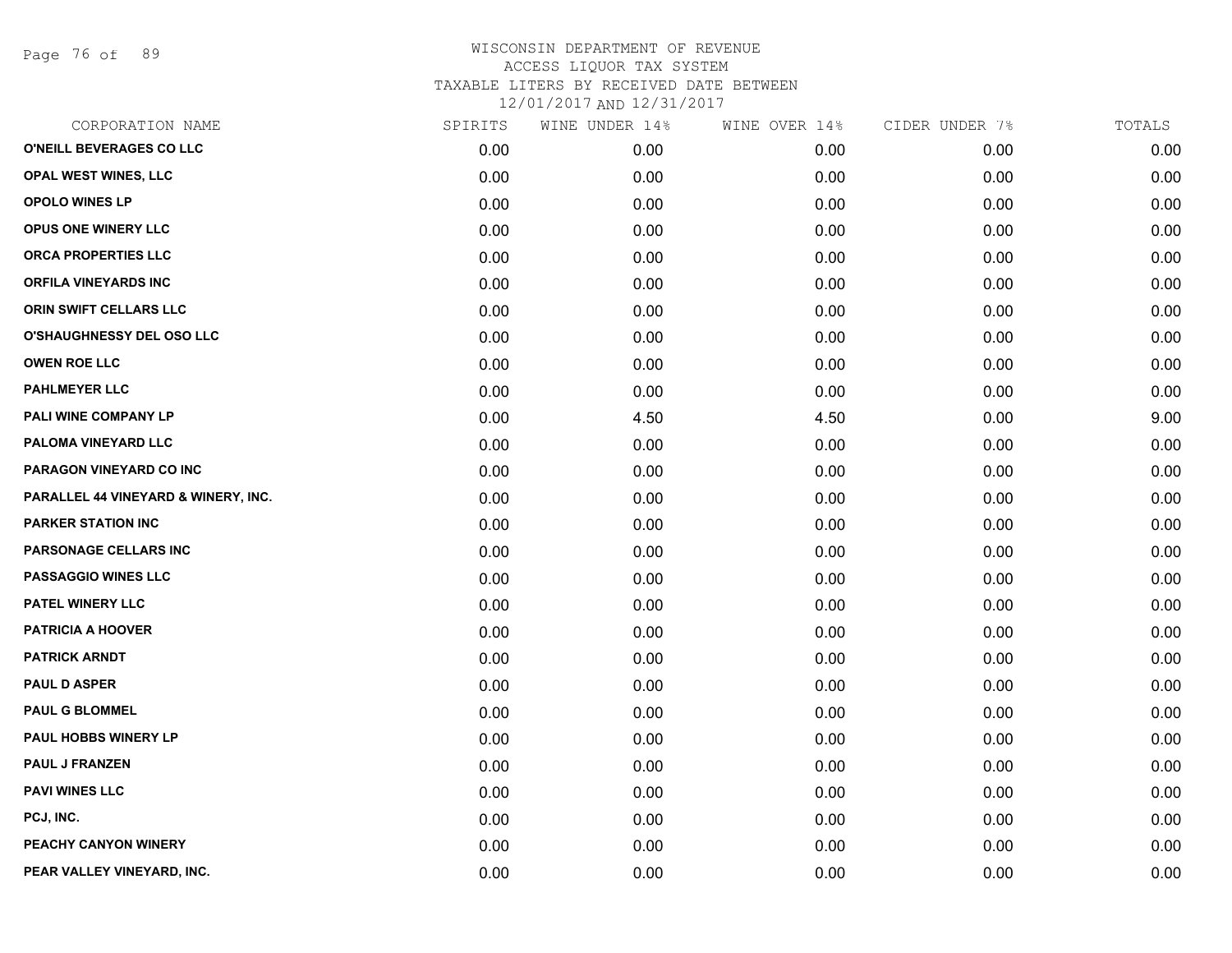Page 77 of 89

| CORPORATION NAME                     | SPIRITS | WINE UNDER 14% | WINE OVER 14% | CIDER UNDER 7% | TOTALS |
|--------------------------------------|---------|----------------|---------------|----------------|--------|
| <b>PEAY VINEYARDS LLC</b>            | 0.00    | 0.00           | 0.00          | 0.00           | 0.00   |
| PEJU FAMILY OPERATING PARTNERSHIP LP | 0.00    | 0.00           | 0.00          | 0.00           | 0.00   |
| PELLEGRINI RANCHES INC               | 0.00    | 0.00           | 0.00          | 0.00           | 0.00   |
| <b>PENROSE LANE LIMITED</b>          | 0.00    | 0.00           | 0.00          | 0.00           | 0.00   |
| PEPPER BRIDGE WINERY LLC             | 0.00    | 0.00           | 0.00          | 0.00           | 0.00   |
| PERNOD RICARD KENWOOD HOLDING LLC    | 0.00    | 0.00           | 0.00          | 0.00           | 0.00   |
| PERNOD RICARD USA LLC                | 0.00    | 0.00           | 0.00          | 0.00           | 0.00   |
| <b>PERVINO INC</b>                   | 0.00    | 0.00           | 0.00          | 0.00           | 0.00   |
| PETER FRANUS WINE COMPANY INC        | 0.00    | 0.00           | 0.00          | 0.00           | 0.00   |
| PETER HOEHN                          | 0.00    | 0.00           | 0.00          | 0.00           | 0.00   |
| PETER MICHAEL WINERY                 | 0.00    | 0.00           | 0.00          | 0.00           | 0.00   |
| PETRONI VINEYARDS LLC                | 0.00    | 0.00           | 0.00          | 0.00           | 0.00   |
| PHILIP TOGNI VINEYARD LP             | 0.00    | 0.00           | 0.00          | 0.00           | 0.00   |
| <b>PHILLIPS FARMS LLC</b>            | 0.00    | 0.00           | 0.00          | 0.00           | 0.00   |
| <b>PIEPERTK LLC</b>                  | 0.00    | 0.00           | 0.00          | 0.00           | 0.00   |
| <b>PINA CELLARS LP</b>               | 0.00    | 0.00           | 0.00          | 0.00           | 0.00   |
| PINE RIDGE WINERY LLC                | 0.00    | 0.00           | 0.00          | 0.00           | 0.00   |
| <b>PJK WINERY LLC</b>                | 0.00    | 0.00           | 0.00          | 0.00           | 0.00   |
| PONZI VINEYARDS, LLC                 | 0.00    | 0.00           | 0.00          | 0.00           | 0.00   |
| POPE VALLEY WINERY LLC               | 0.00    | 0.00           | 0.00          | 0.00           | 0.00   |
| PORTER FAMILY VINEYARDS LLC          | 0.00    | 0.00           | 0.00          | 0.00           | 0.00   |
| <b>POTT WINE</b>                     | 0.00    | 0.00           | 0.00          | 0.00           | 0.00   |
| PRAGER WINERY & PORT WORKS, INC.     | 0.00    | 0.00           | 0.00          | 0.00           | 0.00   |
| <b>PRAIRIE BERRY LLC</b>             | 0.00    | 0.00           | 0.00          | 0.00           | 0.00   |
| <b>PRAIRIE HAWK WINERY INC</b>       | 0.00    | 0.00           | 0.00          | 0.00           | 0.00   |
| PRECEPT BRANDS LLC                   | 0.00    | 0.00           | 0.00          | 0.00           | 0.00   |
| <b>PREMIUM VINTNERS LLC</b>          | 0.00    | 0.00           | 0.00          | 0.00           | 0.00   |
| PRESQU'ILE WINERY                    | 0.00    | 0.00           | 0.00          | 0.00           | 0.00   |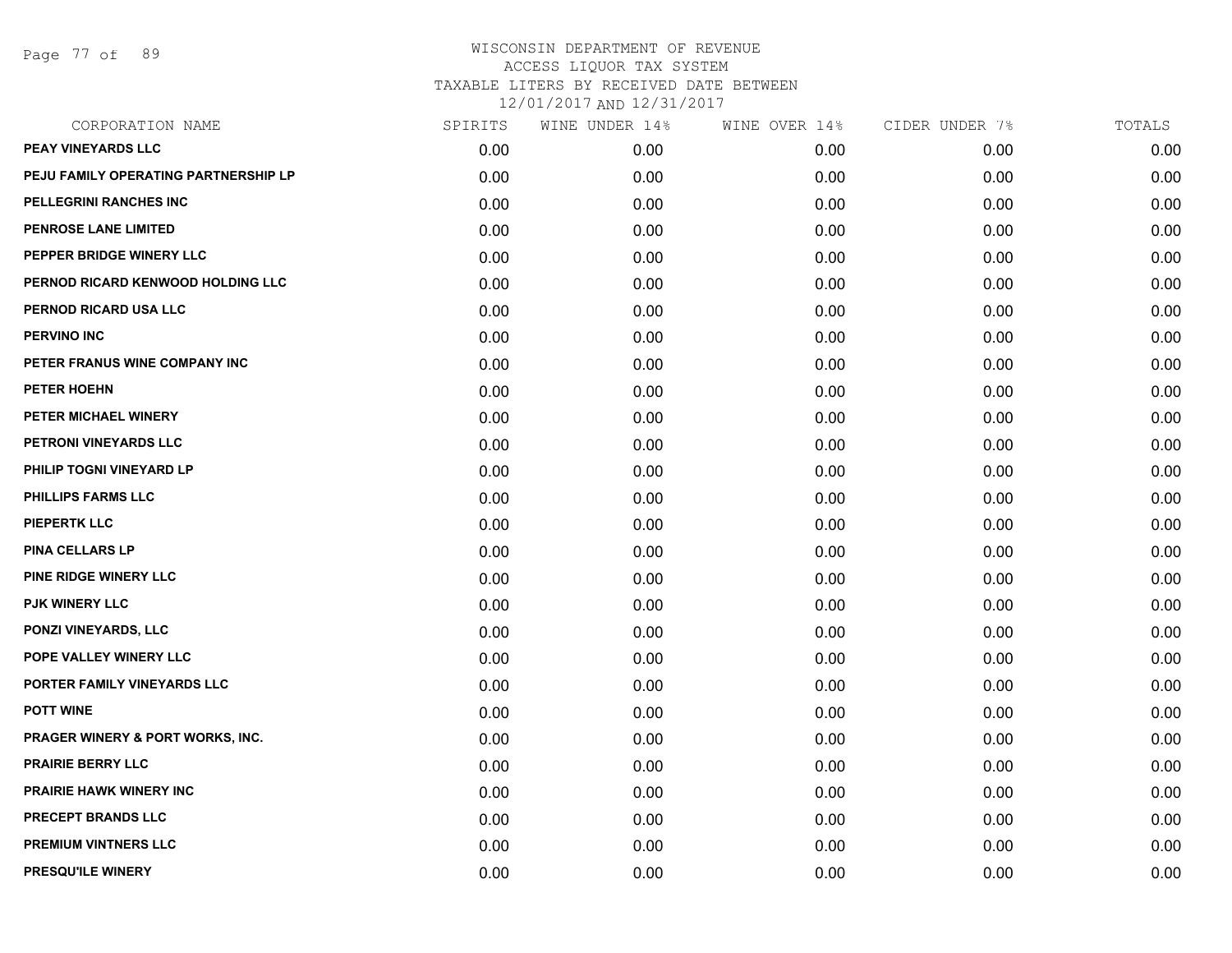| CORPORATION NAME                         | SPIRITS | WINE UNDER 14% | WINE OVER 14% | CIDER UNDER 7% | TOTALS |
|------------------------------------------|---------|----------------|---------------|----------------|--------|
| PRIDE MOUNTAIN VINEYARDS LLC             | 0.00    | 0.00           | 0.00          | 0.00           | 0.00   |
| <b>PRINCE MICHEL LLC</b>                 | 0.00    | 0.00           | 0.00          | 0.00           | 0.00   |
| <b>PROMONTORY LLC</b>                    | 0.00    | 0.00           | 0.00          | 0.00           | 0.00   |
| <b>PWG LLC</b>                           | 0.00    | 0.00           | 0.00          | 0.00           | 0.00   |
| <b>QUADY SOUTH WINERY LLC</b>            | 0.00    | 0.00           | 0.00          | 0.00           | 0.00   |
| QUILCEDA CREEK VINTNERS INC              | 0.00    | 0.00           | 0.00          | 0.00           | 0.00   |
| <b>QUPE WINE CELLARS LLC</b>             | 0.00    | 0.00           | 0.00          | 0.00           | 0.00   |
| <b>R LAWSON ENTERPRISES LLC</b>          | 0.00    | 0.00           | 0.00          | 0.00           | 0.00   |
| RADIO-COTEAU WINE CELLARS LLC            | 0.00    | 0.00           | 0.00          | 0.00           | 0.00   |
| <b>RAMAZZOTTI WINES LLC</b>              | 0.00    | 0.00           | 0.00          | 0.00           | 0.00   |
| <b>RAMEY WINE CELLARS INC</b>            | 0.00    | 0.00           | 0.00          | 0.00           | 0.00   |
| <b>RAPTOR RIDGE WINERY LLC</b>           | 0.00    | 0.00           | 0.00          | 0.00           | 0.00   |
| RASA VINEYARDS, LLC                      | 0.00    | 0.00           | 0.00          | 0.00           | 0.00   |
| <b>RAYMOND SIGNORELLO</b>                | 0.00    | 0.00           | 0.00          | 0.00           | 0.00   |
| <b>RAYMOND VINEYARD &amp; CELLAR INC</b> | 0.00    | 0.00           | 0.00          | 0.00           | 0.00   |
| <b>RB WINE ASSOCIATES LLC</b>            | 0.00    | 0.00           | 0.00          | 0.00           | 0.00   |
| <b>RBZ VINEYARDS LLC</b>                 | 0.00    | 0.00           | 0.00          | 0.00           | 0.00   |
| <b>RED CAR WINE COMPANY LLC</b>          | 0.00    | 0.00           | 0.00          | 0.00           | 0.00   |
| <b>RED MARE WINES LLC</b>                | 0.00    | 0.00           | 0.00          | 0.00           | 0.00   |
| <b>RED OAK VINEYARD INC</b>              | 0.00    | 0.00           | 0.00          | 0.00           | 0.00   |
| <b>REGUSCI WINERY INC</b>                | 0.00    | 0.00           | 0.00          | 0.00           | 0.00   |
| <b>REN ACQUISITION INC</b>               | 0.00    | 0.00           | 0.00          | 0.00           | 0.00   |
| <b>REVANA FAMILY PARTNERS LP</b>         | 0.00    | 0.00           | 0.00          | 0.00           | 0.00   |
| <b>REVANA FAMILY PARTNERS LP</b>         | 0.00    | 0.00           | 0.00          | 0.00           | 0.00   |
| <b>REVELRY VINTNERS LLC</b>              | 0.00    | 0.00           | 0.00          | 0.00           | 0.00   |
| <b>REYNOLDS CREATIVE PRODUCTS INC</b>    | 0.00    | 0.00           | 0.00          | 0.00           | 0.00   |
| <b>RHYS VINEYARDS LLC</b>                | 0.00    | 0.00           | 0.00          | 0.00           | 0.00   |
| <b>RIC JORANLIEN</b>                     | 0.00    | 0.00           | 0.00          | 0.00           | 0.00   |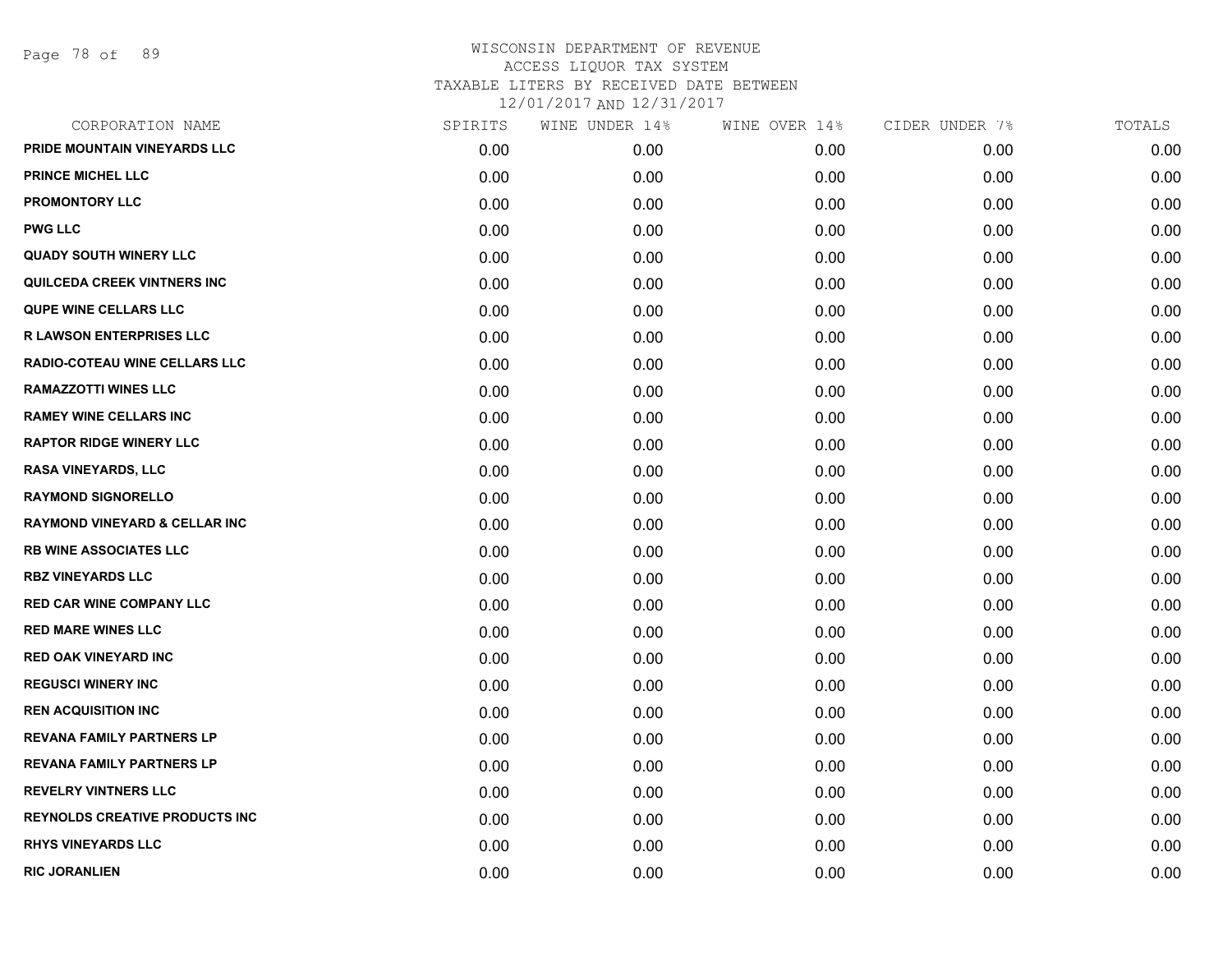Page 79 of 89

| CORPORATION NAME                            | SPIRITS | WINE UNDER 14% | WINE OVER 14% | CIDER UNDER 7% | TOTALS |
|---------------------------------------------|---------|----------------|---------------|----------------|--------|
| <b>RICHARD E LIBBY</b>                      | 0.00    | 0.00           | 0.00          | 0.00           | 0.00   |
| <b>RICHARD FORTUNE</b>                      | 0.00    | 3.75           | 0.00          | 0.00           | 3.75   |
| <b>RIDGE VINEYARDS INC</b>                  | 0.00    | 0.00           | 0.00          | 0.00           | 0.00   |
| <b>RIGHT BEE LLC</b>                        | 0.00    | 0.00           | 0.00          | 0.00           | 0.00   |
| <b>RIGHT SIDE LLC</b>                       | 0.00    | 0.00           | 0.00          | 0.00           | 0.00   |
| <b>RIVER BEND VINEYARD &amp; WINERY LLC</b> | 0.00    | 0.00           | 0.00          | 0.00           | 0.00   |
| RIVER VALLEY VINEYARD INC                   | 0.00    | 0.00           | 0.00          | 0.00           | 0.00   |
| <b>RIVER VIEW WINERY LLC</b>                | 0.00    | 0.00           | 0.00          | 0.00           | 0.00   |
| <b>RIVERBENCH LLC</b>                       | 0.00    | 0.00           | 0.00          | 0.00           | 0.00   |
| <b>ROBERT CRAIG WINERY LP</b>               | 0.00    | 0.00           | 0.00          | 0.00           | 0.00   |
| <b>ROBERT FOLEY LLC</b>                     | 0.00    | 0.00           | 0.00          | 0.00           | 0.00   |
| <b>ROBERT HALL WINERY LLC</b>               | 0.00    | 0.00           | 0.00          | 0.00           | 0.00   |
| <b>ROBERT J BRAKESMAN</b>                   | 0.00    | 0.00           | 0.00          | 0.00           | 0.00   |
| <b>ROBERT MUELLER CELLARS</b>               | 0.00    | 0.00           | 0.00          | 0.00           | 0.00   |
| ROBERT YOUNG ESTATE WINERY LLC              | 0.00    | 0.00           | 0.00          | 0.00           | 0.00   |
| ROCCA FAMILY VINEYARDS INC                  | 0.00    | 0.00           | 0.00          | 0.00           | 0.00   |
| <b>ROCHE WINERY LLC</b>                     | 0.00    | 0.00           | 0.00          | 0.00           | 0.00   |
| <b>ROCK N WOOL WINERY LLC</b>               | 0.00    | 0.00           | 0.00          | 0.00           | 0.00   |
| <b>ROCK WALL WINE COMPANY INC</b>           | 0.00    | 0.00           | 0.00          | 0.00           | 0.00   |
| <b>ROEDERER ESTATE INC</b>                  | 0.00    | 0.00           | 0.00          | 0.00           | 0.00   |
| <b>ROMBAUER VINEYARDS INC</b>               | 0.00    | 0.00           | 901.51        | 0.00           | 901.51 |
| <b>RONALD L FENOLIO</b>                     | 0.00    | 0.00           | 0.00          | 0.00           | 0.00   |
| <b>RONALD T RUBIN</b>                       | 0.00    | 0.00           | 0.00          | 0.00           | 0.00   |
| <b>ROUND POND ESTATE LLC</b>                | 0.00    | 0.00           | 0.00          | 0.00           | 0.00   |
| <b>ROWLEY ESTATES LLC</b>                   | 0.00    | 0.00           | 0.00          | 0.00           | 0.00   |
| <b>RRJ REAL PROPERTIES LLC</b>              | 0.00    | 0.00           | 0.00          | 0.00           | 0.00   |
| <b>RSB VINEYARDS LLC</b>                    | 0.00    | 0.00           | 0.00          | 0.00           | 0.00   |
| <b>RUDD WINES INC</b>                       | 0.00    | 0.00           | 0.00          | 0.00           | 0.00   |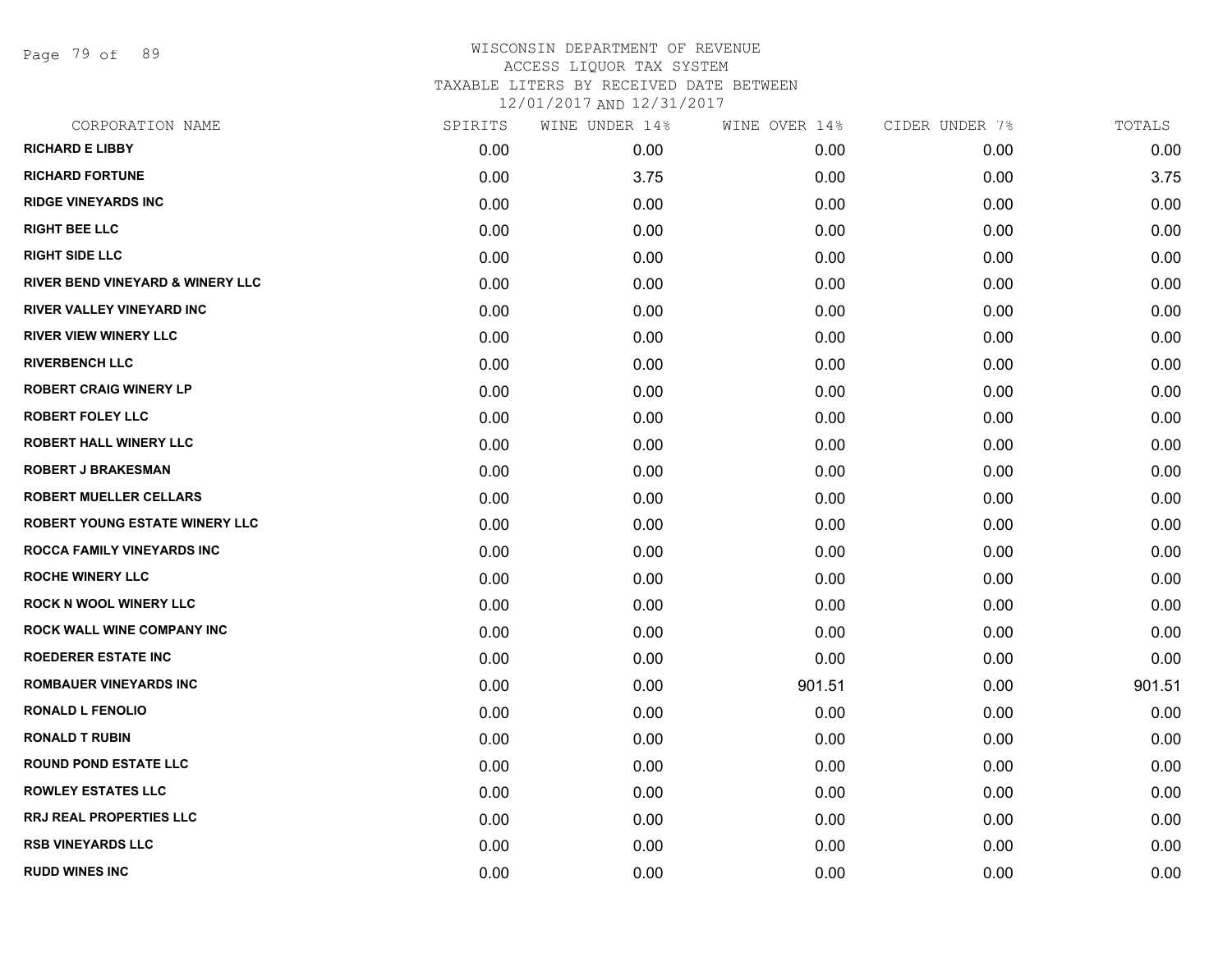Page 80 of 89

| CORPORATION NAME                              | SPIRITS | WINE UNDER 14% | WINE OVER 14% | CIDER UNDER 7% | TOTALS |
|-----------------------------------------------|---------|----------------|---------------|----------------|--------|
| <b>RUDIUS WINES, LLC</b>                      | 0.00    | 0.00           | 0.00          | 0.00           | 0.00   |
| <b>RUSHFORD MEADERY AND WINERY LLC</b>        | 0.00    | 0.00           | 0.00          | 0.00           | 0.00   |
| <b>RUTHERFORD HILL WINERY LLC</b>             | 0.00    | 0.00           | 0.00          | 0.00           | 0.00   |
| <b>RYAN PRELLWITZ</b>                         | 0.00    | 0.00           | 0.00          | 0.00           | 0.00   |
| <b>SAINTSBURY LLC</b>                         | 0.00    | 0.00           | 0.00          | 0.00           | 0.00   |
| <b>SANDHI VINTNERS LLC</b>                    | 0.00    | 0.00           | 0.00          | 0.00           | 0.00   |
| <b>SANFORD WINERY COMPANY LP</b>              | 0.00    | 0.00           | 0.00          | 0.00           | 0.00   |
| <b>SARACINA VINEYARDS LLC</b>                 | 0.00    | 0.00           | 0.00          | 0.00           | 0.00   |
| SAVANNAH CHANELLE VINEYARDS INC               | 0.00    | 0.00           | 0.00          | 0.00           | 0.00   |
| <b>SAVIAH ROSE WINERY LLC</b>                 | 0.00    | 0.00           | 0.00          | 0.00           | 0.00   |
| <b>SAXUM VINEYARDS INC</b>                    | 0.00    | 0.00           | 0.00          | 0.00           | 0.00   |
| <b>SBRAGIA FAMILY VINEYARDS LLC</b>           | 0.00    | 0.00           | 0.00          | 0.00           | 0.00   |
| <b>SCHEID VINEYARDS CALIFORNIA INC</b>        | 0.00    | 0.00           | 0.00          | 0.00           | 0.00   |
| <b>SCHRADER CELLARS LLC</b>                   | 0.00    | 0.00           | 0.00          | 0.00           | 0.00   |
| <b>SCHRAMSBERG VINEYARDS CO INC</b>           | 0.00    | 0.00           | 0.00          | 0.00           | 0.00   |
| <b>SCHUG WINERY LLC</b>                       | 0.00    | 0.00           | 0.00          | 0.00           | 0.00   |
| <b>SCHWEIGER VINEYARDS INC</b>                | 0.00    | 0.00           | 0.00          | 0.00           | 0.00   |
| <b>SCREAMING EAGLE LLC</b>                    | 0.00    | 0.00           | 0.00          | 0.00           | 0.00   |
| <b>SEAVER VINEYARDS LLC</b>                   | 0.00    | 0.00           | 0.00          | 0.00           | 0.00   |
| <b>SEAVEY VINEYARD LP</b>                     | 0.00    | 0.00           | 0.00          | 0.00           | 0.00   |
| <b>SEBASTOPOL VINEYARDS &amp; WINERY CORP</b> | 0.00    | 0.00           | 0.00          | 0.00           | 0.00   |
| <b>SELBY ENTERPRISES INC</b>                  | 0.00    | 0.00           | 0.00          | 0.00           | 0.00   |
| <b>SEQUOIA GROVE VINEYARDS LP</b>             | 0.00    | 0.00           | 0.00          | 0.00           | 0.00   |
| SEVEN STONES WINERY LLC                       | 0.00    | 0.00           | 0.00          | 0.00           | 0.00   |
| <b>SHADY LADIES LLC</b>                       | 0.00    | 0.00           | 0.00          | 0.00           | 0.00   |
| <b>SHAFER VINEYARDS INC</b>                   | 0.00    | 0.00           | 0.00          | 0.00           | 0.00   |
| <b>SHANNON RIDGE INC</b>                      | 0.00    | 0.00           | 0.00          | 0.00           | 0.00   |
| <b>SHARON L PINGEL</b>                        | 0.00    | 0.00           | 0.00          | 0.00           | 0.00   |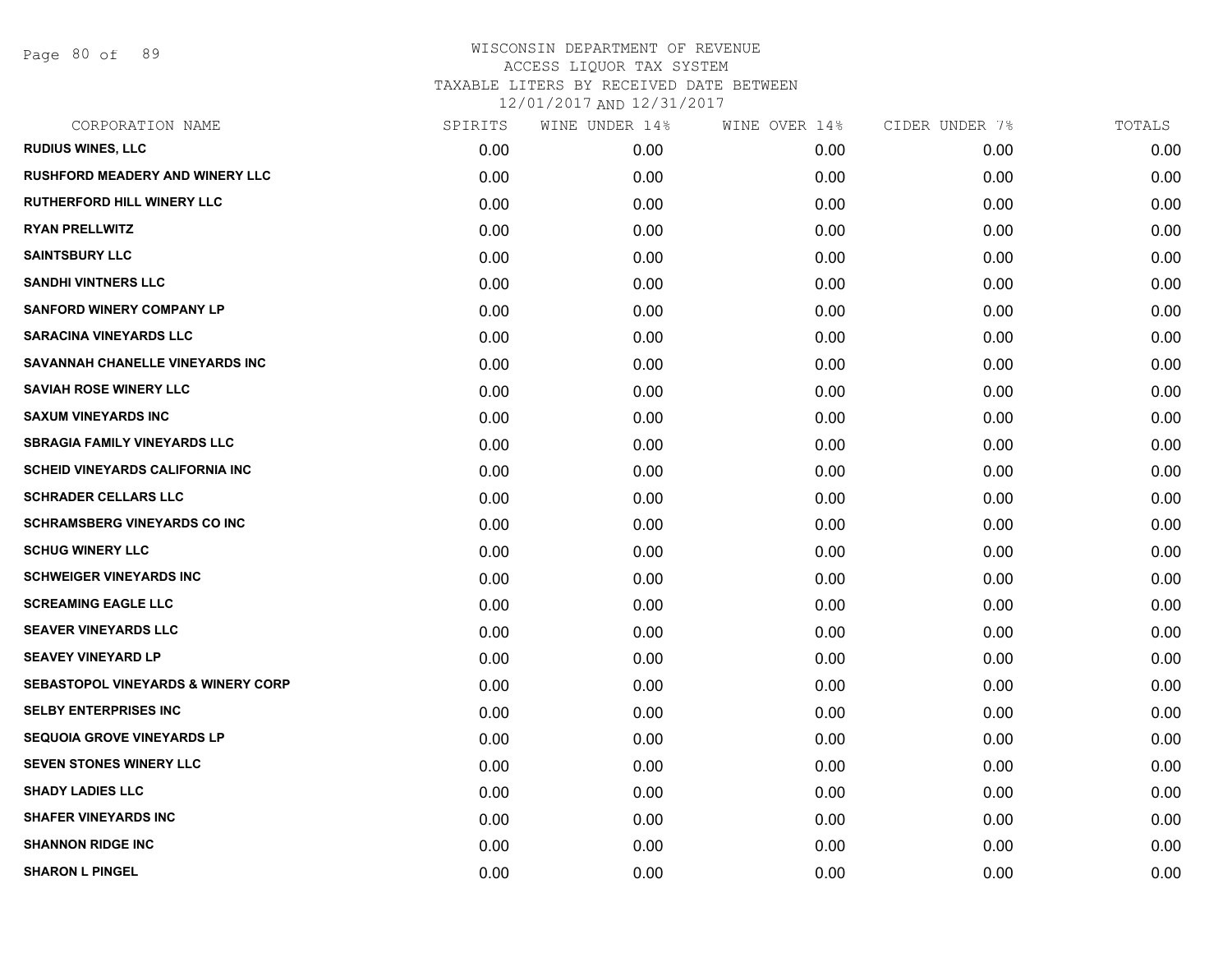Page 81 of 89

| CORPORATION NAME                           | SPIRITS | WINE UNDER 14% | WINE OVER 14% | CIDER UNDER 7% | TOTALS |
|--------------------------------------------|---------|----------------|---------------|----------------|--------|
| SHELTON-MACKENZIE WINE COMPANY             | 0.00    | 0.00           | 0.00          | 0.00           | 0.00   |
| <b>SHERRY HARDIE</b>                       | 0.00    | 0.00           | 0.00          | 0.00           | 0.00   |
| SHERWIN FAMILY VINEYARDS LLC               | 0.00    | 0.00           | 0.00          | 0.00           | 0.00   |
| <b>SIERRA SUNRISE VINEYARDS</b>            | 0.00    | 0.00           | 0.00          | 0.00           | 0.00   |
| SILVER OAK WINE CELLARS LP                 | 0.00    | 0.00           | 0.00          | 0.00           | 0.00   |
| SILVER TRIDENT WINERY LLC                  | 0.00    | 0.00           | 0.00          | 0.00           | 0.00   |
| <b>SINE QUA NON INC</b>                    | 0.00    | 0.00           | 0.00          | 0.00           | 0.00   |
| SINNIPEE VALLEY VINEYARD LLC               | 0.00    | 0.00           | 0.00          | 0.00           | 0.00   |
| <b>SINSKEY VINEYARDS INC</b>               | 0.00    | 0.00           | 0.00          | 0.00           | 0.00   |
| <b>SISYPHUS LLC</b>                        | 0.00    | 0.00           | 0.00          | 0.00           | 0.00   |
| <b>SIX SIGMA WINERY LLC</b>                | 0.00    | 0.00           | 0.00          | 0.00           | 0.00   |
| <b>SKYWALKER VINEYARDS, LLC</b>            | 0.00    | 0.00           | 0.00          | 0.00           | 0.00   |
| <b>SMALL VINES WINES INC</b>               | 0.00    | 0.00           | 0.00          | 0.00           | 0.00   |
| <b>SMITH &amp; SMITH</b>                   | 0.00    | 0.00           | 0.00          | 0.00           | 0.00   |
| SMITH ANDERSON ENTERPRISES INC             | 0.00    | 0.00           | 0.00          | 0.00           | 0.00   |
| <b>SOKOL BLOSSER LTD</b>                   | 0.00    | 0.00           | 0.00          | 0.00           | 0.00   |
| <b>SOMERSTON WINE COMPANY, LLC</b>         | 0.00    | 0.00           | 0.00          | 0.00           | 0.00   |
| SONOMA-CUTRER VINEYARDS INC                | 0.00    | 0.00           | 0.00          | 0.00           | 0.00   |
| <b>SOUTH COAST WINERY INC</b>              | 0.00    | 0.00           | 0.00          | 0.00           | 0.00   |
| <b>SP GROSSNICKLE LLC</b>                  | 0.00    | 0.00           | 0.00          | 0.00           | 0.00   |
| <b>SPANOS BERBERIAN WINERY LLC</b>         | 0.00    | 0.00           | 0.00          | 0.00           | 0.00   |
| <b>SPARKLING OREGON LLC</b>                | 0.00    | 0.00           | 0.00          | 0.00           | 0.00   |
| SPIRITS OF NORWAY VINEYARD LLC             | 0.00    | 0.00           | 0.00          | 0.00           | 0.00   |
| <b>SPOTTSWOODE WINERY INC</b>              | 0.00    | 0.00           | 0.00          | 0.00           | 0.00   |
| <b>SPRECHER BREWING COMPANY, INC.</b>      | 0.00    | 0.00           | 0.00          | 0.00           | 0.00   |
| SPRING MOUNTAIN VINEYARD INC               | 0.00    | 0.00           | 0.00          | 0.00           | 0.00   |
| <b>SPURGEON VINEYARDS &amp; WINERY LLC</b> | 0.00    | 0.00           | 0.00          | 0.00           | 0.00   |
| <b>SQUIX LLC</b>                           | 0.00    | 0.00           | 0.00          | 0.00           | 0.00   |
|                                            |         |                |               |                |        |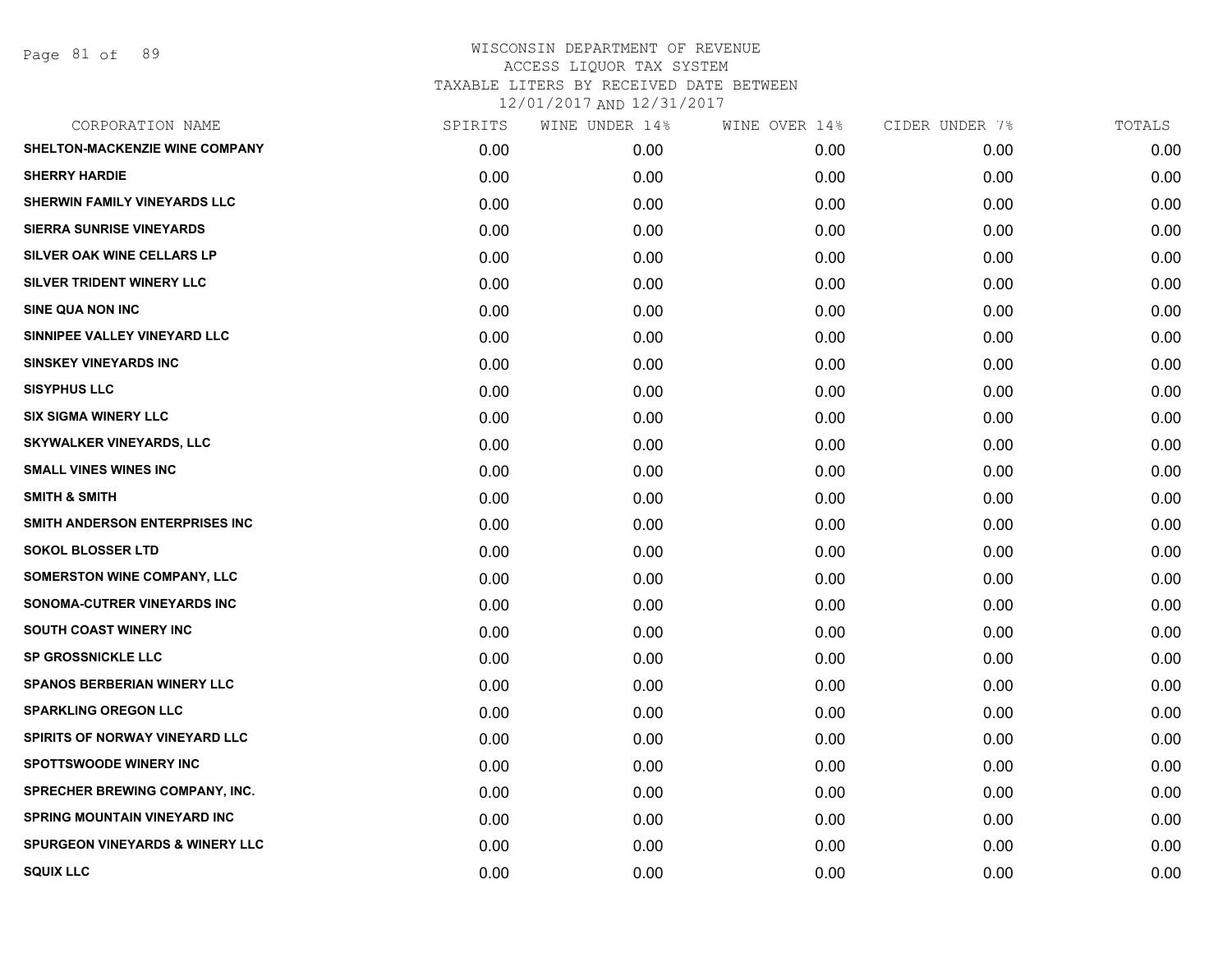Page 82 of 89

| CORPORATION NAME                      | SPIRITS | WINE UNDER 14% | WINE OVER 14% | CIDER UNDER 7% | TOTALS |
|---------------------------------------|---------|----------------|---------------|----------------|--------|
| <b>ST HELENA ESTATE LLC</b>           | 0.00    | 0.00           | 0.00          | 0.00           | 0.00   |
| <b>ST JAMES WINERY INC</b>            | 0.00    | 0.00           | 0.00          | 0.00           | 0.00   |
| ST JULIAN WINE COMPANY INC            | 0.00    | 0.00           | 0.00          | 0.00           | 0.00   |
| <b>ST SUPERY INC</b>                  | 0.00    | 0.00           | 0.00          | 0.00           | 0.00   |
| ST. FRANCIS WINERY & VINEYARD L.P.    | 0.00    | 0.00           | 0.00          | 0.00           | 0.00   |
| <b>STAGLIN FAMILY VINEYARD LLC</b>    | 0.00    | 0.00           | 0.00          | 0.00           | 0.00   |
| <b>STAG'S LEAP WINE CELLARS LLC</b>   | 0.00    | 0.00           | 0.00          | 0.00           | 0.00   |
| <b>STANDING JOURNEY LLC</b>           | 0.00    | 0.00           | 0.00          | 0.00           | 0.00   |
| STE MICHELLE WINE ESTATES LTD         | 0.00    | 0.00           | 0.00          | 0.00           | 0.00   |
| <b>STEPHAN VINEYARD INC</b>           | 0.00    | 0.00           | 0.00          | 0.00           | 0.00   |
| <b>STEPHEN M KENNEDY</b>              | 0.00    | 0.00           | 0.00          | 0.00           | 0.00   |
| <b>STEPHEN M REUSTLE</b>              | 0.00    | 0.00           | 0.00          | 0.00           | 0.00   |
| STEPHEN W. PARRY AND SUSAN F. PARRY   | 0.00    | 0.00           | 0.00          | 0.00           | 0.00   |
| <b>STEVEN DEBAKER</b>                 | 0.00    | 0.00           | 0.00          | 0.00           | 0.00   |
| <b>STEVEN KENT LLC</b>                | 0.00    | 0.00           | 0.00          | 0.00           | 0.00   |
| STEVEN M & JUDITH A JACOBSON LLC      | 0.00    | 0.00           | 0.00          | 0.00           | 0.00   |
| <b>STEVEN N LEDSON</b>                | 0.00    | 0.00           | 0.00          | 0.00           | 0.00   |
| <b>STOLLER VINEYARDS INC</b>          | 0.00    | 0.00           | 0.00          | 0.00           | 0.00   |
| <b>STOLPMAN VINEYARDS LLC</b>         | 0.00    | 0.00           | 0.00          | 0.00           | 0.00   |
| <b>STONE EDGE WINERY LLC</b>          | 0.00    | 0.00           | 0.00          | 0.00           | 0.00   |
| <b>STONE HILL WINE CO INC</b>         | 0.00    | 0.00           | 0.00          | 0.00           | 0.00   |
| <b>STONECUSHION INC</b>               | 0.00    | 0.00           | 0.00          | 0.00           | 0.00   |
| <b>STONEHAUS WINERY, INC.</b>         | 0.00    | 0.00           | 0.00          | 0.00           | 0.00   |
| <b>STONES THROW WINERY INC</b>        | 0.00    | 0.00           | 0.00          | 0.00           | 0.00   |
| <b>STONY HILL VINEYARD INC</b>        | 0.00    | 0.00           | 0.00          | 0.00           | 0.00   |
| STORYBOOK MOUNTAIN WINERY INC         | 0.00    | 0.00           | 0.00          | 0.00           | 0.00   |
| <b>SULLIVAN VINEYARDS CORPORATION</b> | 0.00    | 0.00           | 0.00          | 0.00           | 0.00   |
| SULPHUR SPRINGS WINERY LLC            | 0.00    | 0.00           | 0.00          | 0.00           | 0.00   |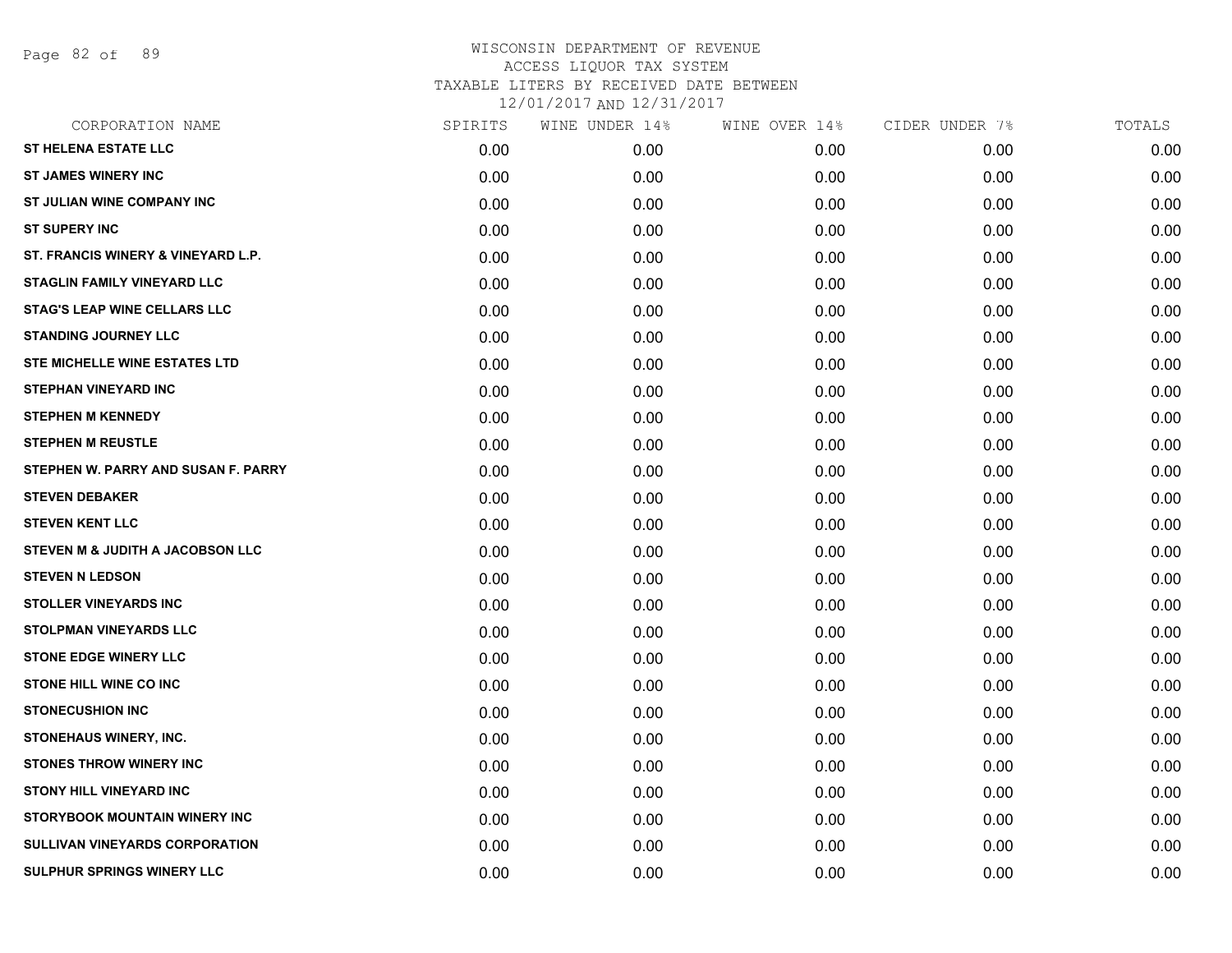Page 83 of 89

| CORPORATION NAME                           | SPIRITS | WINE UNDER 14% | WINE OVER 14% | CIDER UNDER 7% | TOTALS |
|--------------------------------------------|---------|----------------|---------------|----------------|--------|
| <b>SUMMERS WINERY LLC</b>                  | 0.00    | 0.00           | 0.00          | 0.00           | 0.00   |
| <b>SUMMERWOOD WINERY &amp; INN INC</b>     | 0.00    | 0.00           | 0.00          | 0.00           | 0.00   |
| <b>SUNSET POINT WINERY LLC</b>             | 0.00    | 0.00           | 0.00          | 0.00           | 0.00   |
| <b>SUNSTONE VINEYARDS &amp; WINERY INC</b> | 0.00    | 0.00           | 0.00          | 0.00           | 0.00   |
| <b>SUSAN M BOSWELL</b>                     | 0.00    | 0.00           | 0.00          | 0.00           | 0.00   |
| <b>SUTTER HOME WINERY INC</b>              | 0.00    | 0.00           | 0.00          | 0.00           | 0.00   |
| <b>SWEAZEY WINERY INVESTMENT LLC</b>       | 0.00    | 0.00           | 0.00          | 0.00           | 0.00   |
| <b>SWEET CHEEKS VINEYARDS INC</b>          | 0.00    | 0.00           | 0.00          | 0.00           | 0.00   |
| <b>TABLAS CREEK VINEYARD LP</b>            | 0.00    | 0.00           | 0.00          | 0.00           | 0.00   |
| <b>TAFT STREET INC</b>                     | 0.00    | 0.00           | 0.00          | 0.00           | 0.00   |
| <b>TAKARA SAKE USA INC</b>                 | 0.00    | 0.00           | 0.00          | 0.00           | 0.00   |
| <b>TALLEY VINEYARDS INC</b>                | 0.00    | 0.00           | 0.00          | 0.00           | 0.00   |
| <b>TAMBER BEY VINEYARDS LLC</b>            | 0.00    | 0.00           | 0.00          | 0.00           | 0.00   |
| <b>TANDEM WINES LLC</b>                    | 0.00    | 0.00           | 0.00          | 0.00           | 0.00   |
| <b>TARA BELLA WINERY LLC</b>               | 0.00    | 0.00           | 0.00          | 0.00           | 0.00   |
| <b>TEALE CREEK ASSOCIATES</b>              | 0.00    | 0.00           | 0.00          | 0.00           | 0.00   |
| <b>TENBA RIDGE WINERY LLC</b>              | 0.00    | 0.00           | 0.00          | 0.00           | 0.00   |
| <b>TERRA SPRINGS LLC</b>                   | 0.00    | 0.00           | 0.00          | 0.00           | 0.00   |
| <b>TERRA VINUM LLC</b>                     | 0.00    | 0.00           | 0.00          | 0.00           | 0.00   |
| <b>TERRAVANT WINE COMPANY LLC</b>          | 0.00    | 0.00           | 0.00          | 0.00           | 0.00   |
| <b>TESTAROSSA VINEYARDS LLC</b>            | 0.00    | 0.00           | 0.00          | 0.00           | 0.00   |
| THE BIALE ESTATE                           | 0.00    | 0.00           | 0.00          | 0.00           | 0.00   |
| THE BRANDER VINEYARD                       | 0.00    | 0.00           | 0.00          | 0.00           | 0.00   |
| THE CELLAR LLC                             | 0.00    | 0.00           | 0.00          | 0.00           | 0.00   |
| THE HESS COLLECTION WINERY                 | 0.00    | 0.00           | 0.00          | 0.00           | 0.00   |
| THE HOGUE CELLARS LTD                      | 0.00    | 0.00           | 0.00          | 0.00           | 0.00   |
| THE INFINITE MONKEY THEOREM INC.           | 0.00    | 0.00           | 0.00          | 0.00           | 0.00   |
| THE LITTORAI WINES                         | 0.00    | 0.00           | 0.00          | 0.00           | 0.00   |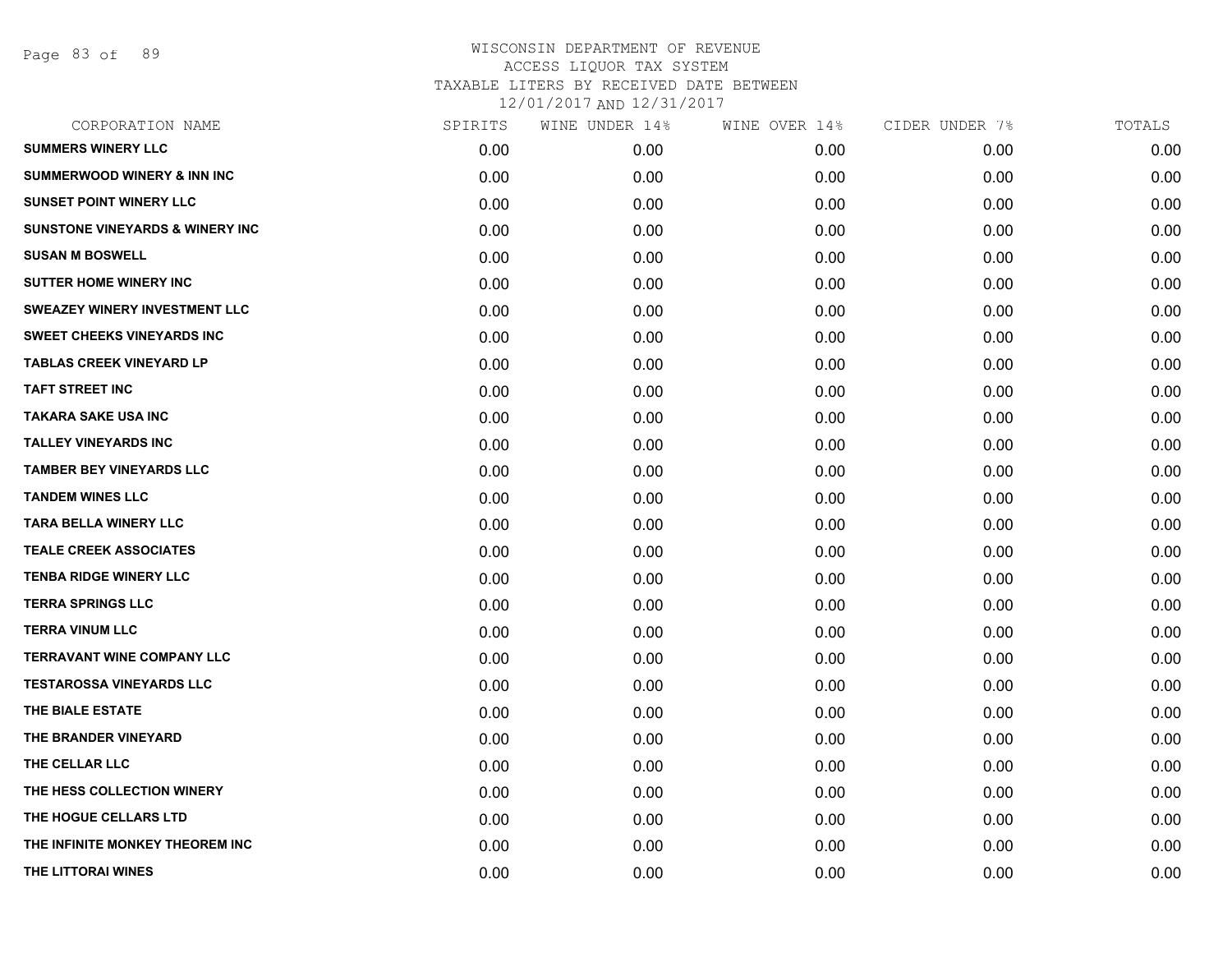Page 84 of 89

## WISCONSIN DEPARTMENT OF REVENUE ACCESS LIQUOR TAX SYSTEM TAXABLE LITERS BY RECEIVED DATE BETWEEN

12/01/2017 AND 12/31/2017

| CORPORATION NAME                          | SPIRITS | WINE UNDER 14% | WINE OVER 14% | CIDER UNDER 7% | TOTALS |
|-------------------------------------------|---------|----------------|---------------|----------------|--------|
| THE MEEKER VINEYARD                       | 0.00    | 5.63           | 39.00         | 0.00           | 44.63  |
| THE MORLET SELECTION INC                  | 0.00    | 0.00           | 0.00          | 0.00           | 0.00   |
| THE MORNE WINE COMPANY                    | 0.00    | 0.00           | 0.00          | 0.00           | 0.00   |
| THE RUM TREE, INC.                        | 0.00    | 0.00           | 0.00          | 0.00           | 0.00   |
| THE SHORES OF FAIRHAVEN INC               | 0.00    | 0.00           | 0.00          | 0.00           | 0.00   |
| THE SILVERADO VINEYARDS                   | 0.00    | 0.00           | 0.00          | 0.00           | 0.00   |
| THE VINEYARD LLC                          | 0.00    | 171.00         | 0.00          | 0.00           | 171.00 |
| THE WILLIAMSBURG WINERY LTD               | 0.00    | 0.00           | 0.00          | 0.00           | 0.00   |
| THE WINE GROUP INC                        | 0.00    | 0.00           | 0.00          | 0.00           | 0.00   |
| THE WINE VINEYARD LLC                     | 0.00    | 0.00           | 0.00          | 0.00           | 0.00   |
| THE WOODLAND TRAIL BEVERAGE COMPANY, INC. | 0.00    | 0.00           | 0.00          | 0.00           | 0.00   |
| THIS REALM LLC                            | 0.00    | 0.00           | 0.00          | 0.00           | 0.00   |
| <b>THOMAS C HOFFMAN</b>                   | 0.00    | 0.00           | 0.00          | 0.00           | 0.00   |
| <b>THOMAS FOGARTY WINERY LLC</b>          | 0.00    | 0.00           | 0.00          | 0.00           | 0.00   |
| THOMAS L BECKMEN & JUDITH F BECKMEN       | 0.00    | 0.00           | 0.00          | 0.00           | 0.00   |
| <b>THURMAN J RODGERS</b>                  | 0.00    | 0.00           | 0.00          | 0.00           | 0.00   |
| TI BEVERAGE GROUP LTD                     | 0.00    | 0.00           | 0.00          | 0.00           | 0.00   |
| TIM BLUE WINES LLC                        | 0.00    | 0.00           | 0.00          | 0.00           | 0.00   |
| TMR WINE COMPANY LLC                      | 0.00    | 0.00           | 0.00          | 0.00           | 0.00   |
| <b>TOAD HOLLOW VINEYARDS INC</b>          | 0.00    | 0.00           | 0.00          | 0.00           | 0.00   |
| <b>TOBIN JAMES CELLARS</b>                | 0.00    | 0.00           | 0.00          | 0.00           | 0.00   |
| <b>TODD ANDERSON</b>                      | 0.00    | 0.00           | 0.00          | 0.00           | 0.00   |
| <b>TOLLIVER RANCH BRANDS LLC</b>          | 0.00    | 0.00           | 0.00          | 0.00           | 0.00   |
| <b>TOM MEADOWCROFT</b>                    | 0.00    | 0.00           | 0.00          | 0.00           | 0.00   |
| <b>TOMMYS TOO HIGH WINES LLC</b>          | 0.00    | 0.00           | 0.00          | 0.00           | 0.00   |
| <b>TREANA WINERY LLC</b>                  | 0.00    | 0.00           | 0.00          | 0.00           | 0.00   |
| TREASURY WINE ESTATES AMERICAS COMPANY    | 0.00    | 0.00           | 0.00          | 0.00           | 0.00   |
| TREFETHEN VINEYARDS WINERY INC            | 0.00    | 0.00           | 0.00          | 0.00           | 0.00   |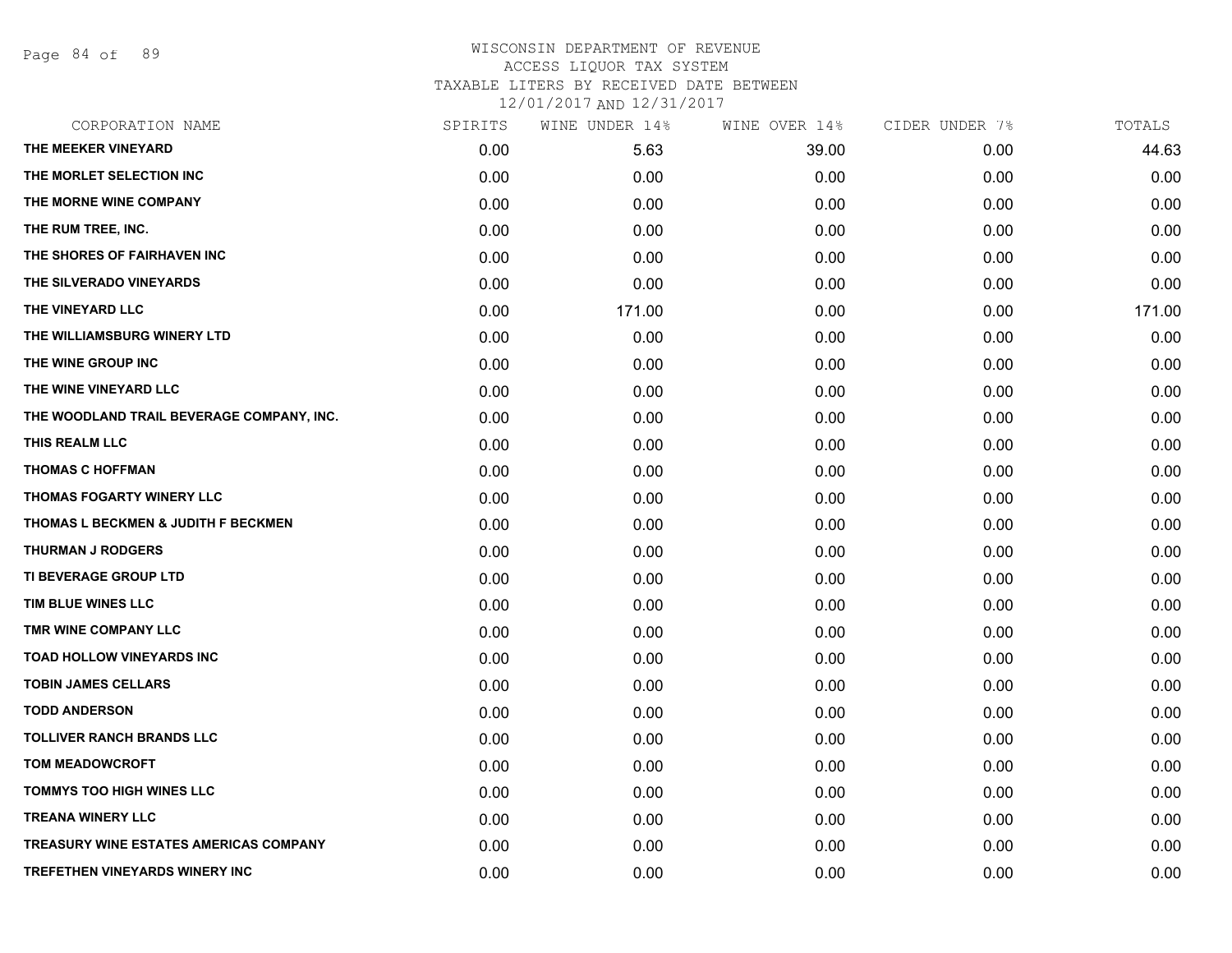Page 85 of 89

| CORPORATION NAME                  | SPIRITS | WINE UNDER 14% | WINE OVER 14% | CIDER UNDER 7% | TOTALS |
|-----------------------------------|---------|----------------|---------------|----------------|--------|
| <b>TRENTADUE WINERY LLC</b>       | 0.00    | 0.00           | 0.00          | 0.00           | 0.00   |
| TRINITAS CELLARS LLC              | 0.00    | 0.00           | 0.00          | 0.00           | 0.00   |
| TRINITY VALLEY VINEYARDS LLC      | 0.00    | 0.00           | 0.00          | 0.00           | 0.00   |
| <b>TRIONE VINEYARDS LLC</b>       | 0.00    | 0.00           | 0.00          | 0.00           | 0.00   |
| <b>TROY LANDWEHR</b>              | 0.00    | 0.00           | 0.00          | 0.00           | 0.00   |
| <b>TSG LLC</b>                    | 0.00    | 0.00           | 0.00          | 0.00           | 0.00   |
| <b>TURKOVICH FAMILY WINES LLC</b> | 0.00    | 0.00           | 0.00          | 0.00           | 0.00   |
| TURLEY WINE CELLARS INC           | 0.00    | 0.00           | 0.00          | 0.00           | 0.00   |
| <b>TURNBULL WINE CELLARS</b>      | 0.00    | 0.00           | 0.00          | 0.00           | 0.00   |
| <b>TWIN PEAKS WINERY INC</b>      | 0.00    | 0.00           | 0.00          | 0.00           | 0.00   |
| <b>TWIN RIDGE ESTATES LLC</b>     | 0.00    | 0.00           | 0.00          | 0.00           | 0.00   |
| <b>TWISTED OAK WINERY LLC</b>     | 0.00    | 0.00           | 0.00          | 0.00           | 0.00   |
| <b>TWO LADS LLC</b>               | 0.00    | 0.00           | 0.00          | 0.00           | 0.00   |
| <b>TWOMEY CELLARS LLC</b>         | 0.00    | 0.00           | 0.00          | 0.00           | 0.00   |
| TY R CATON                        | 0.00    | 0.00           | 0.00          | 0.00           | 0.00   |
| UNTI WINE CO LLC                  | 0.00    | 0.00           | 0.00          | 0.00           | 0.00   |
| <b>URBAN CELLARS LLC</b>          | 0.00    | 0.00           | 0.00          | 0.00           | 0.00   |
| V & C LLC                         | 0.00    | 0.00           | 0.00          | 0.00           | 0.00   |
| <b>V SATTUI WINERY INC</b>        | 0.00    | 0.00           | 0.00          | 0.00           | 0.00   |
| VAN RUITEN FAMILY WINERY LLC      | 0.00    | 0.00           | 0.00          | 0.00           | 0.00   |
| VAN WYCHEN WINES INC.             | 0.00    | 0.00           | 0.00          | 0.00           | 0.00   |
| <b>VERMEIL WINE GROUP LLC</b>     | 0.00    | 0.00           | 0.00          | 0.00           | 0.00   |
| <b>VERNON VINEYARDS LTD</b>       | 0.00    | 0.00           | 0.00          | 0.00           | 0.00   |
| <b>VETRO WINERY LLC</b>           | 0.00    | 0.00           | 0.00          | 0.00           | 0.00   |
| <b>VICINI ENTERPRISES LLC</b>     | 0.00    | 0.00           | 0.00          | 0.00           | 0.00   |
| <b>VIGNETTE WINERY LLC</b>        | 0.00    | 0.00           | 0.00          | 0.00           | 0.00   |
| <b>VILLA AMOROSA INC</b>          | 0.00    | 0.00           | 0.00          | 0.00           | 0.00   |
| <b>VILLA ENCINAL PARTNERS LP</b>  | 0.00    | 0.00           | 0.00          | 0.00           | 0.00   |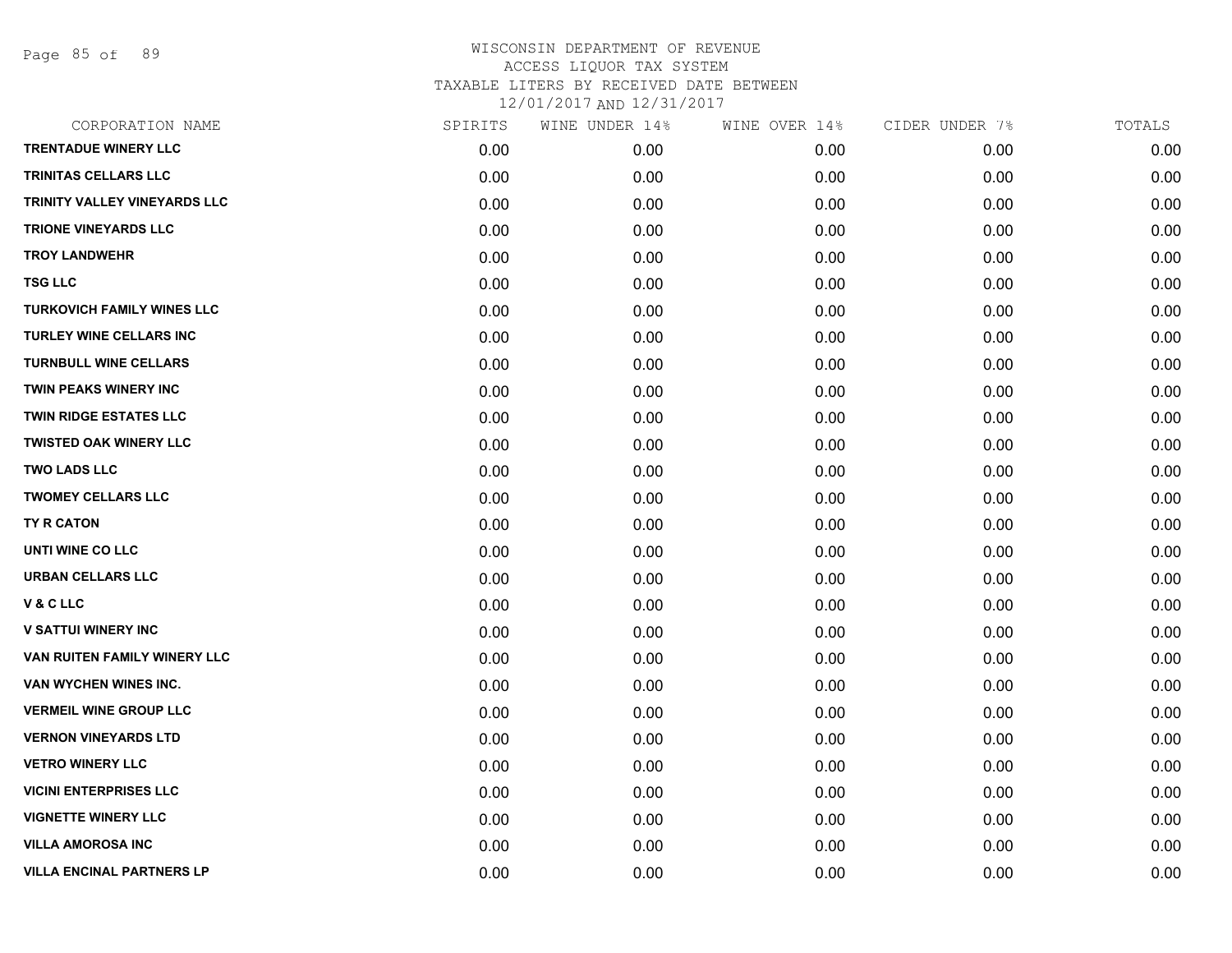Page 86 of 89

| CORPORATION NAME                     | SPIRITS | WINE UNDER 14% | WINE OVER 14% | CIDER UNDER 7% | TOTALS |
|--------------------------------------|---------|----------------|---------------|----------------|--------|
| VILLA TOSCANO INC                    | 0.00    | 0.00           | 0.00          | 0.00           | 0.00   |
| <b>VIN DE ZO LLC</b>                 | 0.00    | 0.00           | 0.00          | 0.00           | 0.00   |
| <b>VINA ROBLES INC</b>               | 0.00    | 0.00           | 0.00          | 0.00           | 0.00   |
| <b>VINCENT ARROYO WINERY INC</b>     | 0.00    | 0.00           | 0.00          | 0.00           | 0.00   |
| <b>VINE &amp; SUN LLC</b>            | 0.00    | 0.00           | 0.00          | 0.00           | 0.00   |
| <b>VINE CLIFF WINERY INC</b>         | 0.00    | 0.00           | 0.00          | 0.00           | 0.00   |
| <b>VINEBURG LLC</b>                  | 0.00    | 0.00           | 0.00          | 0.00           | 0.00   |
| <b>VINEOAKS LLC</b>                  | 0.00    | 0.00           | 0.00          | 0.00           | 0.00   |
| VINES TO CELLAR, INC.                | 0.00    | 0.00           | 0.00          | 0.00           | 0.00   |
| <b>VINEYARD 29 LLC</b>               | 0.00    | 0.00           | 0.00          | 0.00           | 0.00   |
| <b>VINTAGE WINE ESTATES, INC.</b>    | 0.00    | 0.00           | 0.00          | 0.00           | 0.00   |
| <b>VINTAGE WINE ESTATES, INC.</b>    | 0.00    | 0.00           | 0.00          | 0.00           | 0.00   |
| <b>VINTAGE WINE ESTATES, INC.</b>    | 0.00    | 0.00           | 0.00          | 0.00           | 0.00   |
| <b>VINTAGE WINE ESTATES, INC.</b>    | 0.00    | 0.00           | 0.00          | 0.00           | 0.00   |
| <b>VINTAGE WINE ESTATES, INC.</b>    | 0.00    | 0.00           | 0.00          | 0.00           | 0.00   |
| <b>VINTAGE WINE ESTATES, INC.</b>    | 0.00    | 0.00           | 0.00          | 0.00           | 0.00   |
| <b>VINTAGE WINE ESTATES, INC.</b>    | 0.00    | 0.00           | 0.00          | 0.00           | 0.00   |
| <b>VINTAGE WINE ESTATES, INC.</b>    | 0.00    | 0.00           | 0.00          | 0.00           | 0.00   |
| <b>VINUM CELLARS INC</b>             | 0.00    | 0.00           | 0.00          | 0.00           | 0.00   |
| <b>VON STIEHL WINERY LTD.</b>        | 0.00    | 0.00           | 0.00          | 0.00           | 0.00   |
| W G BEST WEINKELLEREI INC            | 0.00    | 0.00           | 0.00          | 0.00           | 0.00   |
| W J DEUTSCH & SONS LTD               | 0.00    | 0.00           | 0.00          | 0.00           | 0.00   |
| <b>WAITS-MAST FAMILY CELLARS LLC</b> | 0.00    | 0.00           | 0.00          | 0.00           | 0.00   |
| <b>WASHINGTON VINTNERS LLC</b>       | 0.00    | 0.00           | 0.00          | 0.00           | 0.00   |
| <b>WEIBEL INCORPORATED</b>           | 0.00    | 0.00           | 0.00          | 0.00           | 0.00   |
| <b>WENTE BROS</b>                    | 0.00    | 0.00           | 0.00          | 0.00           | 0.00   |
| <b>WEST COAST WINE PARTNERS LLC</b>  | 0.00    | 0.00           | 0.00          | 0.00           | 0.00   |
| <b>WEST PRAIRIE WINERY LLC</b>       | 0.00    | 0.00           | 0.00          | 0.00           | 0.00   |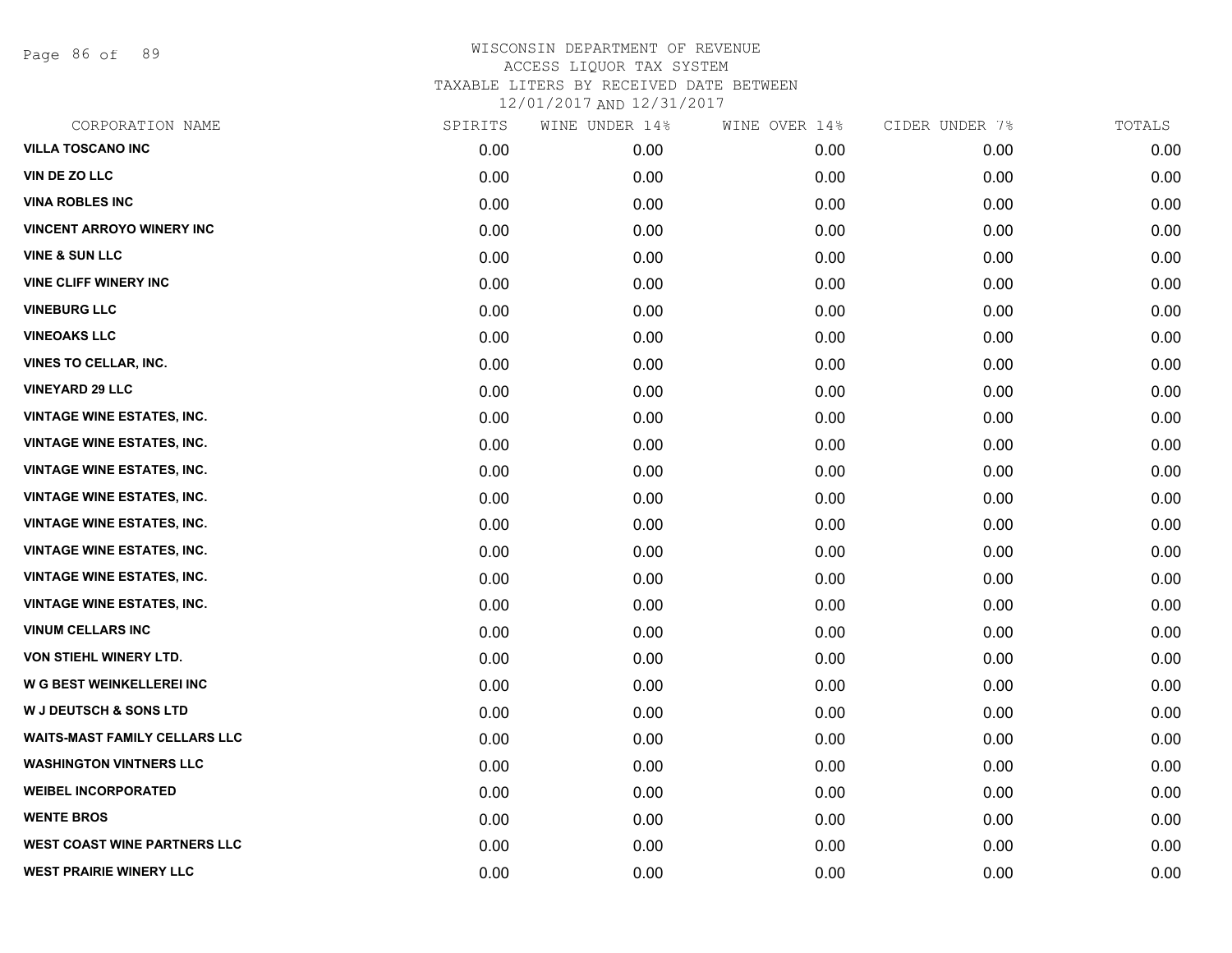## WISCONSIN DEPARTMENT OF REVENUE ACCESS LIQUOR TAX SYSTEM TAXABLE LITERS BY RECEIVED DATE BETWEEN

12/01/2017 AND 12/31/2017

| CORPORATION NAME                                   | SPIRITS | WINE UNDER 14% | WINE OVER 14% | CIDER UNDER 7% | TOTALS |
|----------------------------------------------------|---------|----------------|---------------|----------------|--------|
| <b>WESTFALL WINERY LLC</b>                         | 0.00    | 0.00           | 0.00          | 0.00           | 0.00   |
| <b>WESTPORT WINERY LLC</b>                         | 0.00    | 0.00           | 0.00          | 0.00           | 0.00   |
| <b>WHEELER WINERY INC</b>                          | 0.00    | 0.00           | 0.00          | 0.00           | 0.00   |
| <b>WHETSTONE WINE CELLARS LLC</b>                  | 0.00    | 0.00           | 0.00          | 0.00           | 0.00   |
| <b>WHISPERING BLUFFS VINEYARD &amp; WINERY LTD</b> | 0.00    | 0.00           | 0.00          | 0.00           | 0.00   |
| <b>WHISPERING WINDS WINERY LLC</b>                 | 0.00    | 0.00           | 0.00          | 0.00           | 0.00   |
| <b>WHITE BEAR SPIRITS LLC</b>                      | 0.00    | 0.00           | 0.00          | 0.00           | 0.00   |
| <b>WHITE OAK VINEYARDS &amp; WINERY LLC</b>        | 0.00    | 0.00           | 0.00          | 0.00           | 0.00   |
| WHITE WINTER WINERY INC                            | 0.00    | 0.00           | 0.00          | 0.00           | 0.00   |
| <b>WIENS CELLARS LLC</b>                           | 0.00    | 0.00           | 0.00          | 0.00           | 0.00   |
| <b>WILDEROTTER WINERY LLC</b>                      | 0.00    | 0.00           | 0.00          | 0.00           | 0.00   |
| <b>WILLAMETTE VALLEY VINEYARDS INC</b>             | 0.00    | 0.00           | 0.00          | 0.00           | 0.00   |
| <b>WILLIAM F BLUHM</b>                             | 0.00    | 0.00           | 0.00          | 0.00           | 0.00   |
| <b>WILLIAM MOSBY</b>                               | 0.00    | 0.00           | 0.00          | 0.00           | 0.00   |
| <b>WILLIAMS &amp; SELYEM LLC</b>                   | 0.00    | 0.00           | 0.00          | 0.00           | 0.00   |
| <b>WILRONA LLC</b>                                 | 0.00    | 0.00           | 0.00          | 0.00           | 0.00   |
| <b>WILSON CREEK WINERY &amp; VINEYARDS INC</b>     | 0.00    | 0.00           | 0.00          | 0.00           | 0.00   |
| <b>WIND GAP WINES LLC</b>                          | 0.00    | 0.00           | 0.00          | 0.00           | 0.00   |
| <b>WINDERLEA WINE COMPANY LLC</b>                  | 0.00    | 0.00           | 0.00          | 0.00           | 0.00   |
| <b>WINDWARD VINEYARD LLC</b>                       | 0.00    | 0.00           | 0.00          | 0.00           | 0.00   |
| <b>WINE BY JOE LLC</b>                             | 0.00    | 0.00           | 0.00          | 0.00           | 0.00   |
| WINE OF THE MONTH CLUB, INC.                       | 0.00    | 0.00           | 0.00          | 0.00           | 0.00   |
| <b>WINE ROAD VINTNERS LLC</b>                      | 0.00    | 0.00           | 0.00          | 0.00           | 0.00   |
| <b>WINE COM OF TEXAS LLC</b>                       | 0.00    | 0.00           | 0.00          | 0.00           | 0.00   |
| <b>WINEGREETING.COM INC</b>                        | 0.00    | 0.00           | 0.00          | 0.00           | 0.00   |
| <b>WINERY AT BLACK STAR FARMS LLC</b>              | 0.00    | 0.00           | 0.00          | 0.00           | 0.00   |
| <b>WINERY EXCHANGE, INC.</b>                       | 0.00    | 0.00           | 0.00          | 0.00           | 0.00   |
| <b>WINERY FULFILLMENT SERVICES LLC</b>             | 0.00    | 0.00           | 0.00          | 0.00           | 0.00   |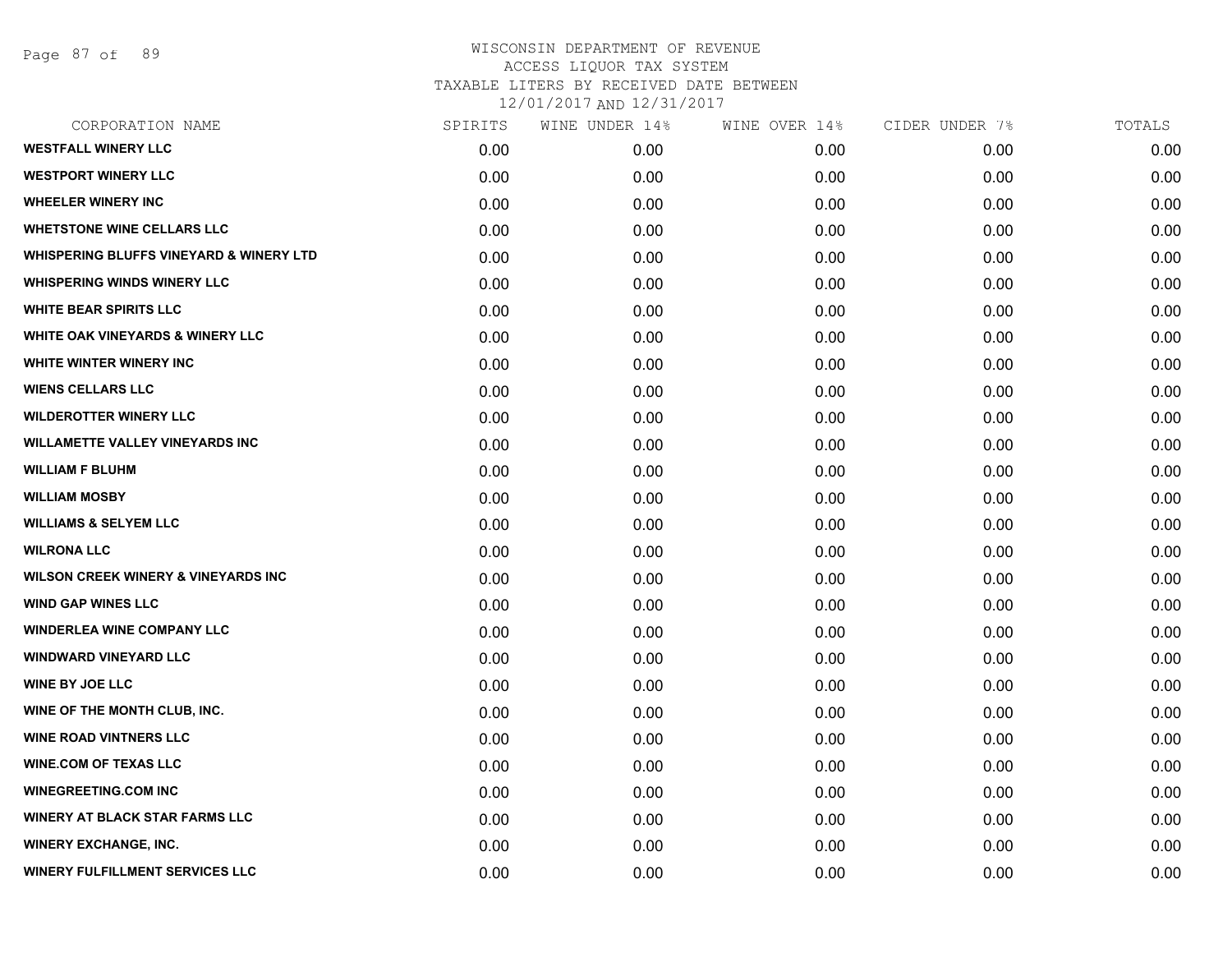Page 88 of 89

| SPIRITS | WINE UNDER 14% | WINE OVER 14% | CIDER UNDER 7% | TOTALS   |
|---------|----------------|---------------|----------------|----------|
| 0.00    | 0.00           | 0.00          | 0.00           | 0.00     |
| 0.00    | 0.00           | 0.00          | 0.00           | 0.00     |
| 0.00    | 0.00           | 0.00          | 0.00           | 0.00     |
| 0.00    | 0.00           | 0.00          | 0.00           | 0.00     |
| 0.00    | 0.00           | 0.00          | 0.00           | 0.00     |
| 0.00    | 0.00           | 0.00          | 0.00           | 0.00     |
| 0.00    | 0.00           | 0.00          | 0.00           | 0.00     |
| 0.00    | 0.00           | 0.00          | 0.00           | 0.00     |
| 0.00    | 0.00           | 0.00          | 0.00           | 0.00     |
| 0.00    | 0.00           | 0.00          | 0.00           | 0.00     |
| 0.00    | 0.00           | 0.00          | 0.00           | 0.00     |
| 0.00    | 0.00           | 0.00          | 0.00           | 0.00     |
| 0.00    | 0.00           | 0.00          | 0.00           | 0.00     |
| 0.00    | 219.40         | 946.51        | 0.00           | 1,165.91 |
|         |                |               |                |          |